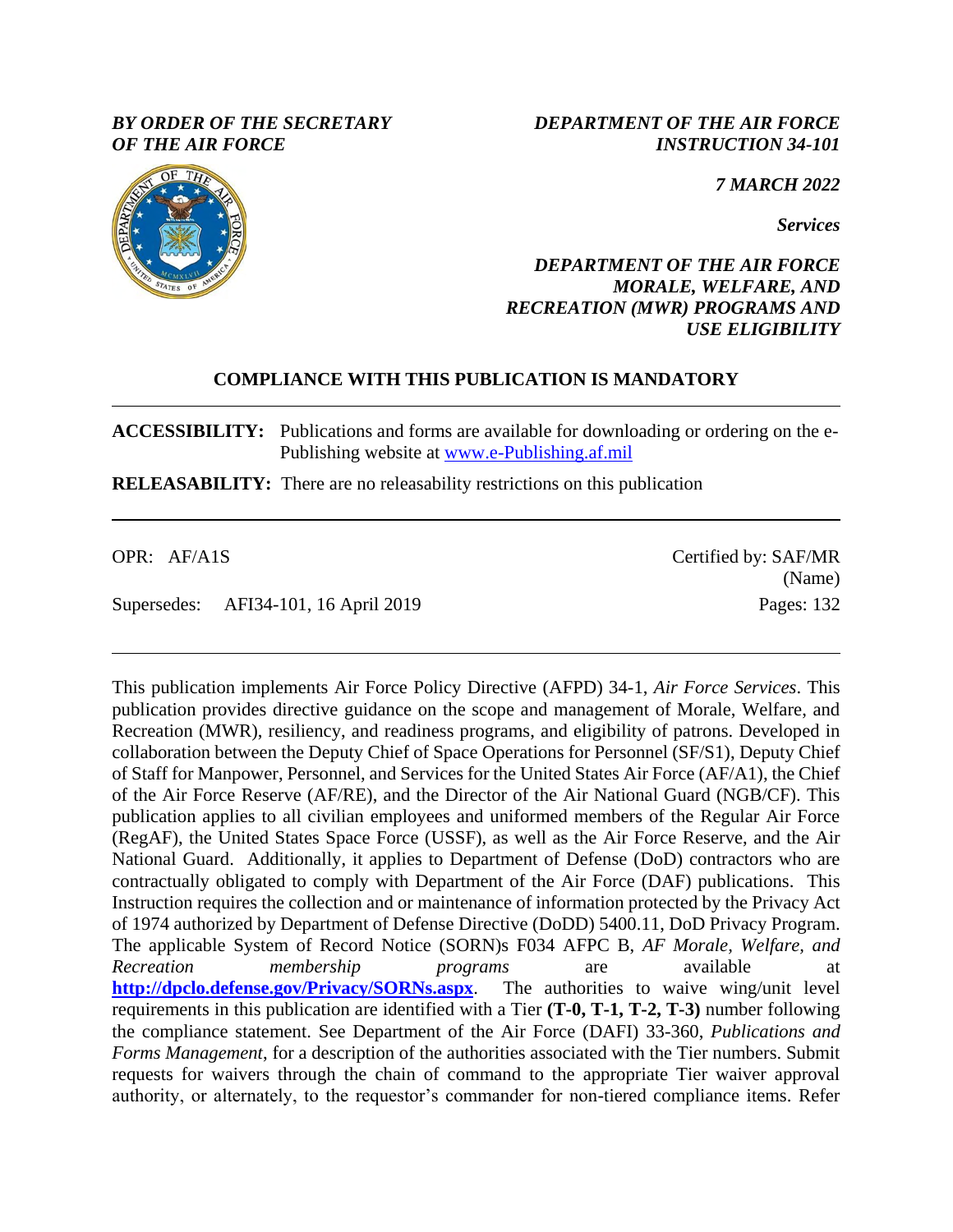recommended changes and questions about this publication to the office of primary responsibility using the Air Force Form 847, *Recommendation for Change of Publication*; AF Forms 847 must be routed through the requestor's commander to the office of primary responsibility for coordination prior to certification and approval. Ensure all records generated as a result of processes prescribed in this publication adhere to Air Force Instruction (AFI) 33-322, *Records Management and Information Governance Program*, and are disposed in accordance with the Air Force Records Disposition Schedule, which is located in the Air Force Records Information Management System. The use of the name or mark of any specific manufacturer, commercial product, commodity, or service in civilian organization training or certification program, or industry standards in this publication does not imply endorsement by the Department of the Air Force (DAF). Compliance with attachments **[2,](#page-115-0) [3,](#page-124-0) and [4](#page-126-0)** in this publication is mandatory.

#### *SUMMARY OF CHANGES*

This document has been substantially revised and should be completely reviewed. It breaks out and further defines collocated Event Centers and Community Commons. Redundancies with AF Manual (AFMAN) 34-151, *Gaming Operational Procedures*, and AFMAN 34-152, *Air Force Aero Club Operations* have been eliminated. Guidance has been added on healthy food options and American Forces Travel program<sup>SM</sup>. Language from Directive-type Memorandum 21-003, "Access to Morale, Welfare, and Recreation Category C Online Activities, DoD Commissaries, and Military Service Exchanges" has been added.

#### **Chapter 1—[DEPARTMENT OF THE AIR FORCE MORALE, WELFARE, AND](#page-12-0)  [RECREATION \(MWR\) PROGRAMS AND USE ELIGIBILITY](#page-12-0)  [PROGRAM OVERVIEW](#page-12-0) [13](#page-12-0)**

| 1.1. |                                                     | 13 |
|------|-----------------------------------------------------|----|
| 1.2. |                                                     | 13 |
|      | <b>Chapter 2-ROLES AND RESPONSIBILITIES</b>         | 14 |
| 2.1. |                                                     | 14 |
| 2.2. |                                                     | 14 |
| 2.3. |                                                     | 14 |
| 2.4. | Major Command (MAJCOM) or Field Command (FIELDCOM). | 15 |
| 2.5. |                                                     | 15 |
| 2.6. |                                                     | 15 |
| 2.7. |                                                     | 16 |
| 2.8. |                                                     | 16 |
| 2.9. |                                                     | 17 |
|      | <b>Chapter 3-FORCE SUPPORT MWR PROGRAM</b>          | 18 |
| 3.1. |                                                     | 18 |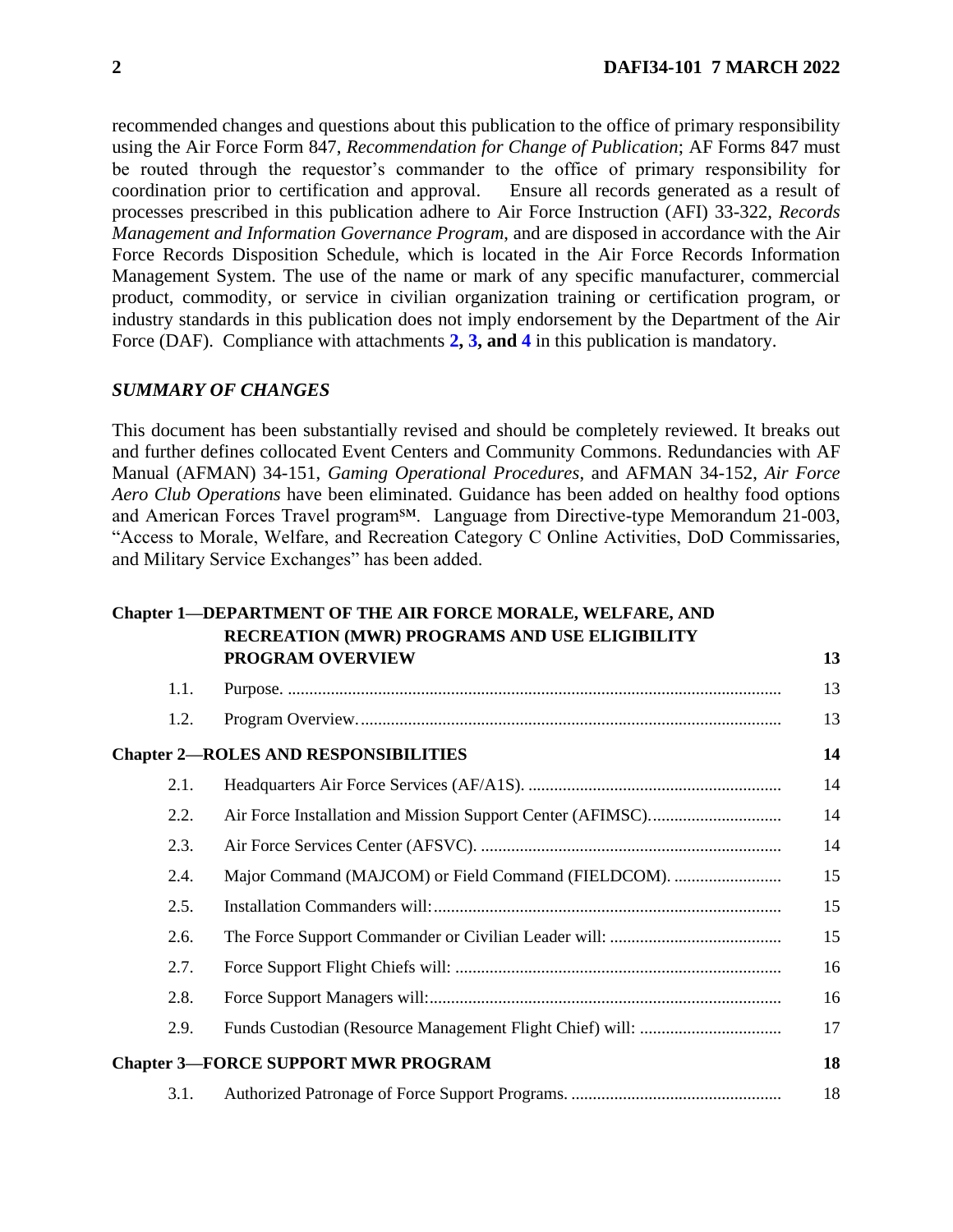| 3.2.  |                                                                     |
|-------|---------------------------------------------------------------------|
| 3.3.  |                                                                     |
| 3.4.  |                                                                     |
| 3.5.  |                                                                     |
| 3.6.  |                                                                     |
| 3.7.  |                                                                     |
| 3.8.  |                                                                     |
| 3.9.  |                                                                     |
| 3.10. |                                                                     |
| 3.11. |                                                                     |
| 3.12. |                                                                     |
| 3.13. |                                                                     |
| 3.14. |                                                                     |
| 3.15. |                                                                     |
| 3.16. |                                                                     |
| 3.17. |                                                                     |
| 3.18. |                                                                     |
| 3.19. |                                                                     |
| 3.20. |                                                                     |
| 3.21. |                                                                     |
| 3.22. |                                                                     |
| 3.23. |                                                                     |
| 3.24. |                                                                     |
| 3.25. |                                                                     |
| 3.26. |                                                                     |
| 3.27. |                                                                     |
| 3.28. | Vehicle Rental, Transportation Network Companies, and Taxi Services |
| 3.29. |                                                                     |
| 3.30. |                                                                     |
| 3.31. |                                                                     |
| 3.32. |                                                                     |
| 3.33. |                                                                     |
| 3.34. |                                                                     |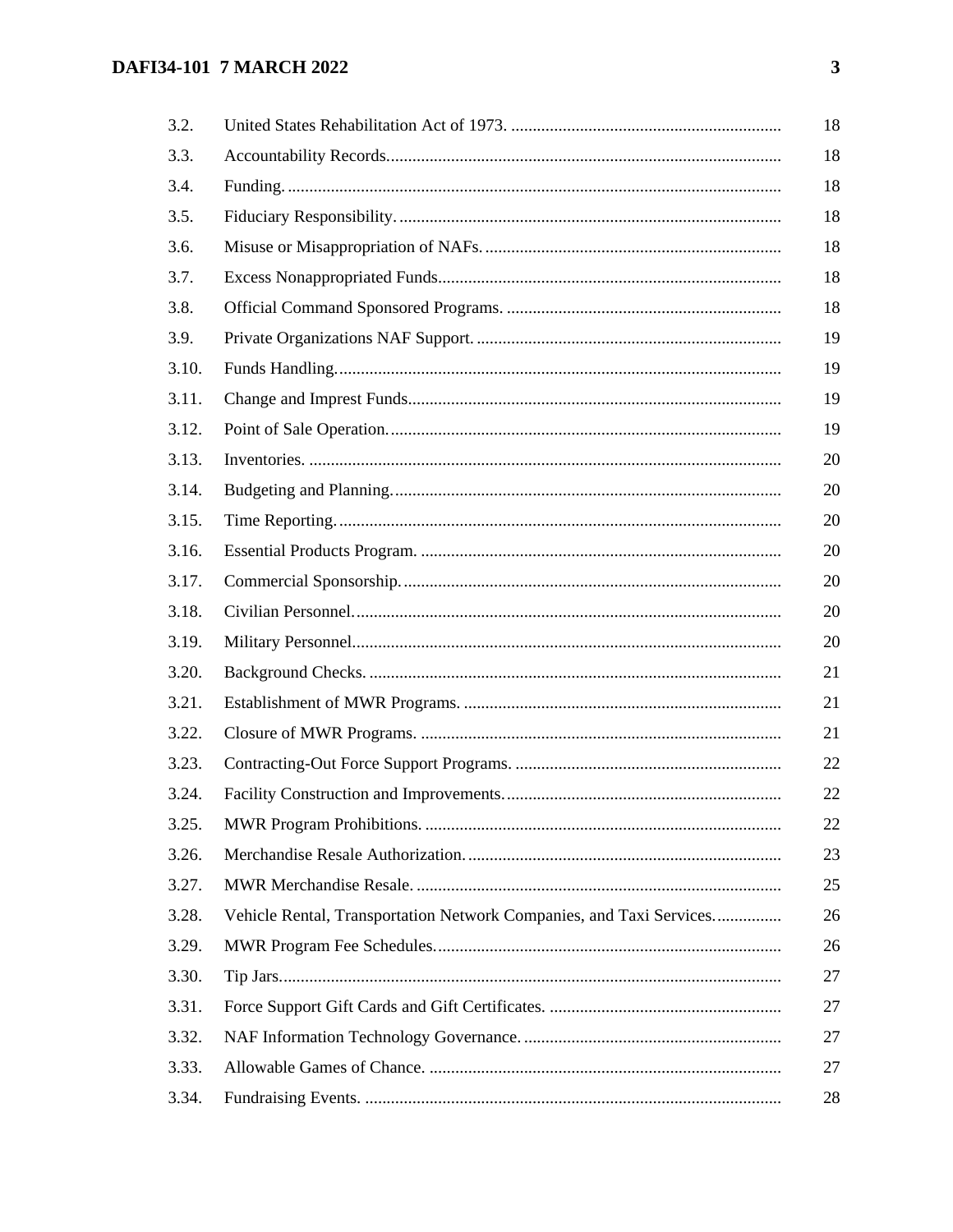| 3.35. | Local Community Partnerships and Public Use of MWR Programs and Facilities. | 28 |
|-------|-----------------------------------------------------------------------------|----|
| 3.36. |                                                                             | 29 |
| 3.37. |                                                                             | 29 |
| 3.38. |                                                                             | 29 |
| 3.39. |                                                                             | 29 |
|       | <b>Chapter 4-STRATEGIC PLANNING</b>                                         | 31 |
| 4.1.  |                                                                             | 31 |
| 4.2.  |                                                                             | 31 |
| 4.3.  |                                                                             | 31 |
| 4.4.  |                                                                             | 31 |
|       | <b>Chapter 5-MARKETING AND PUBLICITY</b>                                    | 32 |
| 5.1.  |                                                                             | 32 |
| 5.2.  |                                                                             | 32 |
| 5.3.  |                                                                             | 32 |
| 5.4.  |                                                                             | 32 |
| 5.5.  |                                                                             | 32 |
| 5.6.  |                                                                             | 32 |
| 5.7.  |                                                                             | 33 |
| 5.8.  |                                                                             | 33 |
| 5.9.  | Department of the Air Force NAFI (AF-NAFI) Digital Engagement and Web       | 33 |
| 5.10. |                                                                             | 35 |
|       | <b>Chapter 6-VOLUNTEER PROGRAM</b>                                          | 36 |
| 6.1.  |                                                                             | 36 |
| 6.2.  |                                                                             | 36 |
| 6.3.  |                                                                             | 37 |
| 6.4.  |                                                                             | 37 |
|       | <b>Chapter 7-GENERAL SAFETY</b>                                             | 38 |
| 7.1.  |                                                                             | 38 |
| 7.2.  |                                                                             | 38 |
|       | <b>Chapter 8-DEPARTMENT OF THE AIR FORCE ENTERTAINMENT</b>                  | 40 |
| 8.1.  |                                                                             | 40 |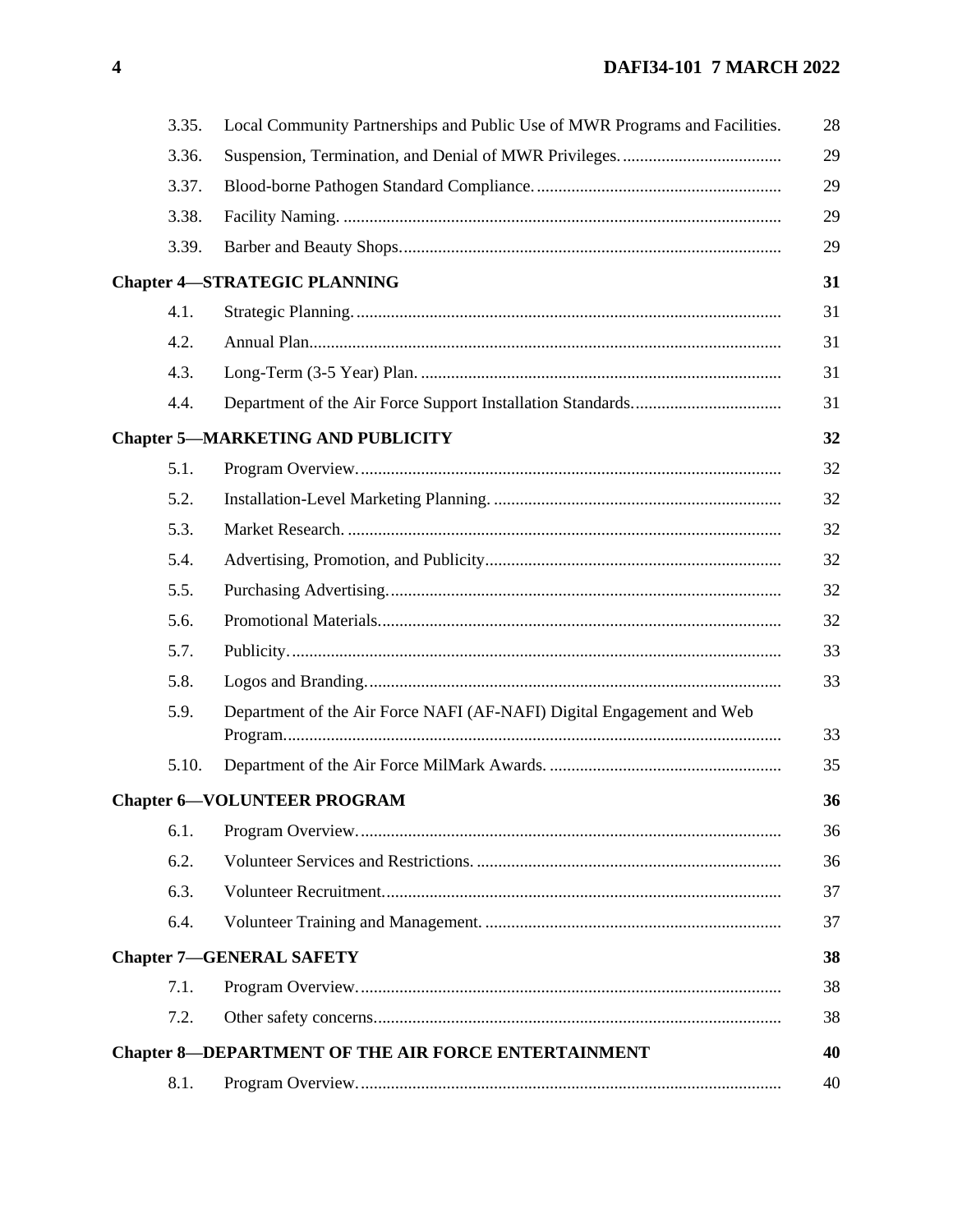| 8.2.   |                                                 | 40 |
|--------|-------------------------------------------------|----|
| 8.3.   |                                                 | 40 |
| 8.4.   |                                                 | 40 |
| 8.5.   |                                                 | 40 |
| 8.6.   |                                                 | 40 |
| 8.7.   |                                                 | 41 |
|        | <b>Chapter 9-INFORMATION TICKETS AND TRAVEL</b> | 42 |
| 9.1.   |                                                 | 42 |
| 9.2.   |                                                 | 42 |
| 9.3.   |                                                 | 42 |
| 9.4.   |                                                 | 42 |
| 9.5.   |                                                 | 43 |
| 9.6.   |                                                 | 43 |
| 9.7.   |                                                 | 43 |
|        | <b>Chapter 10-AERO CLUB</b>                     | 44 |
| 10.1.  |                                                 | 44 |
| 10.2.  |                                                 | 44 |
| 10.3.  |                                                 | 44 |
| 10.4.  |                                                 | 44 |
| 10.5.  |                                                 | 44 |
| 10.6.  |                                                 | 45 |
| 10.7.  |                                                 | 45 |
| 10.8.  |                                                 | 45 |
| 10.9.  |                                                 | 45 |
| 10.10. |                                                 | 45 |
|        |                                                 | 46 |
|        |                                                 | 46 |
| 10.13. |                                                 | 46 |
|        |                                                 | 46 |
| 10.15. |                                                 | 46 |
| 10.16. |                                                 | 46 |
|        |                                                 | 46 |
|        |                                                 | 47 |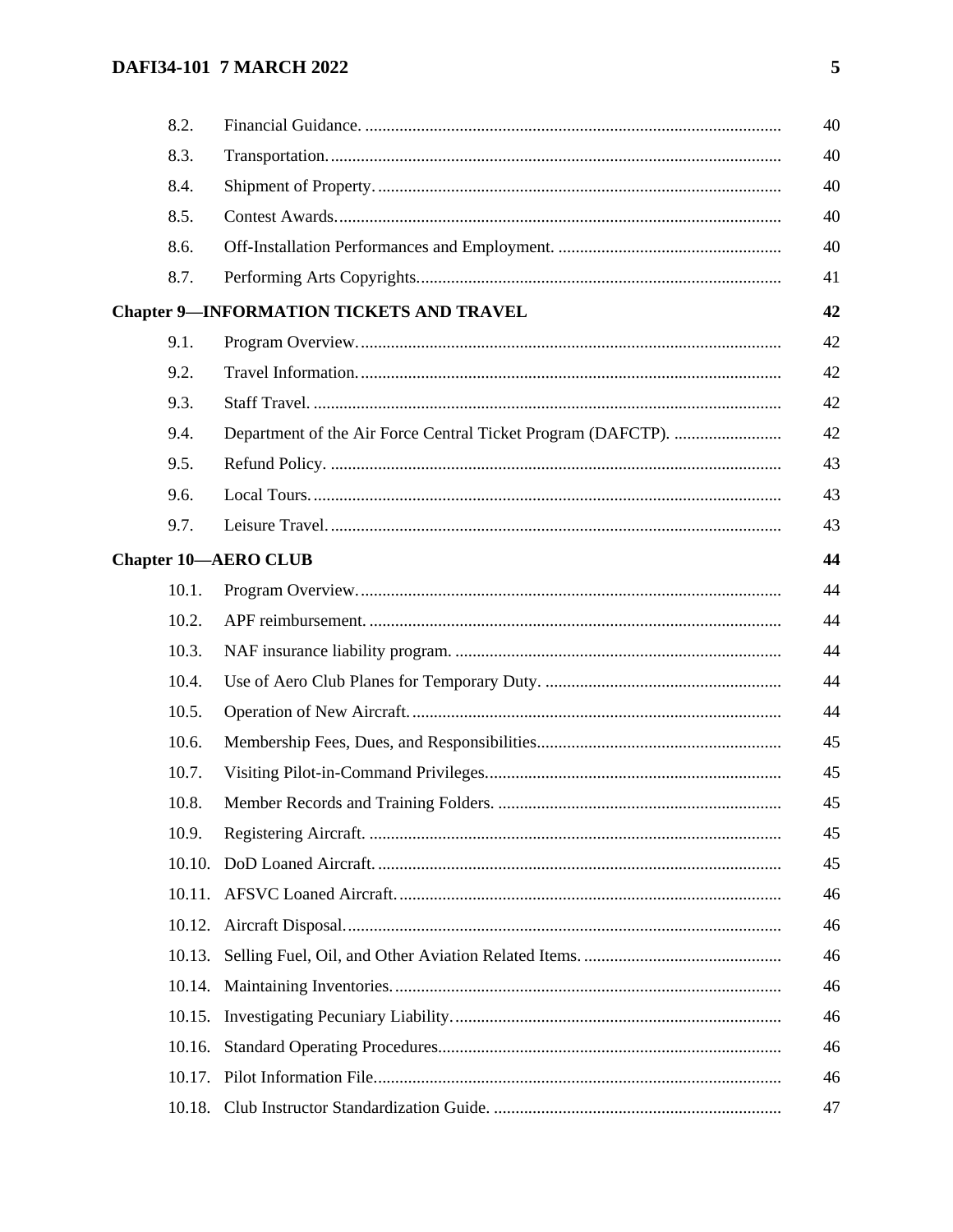|        |                                                                         | 47 |
|--------|-------------------------------------------------------------------------|----|
| 10.20. |                                                                         | 47 |
|        |                                                                         | 47 |
|        |                                                                         | 47 |
|        |                                                                         | 48 |
|        |                                                                         | 48 |
|        |                                                                         | 48 |
|        | <b>Chapter 11-MWR FOOD PROGRAM</b>                                      | 49 |
| 11.1.  | NAF Operations under Food 2.0 (Formerly Food Transformation Initiative) | 49 |
| 11.2.  |                                                                         | 49 |
| 11.3.  |                                                                         | 49 |
| 11.4.  |                                                                         | 49 |
| 11.5.  |                                                                         | 50 |
| 11.6.  |                                                                         | 50 |
| 11.7.  |                                                                         | 50 |
| 11.8.  |                                                                         | 50 |
| 11.9.  |                                                                         | 50 |
|        |                                                                         | 50 |
|        |                                                                         | 50 |
| 11.12. |                                                                         | 50 |
|        |                                                                         | 50 |
|        | <b>Chapter 12-CLUB PROGRAM</b>                                          | 52 |
| 12.1.  |                                                                         | 52 |
| 12.2.  |                                                                         | 52 |
| 12.3.  |                                                                         | 52 |
| 12.4.  |                                                                         | 54 |
| 12.5.  |                                                                         | 54 |
| 12.6.  |                                                                         | 55 |
| 12.7.  |                                                                         | 55 |
| 12.8.  |                                                                         | 55 |
| 12.9.  |                                                                         | 55 |
| 12.10. |                                                                         | 56 |
|        |                                                                         | 56 |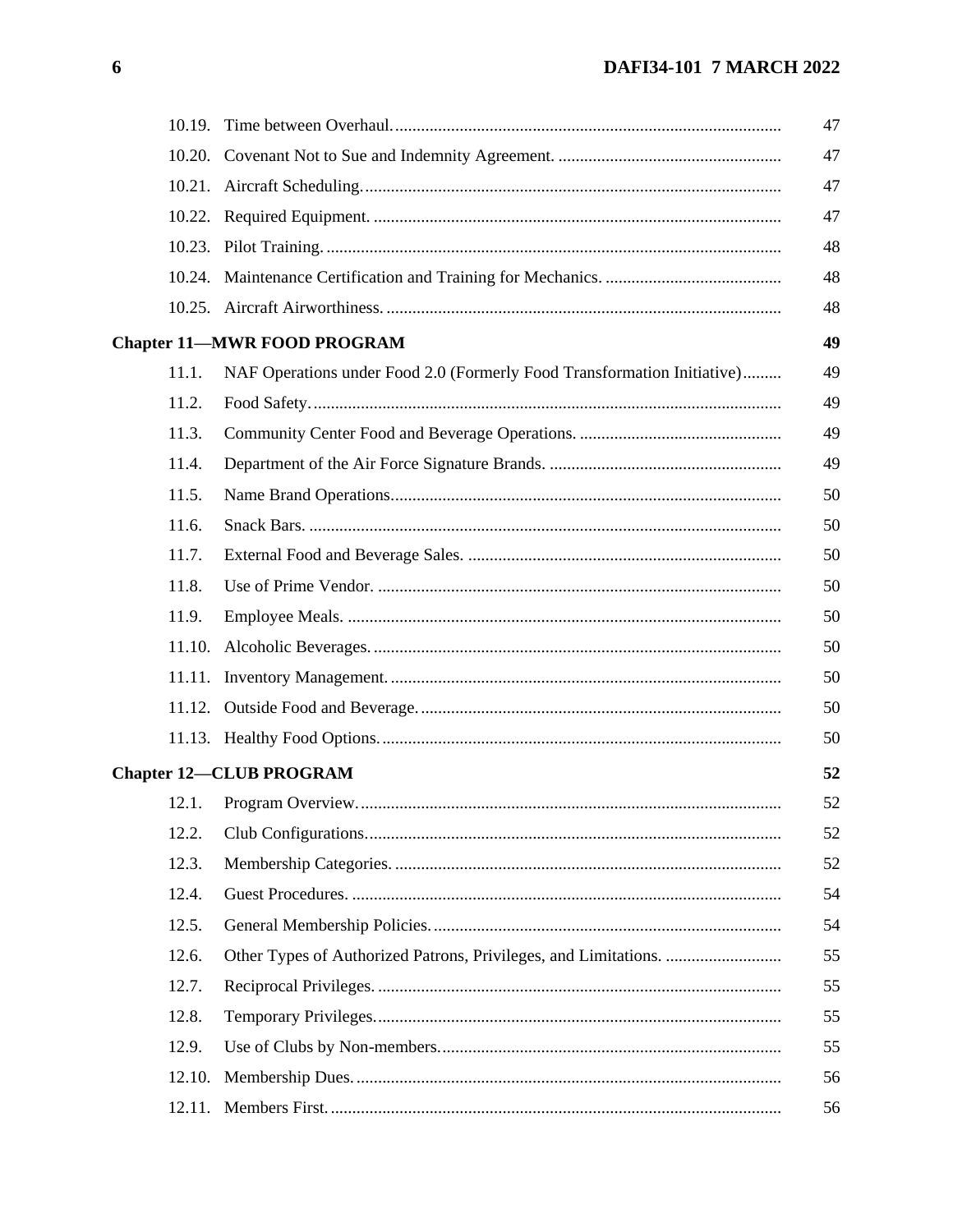|        |                                         | 56 |
|--------|-----------------------------------------|----|
|        |                                         | 56 |
|        |                                         | 57 |
|        |                                         | 57 |
|        | <b>CHAPTER 13-COLLOCATED ACTIVITIES</b> | 58 |
| 13.1.  |                                         | 58 |
| 13.2.  |                                         | 58 |
|        | <b>Chapter 14-GOLF PROGRAM</b>          | 59 |
| 14.1.  |                                         | 59 |
| 14.2.  |                                         | 59 |
| 14.3.  |                                         | 59 |
| 14.4.  |                                         | 59 |
| 14.5.  |                                         | 60 |
| 14.6.  |                                         | 60 |
| 14.7.  |                                         | 60 |
| 14.8.  |                                         | 60 |
| 14.9.  |                                         | 60 |
| 14.10. |                                         | 61 |
|        |                                         | 61 |
|        |                                         | 61 |
|        |                                         | 62 |
|        |                                         | 63 |
|        |                                         | 63 |
|        |                                         | 63 |
|        |                                         | 63 |
|        |                                         | 63 |
|        |                                         | 63 |
|        |                                         | 63 |
| 14.21. |                                         | 63 |
| 14.22. |                                         | 63 |
|        |                                         | 64 |
| 14.24. |                                         | 64 |
| 14.25. |                                         | 64 |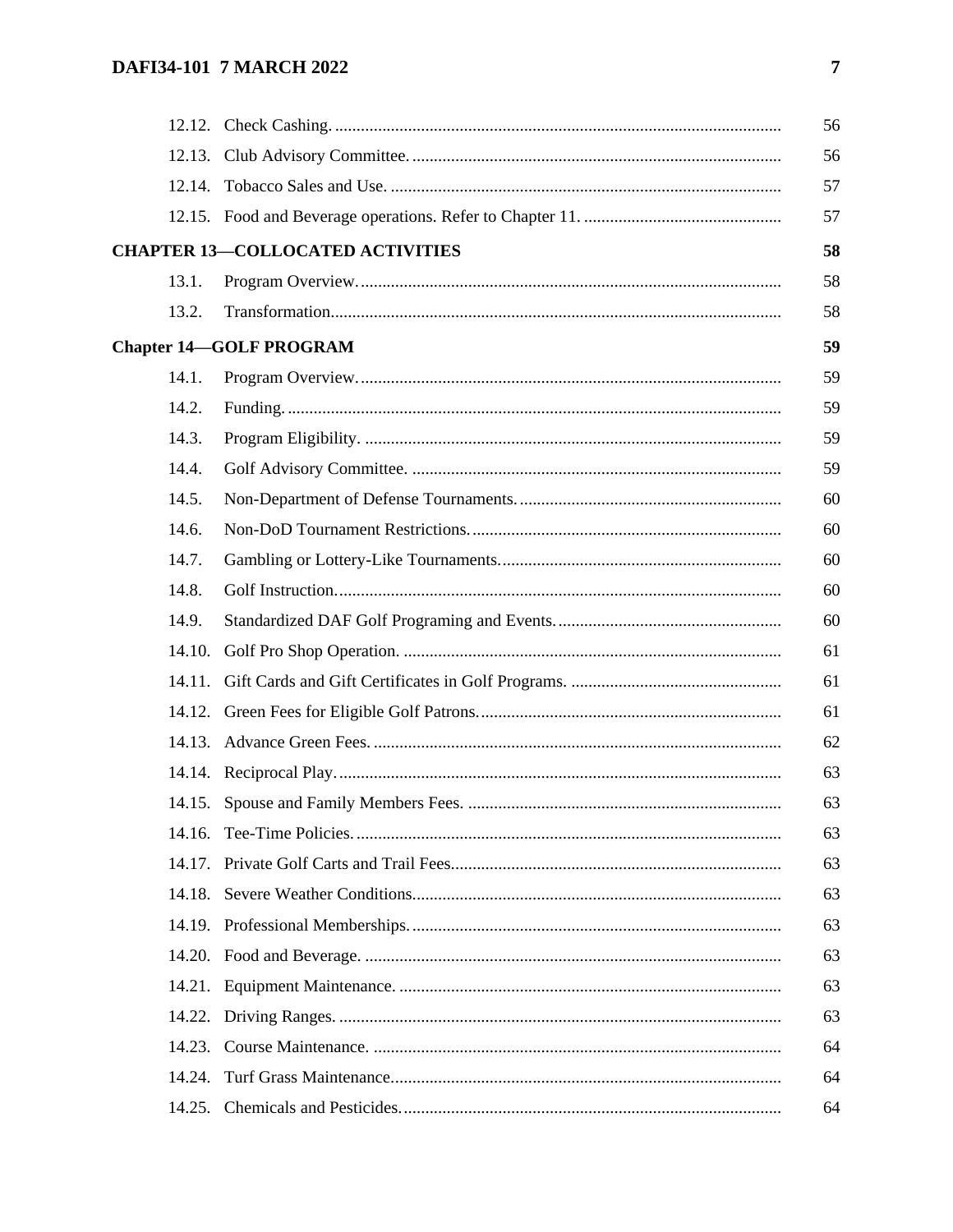|        |                                                                | 64 |
|--------|----------------------------------------------------------------|----|
|        |                                                                | 64 |
|        | <b>Chapter 15-BOWLING PROGRAM</b>                              | 65 |
| 15.1.  |                                                                | 65 |
| 15.2.  |                                                                | 65 |
| 15.3.  |                                                                | 65 |
| 15.4.  |                                                                | 65 |
| 15.5.  |                                                                | 65 |
| 15.6.  |                                                                | 65 |
| 15.7.  |                                                                | 66 |
| 15.8.  |                                                                | 66 |
| 15.9.  |                                                                | 66 |
|        |                                                                | 66 |
|        |                                                                | 66 |
|        |                                                                | 66 |
|        |                                                                | 66 |
|        | <b>Chapter 16-GAMING PROGRAM</b>                               | 67 |
| 16.1.  |                                                                | 67 |
| 16.2.  |                                                                | 67 |
| 16.3.  |                                                                | 68 |
| 16.4.  |                                                                | 68 |
| 16.5.  |                                                                | 68 |
| 16.6.  |                                                                | 69 |
| 16.7.  |                                                                | 69 |
| 16.8.  |                                                                | 69 |
| 16.9.  |                                                                | 69 |
| 16.10. |                                                                | 69 |
| 16.11. |                                                                | 69 |
| 16.12. |                                                                | 69 |
|        |                                                                | 70 |
| 16.14. | Transfer and Disposal of Gaming Machines and Gaming Equipment. | 71 |
| 16.15. |                                                                | 71 |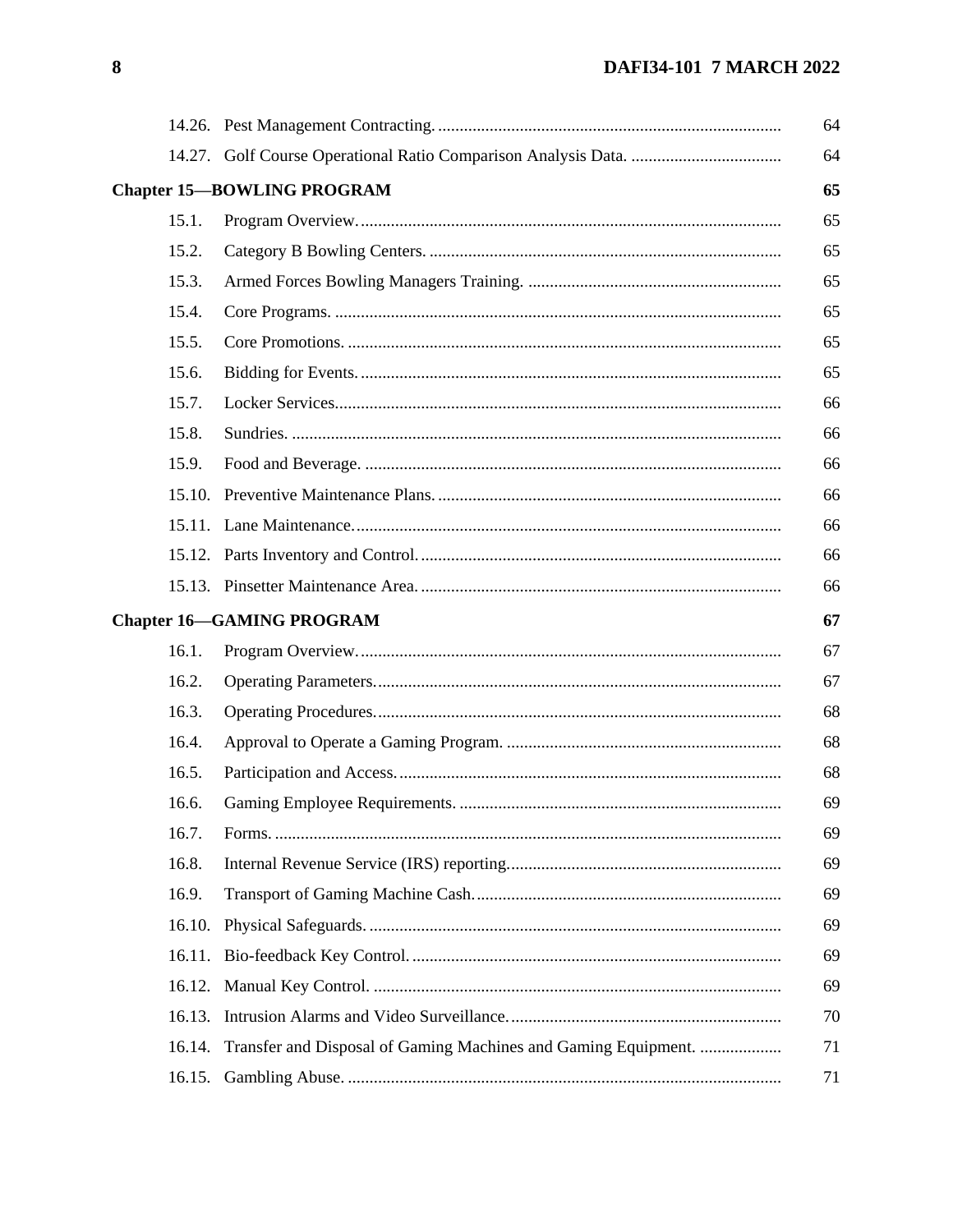# **Chapter 17-LIBRARY PROGRAM**

|        | <b>Chapter 17-LIBRARY PROGRAM</b>                                            | 72 |
|--------|------------------------------------------------------------------------------|----|
| 17.1.  |                                                                              | 72 |
| 17.2.  |                                                                              | 72 |
| 17.3.  |                                                                              | 72 |
| 17.4.  |                                                                              | 72 |
| 17.5.  |                                                                              | 72 |
| 17.6.  |                                                                              | 73 |
| 17.7.  |                                                                              | 73 |
| 17.8.  |                                                                              | 73 |
| 17.9.  |                                                                              | 73 |
| 17.10. |                                                                              | 74 |
| 17.11. |                                                                              | 74 |
|        |                                                                              | 74 |
|        |                                                                              | 75 |
|        |                                                                              | 75 |
|        |                                                                              | 76 |
|        |                                                                              | 76 |
|        | 17.17. Replacing or Paying for Lost, Damaged or Destroyed Materials          | 76 |
|        |                                                                              | 76 |
|        |                                                                              | 76 |
|        |                                                                              | 76 |
|        | 17.21. Field Operating Agency Central Purchase Program and Use of Government | 77 |
|        |                                                                              | 77 |
|        |                                                                              | 78 |
|        |                                                                              | 78 |
|        |                                                                              | 79 |
| 17.26. |                                                                              | 79 |
|        |                                                                              | 79 |
|        | <b>Chapter 18-TECHNICAL LIBRARIES</b>                                        | 80 |
| 18.1.  |                                                                              | 80 |
| 18.2.  |                                                                              | 80 |
| 18.3.  |                                                                              | 80 |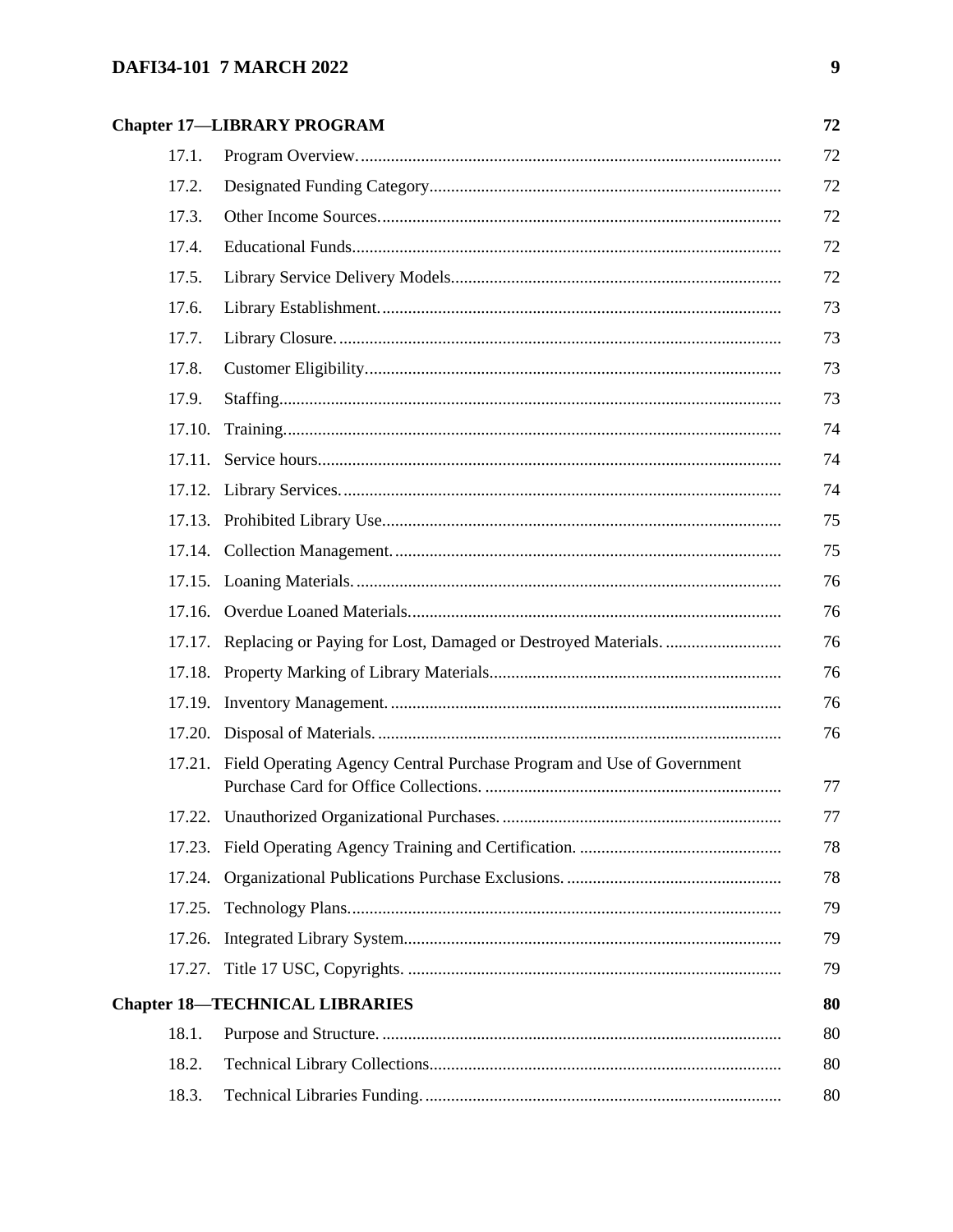|       | 18.4.  |                                                                             |
|-------|--------|-----------------------------------------------------------------------------|
|       | 18.5.  |                                                                             |
|       | 18.6.  |                                                                             |
|       | 18.7.  |                                                                             |
|       | 18.8.  |                                                                             |
|       | 18.9.  |                                                                             |
|       | 18.10. |                                                                             |
|       | 18.11. |                                                                             |
|       |        |                                                                             |
|       |        |                                                                             |
|       |        |                                                                             |
|       |        |                                                                             |
|       |        | <b>Chapter 19-OUTDOOR RECREATION</b>                                        |
|       | 19.1.  |                                                                             |
|       | 19.2.  |                                                                             |
|       | 19.3.  |                                                                             |
|       | 19.4.  |                                                                             |
|       | 19.5.  |                                                                             |
| Table | 19.1.  |                                                                             |
|       | 19.6.  |                                                                             |
|       | 19.7.  |                                                                             |
|       | 19.8.  | Inventory of Local Natural Resources and Local Outdoor Recreation Providers |
|       | 19.9.  |                                                                             |
|       |        |                                                                             |
|       | 19.11. |                                                                             |
|       | 19.12. |                                                                             |
|       | 19.13. |                                                                             |
|       | 19.14. | On-Installation MWR Recreational Clubs and Other Recreational Private       |
|       | 19.15. |                                                                             |
|       | 19.16. |                                                                             |
|       | 19.17. |                                                                             |
|       | 19.18. |                                                                             |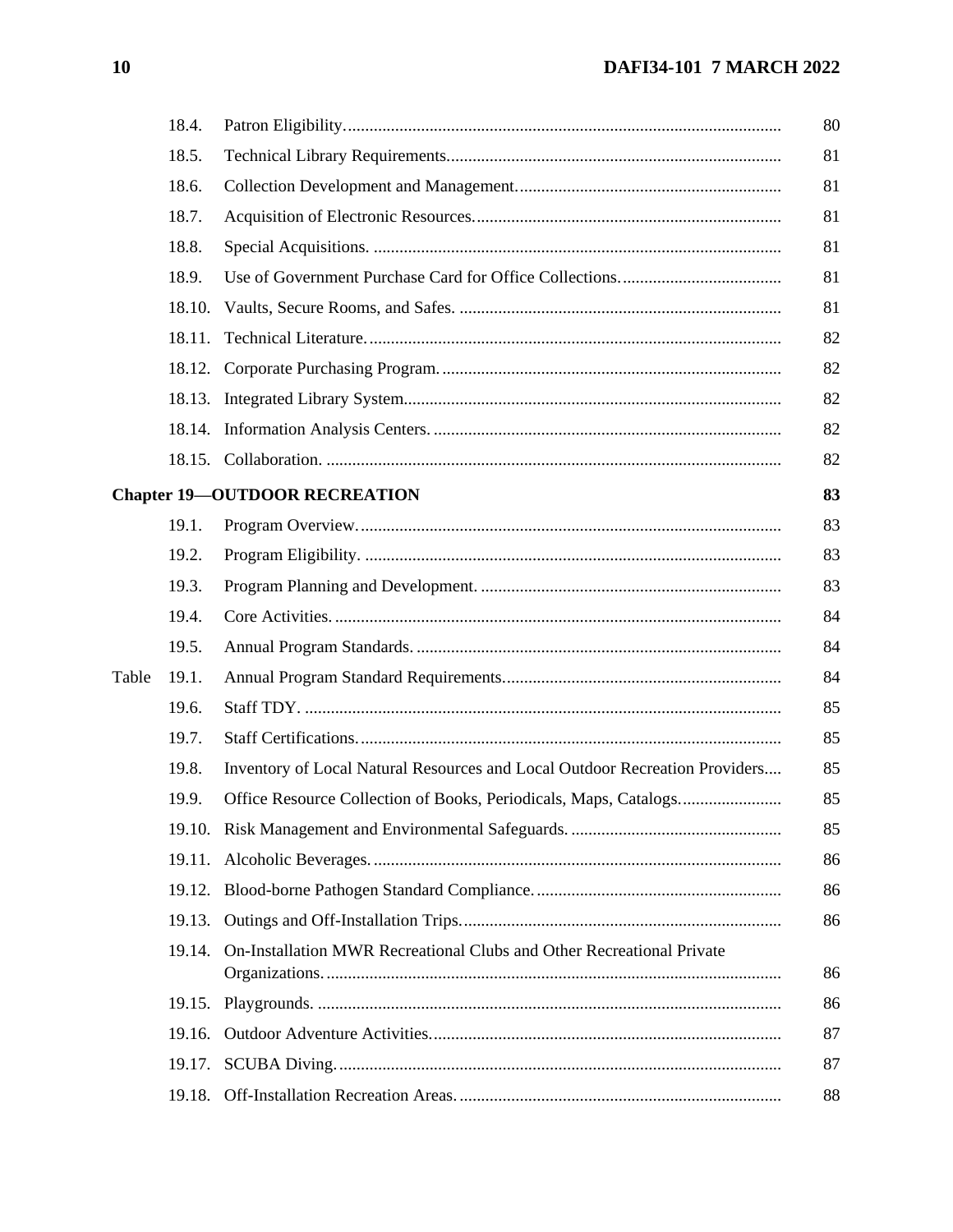| 19.21. |                                                                     |
|--------|---------------------------------------------------------------------|
|        |                                                                     |
|        |                                                                     |
|        |                                                                     |
|        |                                                                     |
|        |                                                                     |
|        |                                                                     |
|        |                                                                     |
| 19.29. |                                                                     |
|        |                                                                     |
|        | <b>Chapter 20-SWIMMING AND AQUATICS</b>                             |
| 20.1.  |                                                                     |
| 20.2.  |                                                                     |
| 20.3.  |                                                                     |
| 20.4.  |                                                                     |
| 20.5.  |                                                                     |
| 20.6.  |                                                                     |
| 20.7.  |                                                                     |
| 20.8.  |                                                                     |
| 20.9.  |                                                                     |
|        | 20.10. Pools and Natural Swimming Areas Minimum Age and Supervision |
|        |                                                                     |
|        |                                                                     |
| 20.13. |                                                                     |
|        |                                                                     |
|        | <b>Chapter 21-ARTS AND CRAFTS PROGRAM</b>                           |
| 21.1.  |                                                                     |
| 21.2.  |                                                                     |
| 21.3.  |                                                                     |
| 21.4.  |                                                                     |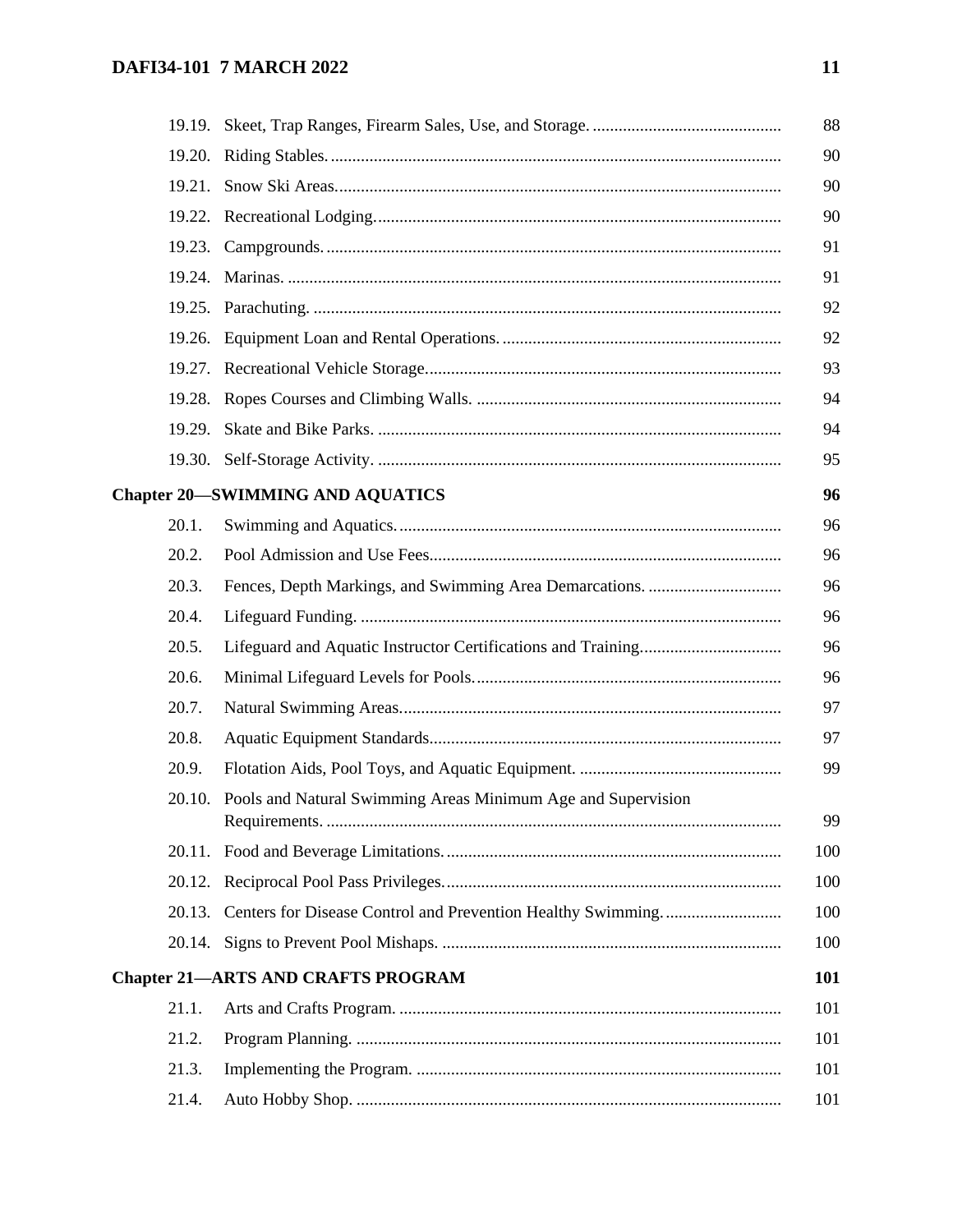| 21.5. |                                                                                       | 101 |
|-------|---------------------------------------------------------------------------------------|-----|
|       | <b>Chapter 22-RECREATION AND COMMUNITY CENTERS</b>                                    | 102 |
| 22.1. |                                                                                       | 102 |
| 22.2. |                                                                                       | 102 |
| 22.3. |                                                                                       | 103 |
|       | <b>Chapter 23-RECREATIONAL CLUBS</b>                                                  | 104 |
| 23.1. |                                                                                       | 104 |
| 23.2. |                                                                                       | 104 |
| 23.3. |                                                                                       | 104 |
| 23.4. |                                                                                       | 104 |
| 23.5. |                                                                                       | 104 |
| 23.6. |                                                                                       | 105 |
| 23.7. |                                                                                       | 105 |
|       | <b>Attachment 1-GLOSSARY OF REFERENCES AND SUPPORTING INFORMATION</b>                 | 106 |
|       | Attachment 2-GENERAL MWR PROGRAM ELIGIBILITY AND USE                                  | 116 |
|       | <b>Attachment 3-LIBRARY SERVICE DELIVERY MODEL REQUIREMENTS</b>                       | 125 |
|       | <b>Attachment 4-OUTDOOR RECREATION TRAINING AND CERTIFICATION</b><br><b>STANDARDS</b> | 127 |
|       | <b>Attachment 5-CORE CUSTOMER USE EQUIPMENT STANDARDS</b>                             | 130 |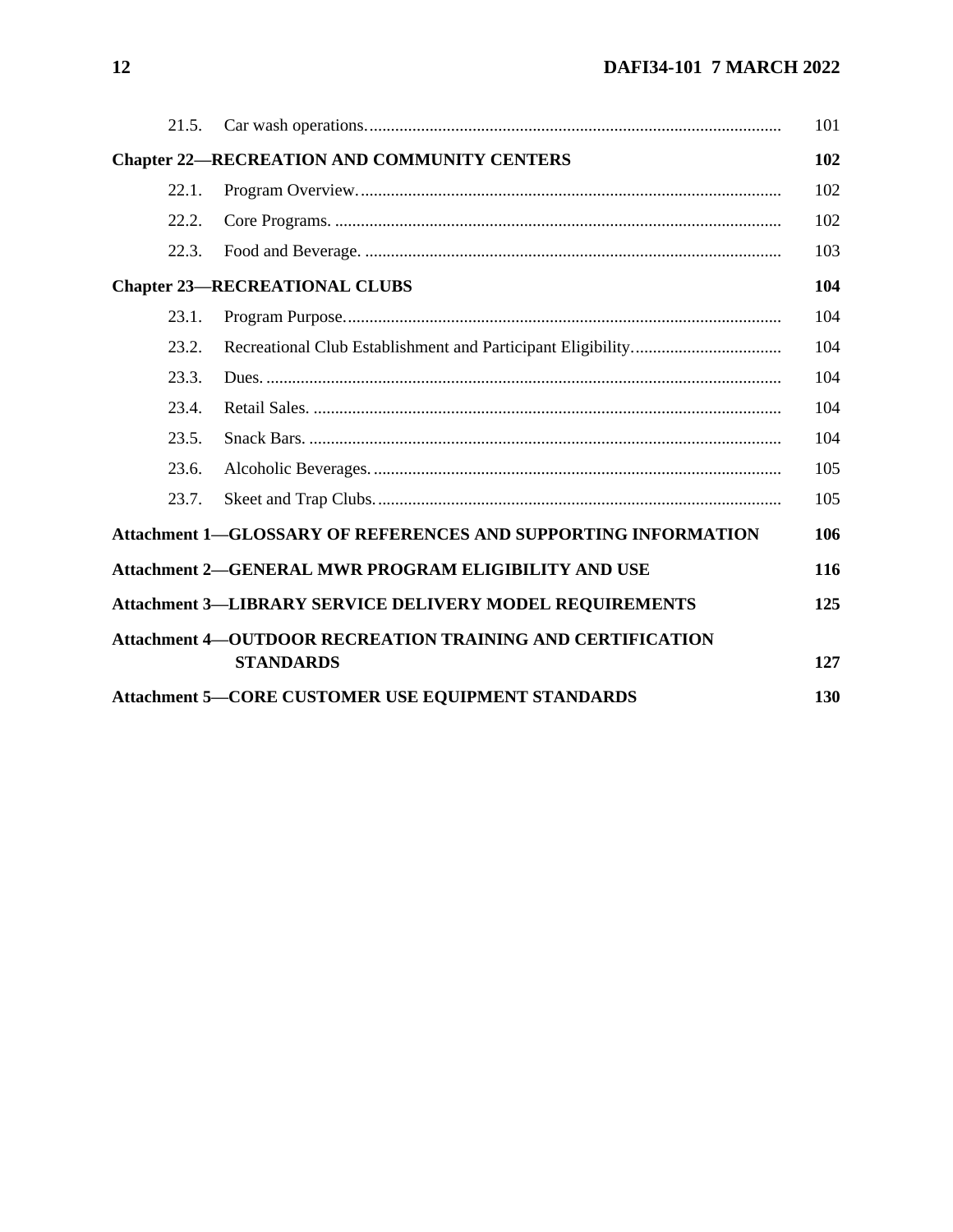### <span id="page-12-0"></span>**DEPARTMENT OF THE AIR FORCE MORALE, WELFARE, AND RECREATION (MWR) PROGRAMS AND USE ELIGIBILITY PROGRAM OVERVIEW**

<span id="page-12-1"></span>**1.1. Purpose.** Force Support MWR resiliency and readiness programs provide the necessary building blocks essential to retention, resiliency, squadron readiness, and trust among Airmen and Guardians. This Department of the Air Force Instruction (DAFI) defines user eligibility (authorized patrons), funding, and DAF MWR program guidance.

<span id="page-12-2"></span>**1.2. Program Overview.** MWR programs included in this DAFI are Marketing; Community Center; Outdoor Recreation; Arts and Crafts; Auto Hobby; Golf; Aero Club; Information, Ticket, and Travel; Bowling; Gaming; Library; Clubs; Community Commons; Event Centers, and other membership clubs.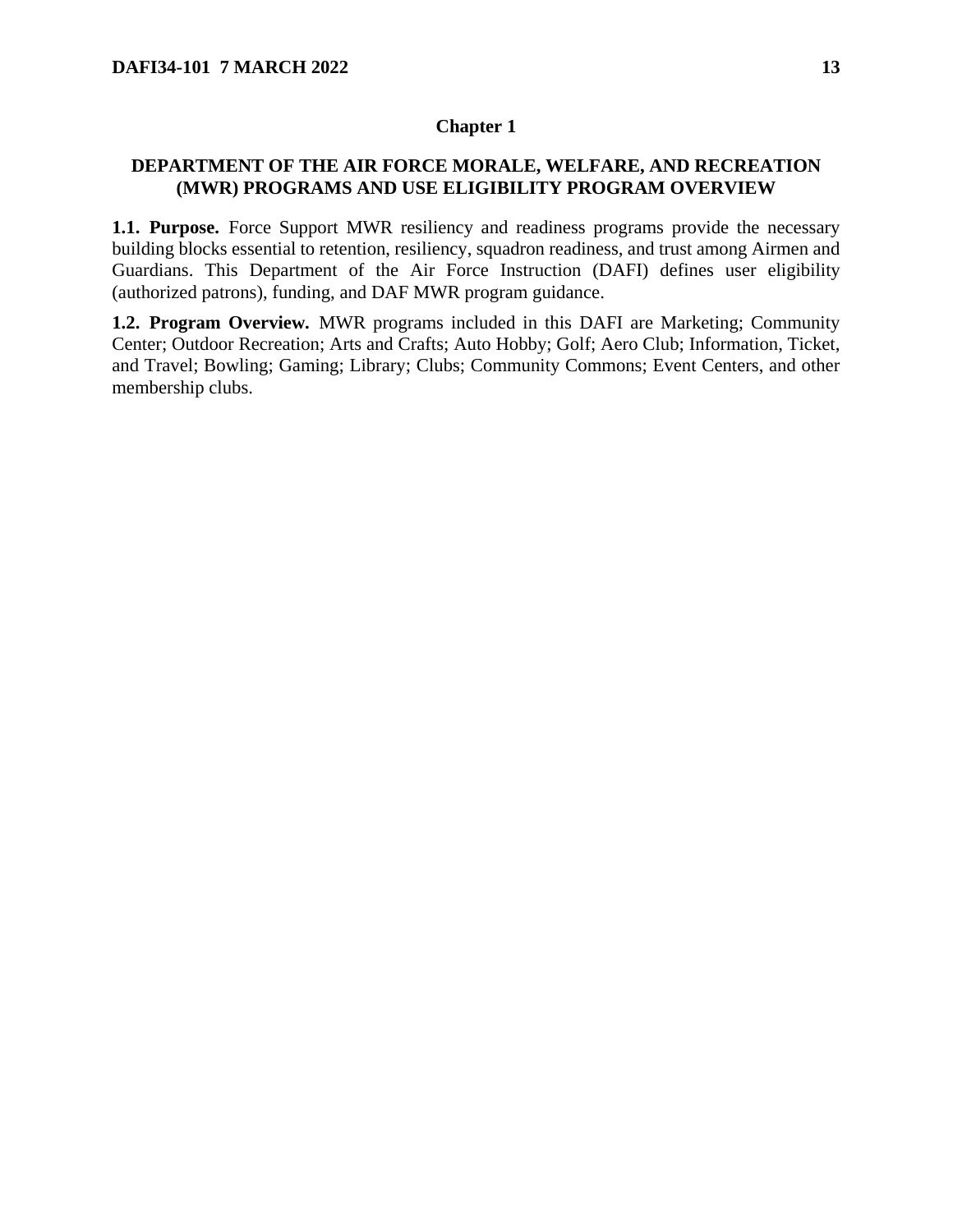## **ROLES AND RESPONSIBILITIES**

### <span id="page-13-1"></span><span id="page-13-0"></span>**2.1. Headquarters Air Force Services (AF/A1S).**

2.1.1. Establishes and monitors Force Support and MWR capability guidance and enterprise strategy.

2.1.2. Is responsible for guidance on the use of appropriated funds (APF) and nonappropriated funds (NAF) after coordination with Assistant Secretary of the Air Force, Financial Management and Comptroller (SAF/FM) and Deputy Assistant Secretary of the Air Force for Budget (SAF/FMB).

2.1.3. Acts on requests for waivers to established policies.

2.1.4. Advocates through the appropriate corporate governance body and the Air Force Services Council to ensure adequate personnel and financial resources are provided to MWR programs.

2.1.5. Develops and maintains Management Internal Control Toolset (MICT) for MWR programs.

2.1.6. Administers the Department of the Air Force Central Fund Instrumentalities and establishes any new Central Fund Instrumentalities as required, with the exception of special purpose Central Fund Nonappropriated Fund Instrumentalities, which are established by Chief of Staff of the Air Force in accordance with AFMAN 34-201, *Use of Nonappropriated Funds*.

## <span id="page-13-2"></span>**2.2. Air Force Installation and Mission Support Center (AFIMSC).**

2.2.1. Responsible for Program Objective Memorandum (POM) submissions and managing centrally-funded APFs for Force Support MWR programs.

2.2.2. Manages annual strategic requirements and initiatives submissions to be added in the Program Objective Memorandum (POM) process. (e.g., installation submits FF&E requirements for approved new or expanded construction projects).

2.2.3. Develops APF resourcing strategy and consolidates, validates, and distributes Force Support MWR APFs to installations and the Air Force Services Center (AFSVC).

2.2.4. Facilitates coordinate and integrate Department of the Air Force, Headquarters Air Force, Air Force Services Center, and AFIMSC HQ joint MWR program future capabilities, and cross-functional solutions for identification, development, and implementation.

2.2.5. Coordinates and provides concurrence on any new requests, which will add requirements to the MWR APF baseline, e.g., hybrid transformation requests, or change of activity to contract.

## <span id="page-13-3"></span>**2.3. Air Force Services Center (AFSVC).**

2.3.1. Oversees, develops, and publishes current operational guidance and procedures to the installations.

- 2.3.2. Conducts centrally managed DAF-wide program initiatives.
- 2.3.3. Coordinates on all exception or waiver to policy requests submitted to AF/A1S.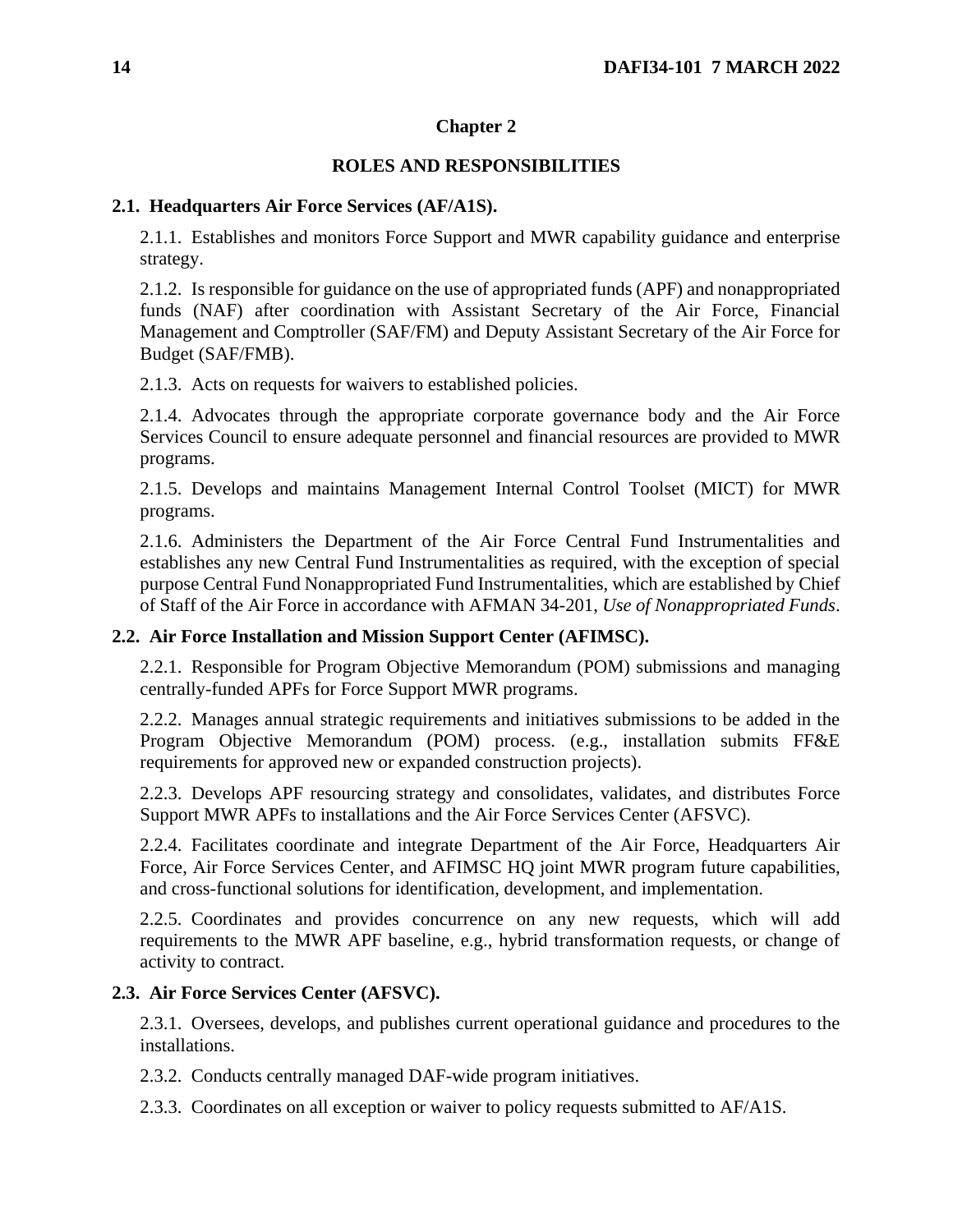2.3.4. Reviews and programs major NAF construction and renovation projects.

2.3.5. Establishes guidelines for Force Support MWR core and special programs.

2.3.6. Assesses MWR information and data analysis requirements, deploys, and maintains MWR information systems and conducts data operations, management, and analysis.

2.3.7. Develops a MWR information technology governance and associated charter for the evaluation, selection, and deployment of all NAF information systems.

2.3.8. Centrally manages the DAF gaming program.

2.3.9. Provides program management reviews and training.

2.3.10. With coordination/concurrence of AFIMSC Airman and Family Services Division (AFIMSC/IZA), AFIMSC Budget Office (AFIMSC/RMA), and AF/A1S, AFSVC/CC approves collocated Community Commons and Event Center requests from installations.

2.3.11. Maintains communication and collaboration with the Major Command (MAJCOM) A1 and Field Command (FLDCOM) S1 or equivalent on issues involving the AFSVC portfolio through the A1 Executive Advisor.

2.3.12. Oversees the DAF Nonappropriated Fund Instrumentality (NAFI) Digital Engagement and Web Program.

## <span id="page-14-0"></span>**2.4. Major Command (MAJCOM) or Field Command (FIELDCOM).**

2.4.1. Ensures the installations receive policy and assistance needed to provide quality programs to meet wartime tasking's and peacetime customer needs.

2.4.2. Assists and coordinates on program closures, hybrid transformation requests, installation access and participation, contracting and DAF central programs.

## <span id="page-14-1"></span>**2.5. Installation Commanders will:**

2.5.1. Ensure resiliency and readiness programs comply with policy and guidance.

2.5.2. Approve the use of MWR facilities for Force Support authorized patrons. Refer to **[Attachment 2.](#page-115-0)**

2.5.3. Provide adequate facilities, staffing, and resources to conduct Force Support MWR programs.

2.5.4. Ensures APF support is allocated in accordance with AFI 65-106, *Appropriated Fund Support of Morale*, *Welfare, and Recreation (MWR) and Other Nonappropriated Fund Instrumentalities (NAFIS)*, for MWR and other NAFI facilities and programs.

2.5.5. Ensure firearms sales to the public and guests of MWR eligible patrons is prohibited.

2.5.6. Ensure compliance with Bureau of Alcohol, Tobacco, and Firearms (ATF), occupational safety, and NAF financial and asset control procedures for receiving, storing, issuing, and selling firearms and ammunition.

## <span id="page-14-2"></span>**2.6. The Force Support Commander or Civilian Leader will:**

2.6.1. Manage resources to accomplish Force Support programs.

2.6.2. Coordinate and implement commander self-inspection program.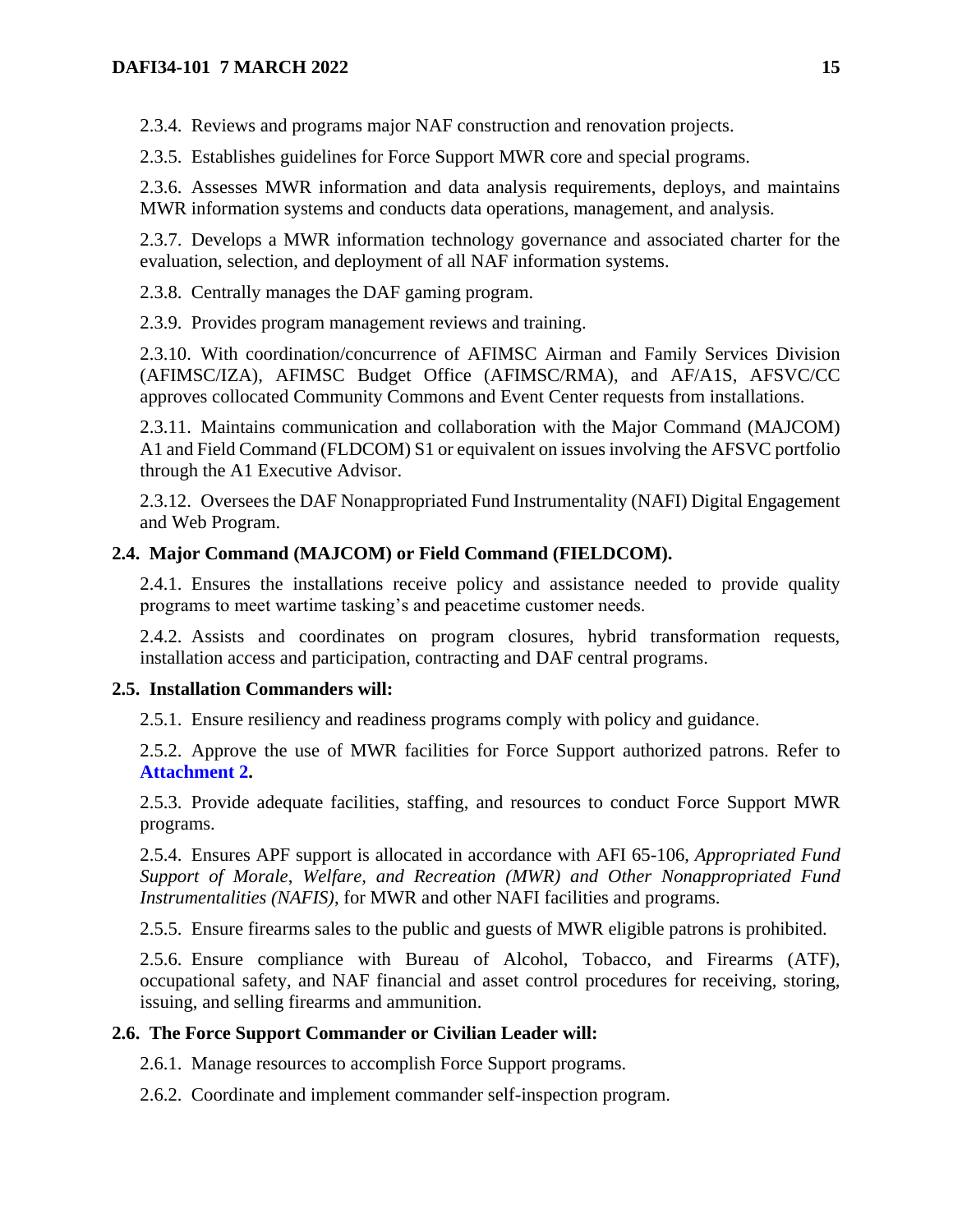2.6.3. Provide guidance for use of facilities and Force Support programs.

2.6.4. Ensure compliance with payment card industry standards for programs that process, store, or transmit credit/debit card data as defined by Payment Card Industry Security Standards Council. Refer to **[paragraph 3.12](#page-18-3)**.

2.6.5. Develop comprehensive installation FSS-wide strategic and 5-year long-range capital improvement plans (reviewed and updated annually). Refer to **[Chapter 4](#page-30-0)**.

2.6.6. Ensure authorized strategic, non-strategic, and temporary memorandum of agreements are developed, current, and executed.

2.6.7. Approve Force Support operating instructions.

2.6.8. Ensure DAF Nonappropriated Fund Instrumentality (NAFI) digital engagement platforms and web presences are registered with the Air Force Services Office of Strategic Marketing (AFSVC/SVDK) and meet specifications required by the DAF-NAFI Digital Engagement and Web Program.

2.6.9. Ensure compliance with applicable Office of the Secretary of Defense (OSD) and DAF standards (e.g., OSD Library and Fitness Standards).

#### <span id="page-15-0"></span>**2.7. Force Support Flight Chiefs will:**

2.7.1. Provide technical and administrative supervision over Force Support programs.

2.7.2. Review and justify monthly, quarterly, and annual budget estimates for Force Support programs.

2.7.3. Review operating instructions to ensure consistent guidance.

2.7.4. Ensure program training requirements are correctly identified.

2.7.5. Ensure APF funds are executed to support requirements.

2.7.6. Ensure actions are taken within prescribed timeframes to correct any identified noncompliance of DAF-NAFI digital engagement platforms or web presence.

#### <span id="page-15-1"></span>**2.8. Force Support Managers will:**

2.8.1. Develop and manage a comprehensive MWR program.

2.8.2. Create and administer APF and NAF budgets based on documented short and longrange plans.

2.8.3. Manage program personnel in accordance with DAF policy and guidance.

2.8.4. Attend and participate in professional workshops and training as applicable.

2.8.5. Collect data per AFSVC operational guidance.

2.8.6. Ensure staff and volunteers are not under the influence of alcohol and both legal and illegal substances that may impair job performance and program safety while on duty.

2.8.7. Establish operating instructions.

2.8.8. Ensure training plans are established and met.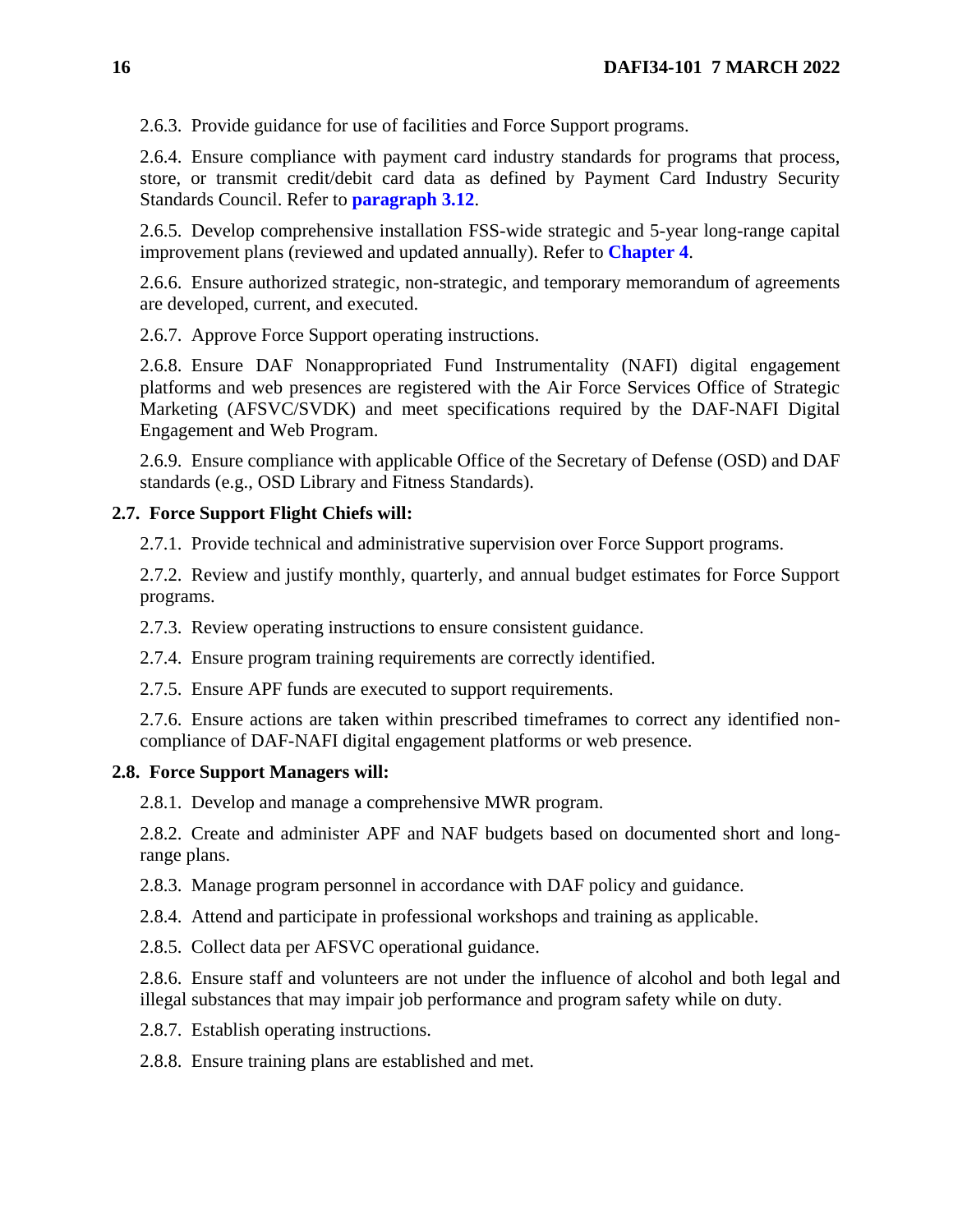## <span id="page-16-0"></span>**2.9. Funds Custodian (Resource Management Flight Chief) will:**

2.9.1. Provide direction and assistance for the protection of NAF assets.

2.9.2. Act as the custodian for all NAF assets, unless another individual is appointed in accordance with AFMAN 34-201*.*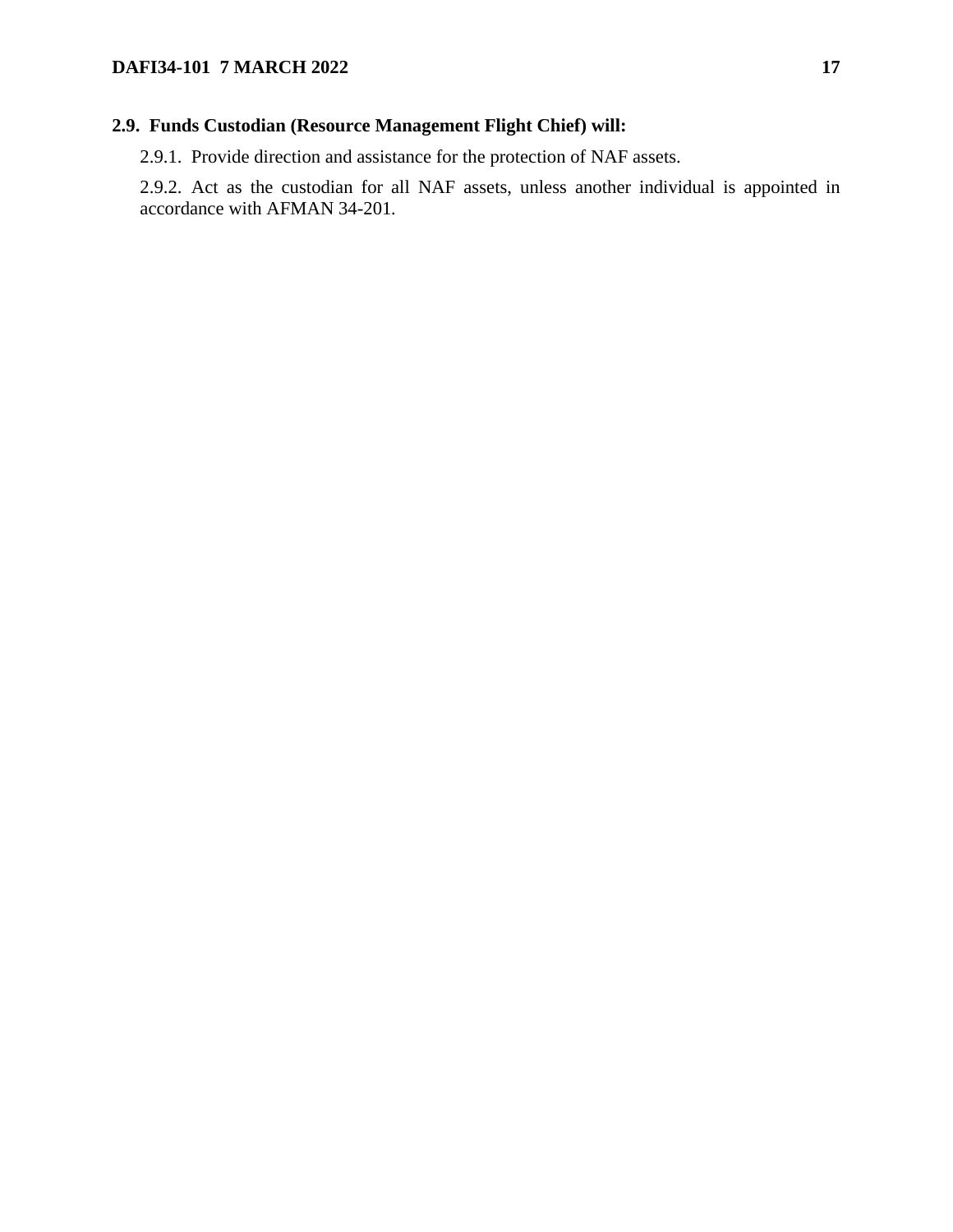## **FORCE SUPPORT MWR PROGRAM**

<span id="page-17-1"></span><span id="page-17-0"></span>**3.1. Authorized Patronage of Force Support Programs.** Refer to **[Attachment 2](#page-115-0)** unless otherwise noted in this DAFI.

<span id="page-17-2"></span>**3.2. United States Rehabilitation Act of 1973.** Force Support facilities and programs must be accessible and inclusive for customers with disabilities in accordance with Department of Defense Directive (DoDD) 1020.1, *Nondiscrimination on the Basis of Handicap in Programs and Activities Assisted or Conducted by the Department of Defense*. **(T-0)**.

<span id="page-17-3"></span>**3.3. Accountability Records.** MWR programs maintain property custodian records, requisition and purchase orders, salvage and inventory control documents, written follow-ups and official memos in accordance with AFI 33-322, and the AF Records Disposition Schedule. Official file plans are required for all MWR programs. Refer to AFI 23-111, *Management of Government Property in Possession of the Air Force*.

<span id="page-17-4"></span>**3.4. Funding.** Resilience and readiness programs must be resourced from either APFs or NAFs or a combination of both as described in Department of Defense Instruction (DoDI) 1015.10, *Military Morale, Welfare, and Recreation (MWR) Programs* Enclosure 3, paragraph 7. **(T-0)**. NAF expenditures for valid resiliency and readiness programs must not be used as an augmentation of appropriations. **(T-0)**. Refer to AFI 65-106, and AFMAN 34-201. Force Support resilience and readiness programs must be funded in accordance with current approved AF Common Output Level Standards, and DoD (Department of Defense) standards in DoDI 1015.10. **(T-0)**.

<span id="page-17-5"></span>**3.5. Fiduciary Responsibility.** NAFs are government funds entitled to the same protection as funds of the United States Treasury. These funds are designated for the benefit of authorized patrons and for the purposes of the NAF instrumentality. Within the AF, NAFs come primarily from the sale of goods and services to military and civilian personnel and their family members, and are used to support AF MWR programs. Related guidance is located in AFMAN 34-201 and AFI 65-106.

<span id="page-17-6"></span>**3.6. Misuse or Misappropriation of NAFs.** Force Support leadership must ensure prompt detection, proper investigation, and appropriate corrective action in matters involving suspected misuse or misappropriation of NAFs. **(T-3)**. In cases of a serious criminal infraction, Force Support leadership must refer the matter to the appropriate defense criminal investigative organization and judicial authorities. **(T-3)**. Refer to AFMAN 34-201 for unauthorized use of NAFs.

<span id="page-17-7"></span>**3.7. Excess Nonappropriated Funds.** A healthy MWR fund is essential to providing resiliency and readiness programs to Airmen and Guardians. Force Support annual NAF budgets must identify the entire units funding requirements. **(T-3)**. In accordance with DoDI 1015.10 and AFMAN 34-201, AFSVC/CC may recommend and, with AF/A1S approval, transfer excess nonappropriated installation funds to the AF Central MWR Fund for common cause needs of the AF MWR Enterprise.

<span id="page-17-8"></span>**3.8. Official Command Sponsored Programs.** Official command sponsored programs are normally authorized APF support and funded by the hosting organization. NAFs may be used for MWR elements at events such as installation open houses (refer to AFMAN 10-1004, *Conducting Air Force Open Houses*) and installation social events sponsored by Force Support.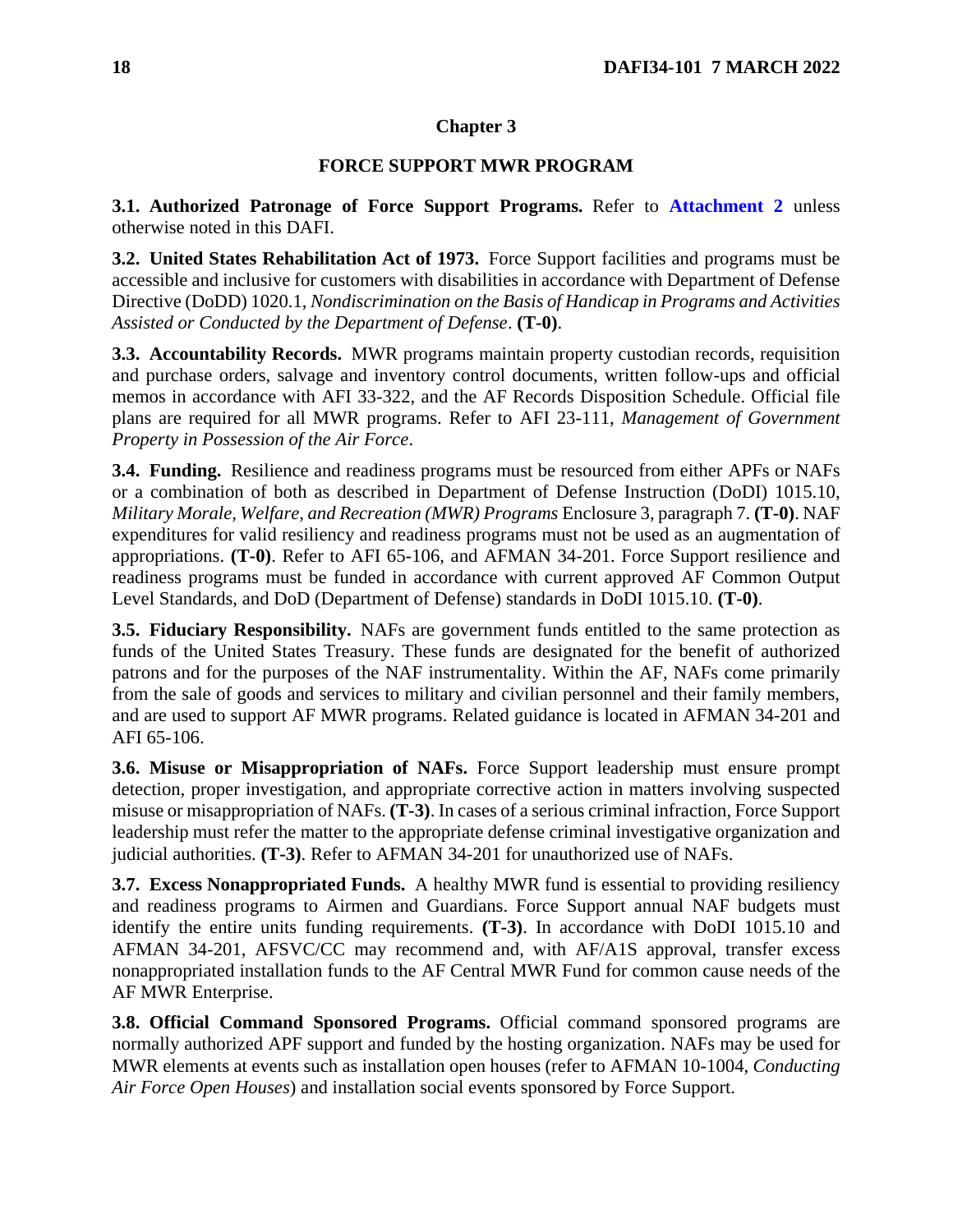<span id="page-18-0"></span>**3.9. Private Organizations NAF Support.** Force Support resiliency and readiness programs will not provide NAF financial assistance to private organizations or individuals, unless reimbursed. **(T-0**). Refer to AFI 34-223, *Private Organizations (PO) Program,* and DoDI 1015.10, Enclosure 3, paragraph 10.

<span id="page-18-1"></span>**3.10. Funds Handling.** Proper handling and safeguarding of funds and DAF property are responsibilities of every Force Support staff member who handles money. MWR activity managers must prepare operational instructions with specific guidance on handling and safeguarding funds. **(T-3)**. To ensure adequate safeguards are in place in accordance with AFMAN 34-202, *Procedures for Protecting Nonappropriated Funds Assets*, fund handling operational instructions must be approved by the Resource Management Flight Chief. **(T-1)**. Moreover, all employees who handle funds must be provided an initial training on internal controls and an annual refresher training. **(T-1)**. Training should be adapted to the job the employee is performing. All financial operational instructions are reviewed by the NAF financial analyst to ensure compliance with AFMAN 34- 202 and other NAF handling guidance. **(T-1)**. Refer to AFI 65-107, *Nonappropriated Funds Financial Management Oversight Responsibilities.* 

<span id="page-18-2"></span>**3.11. Change and Imprest Funds.** The Fund Custodian must authorize the establishment and the amount of all change and imprest funds in accordance with AFMAN 34-202, Chapters 5 and 6. **(T-1)**. MWR programs must only use change funds for making change, cashing checks, and with resource manager approval, petty cash purchases, and other imprest fund requirements. **(T-1)**. Imprest funds may be used for designated purposes with special controls and limitations identified in AFMAN 34-202. MWR programs must have operating instructions approved by the Fund Custodian establishing procedures for the use, control, and protection of all change and imprest funds. **(T-1)**.

<span id="page-18-3"></span>**3.12. Point of Sale Operation.** Force Support managers and leaders must utilize AFSVC's directed point of sale equipment and supporting software for all Force Support operations. **(T-1)**.

<span id="page-18-4"></span>3.12.1. All point of sale software or hardware that processes, stores, or transmits credit card data must be configured according to Payment Card Industry Data Security Standards (PCI DSS) (**<https://www.pcisecuritystandards.org/>**). **(T-0)**. Point of sale software and hardware may include, but is not limited to, credit card terminals, point of sale systems, local unit commercial networks, third-party service providers, e-commerce, contactless payments, mobile devices, etc.

3.12.1.1. PCI DSS are mandated by the card brands, administered by the Payment Card Industry Security Standards Council, and ensure the standard is managed and monitored to increase controls around cardholder data to reduce credit card fraud to include card-notpresent environments (e.g., mail-order, telephone-order) where payment card details are provided via channels that need to be evaluated and protected according to PCI DSS.

3.12.1.2. Validation of compliance is performed annually or quarterly by each unit using a PCI DSS Self-Assessment Questionnaire (SAQ) (e.g., smaller volumes use firm-specific Internal Security Assessor (ISA); moderate volumes use external Qualified Security Assessor (QSA); larger volumes involves issuing the applicable SAQ or Report on Compliance and associated Attestation of Compliance) that effectively ensures the security of financial transactions made through credit and debit cards. **(T-0)**. To identify the type of volume, the unit must accomplish a cardholder data scoping and gap analysis according to PCI DSS prior to accomplishing the applicable SAQ or Report on Compliance. **(T-0)**.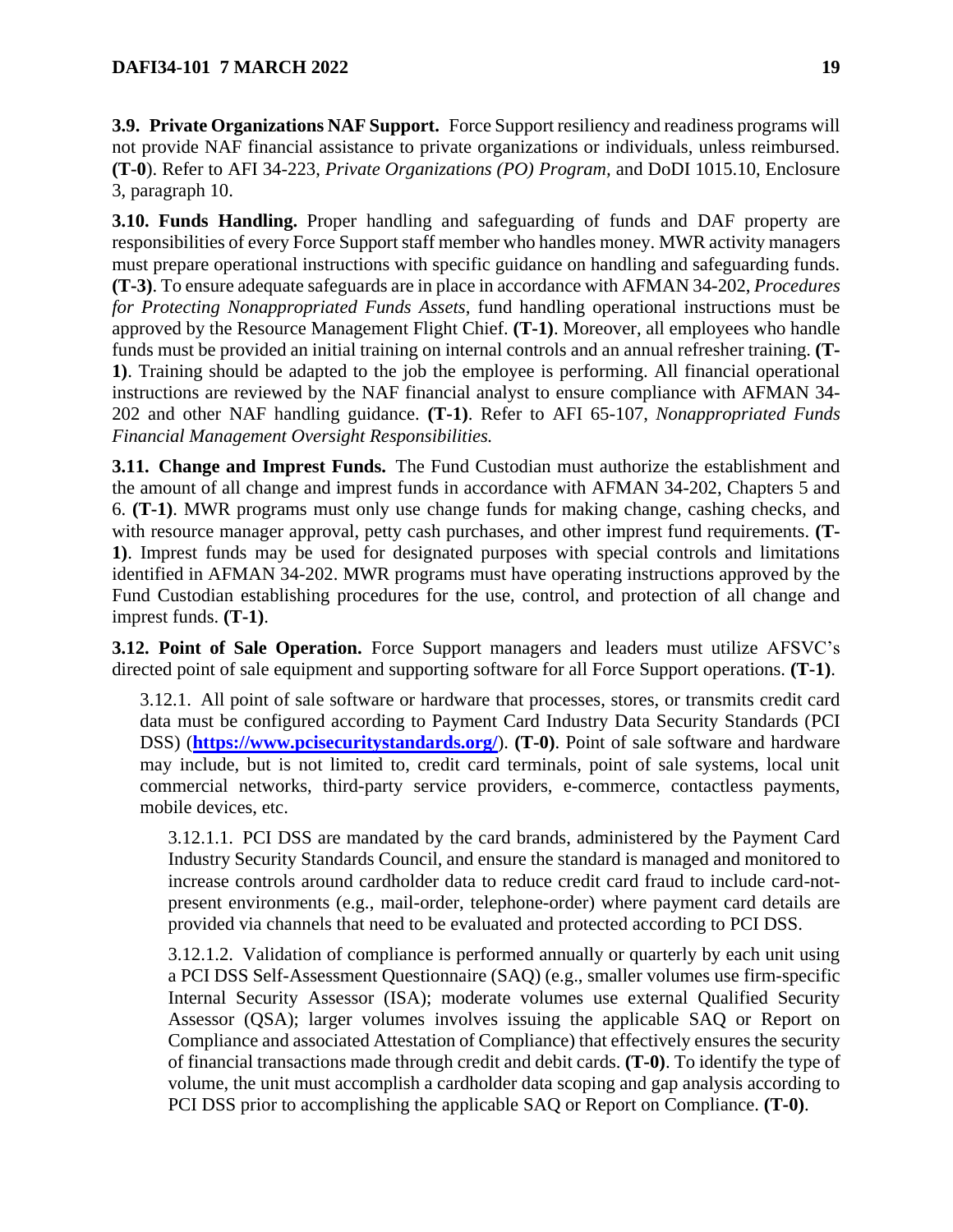3.12.1.3. Units must make every reasonable effort to comply with the physical security requirements identified in the PCI Data Security Standards and in AFMAN 34-202. **(T-0)**.

3.12.1.4. Units must submit validation of compliance to AFSVC/SVS by providing applicable Attestation(s) of Compliance (AOC) signed by the unit commander no later than the prior year's AOC document date. (**T-0)**. If the unit is not in compliance with PCI DSS**,**  the unit must submit the PCI DSS prioritized approach with action plan to AFSVC/SVS no later than the first duty day of each quarter until the applicable software and hardware defined in **[paragraph 3.12.1](#page-18-4)** is fully PCI DSS compliant. **(T-0)**.

3.12.1.5. Units failing to complete applicable SAQs, Reports on Compliance, AOCs, or PCI DSS prioritized approaches may be assessed substantial financial fines by AFSVC's acquiring bank.

3.12.2. Units process point of sale transactions according to the requirements of AFMAN 34- 202 and local operating instructions. **(T-1)**.

<span id="page-19-0"></span>**3.13. Inventories.** Force Support program managers must maintain inventories in accordance with AFMAN 34-209, *Nonappropriated Fund Financial Management and Accounting*. **(T-1)**.

<span id="page-19-1"></span>**3.14. Budgeting and Planning.** Budgets play a major role in planning and reaching financial goals. Force Support program managers must prepare budgets using the DAF standard NAF budget and analysis program. **(T-1)**. When preparing the rolling four quarter NAF operating budgets, consider historical data, new programs, revised pricing, and operating requirements, and in conjunction with installation comptroller squadron budget officer, and the AFIMSC APF Execution Plan budget program.

<span id="page-19-2"></span>**3.15. Time Reporting.** Force Support program managers must use the DAF standard labor management system for the reporting of time and attendance records for all United States (US) NAF employees. **(T-1)**. Refer to AFMAN 34-209 for payroll processing procedures.

<span id="page-19-3"></span>**3.16. Essential Products Program.** When an AFSVC essential products program contract exists for the purchase of Force Support items, use of this program by Force Support program managers is mandatory. **(T-1)**.

<span id="page-19-4"></span>**3.17. Commercial Sponsorship.** Commercial sponsorship is when a civilian enterprise provides support to help finance or enhance MWR elements of Force Support capabilities. Refer to AFI 34- 108, *Commercial Sponsorship* and *Sale of Advertising* and AFMAN 34-201.

<span id="page-19-5"></span>**3.18. Civilian Personnel.** Resiliency and readiness programs are staffed primarily with appropriated or NAF civilians. These programs are authorized APF manpower for executive control, essential command supervision and in accordance with the appropriate funding category specified in AFI 65-106.

<span id="page-19-6"></span>**3.19. Military Personnel.** The Force Support Commander or Civilian Leader may assign military personnel permanently to a military manpower position control number on the unit manning document in Fitness, Community Center, Community Programming and Partnership Office or Resource Management. The Force Support Commander or Civilian Leader may temporarily assign military personnel to a MWR program on a temporary basis, to include detail and temporary duty. Temporary assignments must be made by the Force Support commander or civilian leader only under the following conditions:

3.19.1. Mobility or deployment requirements occur. **(T-1)**.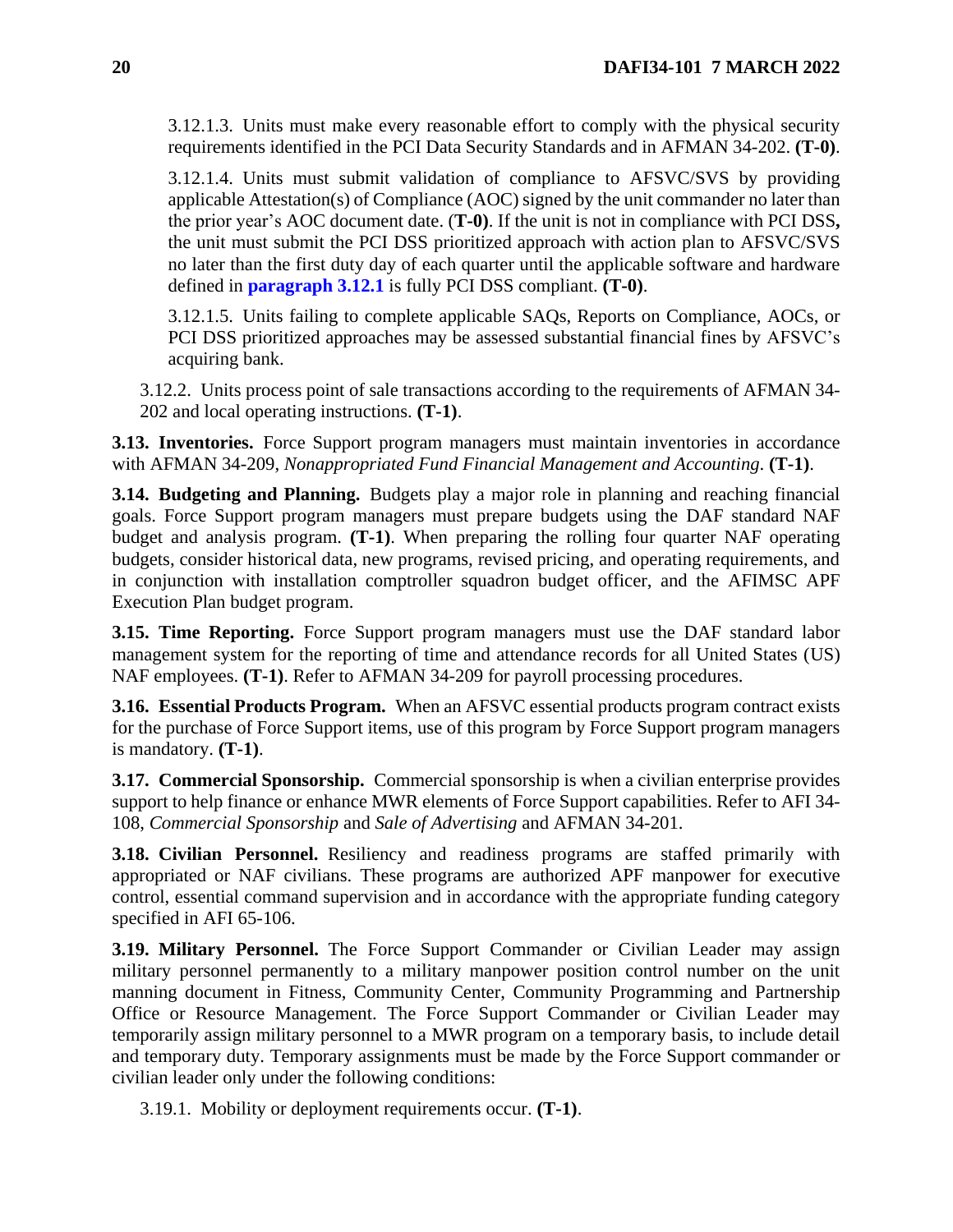3.19.2. Military members training to upgrade and maintain essential skills that cannot be provided through other means. **(T-1)**.

3.19.3. The Force Support commander or civilian leader only assigns military and APF civilian personnel to Category C activities in accordance with AFI 65-106, paragraph 4.3. **(T-0)**.

3.19.4. Temporary assignments may not exceed 90 days. **(T-0)**.

<span id="page-20-0"></span>**3.20. Background Checks.** All Force Support military members, civilians, contractors and volunteers who work with minor children must have a background check. **(T-0)**. Refer to AFI 34- 144, *Child and Youth Programs*, Chapter 10.

<span id="page-20-1"></span>**3.21. Establishment of MWR Programs.** The establishment of a new Force Support MWR program must not negatively impact the MWR Fund. **(T-1)**.

3.21.1. The installation commander must submit all requests to establish or reestablish a previously closed Force Support program through AFIMSC/IZA and AFIMSC/RMA for coordination and APF funding availability and to the AFSVC/CC for approval. **(T-1)**. The request shall include a comprehensive business case analysis. **(T-1)**. At a minimum, the business case analysis shall include a 5-year performance plan, organizational chart, marketing plan, and comprehensive market intelligence supporting the proposed Force Support program. **(T-1)**.

3.21.2. The installation commander must secure APFs in accordance with AFI 65-106. APFs may not be available for several years (if at all) and the installation commander must be prepared to fund the new MWR program locally until APFs become available across the Future Years Defense Program budget. **(T-1)**.

3.21.3. If APFs are required**,** the funding request must be coordinated with AFIMSC/IZA and RMA prior to approval**. (T-1)**.

3.21.4. Force support managers and leaders may not use NAFs where APFs are authorized without a waiver to fund source**. (T-1)**. Refer to AFI 65-106.

3.21.5. The Force Support commander or civilian leader must notify AFSVC of NAFs required for initial operation and equipment, and request assistance in submitting any necessary application for appropriate funding requests. **(T-1)**.

<span id="page-20-2"></span>**3.22. Closure of MWR Programs.** All requests by the installation commander to close Force Support programs must be coordinated with the major command or FLDCOM S1 or equivalent, AFSVC/CC, approved by AF/A1S, and reported to SAF/MR and AF/A1 no later than 90 days prior to proposed closure. **(T-1)**. **Exception: This does not apply to library closures which must be approved by DoD in accordance with DoDI 1015.10, Enclosure 10, para 3**. **(T-0)**.

3.22.1. Neither requests, nor AF/A1S notifications, are necessary for any activity being closed due to an installation closure. Refer to procedures detailed in AFMAN 34-201 for activity closure due to installation closure.

3.22.2. Activity closure requests include rationale, the alternative to be used in place of the activity, and documentation of approval to use any alternate source. In reviewing whether to continue or discontinue programs or activities, installations should consider the following: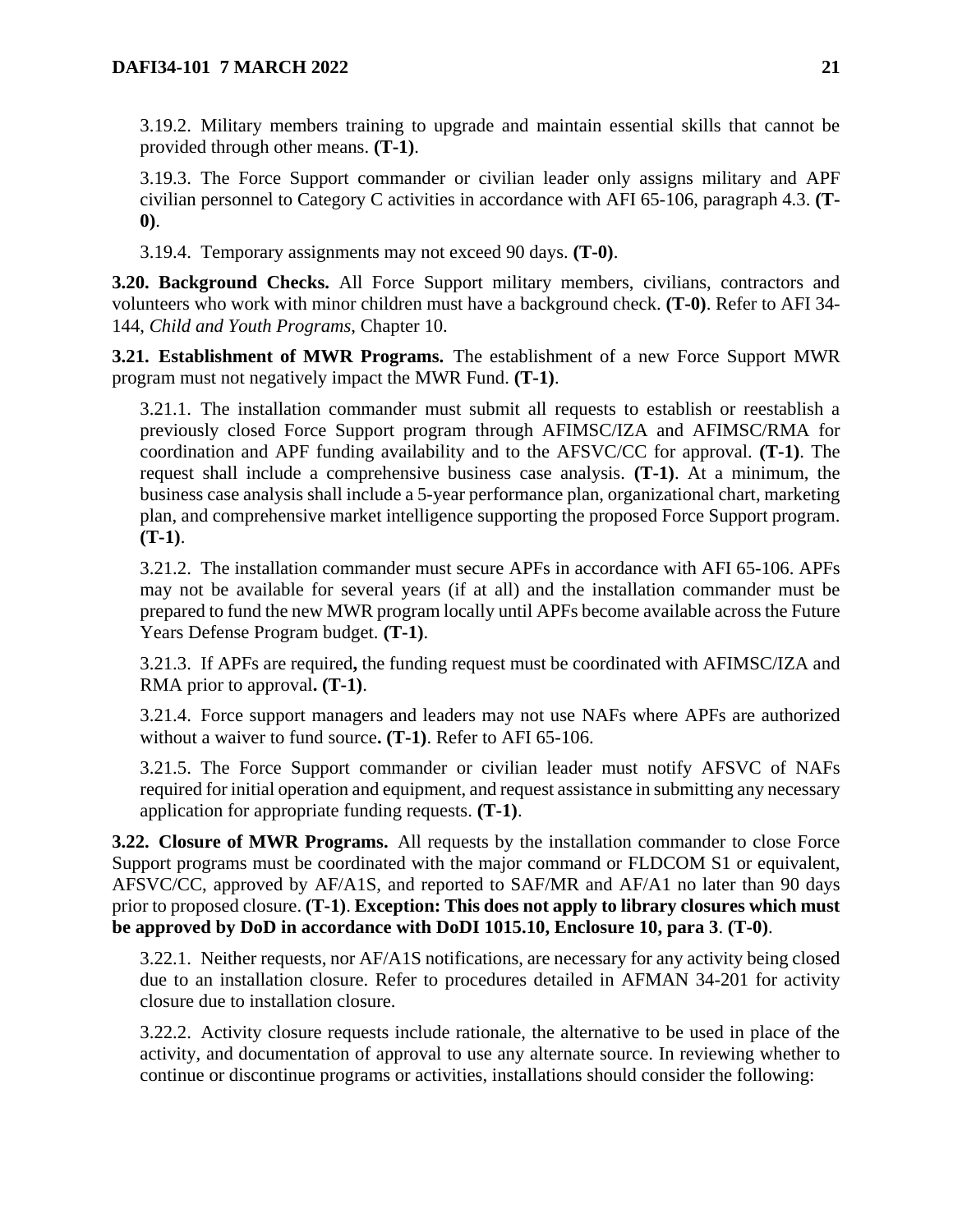3.22.2.1. Accessibility and capabilities of existing exchange service, installation, commercial or civilian community alternatives.

3.22.2.2. Current and planned Force Support resiliency and readiness programs of other DoD installations in the local area.

<span id="page-21-0"></span>**3.23. Contracting-Out Force Support Programs.** To ensure resiliency, readiness, and compliance with DoDI 1015.10., requests to contract out any portion of Force Support MWR programs must be approved by AFSVC/CC. **(T-1)**. In addition, if APFs are required for the contract, AFSVC/CC will coordinate the request with AFIMSC/IZA and AFIMSC/RMA. Upon approval, AFSVC/CC must notify AF/A1S of any portion of contracted-out Force Support MWR programs. **(T-1)**.

<span id="page-21-1"></span>**3.24. Facility Construction and Improvements.** Refer to AFI 34-205, *Services Nonappropriated Fund Facility Projects*, for guidance.

<span id="page-21-2"></span>**3.25. MWR Program Prohibitions.** MWR Programs shall not operate or engage in lotteries or the sale of lottery tickets; pull tab Bingo; the sale of firearms or ammunition, except in rod and gun clubs, outdoor recreation programs, community recreational sports centers, skeet and trap programs, or other MWR Category B and C programs as determined by the installation commander; or the sale of State excise tax-free tobacco products through vending machines. **(T-0)**. Additionally, Force Support program managers must not:

3.25.1. Continue to offer programs that are not self-sustaining. **(T-0)**.

3.25.2. Allow Force Support facilities or equipment to be used for commercial purposes with the exception of contractors entitled to use such government furnished facilities or equipment pursuant to the terms of their contract. **(T-0)**.

3.25.3. Provide sales and services discounts that are not available to all eligible participants. **(T-1)**.

3.25.4. Show motion pictures, except as allowed in AFI 34-211(I), *Army and Air Force Exchange Service General Policies,* and AFI 65-106. **(T-1).**

3.25.5. Provide entertainment that does not meet standards of common decency, decorum, good taste, or is not in keeping with the dignity of the DAF, its personnel, and families. **(T-3).**  Force Support leadership should consult with the installation commander and legal office to ensure entertainment is appropriate.

3.25.6. Provide alcoholic beverage activities except as authorized in AFI 34-219, *Alcoholic Beverage Program*. **(T-1).**

3.25.7. Operate resale activities, except as authorized in **[paragraph 3.26](#page-22-0)** of this instruction. **(T-0).**

3.25.8. Sponsor, conduct, or allow gambling activities unless otherwise outlined in this DAFI. **(T-1).**

3.25.9. Conduct fundraising raffles. **(T-1).** Refer to DoDI 1015.10, Enclosure 3, para 14.a.(3) for more information in conducting raffles.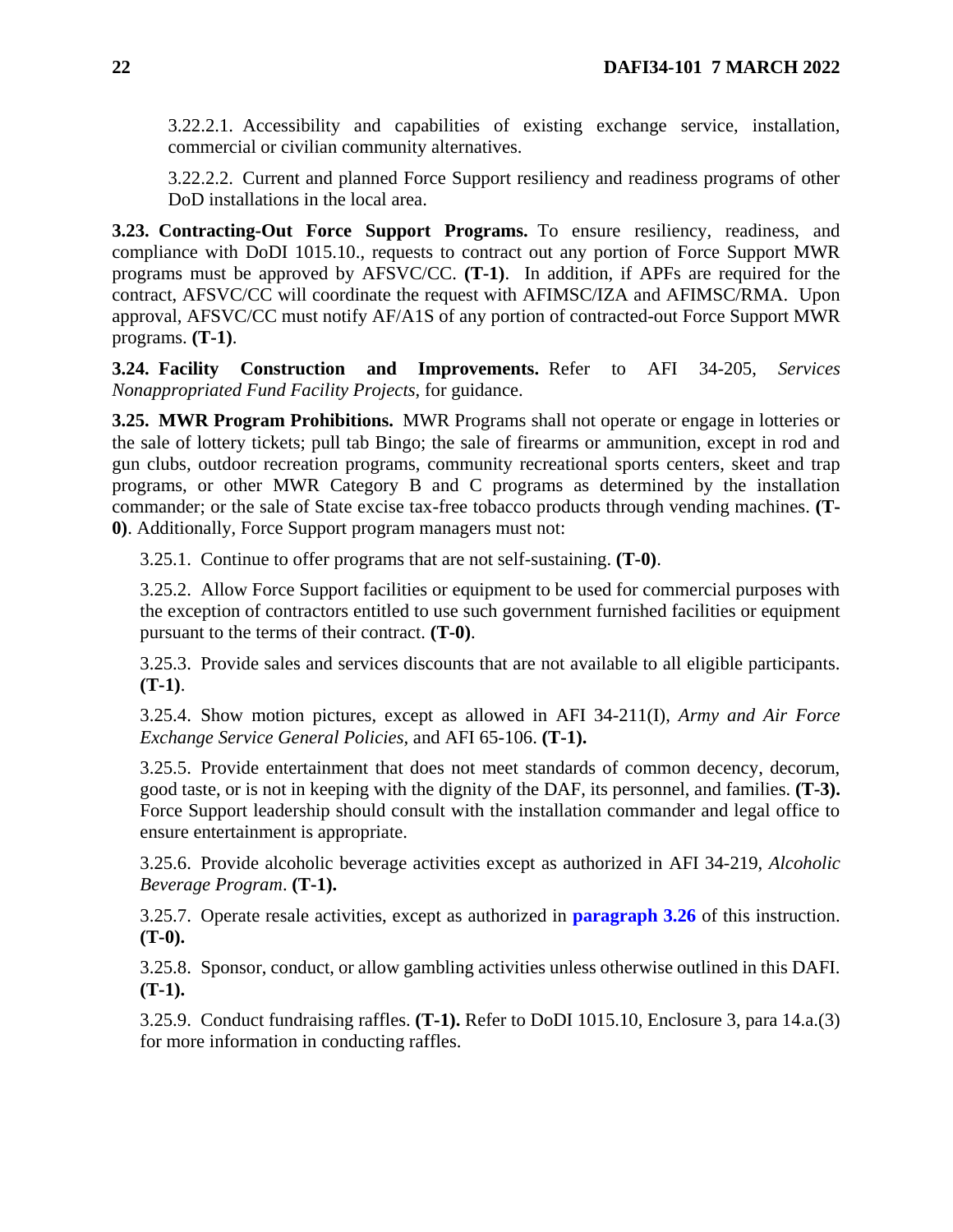3.25.10. Sell, rent, loan, or otherwise make available materials (e.g., film or video recordings, or periodicals with visual depiction produced in any medium) that have been determined by the DoD resale activities board of review to be sexually explicit. **(T-0)**. Refer to AFI 34-211(I).

3.25.11. Sell or use tobacco products in Force Support MWR programs including e-cigarettes (vaping) and accessories (e.g., pipes and vaporizers). **(T-1)**. Refer to AFI 48-104, *Tobacco Free Living.*

<span id="page-22-0"></span>**3.26. Merchandise Resale Authorization.** Installation commander ensures Army and Air Force Exchange Services (AAFES) is the primary source of resale merchandise on installation, excluding the Defense Commissary Agency stores and where resale is directly related to MWR programs **(T-0)**. MWR programs are the secondary source of resale merchandise and services. MWR programs may engage in resale when the installation commander determines, in coordination with AAFES, that AAFES cannot be responsive to the particular resale requirement. In addition, MWR programs may offer the same products and services offered by AAFES when the installation commander determines it necessary to satisfy customer needs. Refer to AFI 34-211(I).

3.26.1. Access to MWR Category C Online Activities by Honorably Discharged Veterans. Honorably discharged veterans will be authorized access to MWR Category C online activity purchases, including Military Service exchanges, through Defense Manpower Data Center data verification. **(T-0)**. Honorably discharged veteran may make MWR Category C online activity purchases for themselves and their dependents. These privileges do not extend directly to those dependents. Honorably discharged veterans authorized MWR Category C online activity shopping privileges are not authorized to receive a DoD identification card or gain access to DoD installations and other DoD property upon which physical MWR activities are located.

3.26.2. In-Store Access to Military Service Exchanges by DoD and Coast Guard Civilian Employees**.** DoD and Coast Guard civilian employees are authorized access to Military Service exchange online activities through Defense Manpower Data Center data verification. DoD and Coast Guard civilian employees are authorized access in-store Military Service exchange facilities in the United States and U.S. territories and possessions through the presentation of their DoD-issued CAC. DoD and Coast Guard civilian employees who are not issued a CAC may present locally issued proof of civilian employment in lieu of CAC for exchange access at their location of employment only.

3.26.2.1. Access is granted for the convenience of the DoD and Coast Guard civilian employees and is not directly linked to the employees' work assignments.

3.26.2.2. DoD and Coast Guard civilian employee access to Military Service exchange stores in the United States and in the U.S. territories and possessions excludes the purchase of tobacco products, alcoholic beverage products, or military uniform items.

3.26.2.3. Family members of DoD and Coast Guard civilian employees authorized access are not authorized online or in-store access, but DoD and Coast Guard civilian employees may make purchases for themselves and their dependents.

3.26.2.4. Installation commanders may temporarily deny DoD and Coast Guard civilian employee privileges when installation support facilities cannot handle the burden imposed. In addition, installation commanders may temporarily or permanently deny privileges to individual authorized users who are in violation of purchase restrictions in accordance with this instruction or DoD Instruction 1330.21.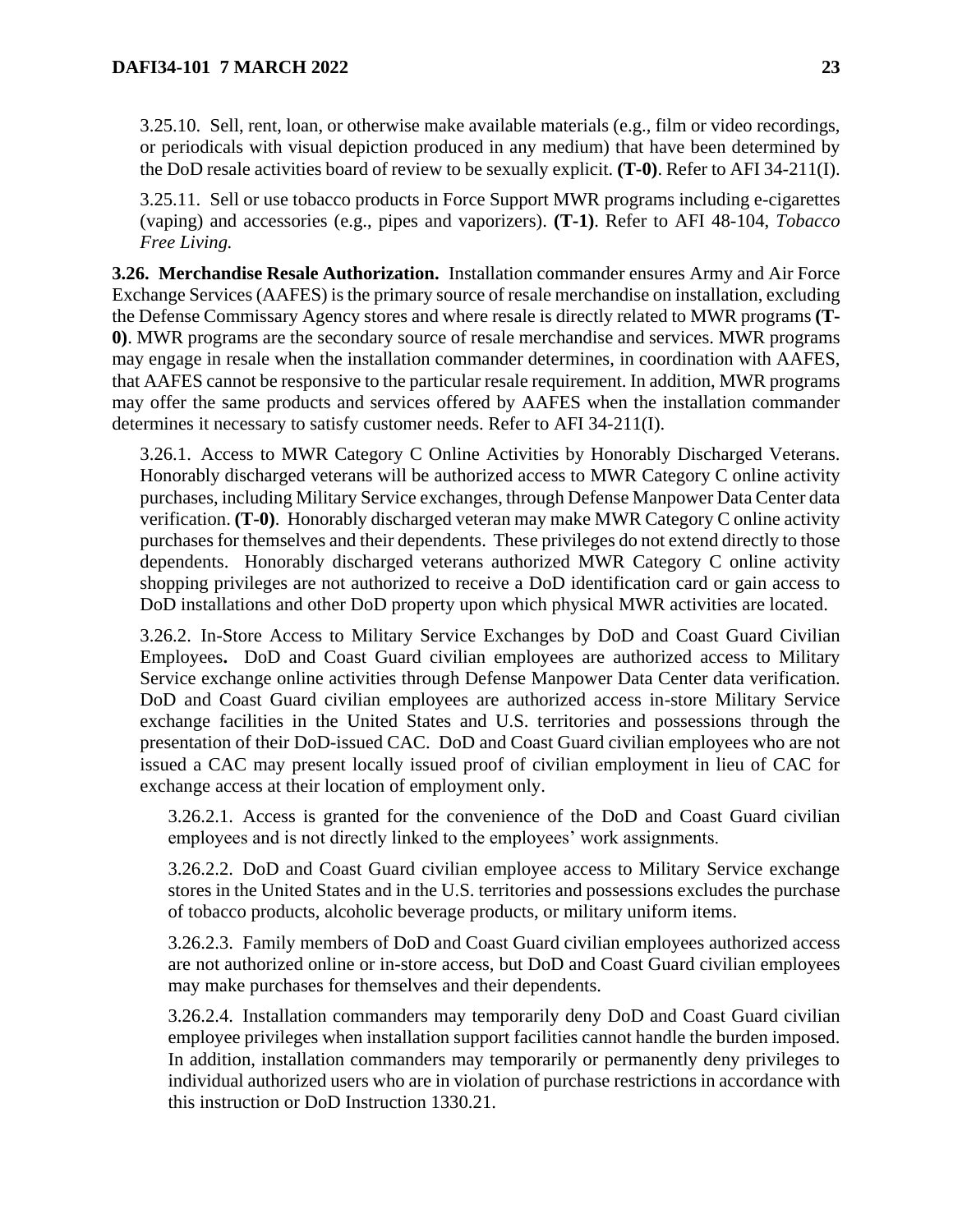3.26.2.5. Military Service exchange access by DoD and Coast Guard civilian employees and their accompanying family members who are in the U.S. territories and possessions under a valid transportation agreement are no longer limited to access at the installation to which they are assigned.

3.26.2.6. Installation commander approval is no longer required for Military Service exchange access by DoD and Coast Guard civilian employees and their accompanying family members who are: (1) evacuated from their assigned duty station during a Federally declared disaster: or (2) evacuated to a safe haven location in the United States from their duties in an overseas disaster area.

3.26.3. Access to MWR Category C Online Activities by Retired DoD and Coast Guard Civilian Employees. Retired DoD and Coast Guard civilian employees determined as eligible in accordance with the policy established in Directive-type Memorandum 21-003, will be authorized access to MWR Category C online activities, including the Military Service exchanges, through Defense Manpower Data Center data verification.

3.26.3.1. Retired DoD and Coast Guard civilian employee access to online Military Service exchanges excludes the purchase of tobacco products, alcoholic beverage products, or military uniform items.

3.26.3.2. Retired DoD and Coast Guard civilian employees may make MWR Category C online activity purchases for themselves and their dependents. These privileges do not extend directly to those dependents.

3.26.4. Non-DoD Federal Employees Serving in the U.S. Territories and Possessions. Only the Secretaries of the Military Departments may grant deviations allowing DoD commissary and exchange access for individual non-DoD Federal employees serving in the U.S. territories and possessions, provided that all of the criteria in paragraphs **[3.26.4.1](#page-23-0) through [3.26.4.3](#page-23-1)** are met and are clearly documented in a request for a waiver to policy. To implement such deviations, installation commanders may execute agreements with other U.S. Government entities.

<span id="page-23-0"></span>3.26.4.1. The non-DoD Federal employee is assigned under a service agreement, as defined in Subpart 302-2.13 of Title 41, Code of Federal Regulations. Locally hired employees are excluded from waiver consideration.

<span id="page-23-1"></span>3.26.4.2. Granting access will alleviate individual hardship due to extraordinarily difficult living conditions, excessive physical hardship, and notably unhealthful conditions. The waiver request must demonstrate how the living conditions, physical hardship, and unhealthful conditions are above and beyond what other Federal employees living in the area endure, including locally-hired Federal civilian employees. **(T-0)**. Criteria may be satisfied if the waiver request clearly demonstrates that no commercial sources are reasonably available to purchase food and water items meeting minimum Federal food safety standards. Temporary disruptions to food and water supplies due to temporary hardships or natural disasters such as hurricanes do not meet these criteria. Financial hardships, including those attributed to the local cost of living or challenges in recruiting and retaining personnel, do not meet these criteria.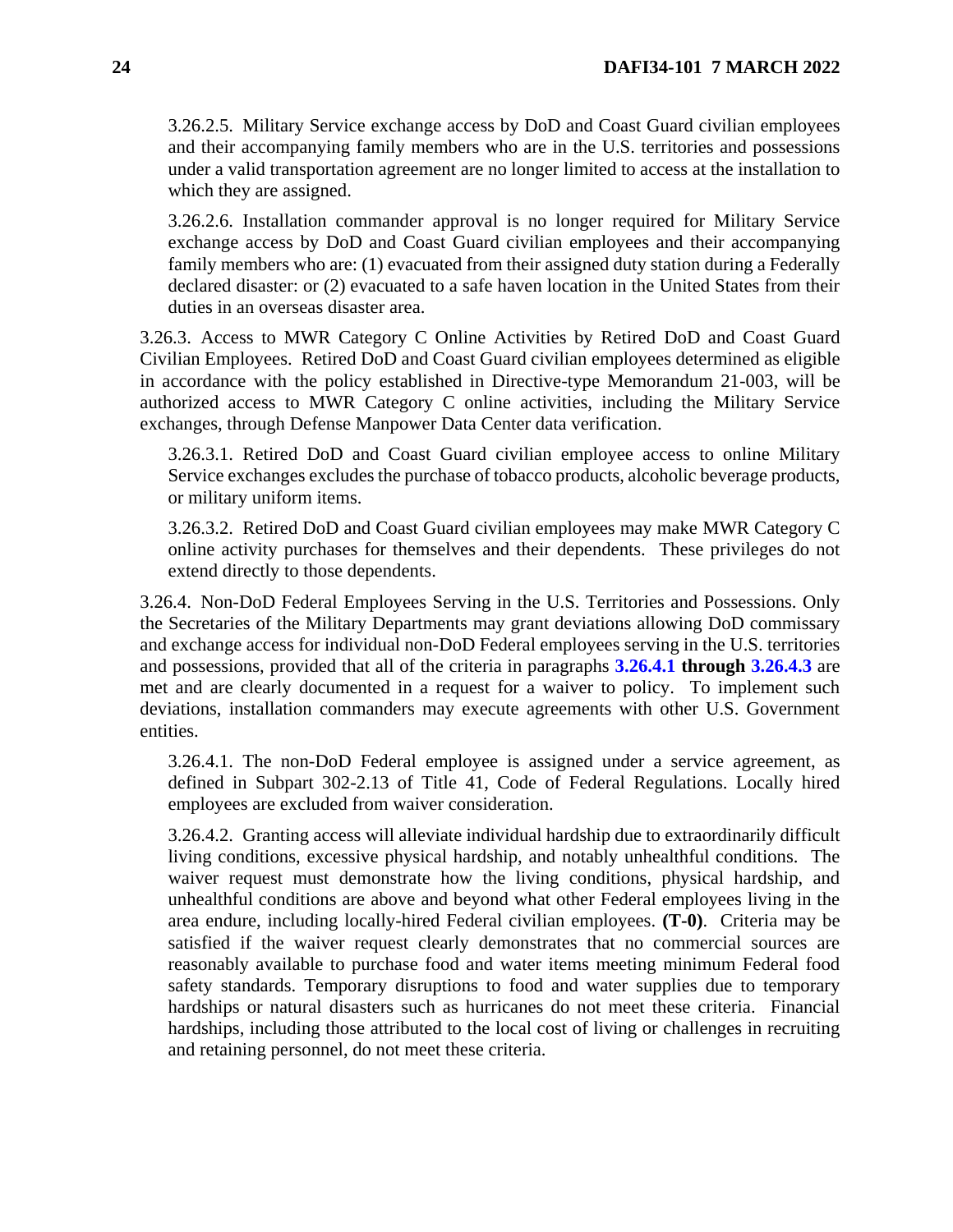3.26.4.3. Granting access will fit into, and support, a web of security precautions essential to ensure the safety and security of the individual employee who is subject to current and specific individual threat conditions, such as hostile or imminent danger. To demonstrate that a web of security precautions exists, the waiver request must clearly and specifically address the following: 1. How exposure to imminent danger in the local community is being limited for that individual employee, such as living in an unsecured neighborhood area; eating in restaurants, going to the movies, beaches, or other recreational activities; sending children to local school; or attending church; 2. How shopping on the installation would materially reduce the employee's total exposure to the danger.

3.26.5. A blanket waiver request for all eligible non-DoD Federal employees of a single agency will not satisfy the requirement to demonstrate personal danger or individual hardship. Waiver requests may be considered for discrete subgroups of employees who all share the same pertinent characteristics and the supporting rationale must apply to all employees in this subgroup. Waivers will not be granted for a period of more than 2 years.

3.26.6. Privileges will not include the purchase of tobacco products, alcoholic beverage products, or uniform items.

3.26.7. Access will only be used at the assigned or designated location or locations and will be rescinded upon termination or reassignment elsewhere.

3.26.8. Access will extend to family members of the non-DoD Federal employees who reside with the employee.

3.26.9. This authority will not be delegated below the PAS official or SAF/MR level.

3.26.10. This section does not apply to Military Service exchange access for Coast Guard civilian employees.

<span id="page-24-0"></span>**3.27. MWR Merchandise Resale.** Authorized merchandise resale is a convenience to MWR patrons, which enhances the MWR patron experience. Resale may occur in all MWR programs where merchandise supports the program in which it is sold. In overseas locations, audio, and photo resale operations, sports stores, and outdoor recreation outfitters may be established by Force Support MWR programs in accordance with DoDI 1015.10, Enclosure 5. The following applies to MWR merchandise resale:

3.27.1. MWR resale shop may offer consignment sales, as long as the activity has safeguards to limit its liability for the merchandise. The Force Support commander or civilian leader must approve such operations. **(T-1)**.

3.27.2. Force Support employees or contractors must not receive direct benefit from sales by or referrals to off-base commercial sources. **(T-1)**. This does not preclude special order sales by programs.

3.27.3. Force Support resale shops may own or contract for arcade amusement machines in Force Support facilities. Refer to AFI 34-211(I)*.* Force Support may contract with AAFES to provide the service through a management fee arrangement.

3.27.4. Force Support managers may not give away or sell merchandise for less than cost. **(T-3)**.

3.27.4.1. Merchandise may be marked down for limited promotions.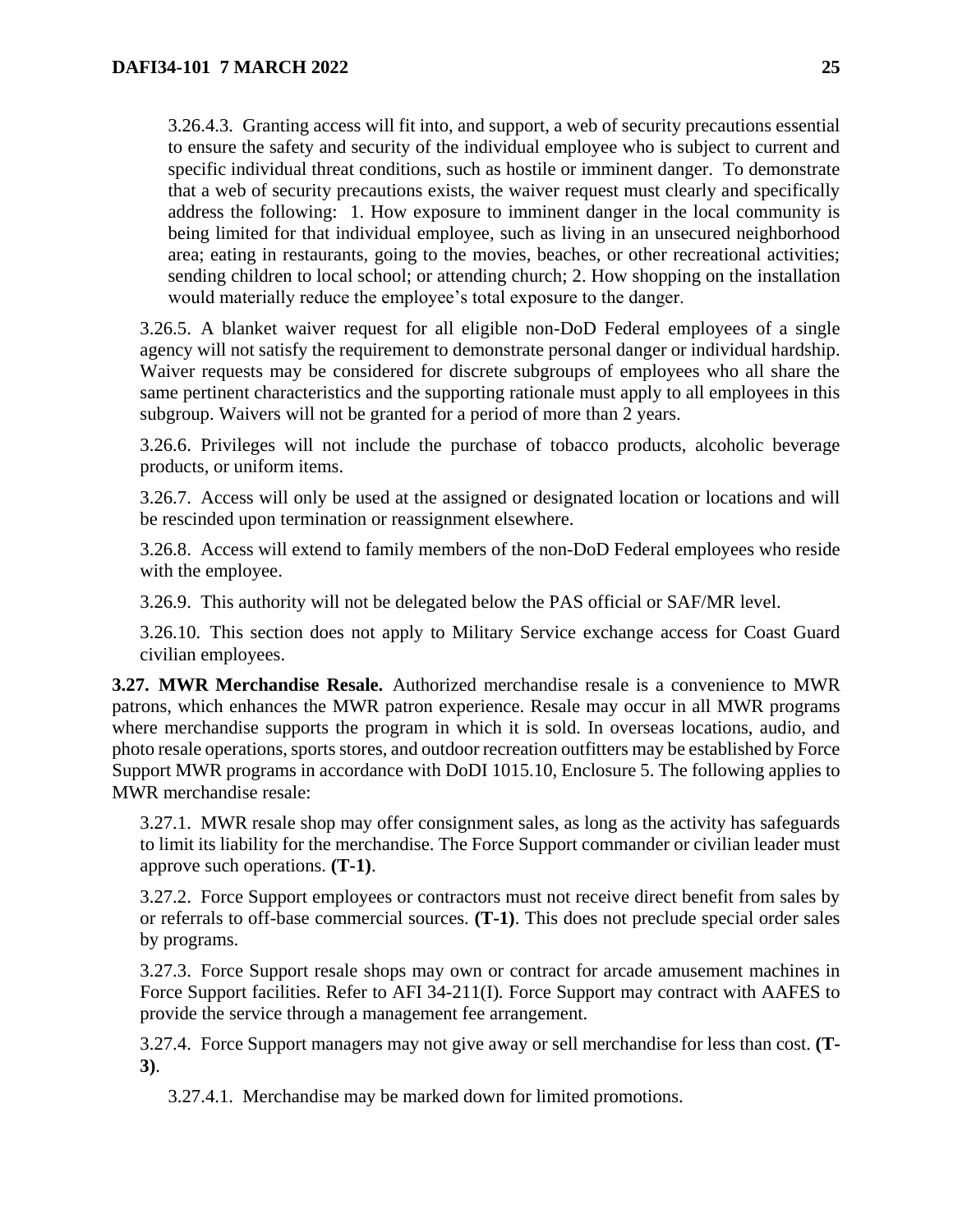3.27.4.2. Excess inventory or dead stock can be sold for less than cost if approved by the Force Support commander or civilian leader. This includes the actual product cost and associated labor to deliver the finished product or service to the customer. Refer to AFMAN 34-209.

3.27.5. Force Support programs must charge fees to cover NAF costs. **(T-3)**.

3.27.6. Resale policies described above will not apply to:

3.27.6.1. The resale of alcoholic beverages including beer and wine. Refer to AFI 34-219. **(T-1)**.

3.27.6.2. NAF Force Support inventory and equipment sale where the sole reason is to reduce dead stock or outdated inventory items. **(T-3)**.

3.27.6.3. Participation fees and charges, registration fees, dues, and or assessments that offset all or part of the NAF costs of providing the services. **(T-3)**.

3.27.7. Guests of eligible MWR patrons are limited in purchases to only those consumable incidental to participation in MWR programs (e.g., golf tees, golf balls, food, and beverages). **(T-0)**.

3.27.8. Sales are limited to eligible MWR patrons for amounts consumed on the premises and incidental to daily participation. **(T-0)**. For example, a guest at a rod and gun club is permitted to purchase ammunition for use during the visit but is prohibited from purchasing ammunition in excess of what will resonably be used during attendance at the range.

3.27.9. Firearms resale: Refer to **[paragraph 19.19](#page-87-1)**.

3.27.10. Force Support MWR NAF activities accepting major credit cards do not require a signature on merchant receipts for small ticket purchases (less than \$25).

<span id="page-25-0"></span>**3.28. Vehicle Rental, Transportation Network Companies, and Taxi Services.** Force Support may operate vehicle rentals, transportation network companies, and taxi services with NAFs if AAFES declines. In the US, vehicle rental, transportation network companies, or taxi services will only be authorized through concessionaires. **(T-3)**. The Force Support contracting officer obtains proof of vehicle and commercial liability insurance from concessionaires. **(T-3)**. In overseas areas, vehicle rental or taxi services can be operated with NAF purchased vehicles or through concessionaires. APF vehicles, including vehicles obtained through the Defense Logistics Agency Disposition Services, will not be used in these types of programs. **(T-0)**. In areas outside of the continental United States, use of rental, transportation network companies, and taxi services must be in accordance with Status of Forces Agreement or other applicable international agreement. **(T-0)**. These programs must be self-sustaining. **(T-0)**.

<span id="page-25-2"></span><span id="page-25-1"></span>**3.29. MWR Program Fee Schedules.** Fee schedules are available and are prominently displayed at the point of sale.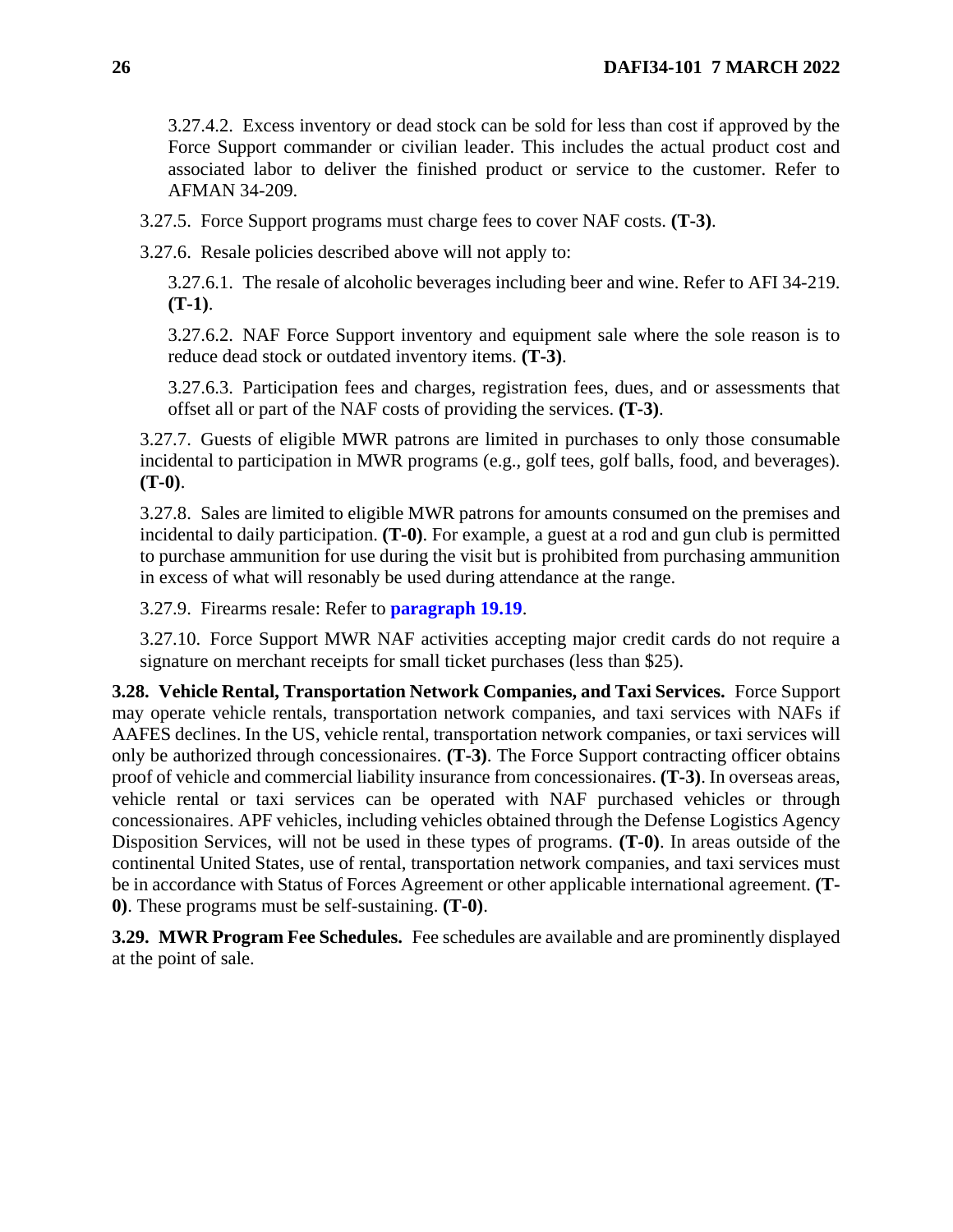**3.30. Tip Jars.** A jar or similar container may be placed near the point of service allowing customers to leave a gratuity if so desired. Force Support leadership must not allow tip jars in Force Support programs except in traditional bars and lounges, coat rooms, coffee shops or bars, and for certain contract entertainers such as piano players. **(T-3)**. These tip jars should be in good taste and displayed in a professional manner (e.g., no hand written signs or cracked or plastic jars). Improper collection and reporting of tips may inadvertently cause employees to violate Federal criminal laws. The installation legal office must review any request to use a tip jar. **(T-1)**. Refer to Title 18 USC Section 203, *Compensation to members of Congress, officers, and others in matters affecting the Government,* and 18 USC § 205, *Activities of officers and employees in claims against and other matters affecting the Government*. Installations with negotiated collective bargaining agreements must notify the Union of the use of tip jars and satisfy any collective bargaining obligations required by the agreement and 5 Title 5 United States Code Section 1701, *Labor-Management Relations* prior to announcing and implementing this guidance. **(T-0)**. Refer to AFMAN 34-209, for additional information on tip reporting procedures.

<span id="page-26-0"></span>**3.31. Force Support Gift Cards and Gift Certificates.** Where capable, all Force Support programs sell, redeem, and accept the Force Support gift card. When Force Support programs support gift cards, the issuance of gift certificates is prohibited. **(T-1)**. If gift certificates are issued during a period when Force Support gift cards are not supported, the gift certificates are issued and controlled in accordance with AFMAN 34-202, paragraph 4.24.

3.31.1. Gift cards can be purchased and reloaded in increments of \$5 up to a maximum of \$1,500.

3.31.2. Gift cards must be treated the same as cash but cannot be redeemed for cash. **(T-1)**.

3.31.3. Gift cards do not expire. **(T-1)**.

3.31.4. Force Support managers will not replace gift cards if lost, voided, damaged, or stolen. **(T-3)**.

<span id="page-26-1"></span>**3.32. NAF Information Technology Governance.** In coordination with AF/A1X and AF/A1S, AFSVC develops MWR information technology governance, associated charter for the evaluation, selection, and deployment of all NAF information systems, and distribute the governance to FSS Resource Management sections to ensure adherence at the base level. **(T-1)**. The governance ensures all MWR systems are interoperable and can grow to meet the current and future dynamic information system needs of DAF MWR programs. **(T-1)**. Specifically, the governance validates the selection of systems are in the best interest of the DAF by approving information technology requirements and capabilities, ensures data produced enhances the data analytics capabilities, and provides the approval process for the resourcing strategy. **(T-1)**.

<span id="page-26-2"></span>**3.33. Allowable Games of Chance.** Bingo, Monte Carlo, and Texas Hold'em events are authorized in MWR programs in accordance with DoDI 1015.10, Enclosure 3. These games must have adequate controls in place to ensure the integrity of the games. **(T-0)**. Quick-Shot bingo program is part of the authorized bingo program which can be played outside of set bingo hours in Force Support programs.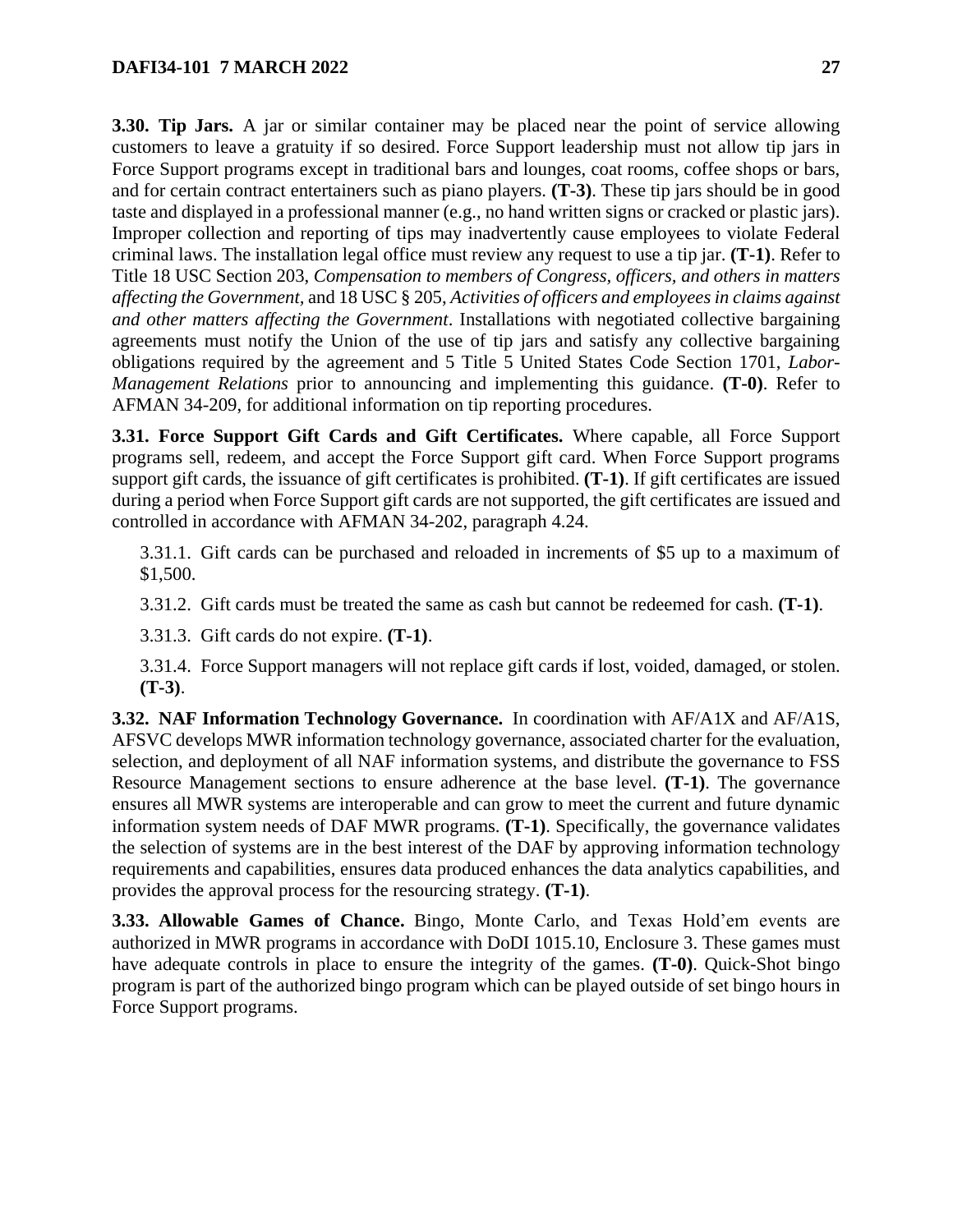3.33.1. Small group card games and nominal games of chance conducted by and among Force Support customers are permitted. For example, a poker game among four acquaintances where the total winnings do not exceed \$20. These games must be operated with discretion and conform to local law or custom. **(T-3)**. The installation commander, with the advice of the staff judge advocate, must determine which games fit the criteria. **(T-3)**.

3.33.2. Entertainment gaming machines with cash payout features are authorized at installations outside the US (outside the 50 states, territories, and possessions). Refer to **[Chapter 16.](#page-66-0)** 

<span id="page-27-0"></span>**3.34. Fundraising Events.** Force Support programs can sponsor fundraising events and projects for the benefit of MWR programs that foster quality of life among installation personnel and their family members. These fundraising events must not benefit non-Federal entities, including Air Force Assistance fund or its component charities, private individuals, or installation-recognized private organizations, even if the Force Support NAF instrumentalities share in the proceeds. **(T-0)**.

3.34.1. The Force Support commander or civilian leader ensure Force Support facilities (e.g., golf course, bowling facility, athletic fields, etc.) will only be made available for no-charge use by a non-Federal entity if the event meets the requirements of AFI 34-223, AFI 36-3101, *Fundraising*, and 5 Code of Federal Regulations (CFR) Part 2635, *Standards of Ethical Conduct for Executive Branch Employees*. **(T-0)**. Logistical support for authorized fundraising events should have minimal impact on mission and minimal cost to the government.

3.34.2. Per AFI 36-3101 and AFI 34-223, installation-recognized private organizations, may use Force Support facilities. The installation commander shall authorize facility use in writing ahead of time for fundraising events on an occasional basis. **(T-3)**. "Occasional" is defined as no more than three times a quarter.

<span id="page-27-2"></span><span id="page-27-1"></span>**3.35. Local Community Partnerships and Public Use of MWR Programs and Facilities.** MWR programs are an integral part of the military compensation and benefits package that is designed to recruit and retain professional, ready, resilient Airmen and Guardians. Congress and DoD exercise close scrutiny over MWR patronage to ensure continued effectiveness of the military's MWR benefit. However, community partnerships are encouraged when it is in the best interest of the DAF. These partnership opportunities vary based on the category of the MWR program and community resources available. Category A and B MWR community partnerships are more difficult to achieve than Category C but are obtainable. Refer to **[Attachment 1](#page-105-0)** for Category definitions. For Category A and B programs, members of the general public who are not otherwise eligible to use MWR programs must only attend infrequent Force Support sponsored MWR events as authorized by the installation commander. **(T-0).** These MWR partnerships must have a defined beginning and end date which does not allow for sustained ongoing use of MWR programs. **(T-0)**. In addition, general public attendance must not conflict with federal, state, local laws or Status of Forces Agreements. **(T-0)**. Rules governing local procedures on the number of guests and frequency of use of MWR programs must be incorporated in an installation policy and distributed to impacted installation units. **(T-1)**. Examples of acceptable Category A and B community partnerships include open houses, bowling leagues, and community appreciation events. Refer to **[Attachment 2](#page-115-0)**, **[Table A2.2](#page-119-0)**, priority 26.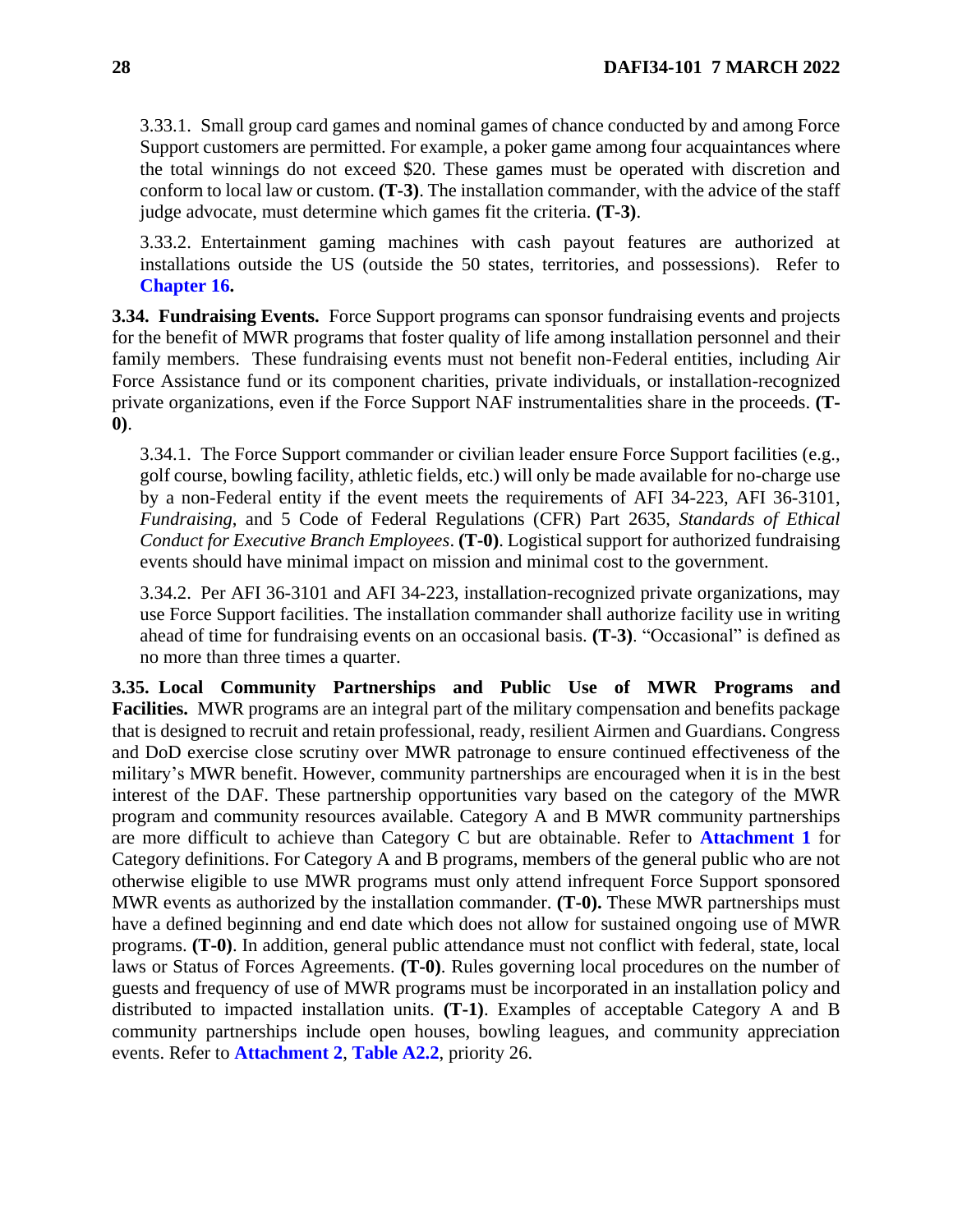**3.36. Suspension, Termination, and Denial of MWR Privileges.** The Force Support commander or civilian leader shall suspend, terminate, or deny patronage privileges for cause. **(T-3)**. Patrons may appeal the adverse action through the mission support commander with the installation commander being the final review authority. Abuses for which privileges may be suspended, terminated, or denied include, but are not limited to, the following:

3.36.1. Using Force Support facilities to make or repair items for personal gain.

3.36.2. Distributing merchandise purchased at a Force Support activity to unauthorized persons, whether or not for profit. Patrons gifting friends and family with merchandise is authorized.

3.36.3. Personally profiting from use of Force Support merchandise and services.

3.36.4. Stealing merchandise or other assets.

3.36.5. Presenting bad checks intentionally, repeatedly, or failing to make restitution on dishonored checks or other indebtedness owed to a Force Support activity.

3.36.6. Engaging in negligent acts, willful misconduct, and inappropriate sexual behavior to include accessing inappropriate websites on Force Support computers and devices.

3.36.7. Drug or alcohol abuse within a Force Support activity.

<span id="page-28-0"></span>**3.37. Blood-borne Pathogen Standard Compliance.** DAF Force Support personnel must comply with Occupational Safety and Health Administration (OSHA) Directive 02-02-069, *Enforcement Procedures for Occupational Exposure to Bloodborne Pathogens*. **(T-0)**. The medical community, through AFI 44-108, *Infection Prevention, and Control Program*, has significant responsibilities for installation-wide efforts to prevent bloodborne pathogen infections. **(T-3)**. When a Force Support employee or volunteer is trained in first aid and identified as responsible for rendering medical assistance as part of assigned duties, the individual shall comply with OSHA Directive 02-02-069. **(T-1)**. Force Support program managers must engage with the medical community and coordinate efforts to meet the blood-borne pathogen standards. **(T-3)**.

<span id="page-28-1"></span>**3.38. Facility Naming.** Force Support managers and leaders must coordinate facility names in accordance with AFMAN 36-2806, *Awards and Memorialization Program*. **(T-1)**.

3.38.1. When referring to various program elements, they may be called by their common names such as arts and crafts, clubs, golf course, etc.

3.38.2. For naming recreational facilities after individuals, refer to AFMAN 36-2806.

<span id="page-28-2"></span>**3.39. Barber and Beauty Shops.** NAF activities may have barber and beauty shops or allow a concessionaire to operate them subject to the following provisions:

3.39.1. The Force Support commander or civilian leader must coordinate barber and beauty shop concessionaire contracts with AAFES. **(T-0).**

3.39.2. NAF Contracting officers must either stipulate in the contract a fixed return or provide for a percentage of the income for concessionaire activities. **(T-1)**. NAF contracting officers must consider the cost of utility expenses when establishing or renewing these concessionaire agreements. **(T-0)**.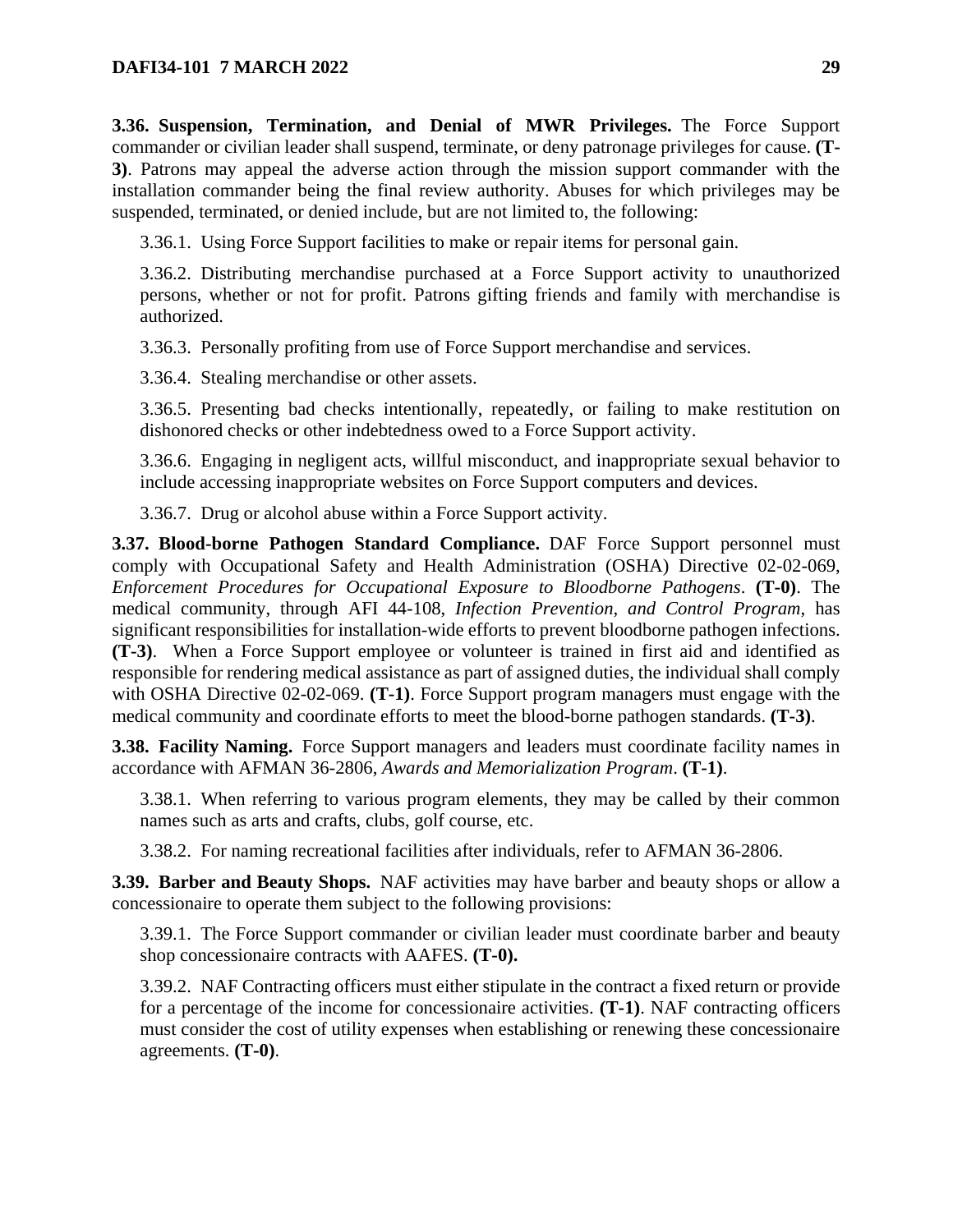3.39.2.1. NAF activity operating a concessionaire contract on a percentage basis must make sure the cash register is read and cleared on the last day of the accounting period and an AF Form 1875A, *NAF Individual Cashier's Report*, is completed. **(T-1).**

3.39.2.2. The NAF contracting officer must stipulate in concessionaire contracts that the concessionaire completes an AF Form 1875A or equivalent computerized form for each day's business. **(T-1)**.

3.39.2.3. See AFI 48-117, *Public Facility Sanitation*, for beauty and barbershop sanitation standards. The NAF contracting officer must include or reference the sanitation requirements in concessionaire contracts. **(T-1).**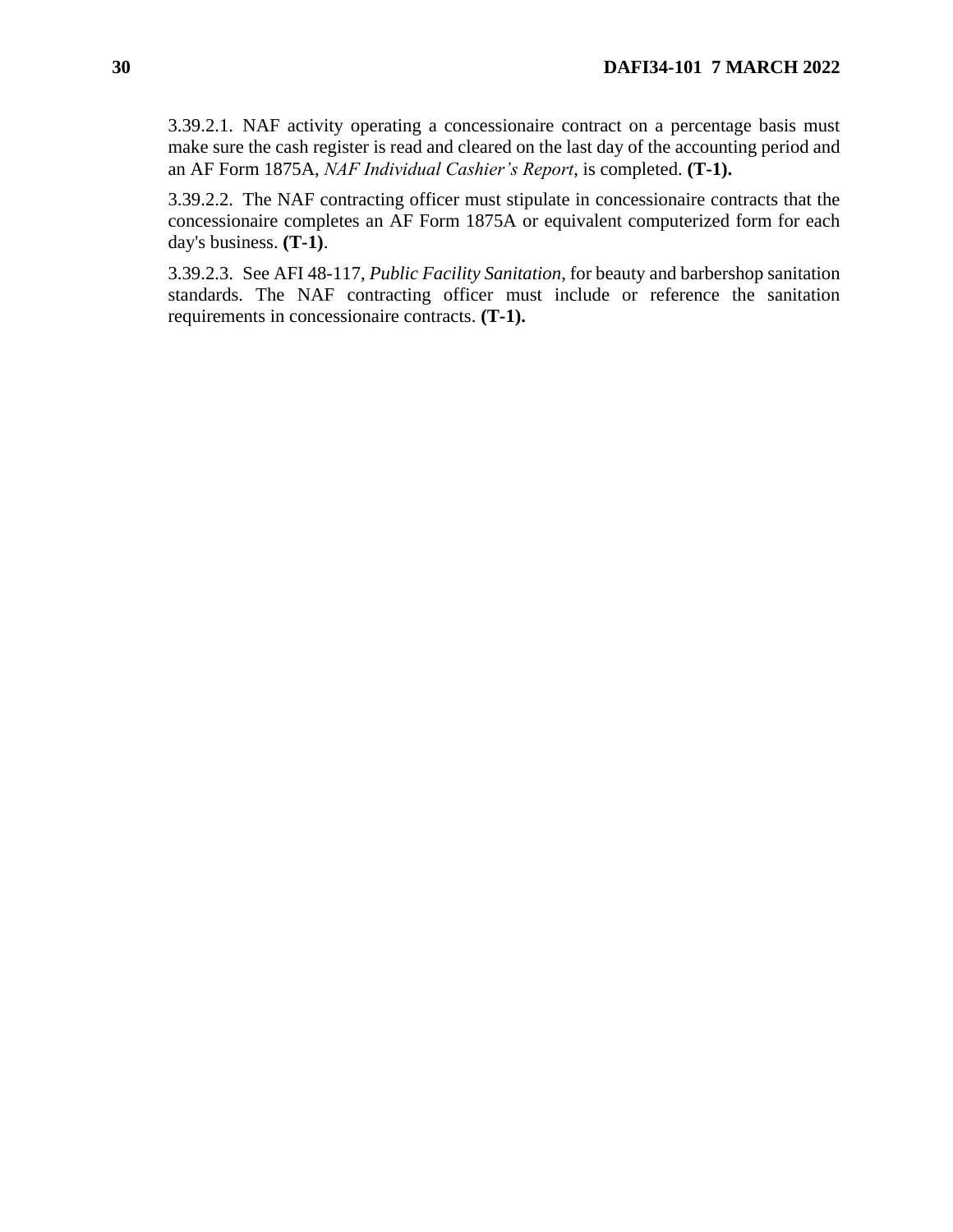#### **STRATEGIC PLANNING**

<span id="page-30-1"></span><span id="page-30-0"></span>**4.1. Strategic Planning.** Force Support program managers must strategically plan and implement Force Support resiliency and readiness programs by using data driven decisions to fulfill local needs, while maintaining the readiness capability to support the wartime mission and to meet quality, fiscal, health and safety standards. **(T-0)**. Refer to DoDI 1015.10, Enclosure 3, paragraph 2. The installation Force Support squadron or division must have current annual and long-range plans that identify local program requirements and ensure customer satisfaction, quality, fiscal, health, and safety standards are met. **(T-0)**.

<span id="page-30-2"></span>**4.2. Annual Plan.** Annual plans are focused on the short-term (less than two years) and identify key measurable goals and strategies that are tied to projections of future customers and their requirements. Plans should be translated into goals that serve as the basis for deploying the plans to the appropriate organizational level. The plan is communicated with everyone in the organization. The plans will be reviewed on a frequent basis (e.g., quarterly) and adjusted as needed to achieve desired outcomes or to realign with changing customer expectations. **(T-0)**.

<span id="page-30-3"></span>**4.3. Long-Term (3-5 Year) Plan.** Where the annual plan is focused on continuous process improvement to meet and exceed customer expectations, the long-range plan must anticipate future requirements by considering changes in mission, operating environment, customers, and stakeholders. **(T-0)**. The long-term plan must provide a listing of projected equipment requirements, facility improvements, construction, and other documented improvements which help meet customer and stakeholder needs. **(T-0)**. Refer to AFI 34-205 for guidance on planning capital requirements.

<span id="page-30-4"></span>**4.4. Department of the Air Force Support Installation Standards.** AFSVC will develop Force Support activity standards, with AFIMSC/IZA and AF/A1S coordination, for AFSVC/CC approval. **(T-1)**. Refer to DoDI 1015.10, Enclosure 3, paragraph 3.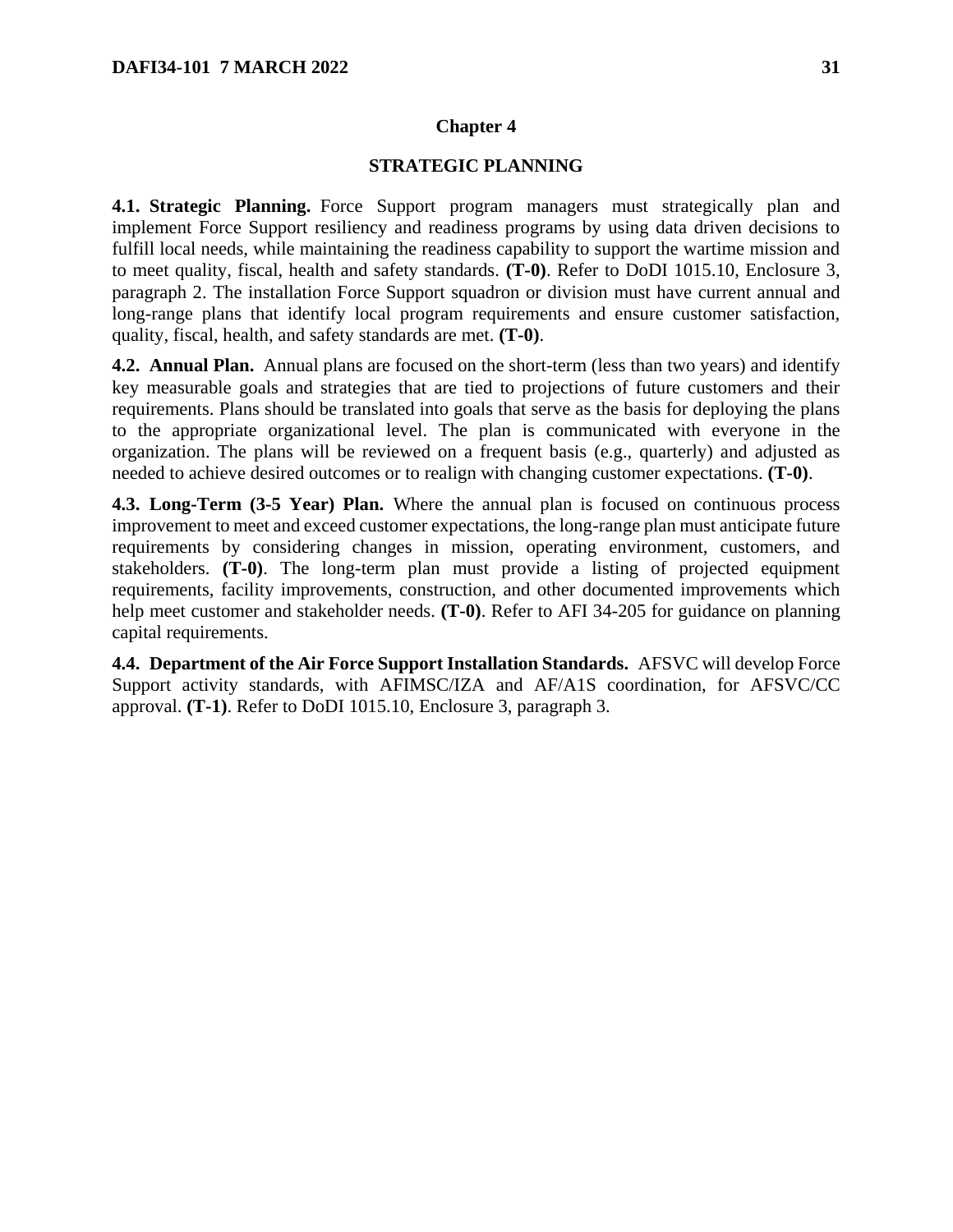#### **MARKETING AND PUBLICITY**

<span id="page-31-1"></span><span id="page-31-0"></span>**5.1. Program Overview.** The Force Support marketing and publicity capability supports the MWR elements of Force Support programs. Force Support program managers must use customerdriven marketing practices to determine the needs and expectations of MWR customers and potential customers. **(T-0)**. Marketing and publicity may support non-MWR Force Support programs on a reimbursable funding basis. This support must not be prohibited by other DAF or DoD guidance, policy or statute and not detract from the office's ability to provide marketing and publicity support for MWR capabilities. **(T-0)**.

<span id="page-31-2"></span>**5.2. Installation-Level Marketing Planning.** Comprehensive unit planning encourages systematic thinking and enhances the coordination of program, flight, and unit efforts to help ensure the operational success of the activity or program. Force Support marketing and unit leadership must determine the unit's short and long-term marketing goals and identify the steps to accomplish them in the unit marketing plan. **(T-1)**.

<span id="page-31-3"></span>**5.3. Market Research.** The Force Support operating environment requires all managers to have accurate, reliable, and timely market information to anticipate customer needs and respond to changes in consumer demand. **(T-1)**. Marketing offices shall use various market research tools, methodologies, and analytics as the basis for acquiring market information. **(T-1)**. Research may include software, focus groups, exit polls, and other related research items. If collecting personally identifiable information, the Force Support marketing manager must ensure the marketing office complies with AFI 33-332, *Air Force Privacy and Civil Liberties Program* and coordinate with the installation's privacy office to ensure compliance with current privacy directives. **(T-0)**.

<span id="page-31-4"></span>**5.4. Advertising, Promotion, and Publicity.** The Force Support marketing manager determines and implements the appropriate media mix to support Force Support programs including use of the web and social media. For web and social media, the marketing manager must follow local policy and guidance and AFI 35-101, *Public Affairs Operations,* and OMB Memorandum M-10- 23, *Guidance for Agency Use of Third-Party Websites and Applications.* **(T-1)**.

<span id="page-31-5"></span>**5.5. Purchasing Advertising.** Purchased advertising to promote MWR elements of Force Support must be in accordance with DoDI 1015.10, Enclosure 12. **(T-0)**.

<span id="page-31-6"></span>**5.6. Promotional Materials.** Force Support marketing manager shall purchase and produce promotional items for institutional advertising and to promote programs to eligible customers. **(T-3)**.

5.6.1. Force Support programs may participate in coupon-redemption programs offered to the general public or to the military community. The Force Support resource management office must approve any participation in private-sector, national, or local coupon-redemption programs. **(T-3)**. Coupon redemption must be controlled in accordance with AFMAN 34-202. **(T-1)**.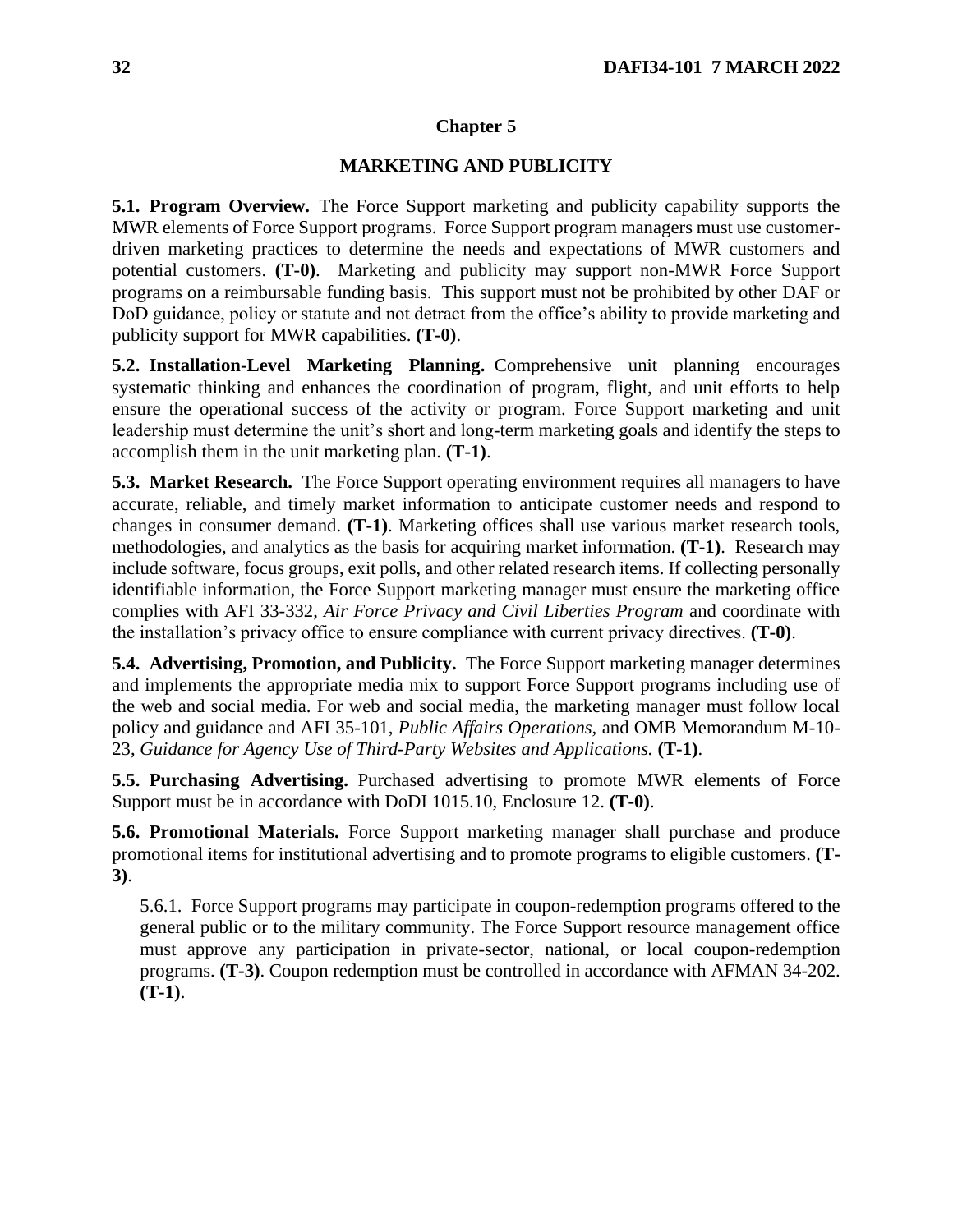5.6.2. Force Support marketing may arrange with the installation public affairs officer to include an insert in the government approved or contracted newspaper promoting Force Support capabilities. The insert may contain commercial advertising sold by the contracted publisher if this condition is part of the contract. Commercial advertising must prominently display a disclaimer stating: "Paid Advertising. No Federal Endorsement of Advertiser(s) Intended." **(T-1)**.

<span id="page-32-0"></span>**5.7. Publicity.** Force Support marketing may publicize events and other general interest Force Support programs to eligible and potential customers in any media. Such publicity should be coordinated with the installation public affairs officer. US Armed Forces installation or activity media and Armed Forces Radio and Television Service may carry news stories, announcements, and listings of Force Support programs. Publicity concerning commercially-sponsored events of MWR must follow directive guidance established in AFI 34-108. **(T-1)**.

<span id="page-32-1"></span>**5.8. Logos and Branding.** AFSVC considers all trademarks, service marks, logos, and brands under AFSVC operations, programs, and activities intellectual property of AFSVC. **(T-1)**. These images must be used, and can only be modified with written authorization by the AFSVC Office of Strategic Marketing. **(T-1)**.

#### <span id="page-32-2"></span>**5.9. Department of the Air Force NAFI (AF-NAFI) Digital Engagement and Web Program.**

5.9.1. AFSVC Office of Strategic Marketing (AFSVC/SVDK) manages the DAF-NAFI Digital Engagement and Web Program. (T-1).

5.9.1.1. Any DAF-NAFI digital engagement platform, presence, or capability, including but not limited to websites, social media sites, digital signage, short message services (SMS), e-commerce, other electronic, and internet-based communication capabilities, shall comply with procedures and requirements identified in the DAF-NAFI Digital Engagement and Web Program, and may be subject to additional requirements by law or policy of the US government. (T-1).

5.9.1.2. Enterprise Digital Engagement Solution. AFSVC may purchase and implement an enterprise-wide digital engagement system to maintain brand consistency and provide optimal service capability for patrons.

5.9.2. Morale Welfare and Recreation (MWR) programs must communicate the availability of goods and services they offer to as many potential patrons as possible. **(T-1)**. Digital reach and engagement are key tenets of marketing's ability to accomplish this objective.

5.9.3. DAF-NAFI digital engagement platforms, web presences, processes, and content will meet the following minimum standards:

5.9.3.1. DAF-NAFI Digital Engagement and Web Program Content Management. Content Management is vital to sustaining a positive customer experience. Content managers must remain vigilant of legal requirements, operational security, and brand identity of Air Force Services and the Force Support Squadron. **(T-1)**.

5.9.3.1.1. Content Managers should develop and provide the Force Support Squadron Commander with a plan detailing how negative feedback and incidents involving responses from consumers will be resolved.

5.9.3.1.2. Content managers shall maintain a process for updating and verifying information accuracy at least monthly. **(T-1)**.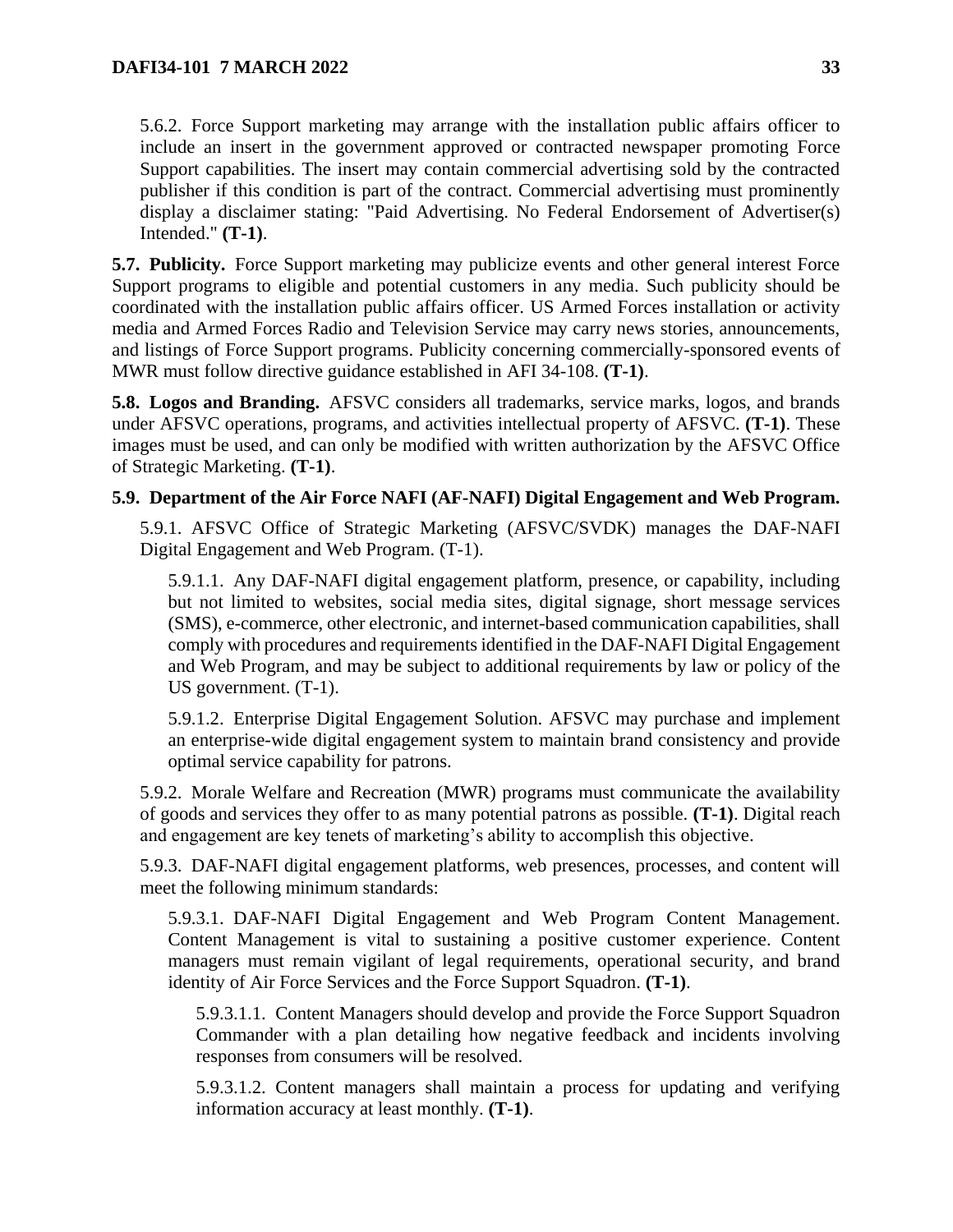5.9.3.1.3. Consent banners. Content managers using DAF-NAFI digital engagement presences must have a notice alerting visitors to the use of tracking cookies, why they are being used, and must request consent from the visitor before placing the cookies on their device. **(T-1)**.

5.9.3.1.4. Force Support activities only use copyrighted material with written permission from the owner. **(T-0)**.

5.9.3.1.5. Digital engagement platforms and web presences must be compliant with 29 United States Code Part 798, Section 508 of the *Electronic and Information Technology* of the U.S. Rehabilitation Act of 1973 compliant. **(T-0)**.

5.9.3.1.6. FSS activity managers and the Force Support marketing director must verify advertising does not promote products, use of products, or behavior which has an adverse effect on successful DAF mission performance and preservation of loyalty, morale, and discipline. **(T-0)**. Force Support units must not accept advertising from any establishments placed "off limits" by installation commanders or local Armed Forces Disciplinary Control Board, in accordance with AFI 31-213, *Armed Forces Disciplinary Control Boards And Off-Installation Liaison And Operations*. **(T-1)**.

5.9.3.1.7. Pop-up ads are prohibited on DAF-NAFI web sites. **(T-1)**. Refer to AFI 34- 108, para. 3.4.3.

5.9.3.1.8. DAF-NAFI Social Media Sites. DAF-NAFI social media sites represent the DAF MWR functions and content should be targeted towards authorized patrons only. Refer to DoDI 1015.10 Enclosure 12, Paragraph 2.b.

5.9.3.2. Security of DAF-NAFI Digital Engagement and Web Programs.

5.9.3.2.1. Content managers must establish or ensure an operational incident-handling capability exists for systems that includes preparation, detection, analysis, containment, recovery, and user response activities. **(T-1)**.

5.9.3.2.2. Content managers must identify, implement, and continually update and/or upgrade necessary Secure Socket Layer SSL, Anti-Malware, and firewalls. **(T-0)**.

5.9.3.3. Operations Security (OPSEC) Measures:

5.9.3.3.1. OPSEC Fundamentals training is mandatory for all DAF OPSEC program managers, OPSEC representatives on inspection teams, and website administrators. **(T-0)**. The OPSEC Awareness for Military Members, DoD Employees and Contractors GS130.16 course is on the Center for Development of Security Excellence (CDSE), Defense Counterintelligence and Security Agency website: **<https://securityawareness.usalearning.gov/opsec/>**

5.9.3.3.2. Annually and as directed, content managers must conduct OPSEC reviews to confirm critical information and indicators are not available to the public. **(T-1)**.

5.9.3.4. Digital Presence Administration. Content managers and activity managers shall incorporate role-based access control (RBAC) or role-based security to restrict system access to authorized users. **(T-1)**. The components of RBAC such as role-permissions, user-role, and role-role relationships should make it simple to perform user assignments.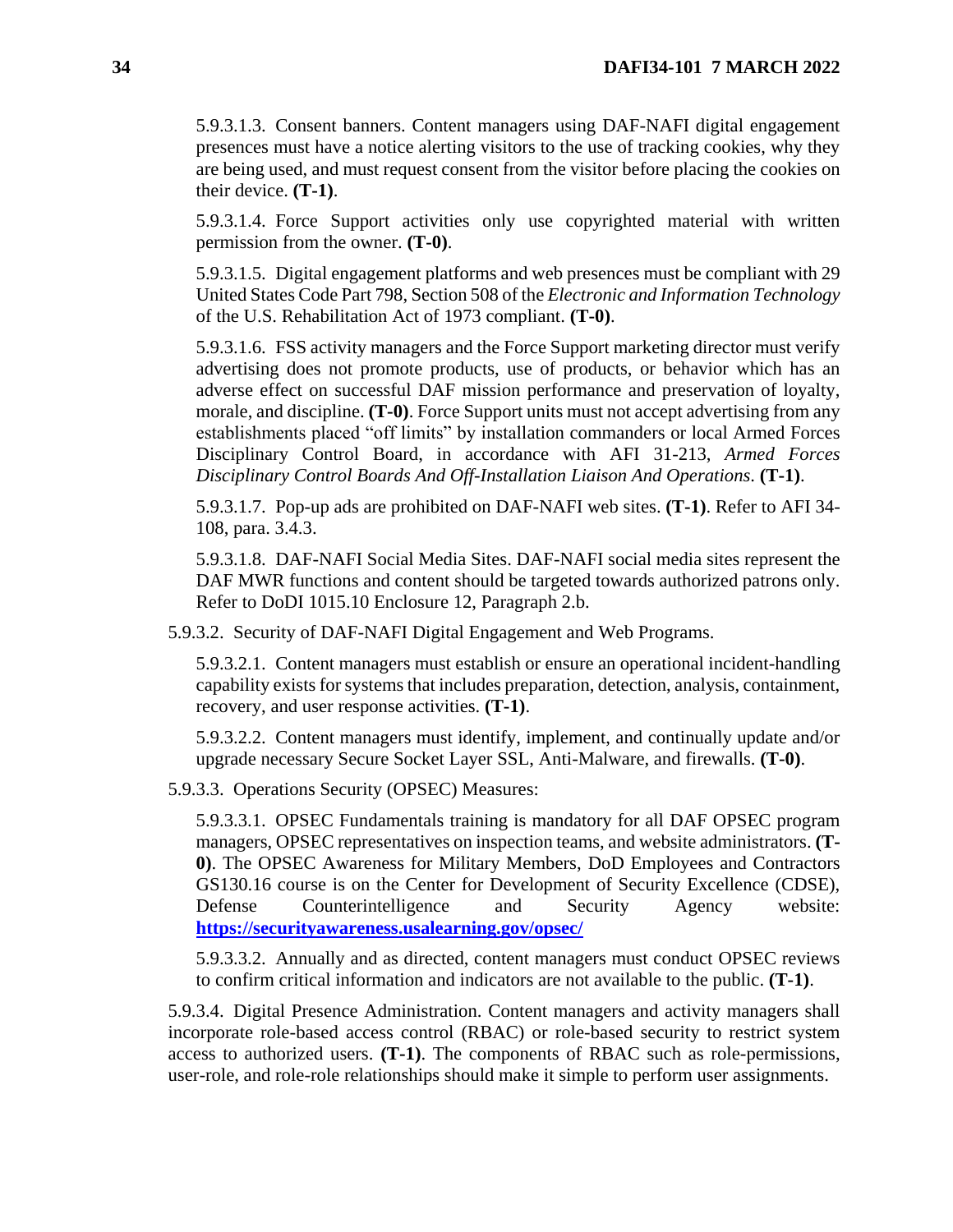5.9.3.5. PCI DSS Compliance. Force support leader must ensure the components in any applications that processes, stores, and/or, transmits credit card information/cardholder data are thoroughly assessed and meet PCI DSS. **(T-0)**. Refer to **[paragraph 3.12](#page-18-3)**.

5.9.3.6. Personally Identifiable Information (PII).

5.9.3.6.1. Content managers shall comply with privacy and information security related laws and regulations when any PII is collected, maintained, or disseminated by Force Support activities. **(T-0)**. Use of personal information protected by 5 USC § 552a, *Records Maintained on Individuals,* is prohibited. **(T-0)**. Refer to AFI 33-332 for more information.

5.9.3.6.2. Content managers shall establish a response plan for PII spillage. **(T-1)**.

5.9.3.7. Units must conduct an annual review of compliance for DAF-NAFI digital engagement platforms and web presences. **(T-1)**.

<span id="page-34-0"></span>**5.10. Department of the Air Force MilMark Awards.** The DAF Military Marketing (MilMark) Awards Program is managed by the ASVC Office of Strategic Marketing on an annual basis. This program recognizes exceptional marketing campaigns and products from each calendar year. Award packages must be submitted to the Office of Strategic Marketing within prescribed timelines to be considered. **(T-1)**.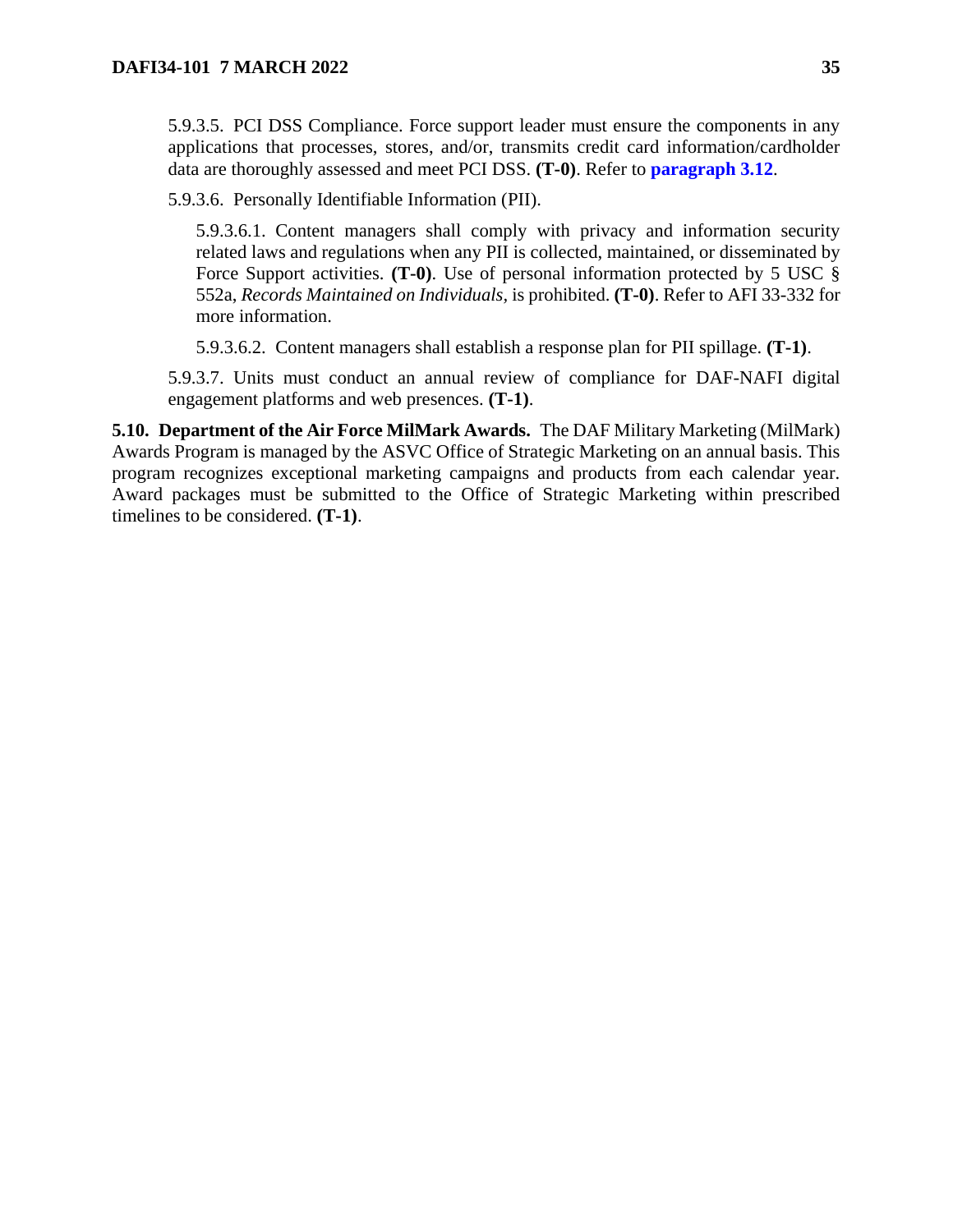#### **VOLUNTEER PROGRAM**

<span id="page-35-1"></span><span id="page-35-0"></span>**6.1. Program Overview.** Volunteers represent a significant resource for the DAF. Volunteers improve services by providing program user input, expand efforts of military and civilian staff, and extend service delivery capability. Certain voluntary services must be accepted in Force Support programs providing services to military members and their families in accordance with DoDI 1100.21, *Voluntary Services in the Department of Defense*. **(T-0)**. Additional guidance on volunteers that support Force Support programs is found within DAFI 36-3009, *Airman and Family Readiness Centers*, paragraph 3.13..

#### <span id="page-35-2"></span>**6.2. Volunteer Services and Restrictions.**

6.2.1. Individuals who volunteer their services are provided tort claims and workers compensation coverage by the government in accordance with Title 10 United States Code Section 1588, *Authority to Accept Certain Voluntary Services*. Volunteers give their time without expectation of compensation. Volunteer duties must be limited in scope and liability. **(T-0)**.

6.2.2. Volunteers shall not supervise government employees or make policy for the government. **(T-0)**.

6.2.3. This AFI does not apply to volunteers who donate their services to private organizations or non-Federal entities on the installation even when such services may be in direct support of a program providing services to Airmen, Guardians and their families.

6.2.4. In accordance with DoDI 1100.21, volunteers may be authorized hourly child care on a space available basis at the installation's Child and Youth Programs during their volunteer hours in the course of their duties; hourly child care rates apply.

6.2.5. DD Form 2793, *Volunteer Agreement for Appropriated Fund Activities & Non Appropriated Fund Instrumentalities* must be completed before volunteer services are accepted. **(T-0)**.

6.2.6. **When conditions warrant.** The installation commander may limit volunteer services on the installation (e.g., elevated force protection conditions, real world events, exercises, training, mission demands, health, and safety).

6.2.7. Voluntary services should be accepted by the installation commander, or designee, on behalf of the DAF or on behalf of a NAF instrumentality (for volunteer efforts within MWR facilities).

6.2.8. Volunteers will not obligate the government (either appropriated or NAFs). **(T-0)**.

6.2.9. Volunteers supplement rather than replace paid employees.

6.2.10. Volunteers will not receive preferential treatment (free products or services), guaranteed future employment, or other indirect benefits not received by volunteers in other agencies on the installation. **(T-0)**.

6.2.11. Volunteers must comply with all Federal laws and regulations and installation policies. **(T-0)**.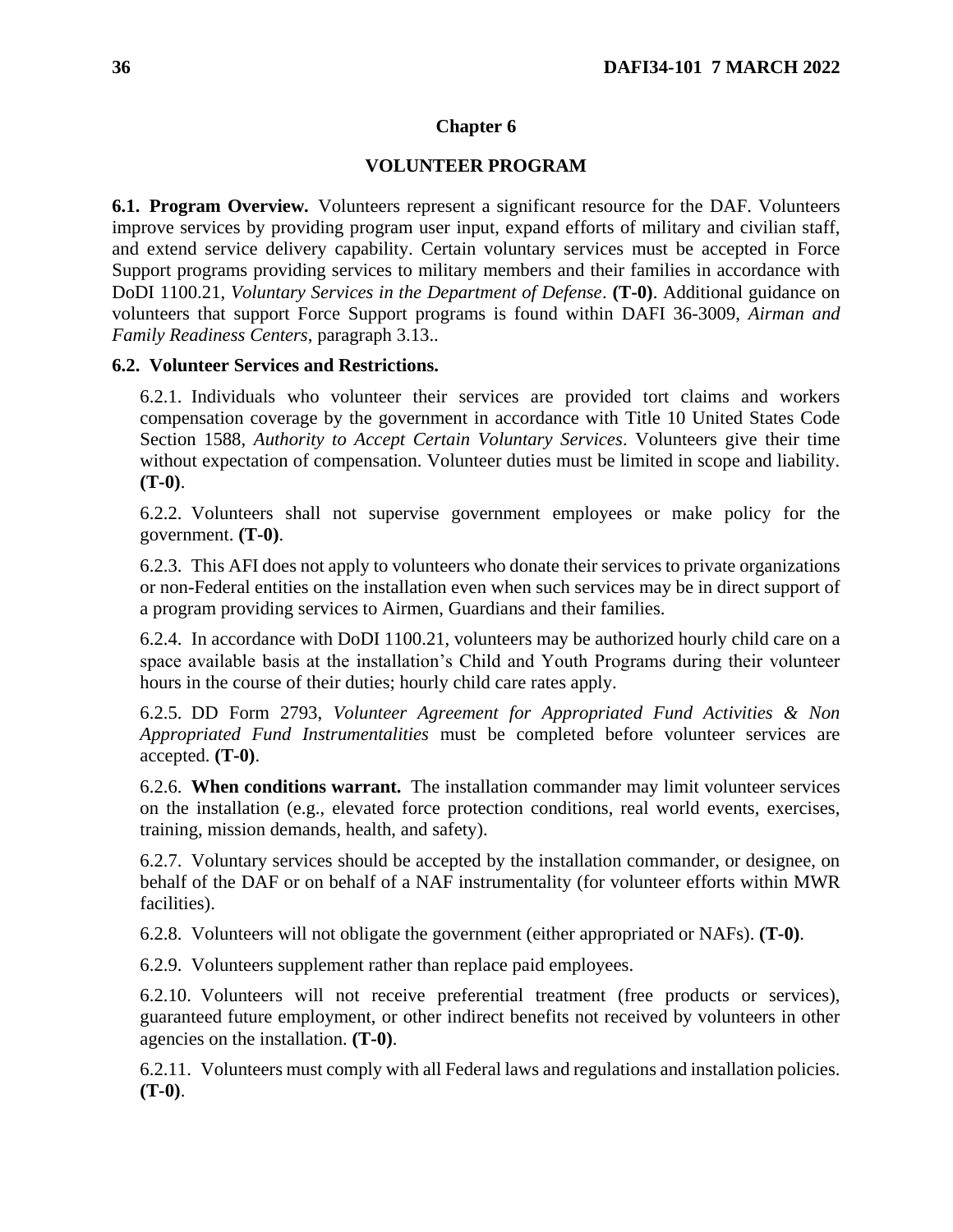6.2.12. Volunteers must not perform duties in which the volunteers are susceptible to injury or causing injury to others. **(T-3)**.

6.2.13. Volunteers must only use official communications systems with appropriate Information Assurance and Privacy Act protected information (including PII) training. **(T-1)**.

6.2.14. Volunteers may use and have access to government facilities, equipment and supplies as needed to accomplish assigned duties. This includes authority to operate government vehicles and leased administrative vehicles (if the volunteer has a valid driver's license), limited to official business only.

6.2.15. Volunteers may be reimbursed by completing an Optional Form 1164, *Claim for Reimbursement for Expenditures on Official Business*, for miscellaneous expenses incurred during the course of their officially-assigned duties in accordance with DoDI 1100.21.

6.2.16. Volunteers must be at least 16 years of age or be monitored as part of a youth group or other like entity. **(T-0)**.

6.2.17. Volunteers are supervised comparable to compensated employees providing similar services.

6.2.18. Volunteers are not accountable for the management, quality, financial solvency, or health, and safety of a program or activity.

6.2.19. Volunteers may accomplish duties requiring limited accountability.

6.2.20. Although volunteers should not expect preferential treatment, Force Support programs may offer support such as: use of government facilities, systems, access to the installation, office space, supplies, and other equipment needed to accomplish assigned duties. Refer to DoDI 1100.21.

6.2.21. Volunteers may only be recognized through non-cash awards of little intrinsic value and intended primarily for presentation (e.g., certificates, trophies, plaques). Refer to AFMAN 36-2806 ,DoDI 1400.25V451 *DoD Civilian Personnel Management System: Awards*, and AFI36-1004, *Civilian Recognition Program*.

6.2.22. Volunteers maybe required to have a background investigation. **(T-0)**.Refer to **[paragraph 3.20](#page-20-0)**.

**6.3. Volunteer Recruitment.** Force Support programs may recruit volunteers. The Airman and Family Readiness Center provides volunteer resource services*.* These officially sanctioned volunteers will be considered to be employees of the Federal Government for the purposes relating to compensation for work-related injuries and tort claims liability. **(T-0)**.

**6.4. Volunteer Training and Management.** Force Support program manager and staff trains volunteers to adequately handle the responsibilities assigned to them. As a minimum, volunteers should receive an employee orientation, a description of what is expected of the volunteer, and what the volunteer can expect from the Force Support MWR program. Training will include confidentiality, ethics, and avoidance of conflicts of interest, and Dram Shop liability if applicable. **(T-0)**. Refer to AFI 34-219 for details on alcohol service and required training. At the completion of a volunteer's service, the volunteer's supervisor will record the amount of time donated by the volunteer on the DD Form 2793. **(T-0)**.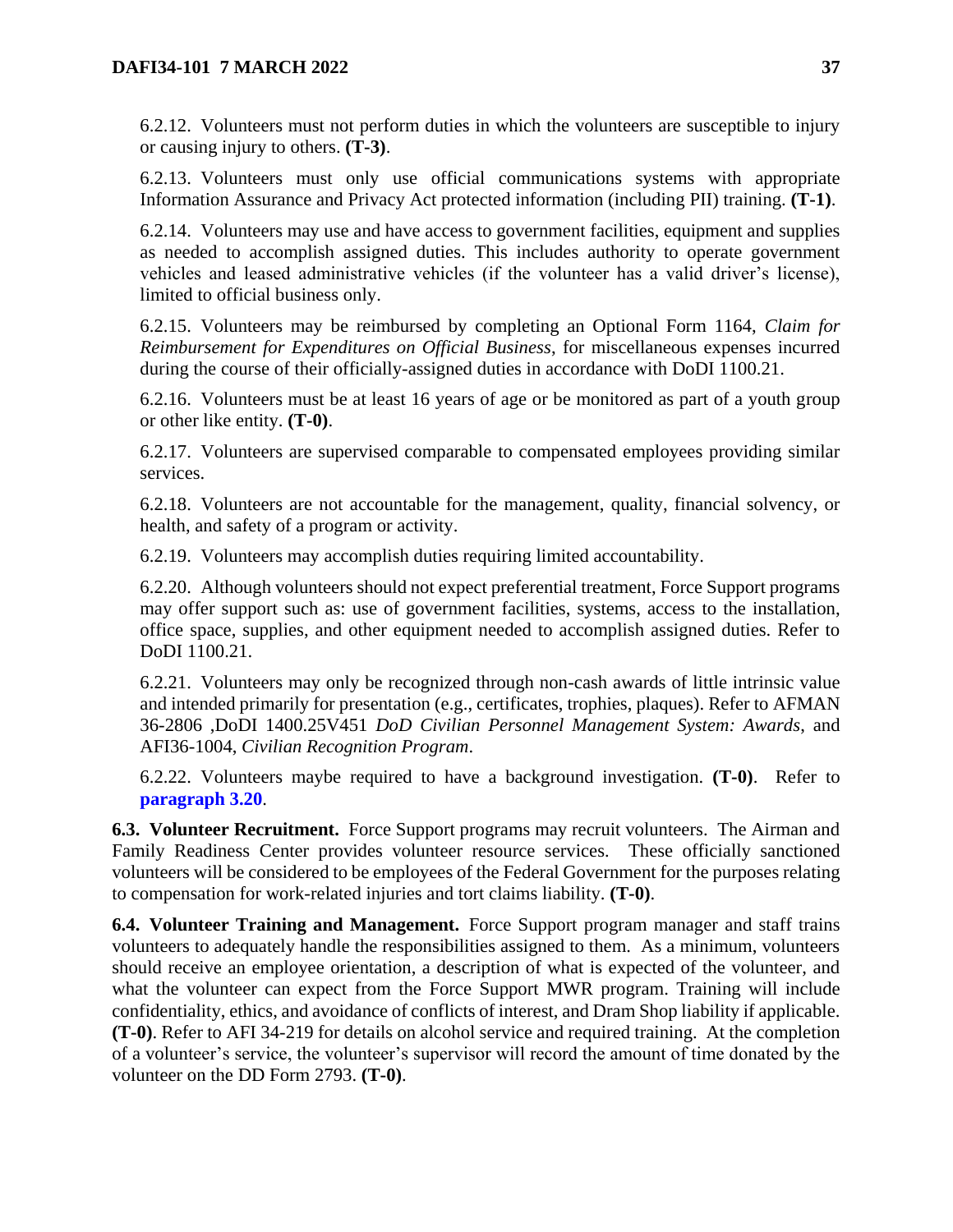## **GENERAL SAFETY**

**7.1. Program Overview.** AFMAN 91-203, *Air Force Occupational Safety, Fire, and Health Standards*, Chapter 4, Services Operations, must be observed and is dedicated to safety requirements for Force Support operations. **(T-1).** For other safety-related issues, Force Support operations must follow AFMAN 91-203, 29 CFR Part 1910, *Occupational Safety and Health Standards*, and other national consensus safety standards. **(T-0)**.

**7.2. Other safety concerns.** For safety issues not addressed by AFI or CFR, Force Support activity managers must consult with the installation safety office for guidance. **(T-3)**. In cooperation with installation safety and environmental offices, Force Support activity managers must ensure:

7.2.1. Equipment, facilities, and operating procedures must meet all applicable AF Occupational Safety and Health and Occupational Safety Health Act Standards. **(T-0)**.

7.2.2. Machines and equipment are inspected daily for safe operating conditions. **(T-3).**

7.2.3. Out-of-order signs are placed on non-operational equipment and electrical sources are isolated. **(T-3)**.

7.2.4. Equipment deteriorated beyond safe operating limits are disposed. **(T-3).**

7.2.5. A proper maintenance schedule shall be established for all equipment. **(T-3).**

7.2.6. All hand tools, power tools, electrical cords, and plugs are organized with a check-out system and inspected before use. **(T-3)**.

7.2.7. Customers using hazardous equipment or operating machinery must be qualified to handle prior to use. **(T-0)**. Due to unique and specific machinery employed by Force Support, as well as local installation requirements, personnel with a permanent change of station or temporary duty on the installation must be certified or recertified at the new location before utilizing equipment or machinery requiring certification. **(T-3)**.

7.2.8. Customers must demonstrate safe operation of machines before certification is granted. **(T-3)**.

7.2.9. Safety checks are conducted when issuing or renewing equipment operator cards. **(T-3).**

7.2.10. Set guidelines for minors using equipment or materials when hazardous conditions exist. **(T-3)**.

7.2.11. All users are trained on how to don, doff, clean, maintain, use, and the limitations of personal protective equipment prior to using it. **(T-1)**.

7.2.12. Gloves, proper eye protection, and headgear are used when grinding, buffing, sawing, with table saws, lathe work, welding, soldering, etc. **(T-1)**. Refer to AFMAN 91-203, Chapter 14 and AFI 48-137, *Respiratory Protection Program*.

7.2.13. Only trained and experienced personnel operate kilns. **(T-3)**.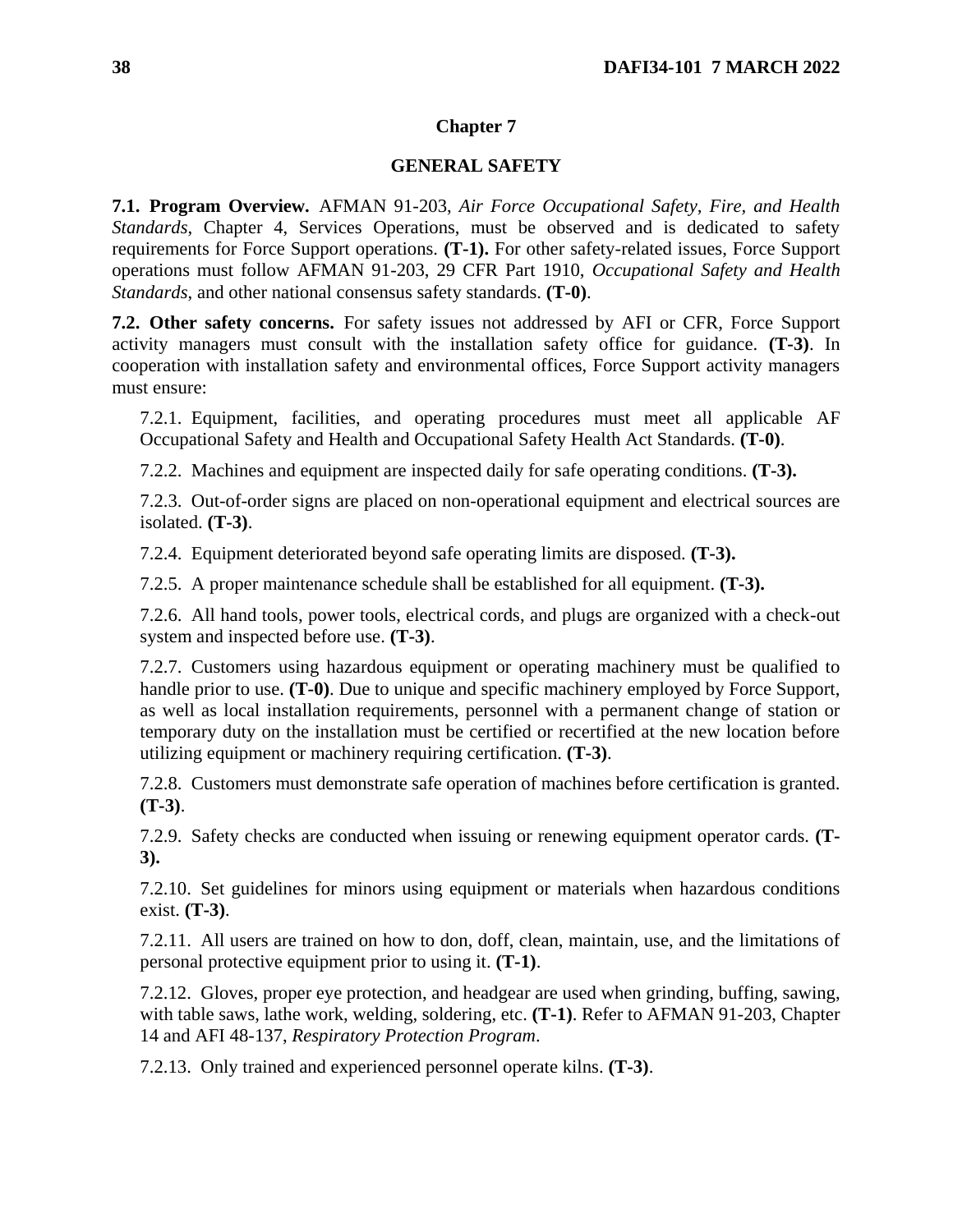7.2.14. Materials and supplies are stored correctly. **(T-3)**. Paints, thinners, rubber cement, acids, and other hazardous materials, as determined by the local safety office, are stored in approved metal containers with proper documentation annotated in accordance with Safety Data Sheets or by consulting the Hazardous Material Management Program Team. **(T-1)**.

7.2.15. Where necessary (e.g., hobby shops), floors must be covered with an antiskid material at all machinery operational points. **(T-1)**. Consult the installation safety office to determine what areas require antiskid material. **(T-3)**.

7.2.16. Continuous safety education programs will be conducted for staff and customers in coordination with the installation safety office. **(T-3)**.

7.2.17. After review by the legal office of tort liability principles and standards, establish safe age limits in the operating instruction for children using the arts and crafts and auto hobby facilities and equipment. **(T-3)**.

7.2.18. Customers will immediately report all injuries to Force Support personnel and installation safety office. **(T-3)**.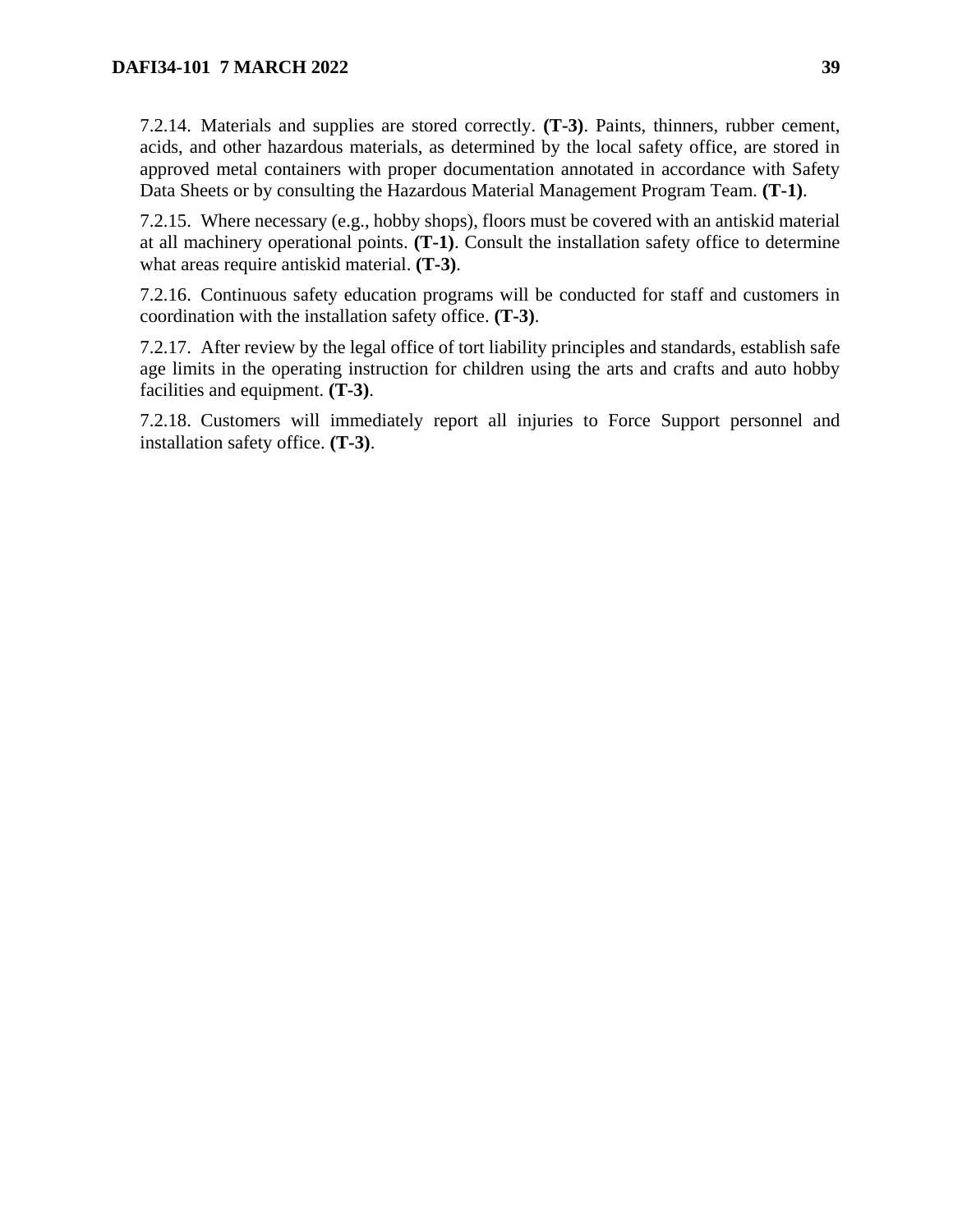# **DEPARTMENT OF THE AIR FORCE ENTERTAINMENT**

**8.1. Program Overview.** The DAF entertainment program provides quality entertainment to the military community through music, theater, commercial entertainment, and touring shows. Directing, musical arranging, staging, etc., are integral parts of this program. The program is centrally managed by AFSVC. This program is not part of the Secretary of Defense's Armed Forces Entertainment which provides free live professional entertainment to US armed forces personnel and their families stationed overseas. Refer to DoDI 1330.13, *Armed Forces Entertainment Program*. Personnel assigned to Force Support conduct this program although other military and civilian agencies may provide support and assistance.

**8.2. Financial Guidance.** Refer questions regarding use of NAFs to the installation NAF accounting office or AFSVC financial management office. Refer questions regarding use of APFs to the installation comptroller.

**8.3. Transportation.** Government-funded transportation is authorized for civilian entertainers, celebrities, military members, and civilian contractors supporting entertainer units. Military airlift transportation is permitted on Defense Business Operating Fund flights according to DoDI 4515.13, *Air Transportation Eligibility*. The installation commander may authorize commercial or interagency transportation in lieu of military-owned motor vehicles.

**8.4. Shipment of Property.** Equipment and supplies used for this program are authorized official military transport in accordance with AFI 65-106.

**8.5. Contest Awards.** Awards are authorized for contestants competing in entertainment program activities in accordance with AFMAN 34-201. Use of APFs are not authorized in accordance with AFI 65-106. If awards are donated by a non-federal entity, contest winners can accept prizes in accordance with the *Standards of Conduct.* If bulk prizes are donated by a nonfederal entity to the DAF, they must be accepted as a gift to the DAF for distribution to individuals per AFI 51-506.

**8.6. Off-Installation Performances and Employment.** Installation commanders may authorize presentation of entertainment programs in the local civilian community or at nearby military installations if the performances are in the best interest of the DAF.

8.6.1. Every effort should be made to use authorized APFs to pay rental or other fees associated with securing the use of off-installation facilities for this purpose.

8.6.2. Since the DAF is self-insured, commercial insurance is not necessary when APFs are used for rental of the facility. If APFs are unavailable, the use of NAFs must be approved in advance per AFMAN 34-201.

8.6.3. The off-duty employment or use of personnel for off-installation entertainment, with or without remuneration, is governed by 5 CFR Part 2635.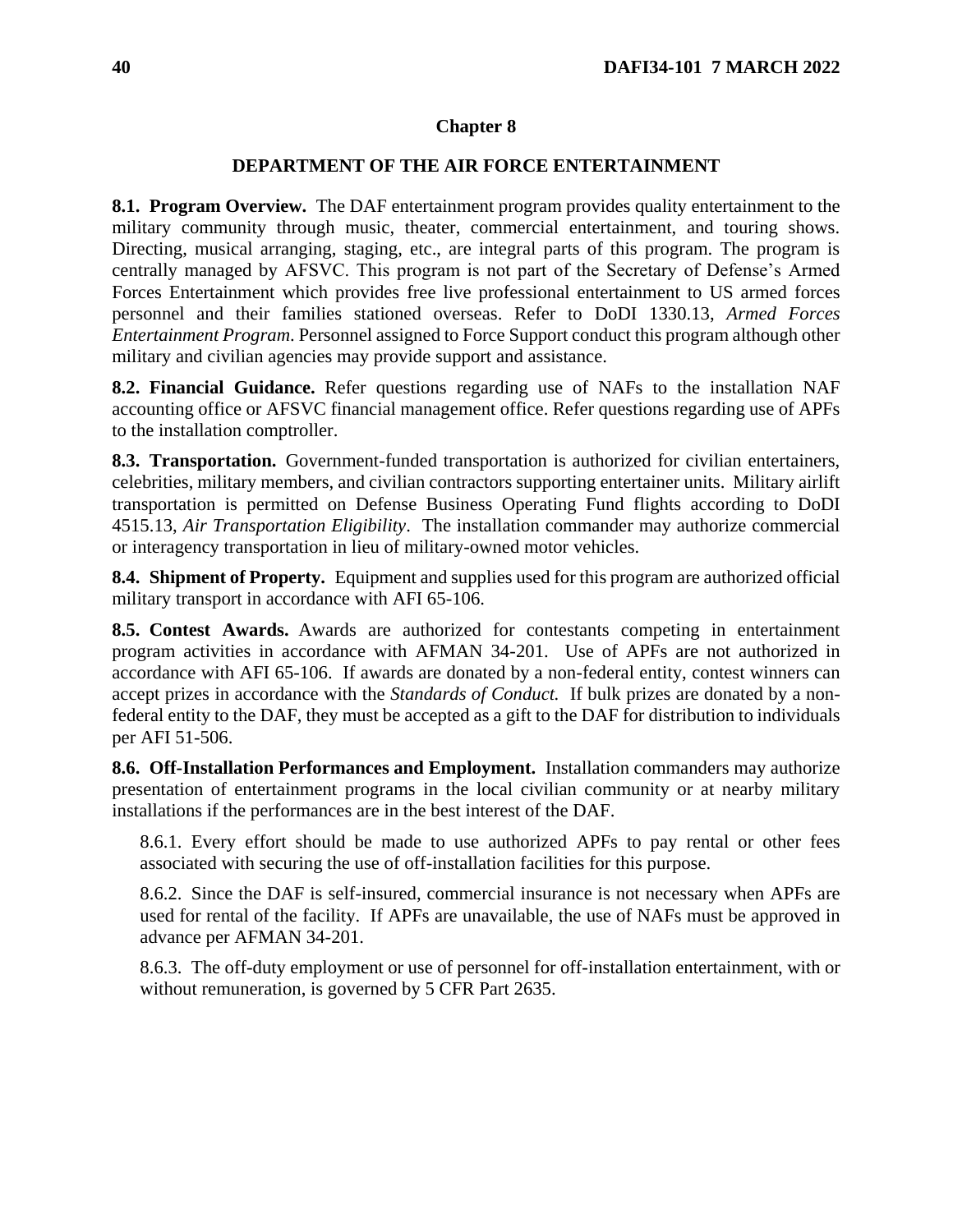8.6.4. DAF entertainment participation in any public event must only be authorized if admission, seating, and other accommodations and facilities connected with the event or activity are available to all in accordance with the current Secretary of the Air Force Equal Opportunity Guidance (**<http://www.af.mil/Equal-Opportunity/>**). **(T-1)**.The event must not be authorized if it would benefit or favor a commercial venture (e.g., through supporting advertising, publicity, promotional activities, or events). **(T-1)**. Admission must be free of charge to the public or not more than the reasonable cost of putting on the event. **(T-0)**.

**8.7. Performing Arts Copyrights.** Almost all theatrical stage presentations, music, sound recordings, films, or videos have copyright protection under the law in regard to use, duplication, or presentation of the material.AFSVC and the installation commander must observe these copyrights. **(T-0)**.

8.7.1. Force Support commanders must obtain performance releases or licenses as necessary for presentation of literary material (musical or non-musical) by an amateur theater, dinner theater, or community theater project. **(T-0)**. No other performance releases or licenses will be requested or obtained from copyright holders without the review and recommendation of the AFSVC legal office and prior approval of AFSVC/SVP. **(T-1)**.

8.7.2. Force Support commanders and the commander's staff must not make any contract or commitment without the review and recommendation of the AFSVC legal office and prior approval of AFSVC/SVP. **(T-1)**.

8.7.3. Only NAFs will be used to pay for licenses for NAF instrumentalities. (**T-1)**.

8.7.4. A sponsoring activity verifies that performance licenses exist when professional entertainment groups are contracted for performances on an installation, as applicable. **(T-1)**.

8.7.5. Admission may be charged for locally produced musical or dramatic performances. Admission fee must be limited to a reasonably calculated cost of conducting the event, unless the event is an approved fundraiser, pursuant to AFI 36-3101 and AFI 34-223. **(T-1)**.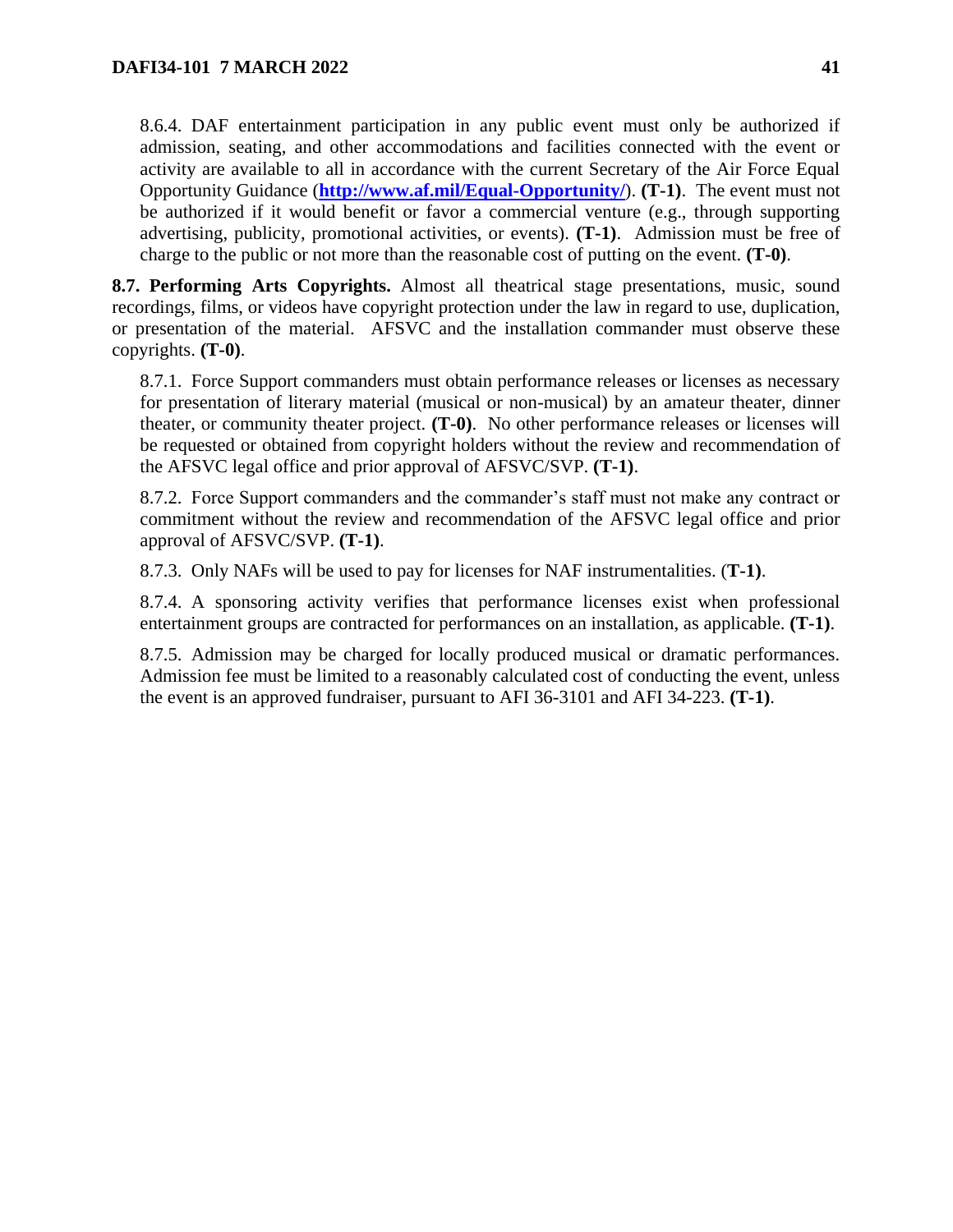### **INFORMATION TICKETS AND TRAVEL**

**9.1. Program Overview.** The information, tickets, and travel program strives to provide eligible MWR patrons the lowest possible pricing in travel arrangements and entertainment ticket venues as patrons plan their leisure time activities. Information, tickets and travel has locations on installations and also includes a DoD-managed e-commerce website. Both the installation locations and e-commerce website offer a variety of travel services, to include but not limited to airline reservations, cruises, tours, hotels, rental cars, entertainment, and amusement venues.

**9.2. Travel Information.** Each information, tickets, and travel installation location provides information on local venues such as vicinity maps, transportation assistance, dining, entertainment, customs, and cultures.

**9.3. Staff Travel.** Travel vendors may arrange trips for program staff to familiarize them with new destinations and tour services. This may be authorized official travel. Coordination with the installation legal office is required prior to scheduling the travel. (**T-3)**.

**9.4. Department of the Air Force Central Ticket Program (DAFCTP).** Central ticket purchasing allows the DAF the opportunity to procure discount theme park and entertainment tickets through a consignment purchase program that is otherwise unavailable to installations. The DAFCTP is a mandatory use Essential Product Program (EPP) for covered ticket purchases. **(T-1)**. The installation's information, ticket, and travel program manager and staff must use the AFCTP. **(T-1)**. The program manager shall review the AFSVC DAFCTP Training Aid IT-1 for detailed instructions on the program. (**[https://cs2.eis.af.mil/sites/10042/ITT%20Documents/IT%201%20Air%20Force%20Centr](https://cs2.eis.af.mil/sites/10042/ITT%20Documents/IT%201%20Air%20Force%20Central%20Ticket%20Program%20Training%20Aid%20Sep%2018.pdf) [al%20Ticket%20Program%20Training%20Aid%20Sep%2018.pdf](https://cs2.eis.af.mil/sites/10042/ITT%20Documents/IT%201%20Air%20Force%20Central%20Ticket%20Program%20Training%20Aid%20Sep%2018.pdf)**).

9.4.1. AFSVC ensures vendors participating in the DAF central ticket program do not sell tickets directly to installations. **(T-1)**. Installations requesting tickets unavailable through DAFCTP may purchase tickets from other sources.

9.4.2. Force support managers must not price ticket markups to exceed mandated vendor's pricing and centrally set prices. **(T-1)**. Excessive mark-up jeopardizes the central ticket program. Installation information, ticket, and travel office and Force Support managers set ticket retail prices as established by the DAFCTP. **(T-1)**. All other tickets obtained outside of DAFCTP should not exceed a 10 percent markup. A range of 5-10 percent is recommended. Some centrally purchased tickets may be priced according to the contracted vendor rates.

9.4.3. Each installation is required to have a FedEx account number for DAFCTP shipping purposes. **(T-1)**. Each installation ITT must also complete an Installation Information Sheet which includes the activity name, the name of the manager and an alternate authorized employee to order tickets and submit it for processing. **(T-1)**.

9.4.4. AFCTP orders are only submitted via the web-based ordering system. **(T-1)**.

9.4.5. Upon receipt of the tickets, the installation verifies the quantity and serial numbers of the tickets received and reports any discrepancies immediately to DAFCTP. **(T-1)**.

9.4.6. Sales reporting of DAFCTP products will be completed once a month. **(T-1)**.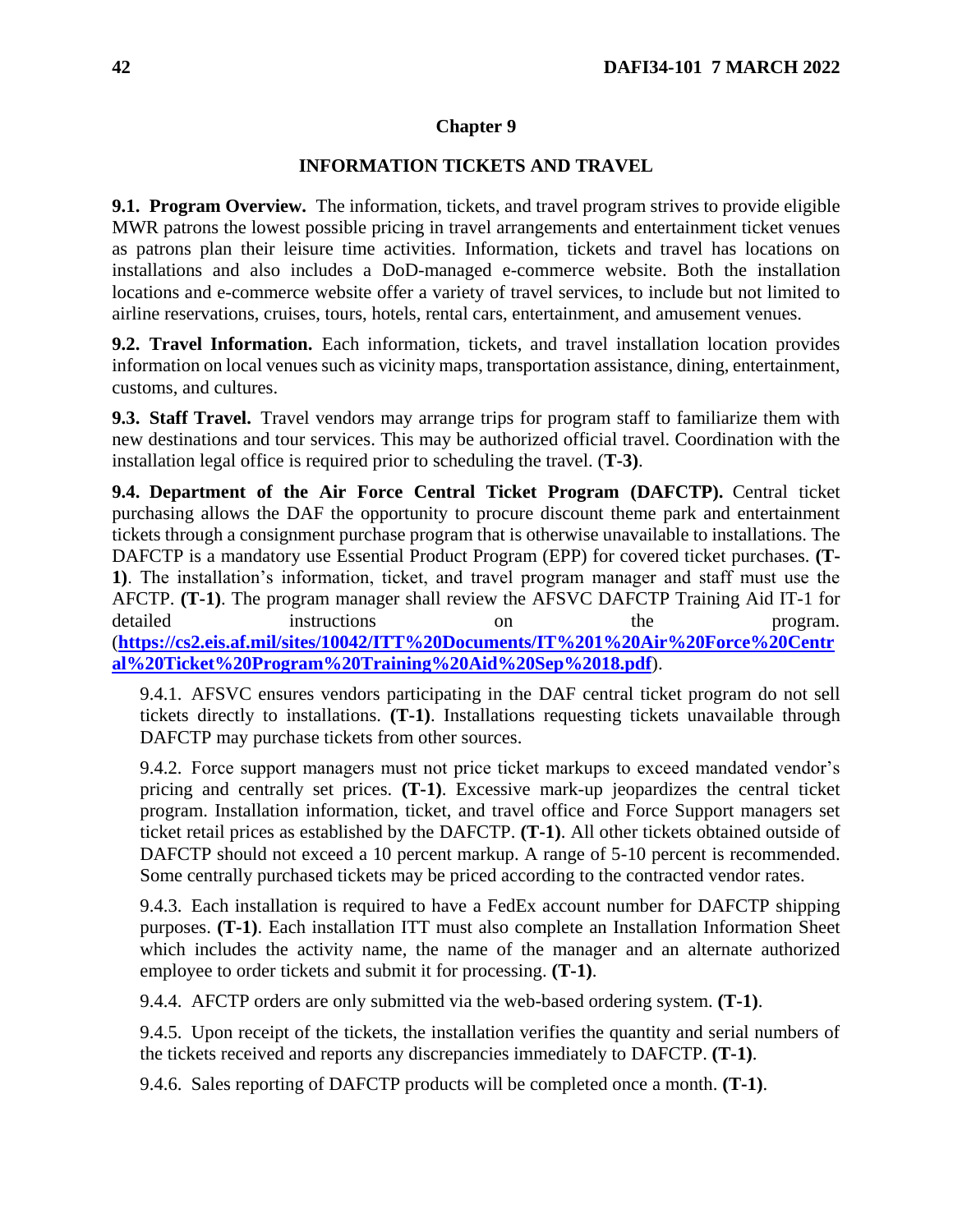**9.5. Refund Policy.** AFSVC does not issue, nor is it responsible for, refunds. **(T-1)**. Installations will establish installation refund policies. **(T-3)**.

**9.6. Local Tours.** Local tours should be determined by customer demand and include local recreation and entertainment attractions and sites within a 250-mile radius of the installation.

9.6.1. Staff members escorting tours must be on authorized temporary duty orders. **(T-1).**  Local tour services and non-staff escorts may be contracted. Refer to AFMAN 64-302, *Nonappropriated Fund (NAF) Contracting Procedures*, **paragraph 9.3.**.

9.6.2. Volunteers may be used to accompany tours and trips. When volunteers are used, they are placed on an invitational travel authorization in accordance with the Joint Travel Regulations Chapter 3, Section 030501, *Invitation to Travel*. Refer to **[paragraph 6.1](#page-35-0)**.

**9.7. Leisure Travel.** The leisure travel section of information, tickets, and travel consists of a full service installation travel office and must use DoD's e-commerce website, American Forces Travel<sup>SM</sup> (americanforcestravel.com), for reserving air travel, hotels, rental cars, travel packages, tours, and cruises for customers. **(T-0)**.

9.7.1. Brick and mortar leisure travel offices are opened and operated at the discretion of the installation. These travel offices' reservation systems must carry the required vendor licensing. **(T-1)**.

9.7.2. The Joint Service e-commerce website, American Forces Travel<sup>SM</sup>, provides exclusive discounted travel products and has the potential to increase leisure travel sales by reaching MWR eligible patrons not located near an installation. Additionally, many eligible patrons prefer to make their travel arrangements on the internet forgoing the installation's physical leisure travel office.

9.7.3. In addition to dramatically enhancing quality of life for the military community, American Forces Travel<sup>SM</sup> injects critical NAF revenue into MWR programs by providing commissions from every booking made. Therefore, all DAF installations must actively promote the DoD e-commerce leisure travel website. **(T-3)**.

9.7.3.1. Commissions earned by American Forces Travel  $\mathbb{S}^M$  sales affiliated with eligible DAF patrons are sent to the installation where the member is assigned or retained by AFSVC if the installation cannot be identified. AFSVC will use American Forces Travel<sup>SM</sup> unidentified (e.g.., not assigned to a specific installation) commissions earned to directly support resiliency and readiness programming (e.g., DAF Entertainment, Recharge for Resiliency, UNITE). **(T-1)**.

9.7.3.2. Installations should work with AFSVC to ensure web identifiers are associated with their online promotion of American Forces Travel<sup>SM</sup>. The web identifiers ensure sales commissions earned are associated with the installation promoting American Forces Travel<sup>SM</sup> on their websites.

9.7.3.3. Brick and mortar agents may also sell leisure travel directly to eligible patrons using the American Forces Travel<sup>SM</sup> Agent Portal. To access the Agent Portal, agents request an agent identification number from AFSVC.

9.7.3.4. 100 percent of the DAF commission from agent sales will be returned to the installation making leisure travel sales through American Forces Travel℠. **(T-1)**.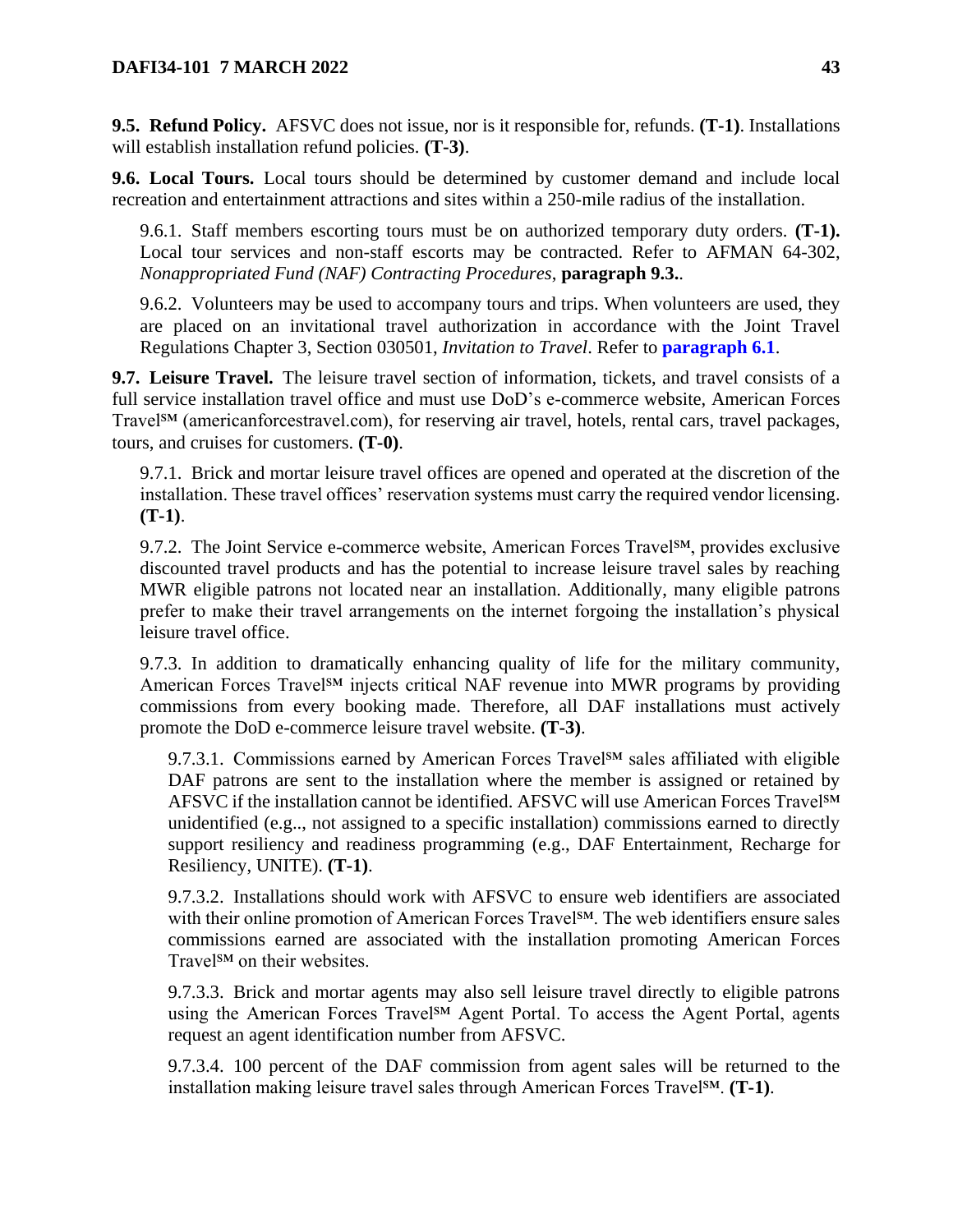## **AERO CLUB**

**10.1. Program Overview.** Aero Clubs are recreational aviation clubs provided on AF installations to promote readiness and resiliency of Airmen and Guardians. Aero Clubs provide Airmen and Guardians an opportunity to support the DAF mission; participate in professional aviation training programs and safe, low cost aircraft operations; develop and maintain aeronautical skills; and develop awareness and appreciation of aviation. In addition, Aero Clubs support the United States Air Force Survival, Recovery, and Reconstitution Plan, search and recovery operations and other operational missions. Survival, recovery and reconstitution or contingency missions, are a priority. All club assets and personnel support these missions when required. Aero Clubs are operated in accordance with AFMAN 34-152 and this publication. **(T-1)**.

**10.2. APF reimbursement.** Use of appropriated funds are authorized in accordance with AFI 65-106*.* 

**10.3. NAF insurance liability program.** Managers must ensure the Aero Club has insurance coverage for aircraft, flight instructors, employees, and customers as described in AFMAN 34- 208, *Nonappropriated Fund Property and Liability Program*. **(T-1)**. All claims from Aero Club operations must be filed in accordance with AFMAN 34-208. **(T-1)**.

10.3.1. Flights deriving from support agreements or other mechanisms are not USAF operational missions. Aircrafts utilized for APF operational missions will not be covered by the NAFs insurance liability program. **(T-1)**.

10.3.2. Any claims arising out of these missions must be filed by the program manager in accordance with AFI 51-306, *Administrative Claims for and Against the Air Force*. **(T-1)**.

10.3.3. If the National Transportation Safety Board (NTSB) or a commander directed investigation determines damages to the aircraft are a result of pilot error, the aero club manager must work with the installation legal office to determine if the pilot-in-command (PIC) is responsible for the insurance deductible. **(T-1)**.

10.3.4. The flight instructors are responsible for the operation of aircraft during training flights. During training flights, flight instructors shall be covered under Air Force Insurance Fund for damages. **(T-1)**.

**10.4. Use of Aero Club Planes for Temporary Duty.** Members are permitted to use Aero Club aircraft as a method of temporary duty travel, Joint Travel Regulations, Chapter 2, 020210, *Privately Owned Vehicles* (POV), and AFI 24-602V1, *Passenger Movement*, authorizes the use of Aero Club aircraft for this purpose.

**10.5. Operation of New Aircraft.** Managers must receive permission from AFSVC before their club may operate a newly acquired aircraft. **(T-1)**.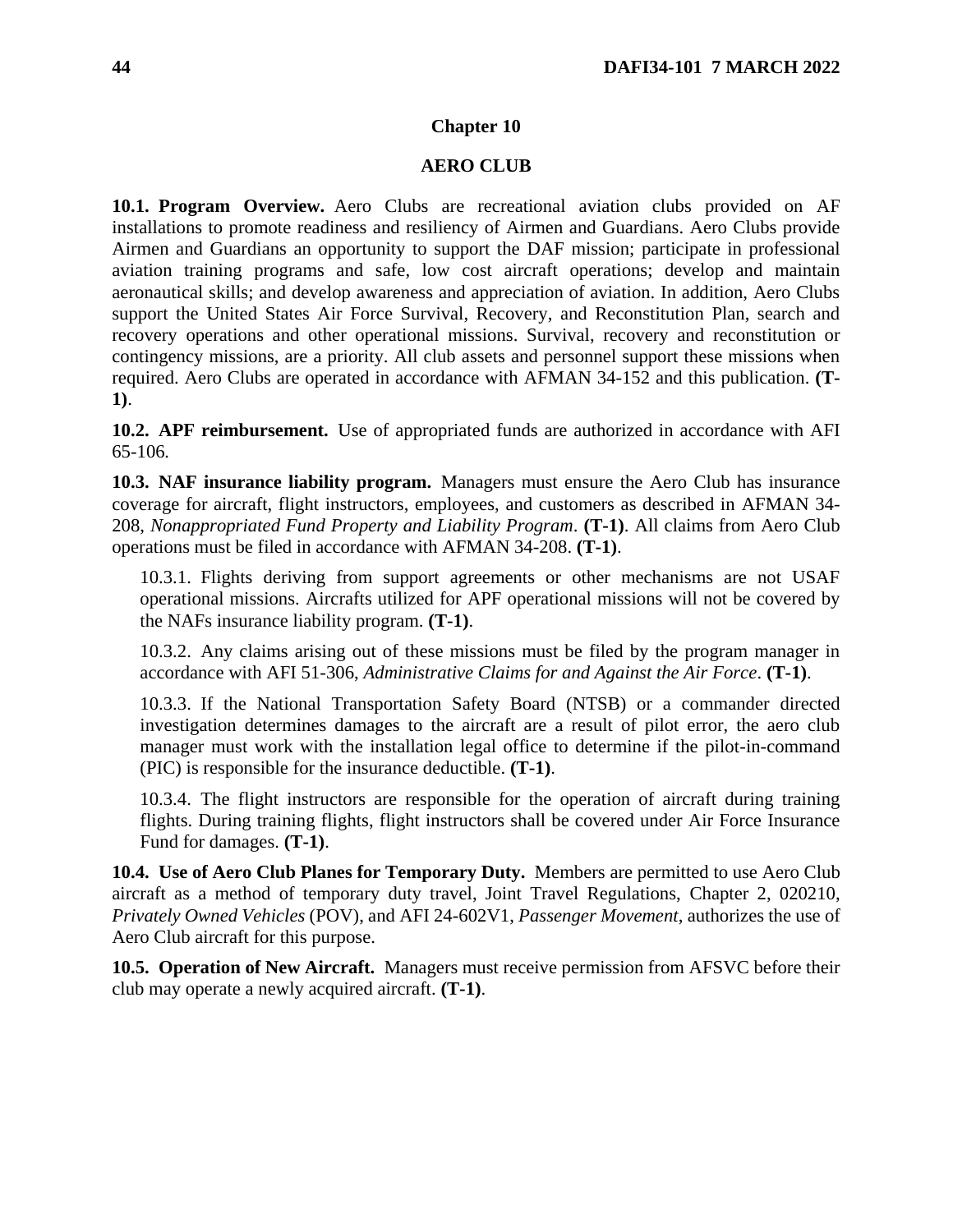**10.6. Membership Fees, Dues, and Responsibilities.** Clubs may charge members an initial membership fee to cover the administrative costs of establishing membership. If a member transfers to another Aero Club, an initiation fee should not be charged if the member presents a letter of good standing from the previous club. Managers accept letters of good standing from any other military Aero Club. **(T-1)**. Visiting members are not charged initiation fees or monthly dues unless the visit exceeds one billing period at their home club, then members pay dues at either their home or visiting club. **(T-1)**. Managers must ensure members:

10.6.1. Pay established dues. **(T-3)**.

10.6.2. Assist club staff in daily club operations when requested. **(T-3)**.

10.6.3. Present their logbooks, pilot certificate, and medical certificate to the manager, chief flight instructor, or clearing authority for examination upon request. **(T-3)**.

10.6.4. Attend scheduled flight safety meetings. **(T-3)**.

**10.7. Visiting Pilot-in-Command Privileges.** The manager will authorize members to exercise PIC privileges in an aircraft belonging to another DAF Aero Club if each of the following requirements is met.

10.7.1. The visiting pilot complies with all host club regulations and pilot qualification requirements. **(T-3)**.

10.7.2. Membership and currency have been validated. **(T-3)**.

10.7.3. Visiting pilots must present a paper copy of their membership record and training folder to the club where the member is requesting flying privileges. **(T-3)**.

10.7.4. The visiting pilot must receive a complete local area briefing by a host club instructor. **(T-3)**. The club standard operating procedures may require a local area checkout flight.

**10.8. Member Records and Training Folders.** Managers maintain a membership record on each member. **(T-1)**. Managers must maintain a training folder on members who are currently enrolled in a flight-training course leading to the issuance of a Federal Aviation Administration (FAA) certificate or rating. **(T-1)**. Member records and training folders are maintained in accordance with AFMAN 34-152. **(T-1)**.

**10.9. Registering Aircraft.** Program managers must ensure all aircraft owned or operated by Aero Clubs are registered in accordance with FAA Regulations. **(T-0)**. Obtain registration information from the local FAA office or **[http://www.faa.gov](http://www.faa.gov/)**.

**10.10. DoD Loaned Aircraft.** Clubs may borrow excess DoD aircraft. AF/A4LM, Aerospace Vehicle Disposition Office, screens excess DoD aircraft and offers to loan aircraft compatible with Aero Club operations. AFSVC manages annual attestation of all DAF owned Aero Club aircraft per AFI 16-402, *Aerospace Vehicle Programming, Assignment, Distribution, Accounting, and Termination*, and distributes the aircraft to clubs with appropriate membership needs, financial stability, and Force Support commander or civilian leader approval.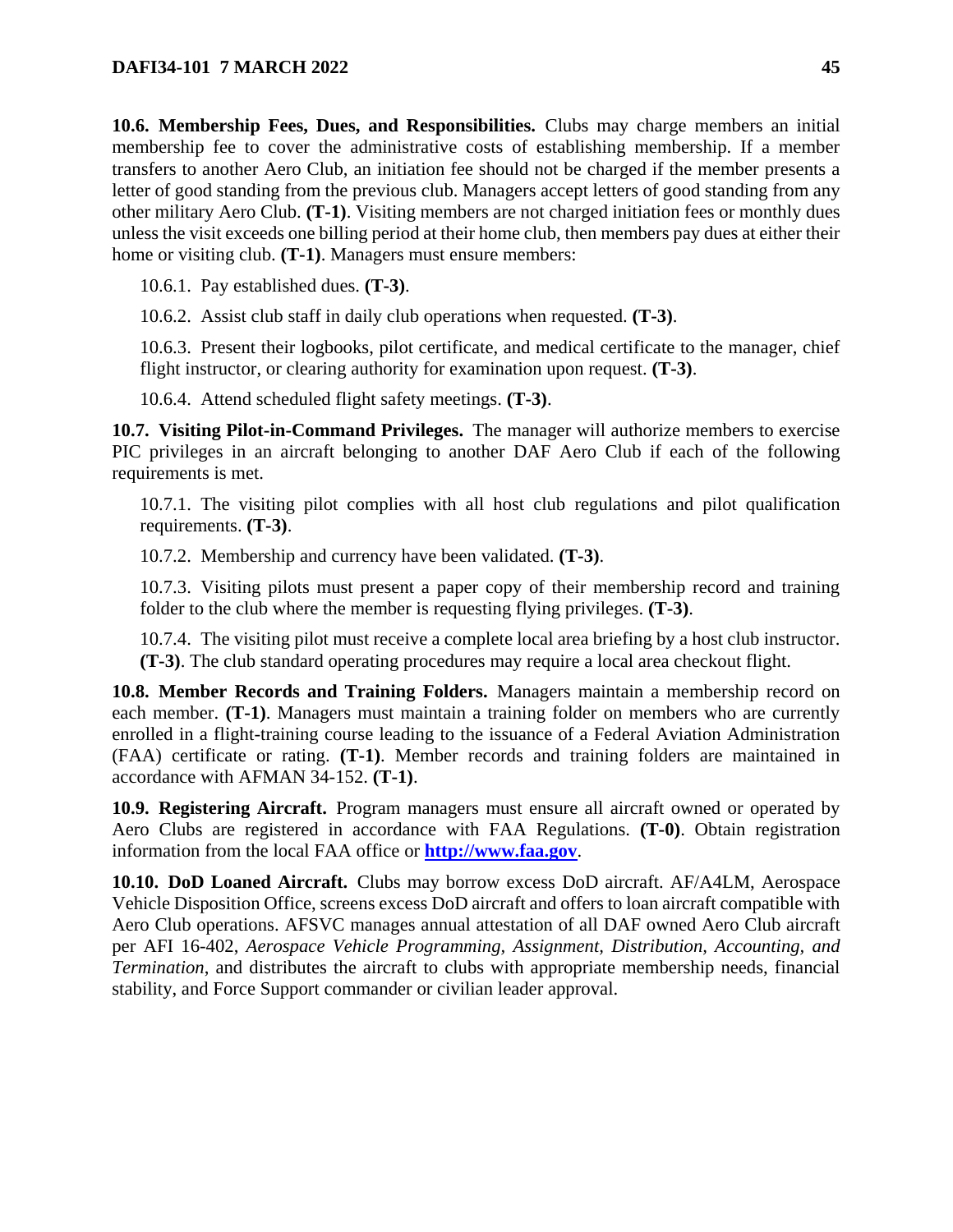**10.11. AFSVC Loaned Aircraft.** Clubs may borrow excess aircraft obtained from the General Services Administration or Civil Air Patrol. AFSVC screens these aircraft and offers to loan those compatible with Aero Club operations and then distributes the aircraft to clubs with appropriate membership needs and financial stability. Gaining clubs are responsible for all acquisition costs and needed repairs. The manager must ensure the loaned aircraft is registered and maintained in an airworthy condition according to FAA regulations. **(T-0)**.

**10.12. Aircraft Disposal.** Program managers must dispose of aircraft when damaged or worn beyond economical repair and aircraft disposal is approved by AFSVC. **(T-1)**. Refer to AFMAN 34-204, *Property Management,* for procedures for disposal of APF/NAF properties.

**10.13. Selling Fuel, Oil, and Other Aviation Related Items.** Managers must sell fuel, oil, and other items according to **[paragraph 3.26](#page-22-0)** to eligible MWR patrons. **(T-1)**. In addition, clubs may sell fuel, oil, and other aviation related items for government and official mission aircraft and other US military Aero Club members for use in other Aero Club aircraft.

**10.14. Maintaining Inventories.** Clubs may maintain a centralized inventory of aviation related merchandise and a decentralized storeroom inventory of aviation petroleum, oil, lubricants, and aircraft spare parts. Refer to AFMAN 34-202 for guidance on establishing, maintaining, and controlling these inventories. It is recommended clubs maintain a stock of spare parts to minimize aircraft downtime.

**10.15. Investigating Pecuniary Liability.** The Force Support commander or civilian leader investigates pecuniary liability for mishaps according to AFMAN 34-202. **(T-1)**. Although this investigation is separate from the mishap Safety Investigation Board, the investigator may use factual data and recall witnesses from the mishap investigation.

**10.16. Standard Operating Procedures.** The purpose of the standard operating procedures is to consolidate information on membership responsibilities, local airfield procedures, operational restrictions, and requirements. The standard operating procedures are detailed enough that a pilot with adequate knowledge of FAA regulations and applicable AF publications can read the standard operating procedures and pilot information file and have the information required to safely operate club aircraft at that location. **(T-3)**. FAA regulations and AF guidance shall not be reiterated unless needed for clarification purposes. **(T-3)**.

10.16.1. The Aero Club manager will coordinate with the applicable installation operations staff on items impacting flight operations. **(T-3)**.

10.16.2. The Aero Club manager must develop and publish standard operating procedures. **(T-3)**. The manager makes available an electronic file of standard operating procedures to all club certified flight instructors and members and provides a paper copy if requested. The manager must update standard operating procedures as required to maintain currency. **(T-3)**. Standard operating procedures include items listed in AFMAN 34-152, **Attachment 2**.

**10.17. Pilot Information File.** The purpose of the pilot information file is to make information pertinent for safe flight, but not yet covered in the standard operating procedures, available to pilots. Refer to AFMAN 34-152, **Attachment 8** for pilot information file format.

10.17.1. The pilot information file is in a single binder, maintained in an accessible location. **(T-3)**. Each pilot information file item is sequentially numbered by calendar year (03-1, 03-2, etc.) and items of a permanent nature are included in the standard operating procedures. **(T-3)**.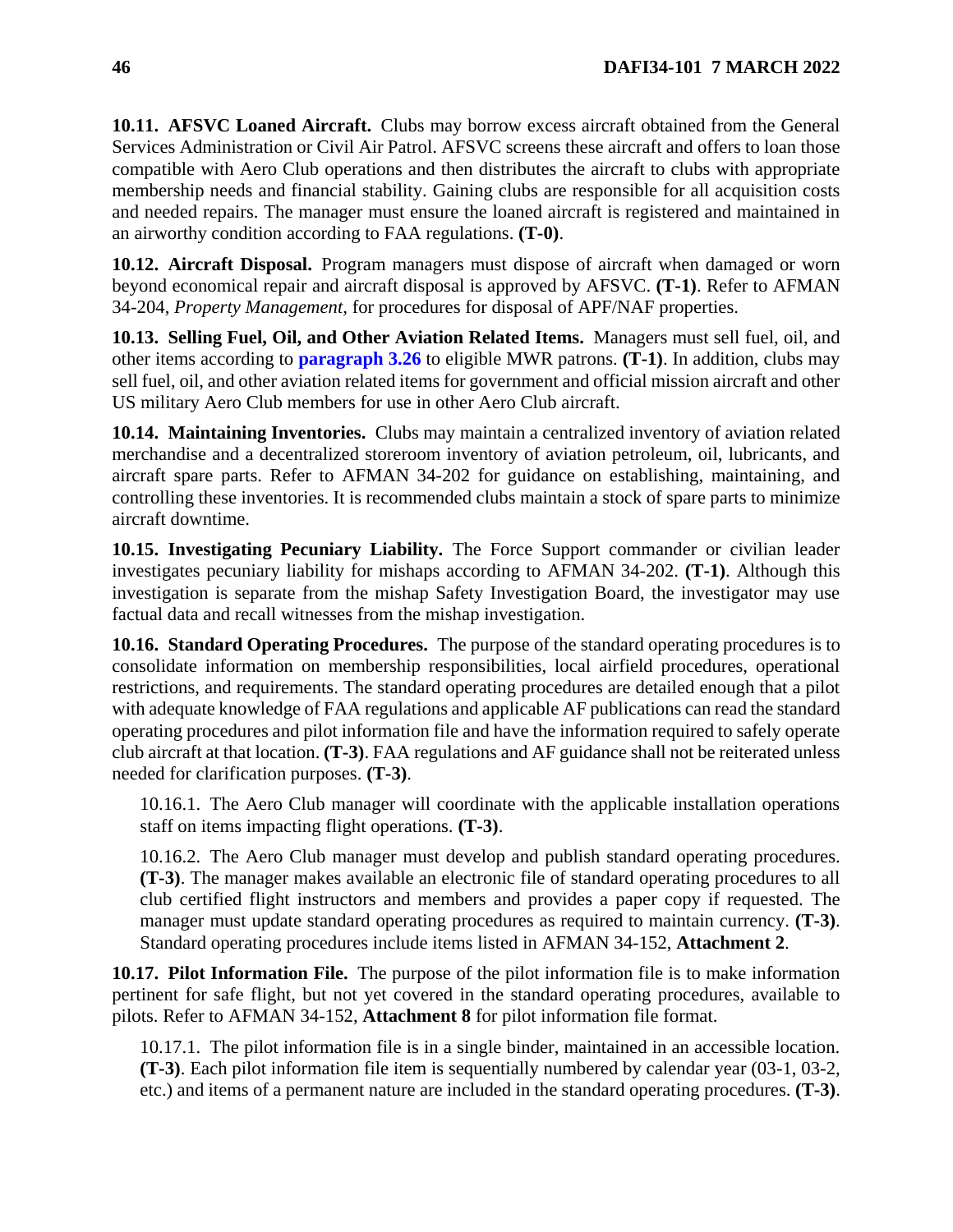10.17.2. Members desiring to exercise PIC privileges must have read and formally acknowledged in writing all current pilot information file items before flight. **(T-3)**.

**10.18. Club Instructor Standardization Guide.** The purpose of the club instructor standardization guide is to describe club pilot checkout requirements and standards, private pilot training requirements, and proper documentation of pilot training and checkouts. The manager must ensure all certified flight instructors adhere to the guidance provided in AFMAN 34-152. **(T-1)**.

# **10.19. Time between Overhaul.**

10.19.1. Overhaul aircraft components at the manufacturer's recommended time between overhaul. (**T-1)**.

10.19.2. If engines meet airworthiness standards at time between overhaul, aero clubs may delay engine overhaul, rebuild, or replace until time between overhaul plus 30 percent. When engine overhauls are delayed, an aero club mechanic certified in accordance with **paragraph**

10.19.2.1. Recommend delaying the overhaul and annotate the recommendation in the logbook. **(T-1)**.

10.19.2.2. Conduct actions for 100-hour inspections prescribed by FAA regulations every 50 hours on the engine(s). **(T-1)**.

10.19.2.3. Borescope the inside of the cylinders and annotate the condition of the cylinders in the aircraft logbooks in 100 hour increments for any engine exceeding manufacture's recommended time between overhaul. **(T-1)**.

**10.20. Covenant Not to Sue and Indemnity Agreement.** The manager ensures no person will operate or occupy a club aircraft unless he or she has executed an AF Form 1585, *Covenant Not to Sue and Indemnity Agreement*, within the previous 12 months. **(T-1)**. This requirement does not apply to FAA Inspectors performing official flight examinations. When conducting a practical test, a FAA inspector or designated examiner may act as PIC without meeting the requirements specified in this DAFI.

**10.21. Aircraft Scheduling.** Scheduling should be on a first come, first served, basis for daily flying. Managers establish cross-country scheduling and approval procedures, and include those procedures in the standard operating procedures. **(T-3)**.

**10.22. Required Equipment.** The manager and PIC must ensure appropriate survival and safety equipment for the intended operation area is onboard the aircraft. **(T-0)**. Equipment must include a FAA-approved flotation device for each occupant is onboard the aircraft and readily accessible if the aircraft is operated over water, beyond gliding distance from land. **(T-0)**. Base life support units must issue survival equipment if immediate operational needs do not preclude such use, and shall establish appropriate safety procedures for issued equipment. **(T-3)**. The manager or program staff will ensure tie-down equipment is onboard aircraft if landing at an airport without tie-down equipment. **(T-0)**.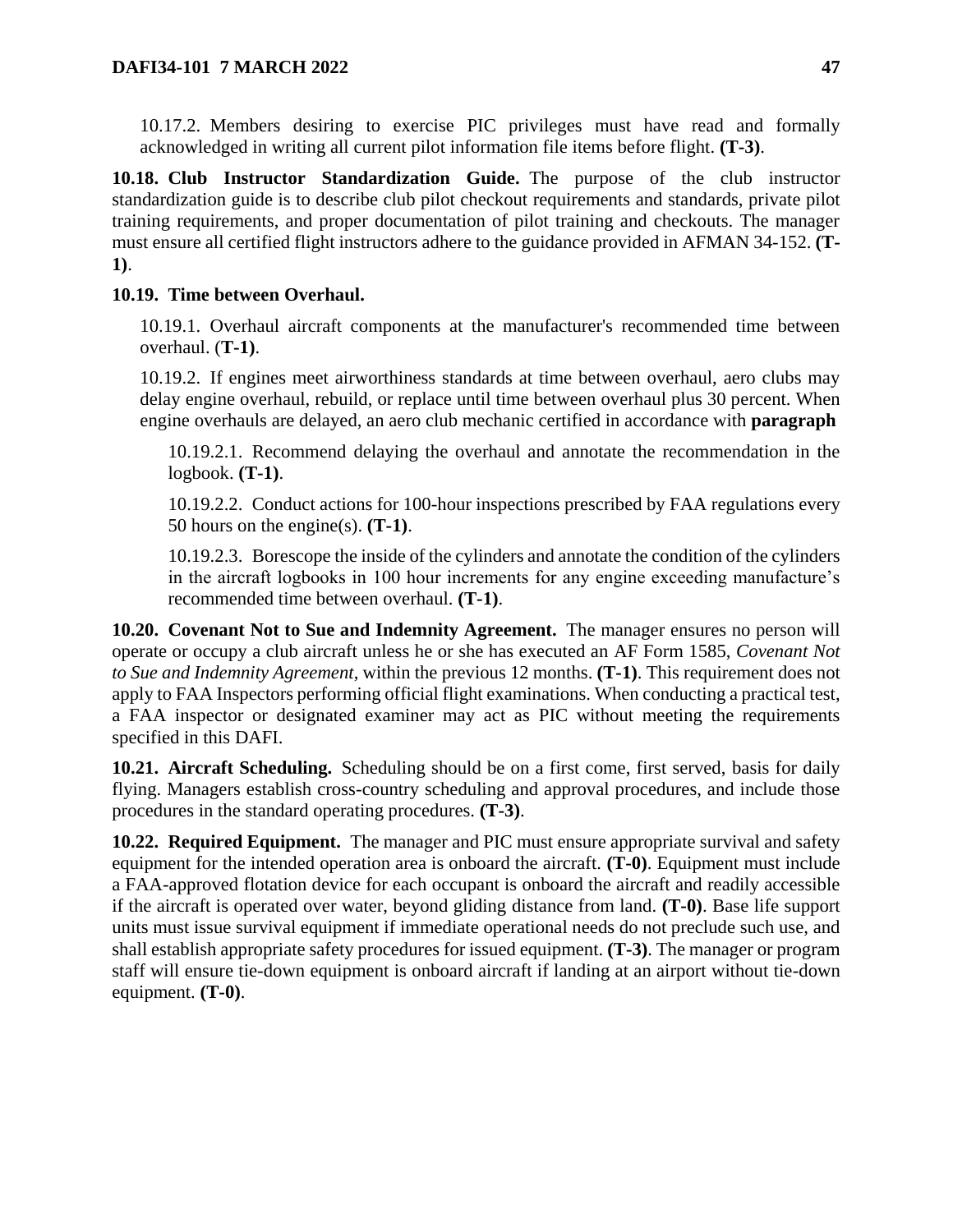**10.23. Pilot Training.** Aero Club managers must prepare and use a ground school and flight training curriculum certificated by the FAA under 14 CFR Part 141, *Pilot Schools*, for training leading to the issuance of an initial private or commercial pilot certificate, or an instrument rating. **(T-0)**. All members training for the initial issuance of a private or commercial pilot certificate, or an instrument rating must be enrolled in, and complete training under, a 14 CFR Part 141 curriculum. **(T-0).** Managers must have AFSVC approval on all other flight and ground training courses not certificated under 14 CFR Part 141 before implementation. **(T-1)**.

**10.24. Maintenance Certification and Training for Mechanics.** Mechanics must hold an Airframe and Powerplant or inspector authorized certificate. **(T-1)**.

**10.25. Aircraft Airworthiness.** Managers must ensure that category 1 and 2 aircraft are registered and maintained in an airworthy condition according to FAA regulations. **(T-0)**.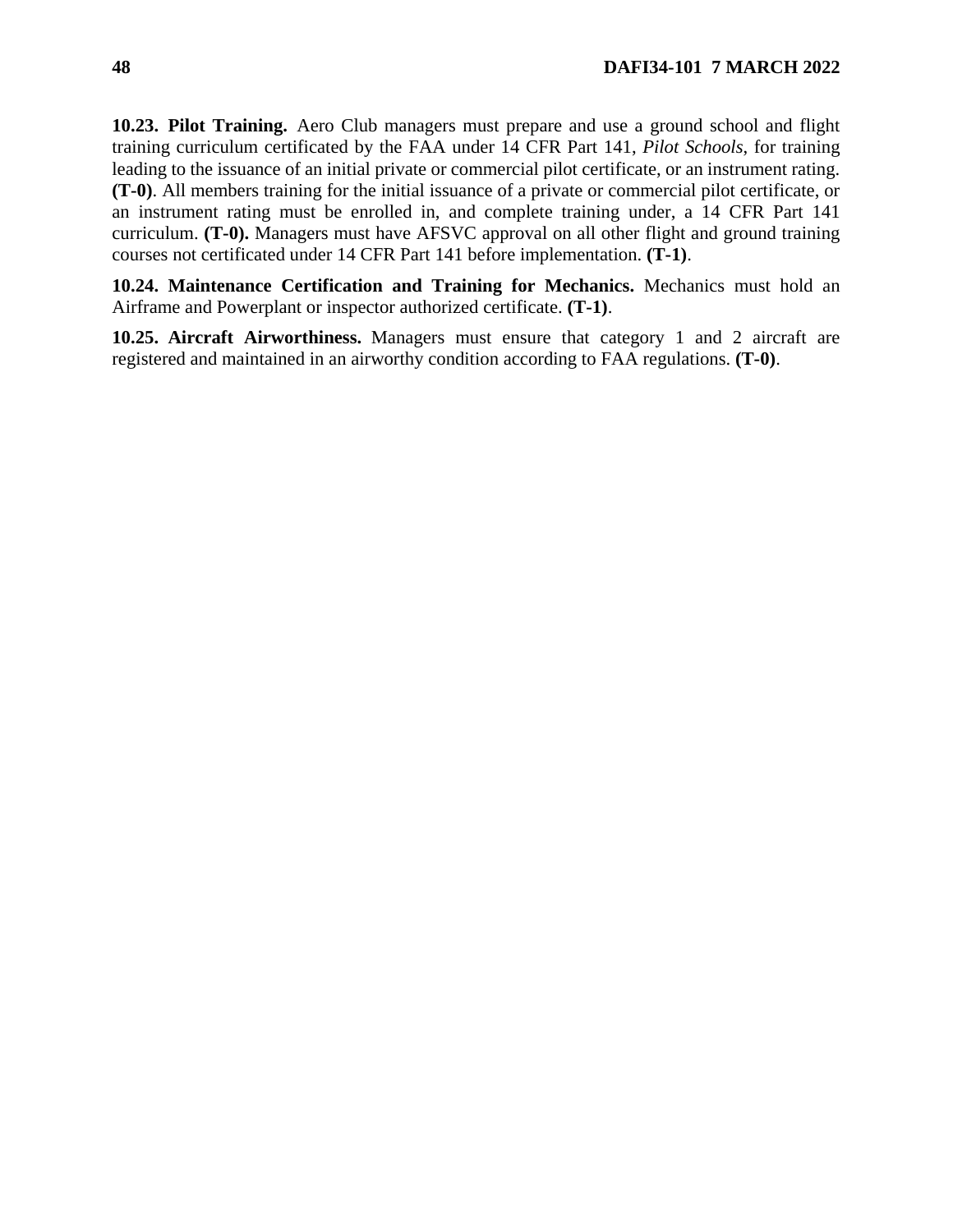# **MWR FOOD PROGRAM**

<span id="page-48-1"></span>**11.1. NAF Operations under Food 2.0 (Formerly Food Transformation Initiative)** . Food 2.0 is a strategic initiative that integrates Force Support NAF food and beverage operations on an installation into a single NAF food and beverage operation to leverage economies and efficiencies. Installations entering into Food 2.0 contracts that incorporate NAF food and beverage operations need not apply to contract out their NAF food and beverage operations. The Air Force NAF Purchasing Office ensures contracts for Food 2.0 contract operators includes guidelines for executing the food and beverage program in accordance with this instruction and AFI 34-219. **(T-1)**.

**11.2. Food Safety.** Installations and all installation employees will comply with the most current Tri-Service Food Code. **(T-0)**.

11.2.1. In addition, food handlers must be trained using the standard AFSVC-approved food safety training and certification program (**<https://www.servsafe.com/access/ss/userprofile/userlogin>**). **(T-1)**.

11.2.1.1. Specifically, all managers, supervisors, cooks, cook leads, wait staff, bartenders, food service workers, dishwashers, and other staff deemed necessary by FSS leadership must be trained within 30 days of employment using the standard AFSVC-approved safety training and certification program**. (T-1)**.

11.2.1.2. This training is documented in employee's official personnel file or training record. **(T-1).** The contracting officer representative verifies food contractors maintain documentation according to the contractor's contract. **(T-1)**.

11.2.2. Per AFI 48-116, *Food Safety Program,* the frequency of food service facility inspections is determined by the Aerospace Medicine Council, or equivalent.

11.2.3. In accordance with the Tri-Service Food Code, all new, remodeled, and/or temporary food operations and facilities must be approved by Public Health prior to commencement of operations. **(T-1)**.

<span id="page-48-0"></span>**11.3. Community Center Food and Beverage Operations.** Installation club or food and beverage managers oversee Community Center food and lounge operations and other similar business activities. **(T-1)**. Community Centers are authorized to sell prepackaged foods, snacks, sodas, or similar items on their own.

**11.4. Department of the Air Force Signature Brands.** DAF signature brands are proprietary food concepts centrally managed by AFSVC. "J.R. Rockers" and "Rickenbacker's" are examples of DAF signature brands. To ensure product standardization, consistency, and customer service, installations must comply with DAF signature branded operational guidance standards. **(T-1)**.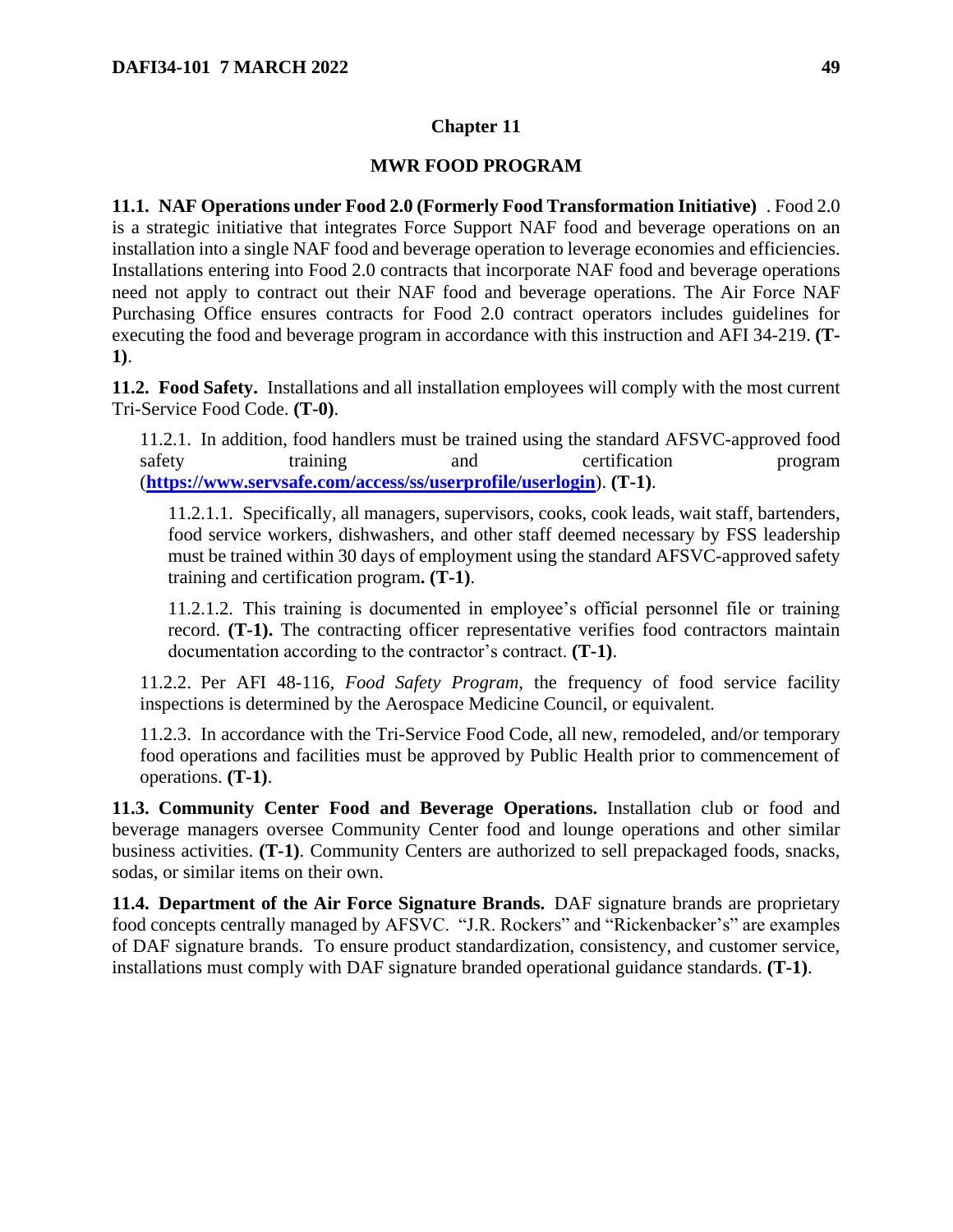**11.5. Name Brand Operations.** AFSVC, through the AF NAF Purchasing Office, is the sole non-AAFES contracting authority for name brands on DAF installations. Installations should contact AFSVC to verify if AFSVC has plans for the installation or other name brands in the portfolio. Installations will not solicit nor contract with any nationally recognized, franchiselicensing entities (e.g., Happy Monday's Bar and Grill). **(T-1)**. The installation commander must comply with DAF Name Brand operations guidance unless specific exceptions are listed in the contract and approved by AFSVC. **(T-1)**.

**11.6. Snack Bars.** Snack bars are operated by the MWR program where they are located, except as noted in **[paragraph 11.3](#page-48-0)**.

**11.7. External Food and Beverage Sales.** Food and beverage operations may be located in other Force Support programs outside their respective facility with a validated market demand. The AFSVC/CC must approve these external operations. **(T-1)**.

**11.8. Use of Prime Vendor.** The prime vendor program leverages corporate AF purchasing to reduce the cost of food and related supplies to MWR programs. To maintain prime vendor program integrity and cost leverage, Force Support program managers ensure a minimum of eighty percent (80 percent) of all food purchases must be from the designated AF prime vendor. **(T-1)**.

**11.9. Employee Meals.** Activity managers shall determine if employees may purchase meals and items at reduced prices but not less than the cost of the meal to the activity to encourage employee familiarization with food offerings and enhance customer service,. **(T-1)**. Reduced price meals for employees requires an operating instruction, developed by the program manager, providing details of the discounts allowed. **(T-1)**. Alcoholic beverages are excluded. **(T-1)**. The operating instruction should include:

11.9.1. Outside continental United States. Employee eligibility for purchase of reduced price meals must be in accordance with local host country agreements or the Status of Forces Agreements. **(T-0)**.

11.9.2. Continental United States. Employees can purchase reduced price meals if it is determined to be in the best interest of the center. **(T-3)**. For accounting instructions, refer to AFSVC Financial Program Training Aid NA-16, *Recording Cost of Employee Meals*, and AFMAN 34-209.

**11.10. Alcoholic Beverages.** Refer to AFI 34-219. Additionally, all Force Support personnel who oversee the sale of alcohol are required to successfully complete an AFSVC-approved Dram Shop Liability training program. **(T-1)**.

**11.11. Inventory Management.** All food and beverage locations will use an AFSVC-approved inventory management solution. **(T-1)**.

**11.12. Outside Food and Beverage.** Outside food and beverage is prohibited in NAF Food and Beverage operations without the written consent of the Force Support commander or civilian leader. **(T-3)**.

**11.13. Healthy Food Options.** Eating or fueling for performance enables top level training, increases energy and endurance, reduces vulnerability to illness and injury, shortens recovery time between activities, and improves focus and concentration.

11.13.1. Regardless of size, all food and beverage outlets will offer healthy food options which are highlighted on the menu and any include menu boards. **(T-1)**.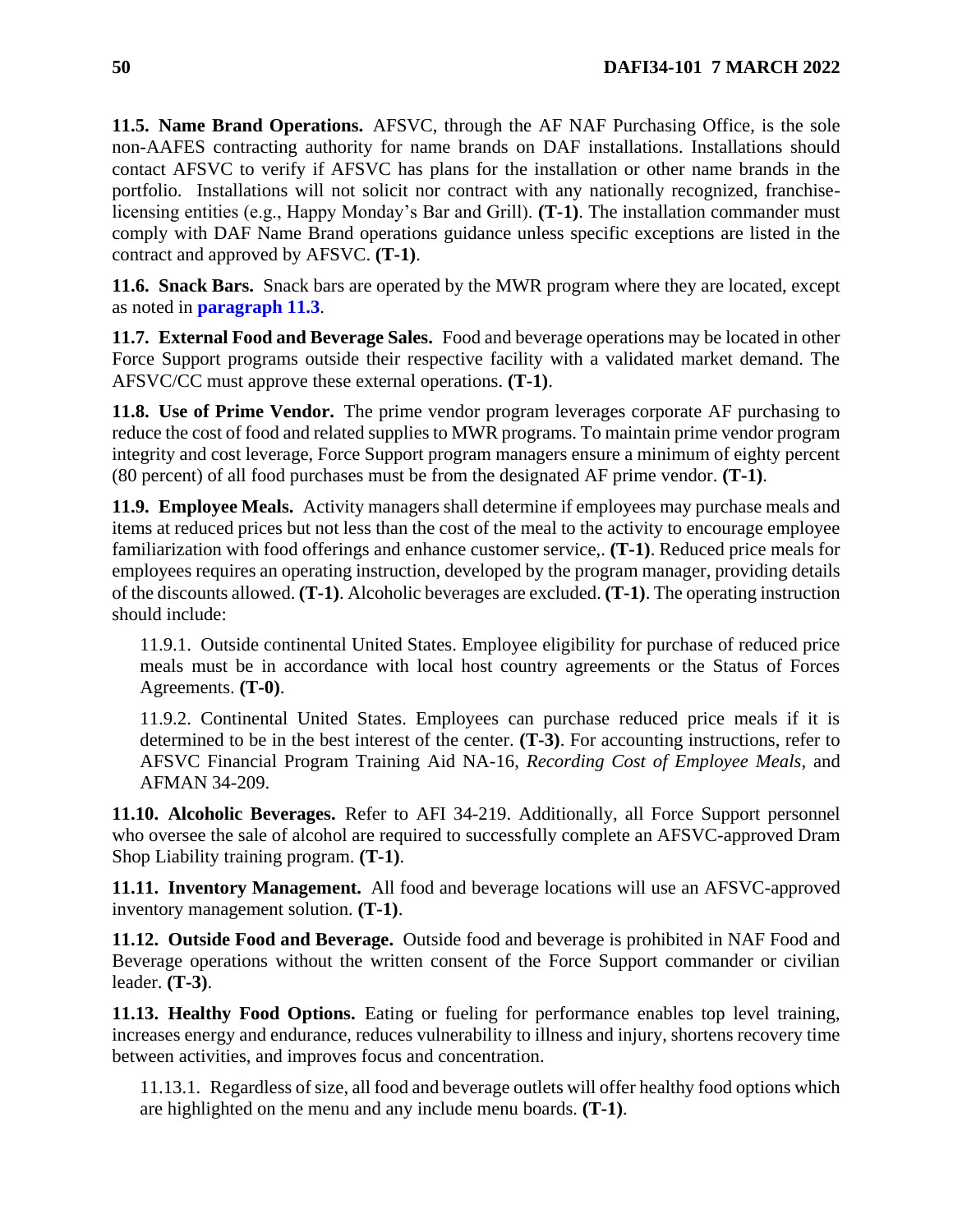11.13.2. Food and beverage outlets will highlight items that are low fat, smaller portions, contain more fruits, vegetables, and whole grains and less of the higher fat and higher calorie meals. **(T-1)**.

11.13.3. All installation food and beverage outlets must fully participate in AFSVC healthy food programs. **(T-1)**.

11.13.4. Food and beverage outlets should consider healthy "grab-n-go" items in snack bars and other food and beverage outlets where it make sense.

11.13.5. Food and beverage staff are trained in healthy food menus offerings. **(T-1)**. Staff should encourage healthy eating.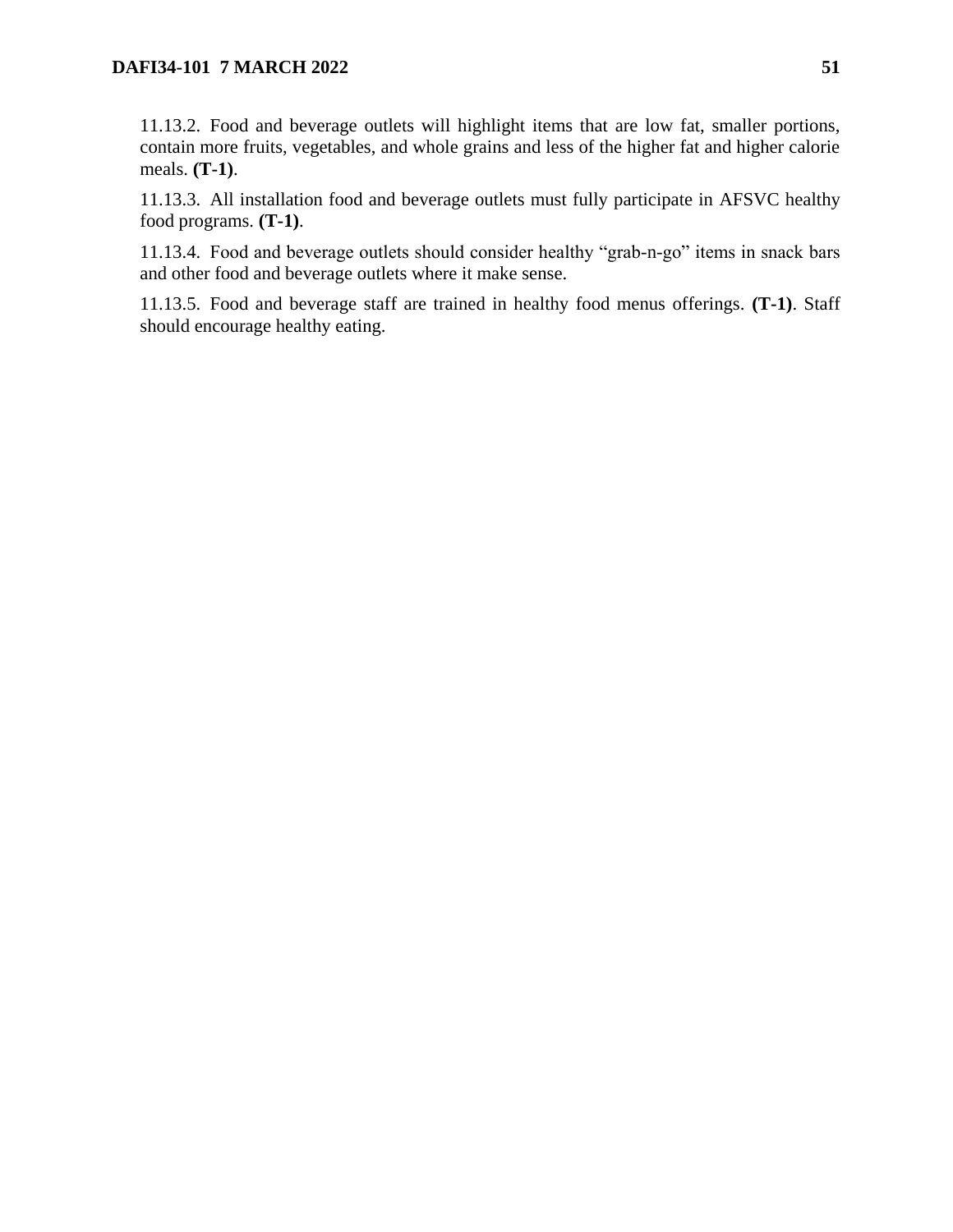## **CLUB PROGRAM**

**12.1. Program Overview.** Clubs provide customer-driven food, beverage, entertainment, and other membership programs to meet the social recreation needs of members and their authorized guests. Club programs and capabilities contribute to the retention, resiliency, and readiness of the Force. Clubs serve as the primary location for commanders to host official social functions and community relations events. Clubs also provide a formal and informal location for leaders, supervisors, Airmen, and Guardians of all levels to create an environment that fosters and promotes DAF institutional values, culture, and heritage which contributes to teambuilding, unit cohesion, and trust among Airmen and Guardians. The DAF catering program is an essential part of membership benefits (community support) and is the primary source for on-installation catering.

**12.2. Club Configurations.** There are four DAF club configurations: officers' club, enlisted club, collocated club, and consolidated club. Installation commanders must obtain AFSVC/CC approval prior to implementing changes to club configuration. **(T-1)**.

12.2.1. In collocated clubs, all services are available for use by all members but remain physically separated by grade. Separate bars for officers and enlisted members must be maintained. **(T-3)**. Dining services may be combined when market demand does not support separate dining areas. When a single building is not adequate to accommodate the entire collocated club market, an annex may be used but the annex must be approved by the AFSVC/CC. **(T-3)**.

12.2.2. Consolidated clubs do not physically separate club services by grade. The consolidated club configuration is used when the market demand or unit size does not support separate bar activities. **(T-1)**.

12.2.3. Transformational collocated configurations may be used when the traditional club model does not meet the needs of the installation. Refer to **[Chapter 13](#page-57-0)**.

<span id="page-51-0"></span>**12.3. Membership Categories.** Membership eligibility is prioritized. Managers must ensure eligible personnel join the club using the AFSVC web based membership management system which produces a virtual identification card. **(T-1)**.

12.3.1. The installation commander ensure persons eligible for membership who decline to join the club will not be guests of members. **(T-3)**.

12.3.2. Membership categories are as follows:

12.3.2.1. All USSF and RegAF military members and active component Total Force personnel of the United States Armed Forces assigned to or directly supported by the installation.

12.3.2.2. Current, retired, and family members of the DoD and United States Coast Guard civilians (APF and NAF). Civilian members in grade scale General Schedule 7 or NAF III and above, or equivalent, are eligible for and will be treated as officers if membership in an AF club is desired. General Schedule 6 and below or NAF equivalent are eligible for the enlisted club membership.

12.3.2.3. Members of United States Reserve Components and National Guard units.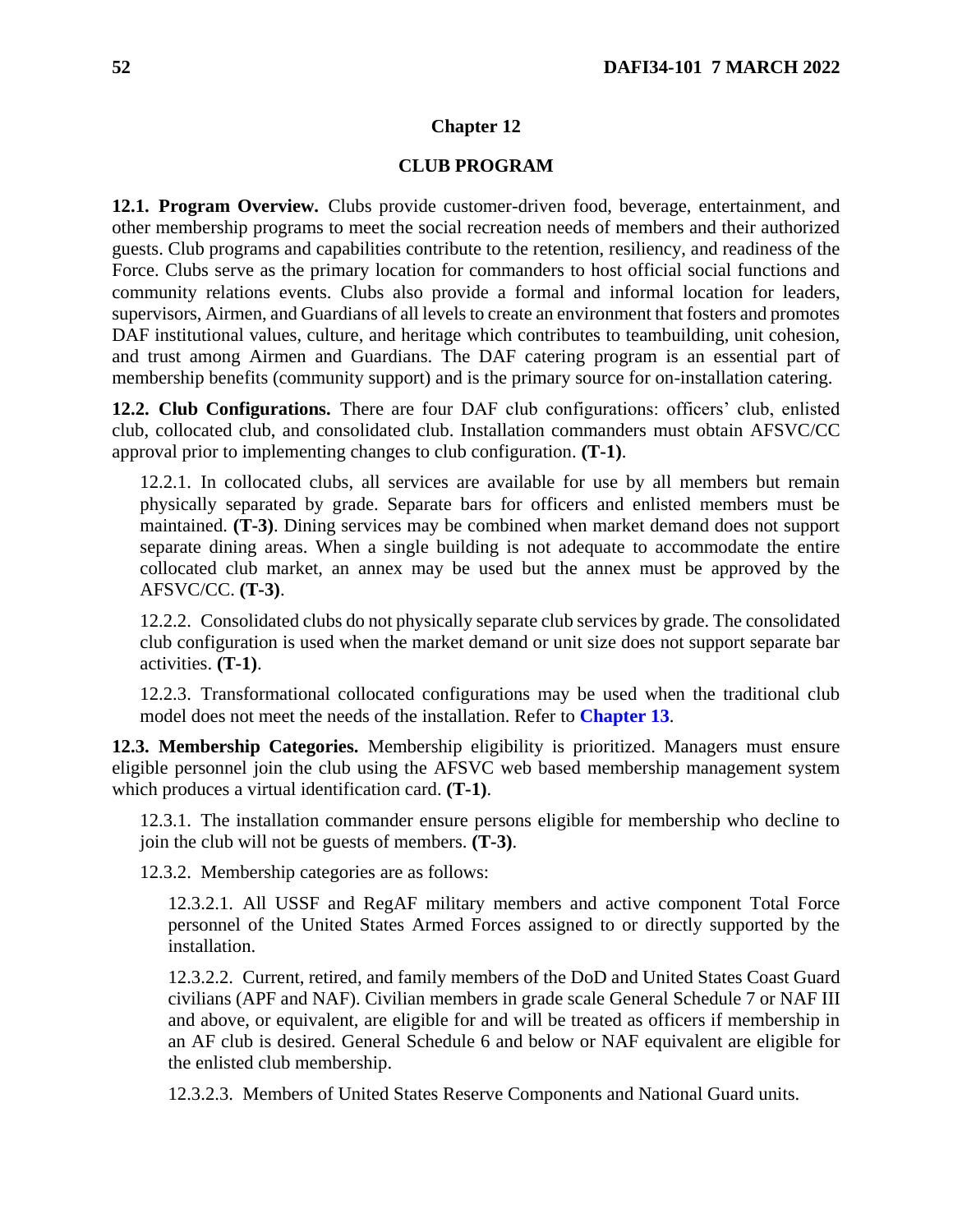12.3.2.4. Cadets and Midshipmen of Service Academies.

12.3.2.5. Members of Commissioned Corps of the Public Health Service, Commissioned Corps of the National Oceanic, and Atmospheric Administration in an active duty status.

12.3.2.6. Scholarship and contract Reserve Officer Training Corp Cadets.

12.3.2.7. Delayed entry personnel and their family members: officers and enlisted personnel who join the Armed Service that elect to delay entry into an active duty status.

12.3.2.8. Honorably discharged veterans with 100 percent Service-connected disability. These members are not charged dues. **(T-1)**.

12.3.2.9. Medal of Honor recipients. These members are not charged dues. **(T-1)**.

12.3.2.10. Un-remarried surviving spouses of personnel who died while in an active duty status or while in retired status. Uniformed Services Identification and Privilege Card is sufficient documentation of this status. These members may be charged dues at not more than half the normal dues rate, as determined locally (membership in the club is commensurate with the grade of the former spouse or sponsor).

12.3.2.11. Un-remarried former spouses who were married to military members for at least 20 years while the military member was in an active duty status to the Armed Forces. (Membership in the club is commensurate with the grade of the former spouse.).

12.3.2.12. Orphans of military members, when not adopted by new parents, and under 21 years old (can be over 21 if the orphans are incapable of supporting themselves, or up to 23 years old if the orphans are a full-time student).

12.3.2.13. Medical personnel under contract to the military DoD component during periods when personnel are residing on the installation.

12.3.2.14. Military personnel of foreign nations when on orders from the United States Armed Forces, or in overseas areas when the major command commander grants privileges in the best interest of the United States. Foreign warrant officers without officer status in their native country are ineligible for membership in officers' clubs.

12.3.2.15. Paid members of the American Red Cross, Young Men's Christian Association, United Service Organization, and United Seamen's Service when assigned with United States Armed Forces outside the United States.

12.3.2.16. US employees of firms under contract to DoD working on an installation when assigned in areas outside the United States. The manager must ensure these memberships are compliant to applicable Status of Forces Agreements and other international agreements. **(T-0)**.

12.3.2.17. DoD contractor personnel and technical representatives working full time on the installation.

12.3.2.18. Reserve Officer Training Corps cadets when participating in field training.

12.3.2.19. Former prisoners of war and spouses of prisoners of war or service members missing in action. These members are not charged dues. **(T-1)**.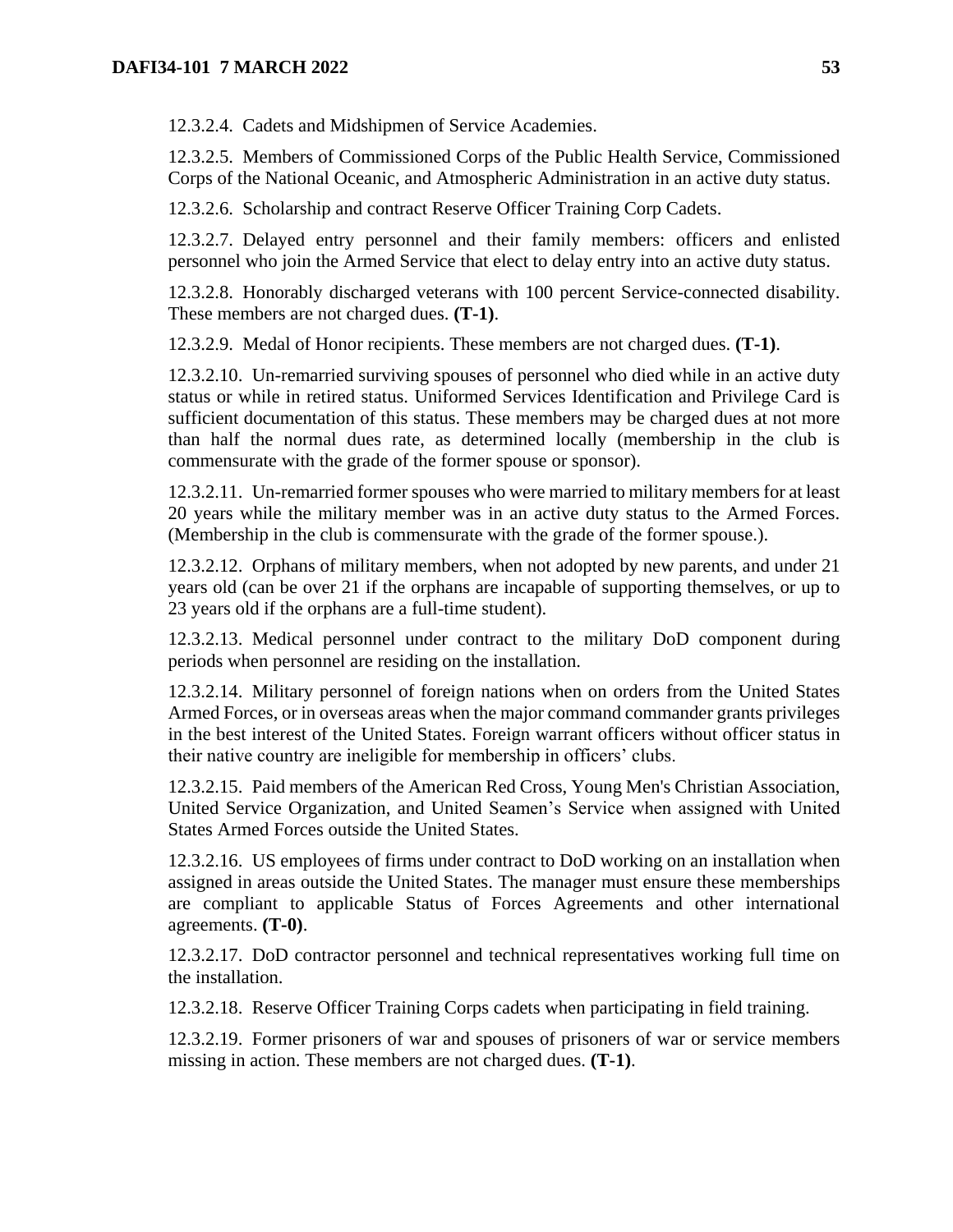12.3.2.20. Gold Star and Surviving Families members. Gold Star and Surviving families include next of kin who receive a Gold Star or Next of Kin lapel button in accordance with DAFI 36-3002, *Casualty Services.* These members are not charged club dues.

12.3.2.21. Other United States Federal employees within the United States. The installation commander must recertify the memberships annually. **(T-3)**. These are Federal employees who are not US DoD, US Coast Guard civilians (APF and NAF), and state and local government employees affiliated with the installation.

12.3.2.22. Leaders in the local community designated by the installation commander. These members may be charged dues. Installation commander must recertify these members annually. **(T-3)**. Membership of foreign nationals will be subject to applicable Status of Forces Agreements and other international agreements. **(T-0)**.

12.3.2.23. Local national employees working full time on the installation. These members must be recertified annually by the installation commander and are subject to applicable Status of Forces Agreements and other international agreements. **(T-0)**.

12.3.2.24. Patrons authorized by current DoD issuance (e.g., DoD directive type memorandums, manuals, regulations).

**12.4. Guest Procedures.** The member assumes full responsibility for the guest's conduct and any indebtedness to the club. The installation commander ensures non-members and their families who are eligible for membership in the club will not attend as guests. **(T-3)**. A former club member whose membership was terminated for cause is ineligible to be a guest.

**12.5. General Membership Policies.** The installation commander will ensure only members, their family members and guests, persons with reciprocal or temporary club privileges, and others authorized in this DAFI will receive club membership privileges and benefits. **(T-3)**.

12.5.1. Eligible active duty status and DoD civilian personnel who elect to join a club must become a member on the installation to which permanently assigned. **(T-3)**. Retirees who elect to join a club must become a member of the club closest to their domicile. **(T-3)**.

12.5.2. Personnel permanently assigned to one installation and residing on another installation may choose membership at either installation.

12.5.3. When both spouses are eligible for club membership, the higher-ranking spouse may join the club at the installation of assignment and the other spouse receives spouse privileges, even if assigned to a different installation. Alternatively, spouses may elect to obtain separate individual memberships.

12.5.3.1. If one spouse is eligible for the officers' club and the other is eligible for the enlisted club, each joins and pays dues in the appropriate club if they elect to be members.

12.5.3.2. If spouses are not eligible for membership in the same club, the non-eligible spouse may only use the other club when accompanied by the member spouse. Observing military tradition, the non-eligible spouse, if military, does not wear uniform on unofficial occasions.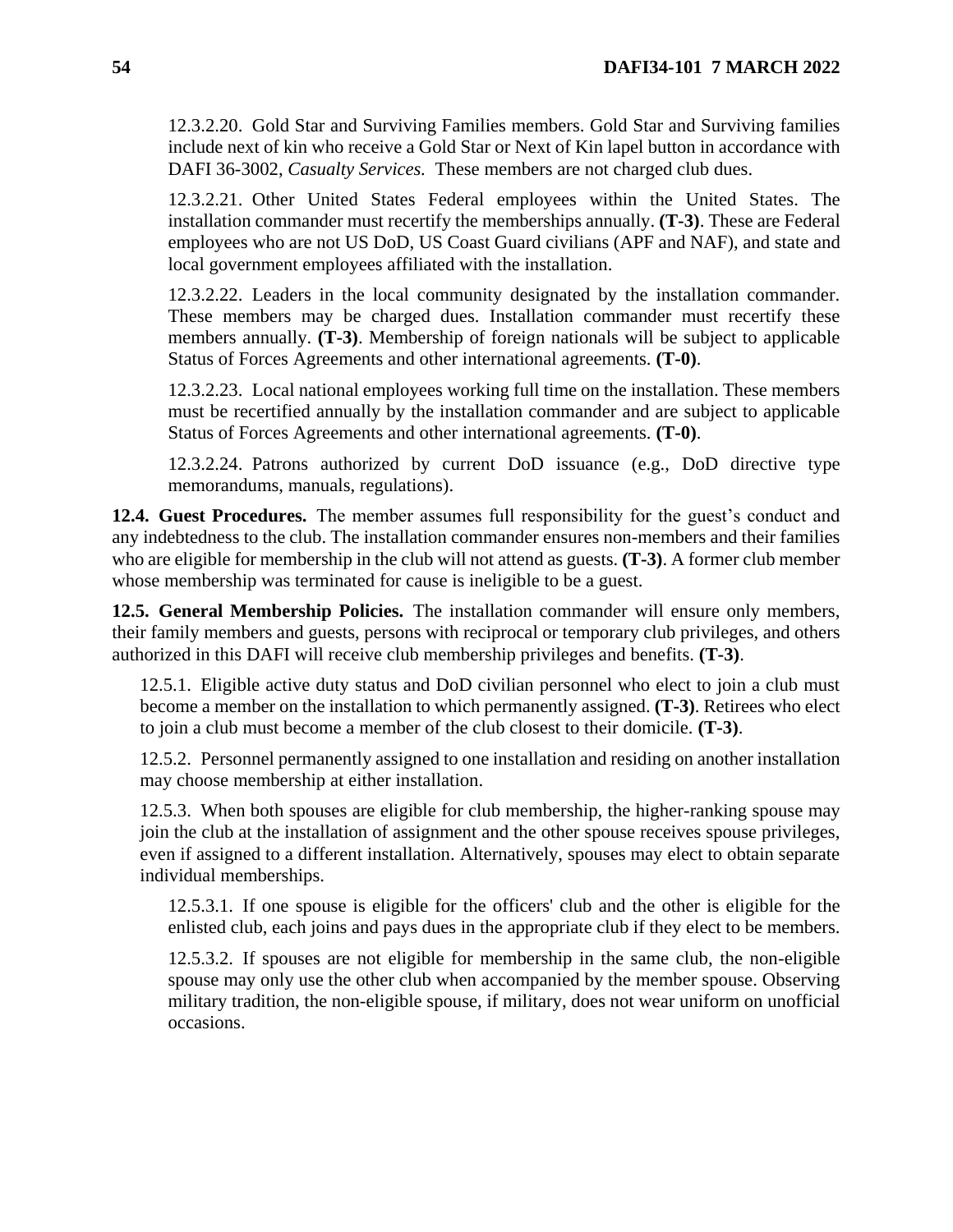12.5.4. Individuals eligible for membership in both the officers' and enlisted clubs may join either or both clubs. For example, a retired enlisted member may be eligible for membership in both clubs if their Federal employee grade entitles them to membership in the Officers' Club.

# **12.6. Other Types of Authorized Patrons, Privileges, and Limitations.**

12.6.1. Civic and other non-Federal entities that are civilian nonprofit organizations may use a club for an event that contributes positively to community relations and the DAF as determined on a case-by-case basis by the installation commander.

12.6.2. Members may not schedule or sponsor functions for or in the name of non-members or non-Federal entities in order to secure member pricing as described in **[paragraph 12.3](#page-51-0)** Nonmembers and non-Federal entities (when sponsored) may schedule functions. These functions will not receive discounted pricing (e.g., member-only pricing).

12.6.3. A member of a private organization, recognized by the installation pursuant to AFI 34- 223, may reserve club facilities for non-commercial, non-political functions, and non-religious provided that he or she is a club member. Member pricing applies to these member-sponsored organizations. Events where a principal purpose of the event is fundraising or to promote membership enrollment must be approved by the installation commander. **(T-3).** The club manager must ensure the member or the organization pays any applicable room set-up fee or service charge. **(T-3)**. A member of the private organization who is not a member of the club, will only use the club to attend the organization's function with the installation commander's approval. **(T-3).**

12.6.4. The installation commander must ensure Force Support facilities will not be used by "for profit" job fair companies and seminar groups. **(T-3)**. Club members must not sublet Force Support facility space to others without installation commander approval. **(T-3)**.

**12.7. Reciprocal Privileges.** Upon presentation of a valid membership identification, managers must provide members of any AF club reciprocal member privilege (at no additional fee), commensurate with the member's grade. **(T-3)**. Reciprocal privileges afford members all local member benefits and pricing. **(T-3)**.

12.7.1. In locations with other United States Armed Force installations nearby, the installation commander will determine what privileges to extend to members of other local military service clubs (Army, Navy, Marine Corps). **(T-3)**. A written agreement with the managers of the other local military service clubs covering reciprocal privileges is used. **(T-3)**. The agreement is subject to the installation commander's approval.

12.7.2. Managers must ensure National Guard members possess a valid AF club membership, not a National Guard club membership, to receive reciprocal privileges. **(T-3)**.

**12.8. Temporary Privileges.** The installation commander will grant temporary club use to visiting temporary duty Service Academy Cadets and Midshipmen. **(T-3).** No dues are charged for these privileges. **(T-3)**. A small one-time or monthly administrative fee may be assessed to cover any NAF overhead costs.

# **12.9. Use of Clubs by Non-members.**

12.9.1. A guest is a person or persons not currently a club member whom a member personally and specifically invites to accompany the member or the member's group to the club.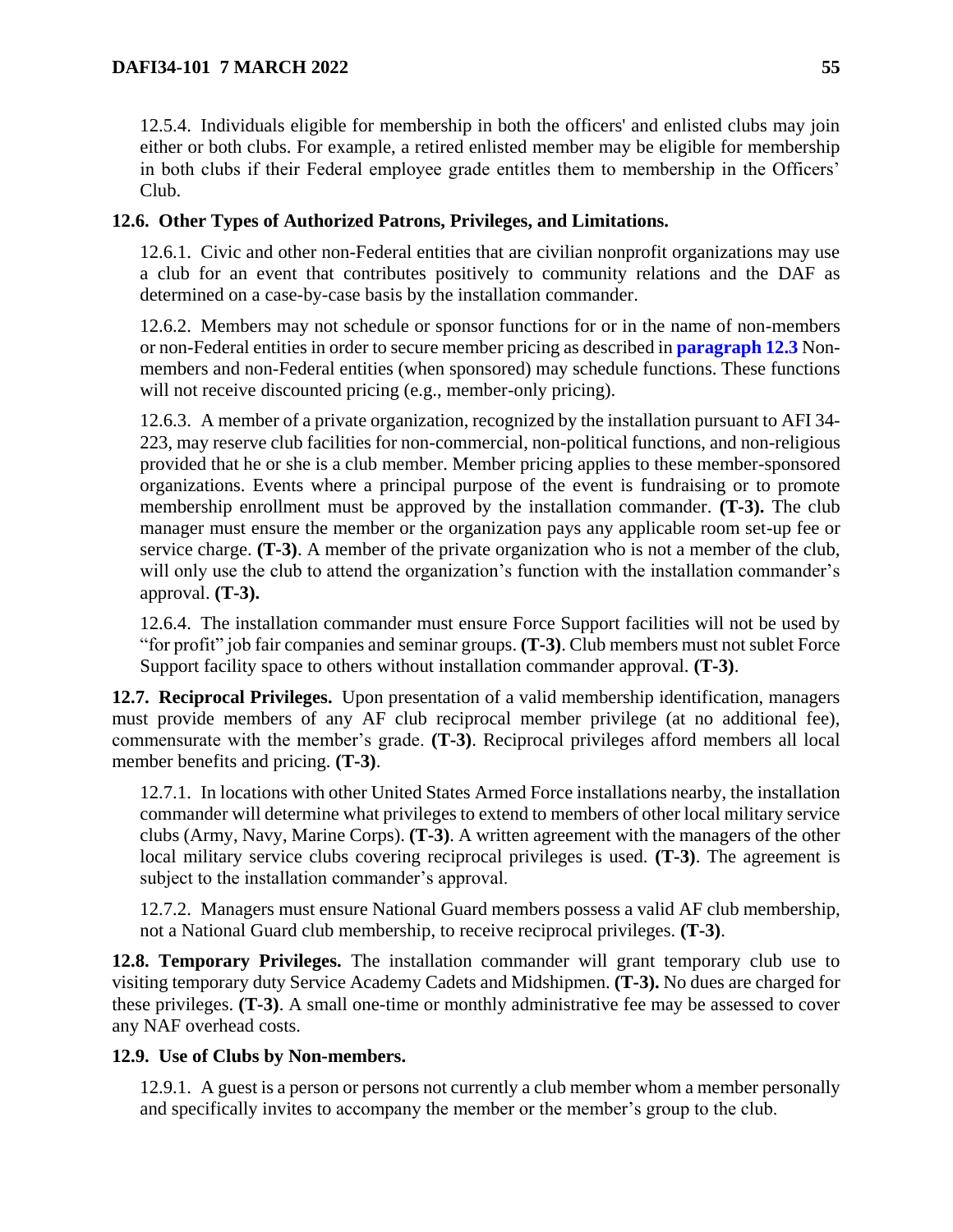12.9.2. Non-member military personnel and DoD civilians in an official travel status, and their family members traveling with them, may use club facilities and pay non-member rates upon presentation of their DAF Civilian Common Access Card.

**12.10. Membership Dues.** Installation commanders must ensure clubs charge dues to all active club members unless specifically identified in this DAFI. **(T-3)**.

12.10.1. Clubs should offer a 180-day complimentary membership to all retiring USSF, RegAF, Reserve Component, APF civilian employees, and NAF employees. The retiree should obtain the complimentary membership within 90 calendar days after the retirement date. If the retiree resigns the club membership on or before the end of the 180 days, managers will not charge retiree dues. **(T-3)**.

12.10.2. Installation commanders must ensure the dues rate for members outside a 50-mile radius from the closest DAF installation will not exceed 50 percent of the dues rate for their active duty status counterparts. **(T-3)**.

12.10.3. Managers should waive club membership dues for personnel during deployment to a contingency location for 30 days or more when there is no AF club at the deployed location.

12.10.4. Clubs may offer personnel eligible for membership in both the enlisted and officers' clubs a reduced rate if the eligible person joins both clubs.

12.10.5. Clubs may consider offering a first month free membership, not to exceed 30 days, to non-club members.

12.10.6. Clubs may offer a reduced rate for dual military couples if both parties of the dual military couple are eligible for club membership.

**12.11. Members First.** Traditional clubs charging dues must establish a Members First program, which promotes the benefits of club membership with service and product discounts for club members. **(T-3)**. Certain programs designated as "members' only" functions limit participation to club members, their families, and bona fide guests. Members' only functions occur at least once per month in addition to "social hours", which can occur daily, featuring reduced price food and beverage. **(T-1)**. Entertainment is generally free for members, when equitable. The manager must charge non-members at least \$5.00 to participate in all club sponsored entertainment events. **(T-3)**. In accordance with AFI 34-219, managers will not discount alcoholic beverages under the Members First program; however, the Members First rewards can apply to lounge food offerings. **(T-1)**.

**12.12. Check Cashing.** Members are authorized to cash checks as a membership benefit. The manager must ensure check cashing and currency exchange services are not available for nonmembers. **(T-3)**. The cashier accepting a check must ensure all applicable information is annotated on the check in accordance with AFMAN 34-202. **(T-1)**.

**12.13. Club Advisory Committee.** This committee is optional. The purpose of the advisory committee is to make recommendations with the goal of improving the club operation for all players. The advisory committee advises club management on the degree of member satisfaction with club programs, products and services; advises management on the desires of members for specific programs, products, and services; recommends house rules and changes; recommends hours of operation; recommends local rules governing guest privileges; assists the manager in conducting membership drives; assists the manager in sponsoring and conducting special programs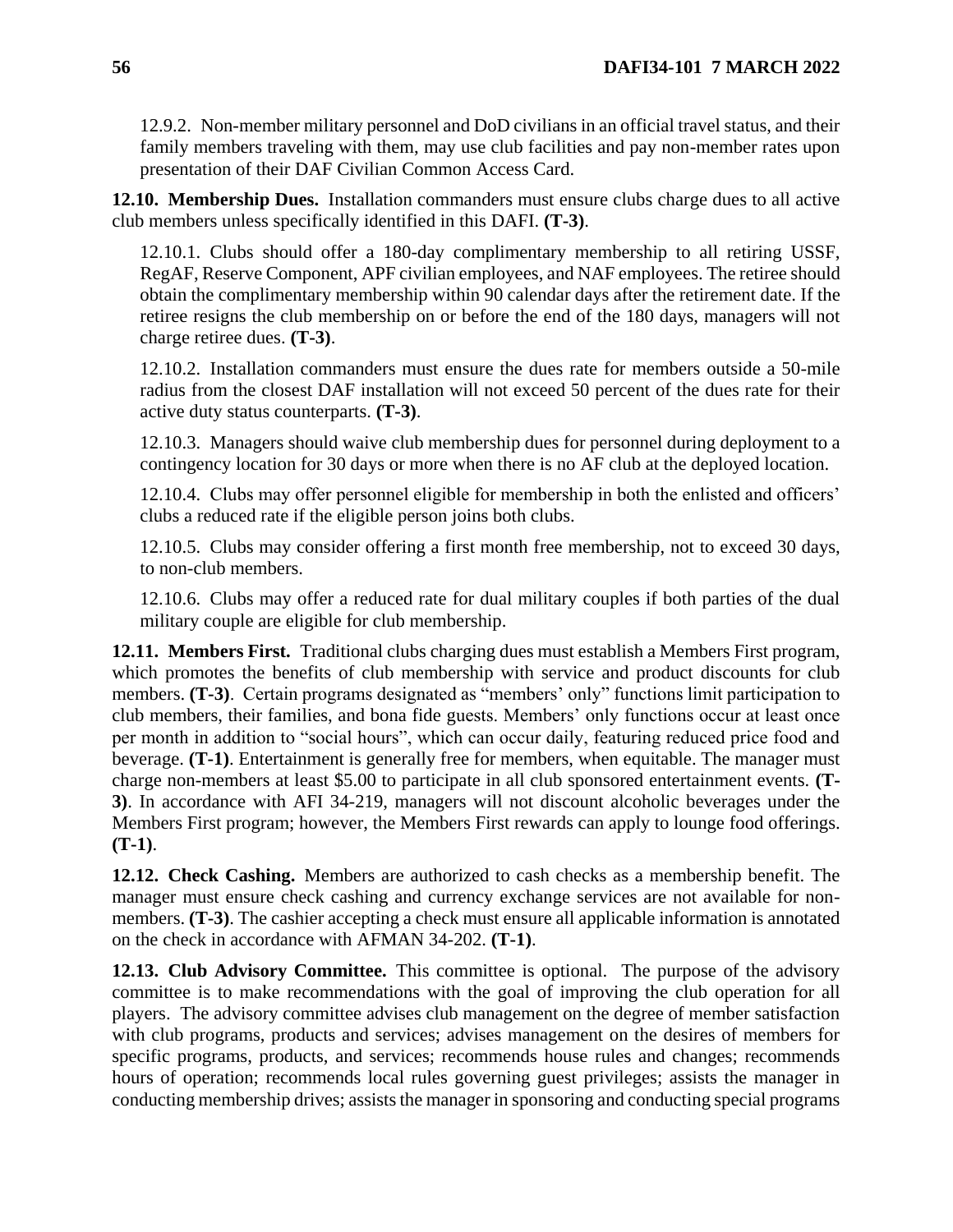or events; and assists the manager in conducting membership surveys to make sure the club provides programs of interest. Committee membership is determined by the Force Support commander or civilian leader. Only military members, civilian employees and their family members (and the Club Manager or Assistant Manager) can be voting members of the Club Advisory Committee per 10 USC 1789. The CAC can appoint hospitality professionals as nonvoting advisory members. Committee members should be familiar with the contents of this instruction and cannot engage directly in club management. It is recommended the advisory committee have a charter.

12.13.1. Limit membership to members, retirees, and family members so the body is Federal Advisory Committee Act (FACA) exempt per 10 USC § 1789.

# **12.14. Tobacco Sales and Use.** Refer to **[paragraph 3.25.11](#page-22-1)**.

### **12.15. Food and Beverage operations. Refer to Chapter 11.**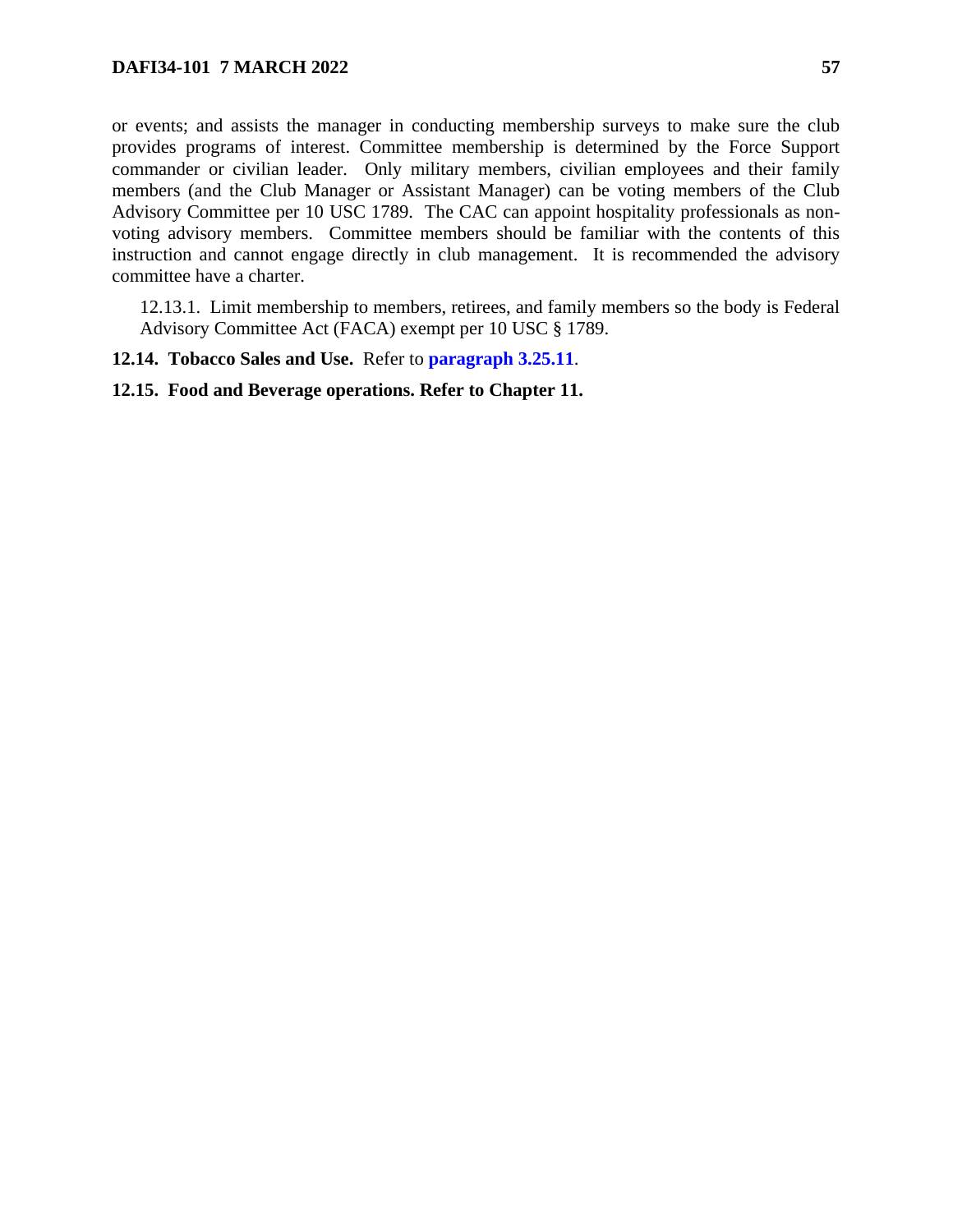#### **CHAPTER 13**

#### **COLLOCATED ACTIVITIES**

<span id="page-57-0"></span>**13.1. Program Overview.** Collocated activities, such as Community Commons and Event Centers, are hybrid configurations of Category B Community Centers which collocate multiple Category A, B, and C programs in one physical location to achieve efficiencies and improve the patron's experience.

13.1.1. The Event Center is a multi-purpose collocated facility allowing the planning and execution of official and private special functions with food and beverage capabilities. The event center facility has a variety of formal and informal spaces. This includes, but is not limited to: casual meeting spaces (indoors and outdoors) multi-functional programmable spaces, dedicated group spaces, and lounges.

13.1.2. The Community Commons is a collocated multi-function, multi-purpose facility or group of facilities centrally located on the installation where individuals work and live. This configuration integrates key Force Support activities and/or installation partnerships such as, but not limited to: community programs, outdoor recreation, library, food, and beverage, media center, information, tickets, and travel, arts and crafts, and other like installation activities. The community commons has a variety of formal and informal spaces for socializing, networking, and recreating with considerations for privacy and noise control. This includes, but is not limited to: classrooms, meeting space, study areas, multi-functional programmable spaces, and banquet halls. At least 75 percent of the space available in the Community Commons shall be used for MWR programs when there is an ongoing program of organized activities. **(T-3)**.

**13.2. Transformation.** Installation commanders must obtain AFSVC/CC approval prior to implementing a collocated configuration. **(T-1)**. AFSVC coordinates the request through the AFISMC/IZA, AFIMSC/RMA, AFIMSC Financial Services Division (AFIMSC/RMF) and the AF Services Operations Division (AF/A1SO) prior to requesting AFSVC/CC approval. If the club or any other NAF activity is being terminated (closed) when transforming to an Event Center or Community Commons, AF/A1S is the approving authority and procedures in **[paragraph 3.22](#page-20-1)** must be followed. **(T-1)**.

13.2.1. When preparing a request for a collocated configuration, the installation must follow AFI 65-106 and the current NAFI Memorandum of Agreement (MOA) Guidance. **(T-1)**.

13.2.2. Upon approval to transition to a collocated configuration, collocated operations are supported by the installation with any increase in authorized APFs.

13.2.3. Moreover, an after-action report must be forwarded by the Force Support commander or civilian leader, to AF/A1SO through AFIMSC/IZA annually for 3 years post conversion to ensure policy supports the transformation. **(T-1)**. The after-action report is required so AFIMSC/IZA and AF/A1S can effectively communicate transformation status to senior DAF leaders and for inclusion in the Office of the Secretary of Defense's MWR annual report.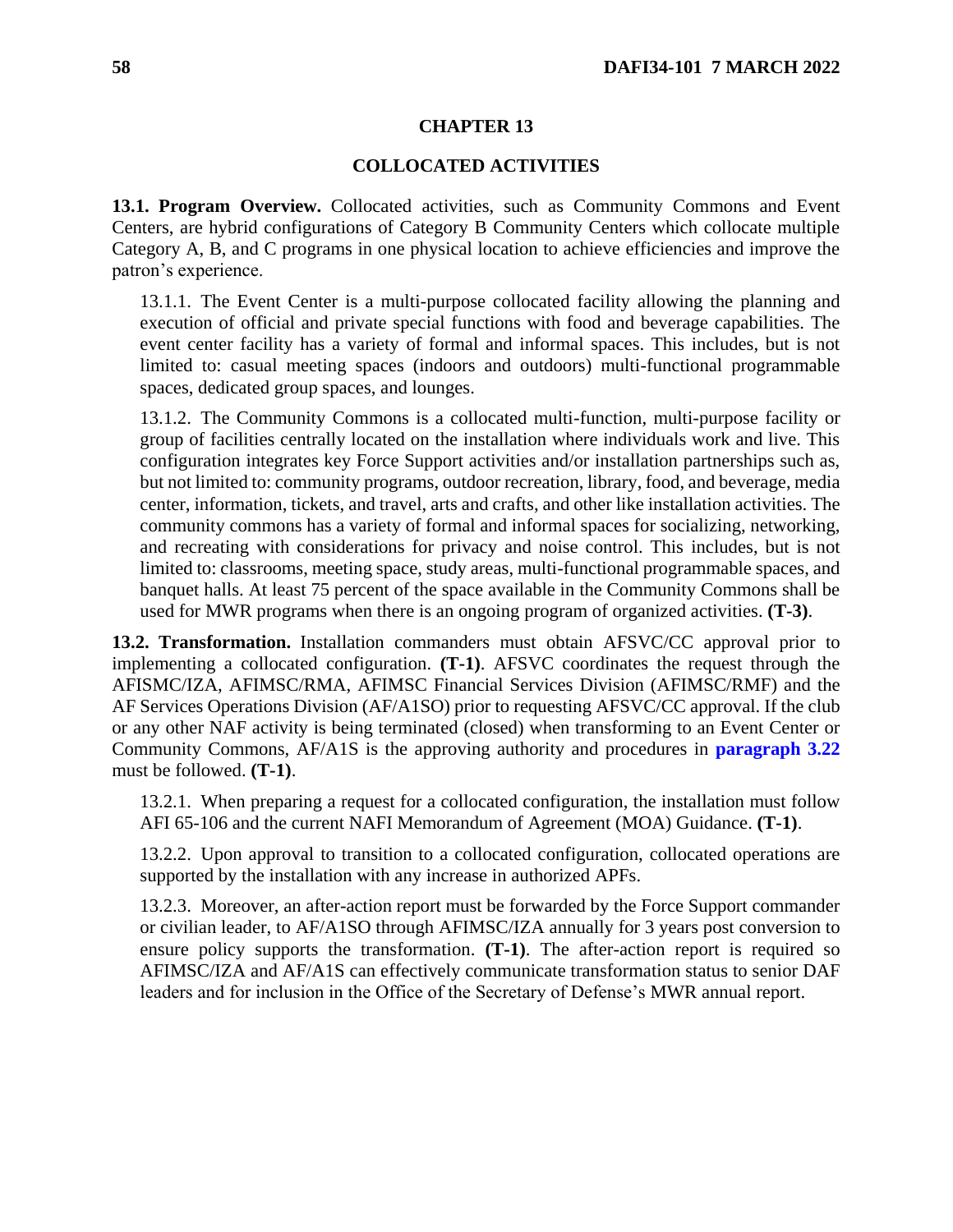# **GOLF PROGRAM**

**14.1. Program Overview.** DAF golf program provides a recreational outlet to enhance the mental and physical well-being of its patrons, and supports the readiness and resiliency of Airmen, Guardians and their families.

**14.2. Funding.** NAFs are the primary funding source for DAF golf courses and are supported according to AFMAN 34-201*.* APF support is authorized in AFI 65-106, for certain indirect appropriated fund support to all locations and some direct APF support to those locations classified as remote and isolated by AFI 65-106.

14.2.1. In accordance with AFI 65-106, limited APF support for supplies (e.g.., fertilizer, herbicides, pesticides, etc.), equipment, management salaries, utilities, and civil engineer contractor application (on a reimbursable basis) are authorized at approved remote and isolated locations.

14.2.2. In accordance with AFI 32-1020, *Planning and Programming Built Infrastructure Projects*, at all DAF golf courses, maintenance costs for perimeter roads or other roadways next to or within the boundaries of the golf courses that would exist if the courses were not there are charged to APFs. This also applies to drainage ditches, culverts, fences, structures, or accessories (power lines, runway approach lights, etc.).

14.2.3. APFs are authorized for repair and restoration of facilities damaged or destroyed by acts of God, terrorism, and fire. Refer to AFI 32-1020 and AFI 65-106 for further guidance.

# **14.3. Program Eligibility.** Refer to **[Attachment 2](#page-115-0)**.

**14.4. Golf Advisory Committee.** This committee is optional. The purpose of the advisory committee is to make recommendations with the goal of improving the installation golf operation for all players.

14.4.1. Membership is determined by the Force Support commander or civilian leader. Only military members, civilian employees and their family members (and the Golf Course Manager or Assistant Manager) can be voting members of the Golf Advisory Committee (GAC) per 10 USC 1789. The GAC can appoint golfing professionals and turf/landscape experts etc. as nonvoting advisory members.

14.4.2. Committee members should be familiar with the contents of this instruction and cannot engage directly in golf program management.

14.4.3. When non-DoD memberships are appointed to the committee, the golf course manager works with the installation legal office to determine if compliance with the FACA is required. **(T-1).** It is recommended the advisory committee have a charter.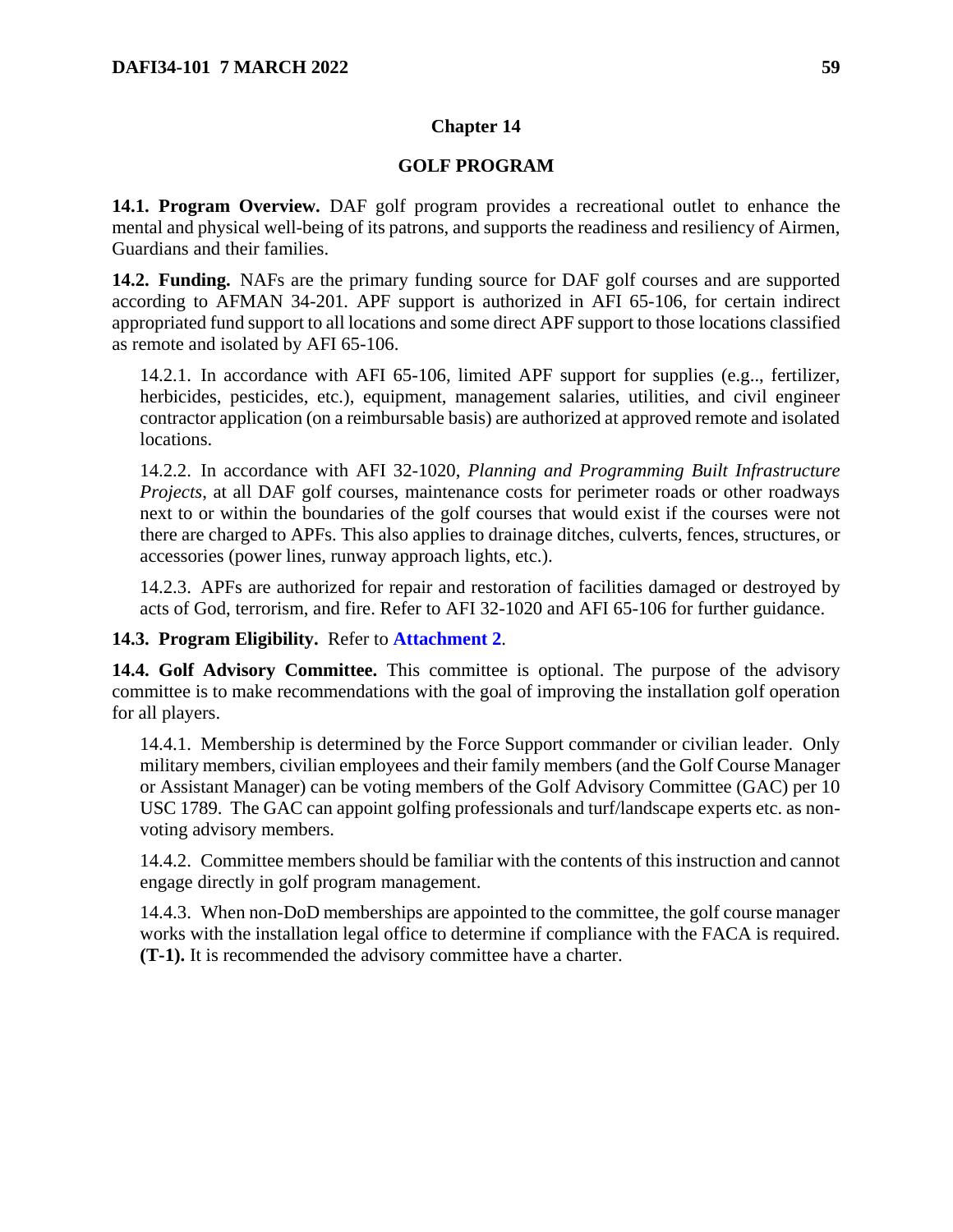**14.5. Non-Department of Defense Tournaments.** The manager must ensure tournaments or events sponsored by non-DoD organizations are not permitted without advanced approval of the installation commander in accordance with **[Attachment 2](#page-115-0)**. **(T-1)**. Usage is approved only if it is determined each event or program benefits the DAF by contributing to overall community relations. **(T-3)**. If the event is conducted as a fundraising event, it must meet the requirements of AFI 36-3101 and AFI 34-223*.* **(T-1)**. The following public use programs are authorized, provided the programs meet the above criteria:

14.5.1. Annual installation open house where all installation facilities are open to the public.

14.5.2. Installation-hosted or co-hosted events connected with national, state, city, or local tournaments sponsored by non-DoD organizations with which DAF personnel are affiliated. Refer to **[paragraph 14.19](#page-62-0)**.

14.5.3. Events to support on and off installation schools.

14.5.4. Installation sponsored invitational golf events involving both eligible DoD personnel and non-DoD civilians.

**14.6. Non-DoD Tournament Restrictions.** The following must be observed for non-DoD tournaments:

14.6.1. NAFs will not be used to subsidize the programs listed above. **(T-0)**.

14.6.2. Free use of golf facilities or the purchase of trophies or other related items with appropriated and NAFs is prohibited. **(T-0)**. **Exception**: when holding reciprocal rotational events with civilian golf programs. The installation commander must approve these events. **(T-3)**.

14.6.3. The manager must not use income generated for Force Support programs supported by the installation MWR fund as justification to conduct these programs. **(T-1)**.

14.6.4. Golf tournaments and prizes for golf tournaments follow United States Golf Association guidelines and rules. **(T-3)**.

**14.7. Gambling or Lottery-Like Tournaments.** The installation commander must ensure events or programs involving gambling or lotteries, for example Calcutta tournaments (auction pool wagering where participants bid on a contestant), are prohibited at the installation's golf course. **(T-0)**.

**14.8. Golf Instruction.** Golf instruction will be monitored by a Professional Golfers Association registered professional. **(T-3)**. The following instructional programs must be offered:

14.8.1. Junior golf (up to age 17) lessons must be offered on an annual basis. **(T-3)**.

14.8.2. Senior citizen and retiree golf lessons. **(T-3)**.

14.8.3. Family golf lessons. **(T-3)**.

**14.9. Standardized DAF Golf Programing and Events.** Golf program managers establish consistent and ongoing programs to assure a viable golf program which meets patron needs. **(T-1)**. At a minimum, managers at DAF golf courses must offer the following programming and events:

14.9.1. At least six special pro shop sales are held annually. **(T-3)**.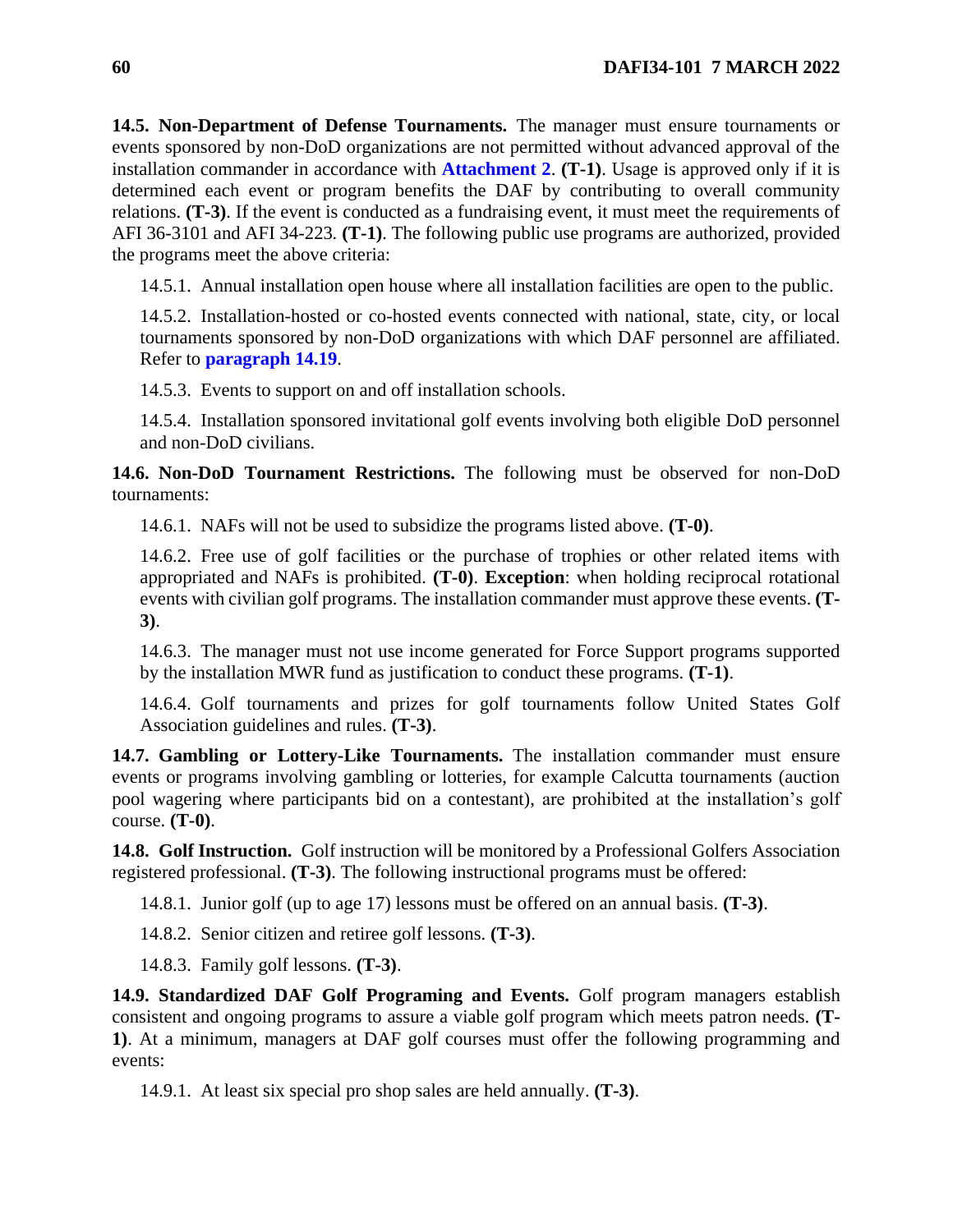14.9.2. One Force Support tournament will be held monthly during the golf season. **(T-3)**.

14.9.3. Player development programs to include: family, youth, couples, ladies, retirees, single Airmen and Guardians golf program and beginners. **(T-3)**.

14.9.4. Annual equipment demonstration day. **(T-3)**.

14.9.5. One new golf program annually. **(T-3)**.

14.9.6. Intramural play coordinated with the fitness center. **(T-3).**

**14.10. Golf Pro Shop Operation.** Golf pro shops sell a selection of golf clubs, apparel, and equipment to eligible patrons. Refer to paragraphs **[3.25,](#page-21-0) [3.26,](#page-22-0) and [3.27](#page-24-0)**.

**14.11. Gift Cards and Gift Certificates in Golf Programs.** When Force Support gift cards are supported, refer to **[paragraph 3.31](#page-26-0)** If Force Support gift cards are not supported and gift certificates are issued, the gift certificate shall only be redeemed in the golf shop for food and beverage, merchandise, range balls, green fees (the charge for playing one round or session on a golf course), and golf car rentals. **(T-1)**.

**14.12. Green Fees for Eligible Golf Patrons.** The manager must ensure eligible golf patrons pay established green fees before utilizing the golf course, facility, and equipment except as noted in this DAFI. **(T-3)**. The manager is responsible for establishing a green fee structure in accordance with the below guidance. Fees for eligible patrons are as established based on status as an active component or reserve component military member, DoD civilian, DoD contractor, military dependent, retiree, spouse, family member or guest. **(T-3)**.

<span id="page-60-0"></span>14.12.1. A three category fee structure will be used. **(T-2)**.

14.12.1.1. Category 1: E1-E4/All Eligible Youth (17 years of age and under) rate must be set at 75 percent or less than the lowest green fee charged in Category 2. **(T-3)**.

14.12.1.2. Category 2: All other authorized users as defined in **[Attachment 2](#page-115-0)**. This category may include different green fees based on military and civilian grades and authorized user group in **[Table A2.1](#page-115-1)** and **[Table A2.2](#page-119-0)**.

14.12.1.3. Category 3: Non-DoD affiliated and guest green fees must be set at the average rate of public and municipal golf courses within a 10 mile radius of the golf club house. **(T-1)**.

14.12.2. The golf course operations chief, assistant manager, superintendent, and assistant superintendent are exempt from paying green fees when playing periodically for the purpose of reviewing the course and turf conditions (must not exceed 4 times/month). Recurring and frequent course reviews must be coordinated and approved by the flight chief. **(T-3)**.

14.12.3. As customary for golf industry professionals, any visiting registered Professional Golfers Association professional or Golf Course Superintendents Association of America member may play an AF course on a space available basis without paying green fees.

14.12.4. Free rounds of golf may be given for promotional or customer satisfaction purposes but must be identified in an approved operating instruction, annotated in a log, and properly accounted for. **(T-3)**.

14.12.5. Fees are established in the following categories: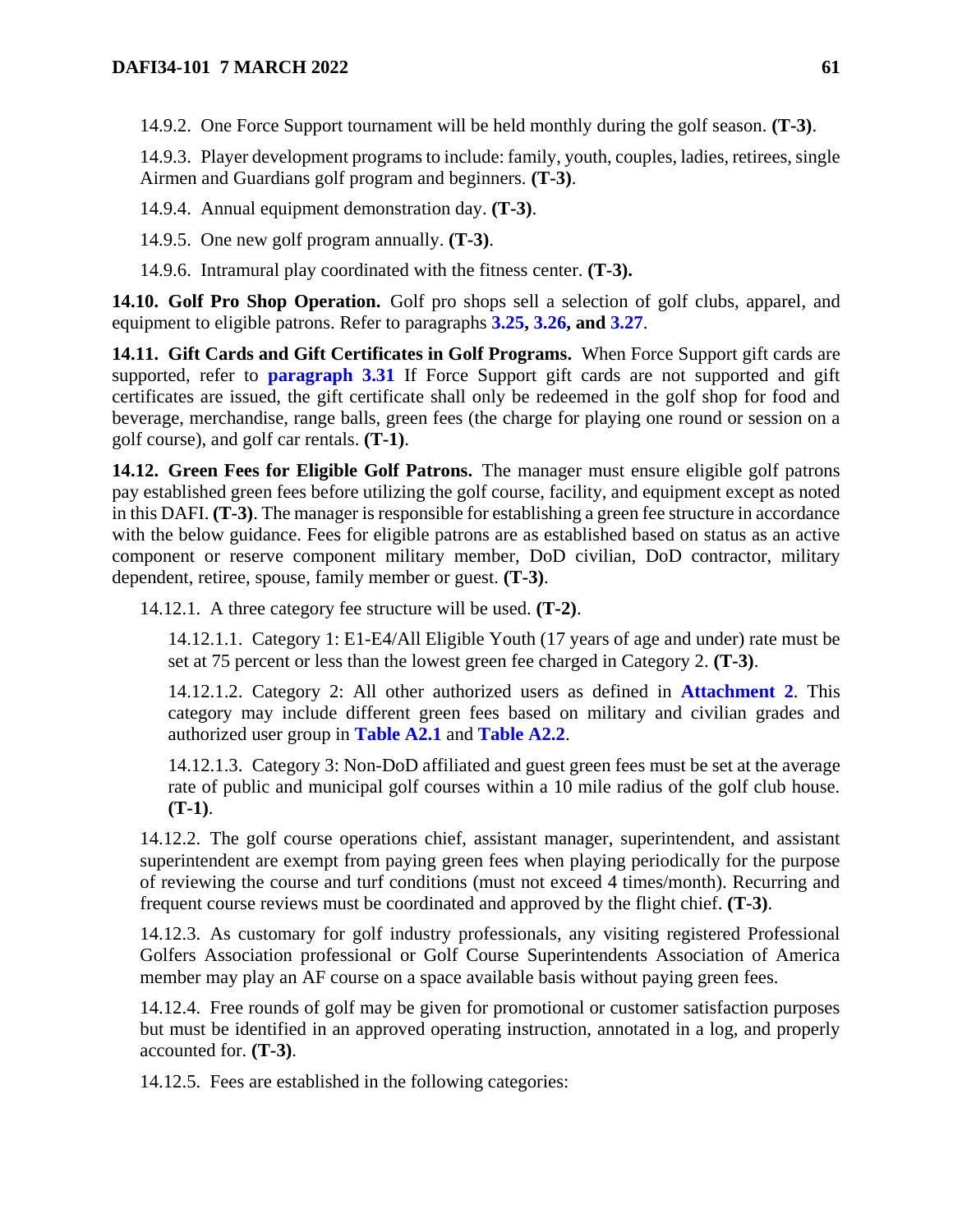14.12.5.1. 9 hole (green fee charged for playing 9 golf holes).

14.12.5.2. 18 hole (green fee charged for playing 18 golf holes).

14.12.5.3. Advance green fees (green fee paid in advance which may be at a discount). Refer to **[paragraph 14.13](#page-61-0)**.

14.12.5.4. Twilight (discounted green fee often offered in the afternoon).

14.12.5.5. Punch cards (cards must only be sold to eligible golf program patrons). **(T-0)**. Punch cards offer a set number of rounds of golf often at a discount

<span id="page-61-0"></span>**14.13. Advance Green Fees.** Advance green fees are permitted. Advance green fees may be paid in their entirety or as a monthly charge. The manager must ensure the monthly payment option will be charged at 1/12 of the advance fee for annual green fees plus a minimum of 5 percent. **(T-3)**. The manager must ensure patrons electing monthly charges for green fees sign an agreement outlining the payment policies. **(T-3)**.

14.13.1. Because MWR programs are considered an important and exclusive military benefit, the installation commander and MWR program staff will not extend advance green fee privileges or discounted fees to community leaders or other non-eligible civilians (includes guests of eligible patrons). **(T-1)**.

14.13.2. The prorated portion of an advance greens fees may be refunded to the patron upon the golf course manager receiving permanent change of station orders, official separation documents or retirement orders; medical reasons; official notification of death; or when clearing the installation when DoD affiliation is terminated.

14.13.3. For permanent change of station refunds, the annual fee card may be retained and used en route to the new duty station as a full reciprocal privilege when showing orders; however, it will not be valid at the new home duty station to obtain reciprocal green fees. **(T-3)**.

14.13.4. Personnel may have advance green fee payment requirements waived or refunded if deployed for 30 days or more to a contingency location where a golf course is not available. Fees are waived or refunded covering the duration of the deployment.

14.13.5. Patrons who elect to purchase advanced green fees are issued an "advance green fee card." **(T-3)**. The card clearly indicates the name of the course where the card is valid, patron's name, and expiration date. **(T-3)**. Also, the golf program manager must ensure the card be nontransferable and require a military official identification card (e.g., Common Access Card) accompany the card when used for golf play. **(T-3)**. If an official military identification card is not presented, the advance green fee card is not valid. **(T-3)**. The card is not valid for use if patron is deployed and advance green fees are waived or refunded. **(T-3)**.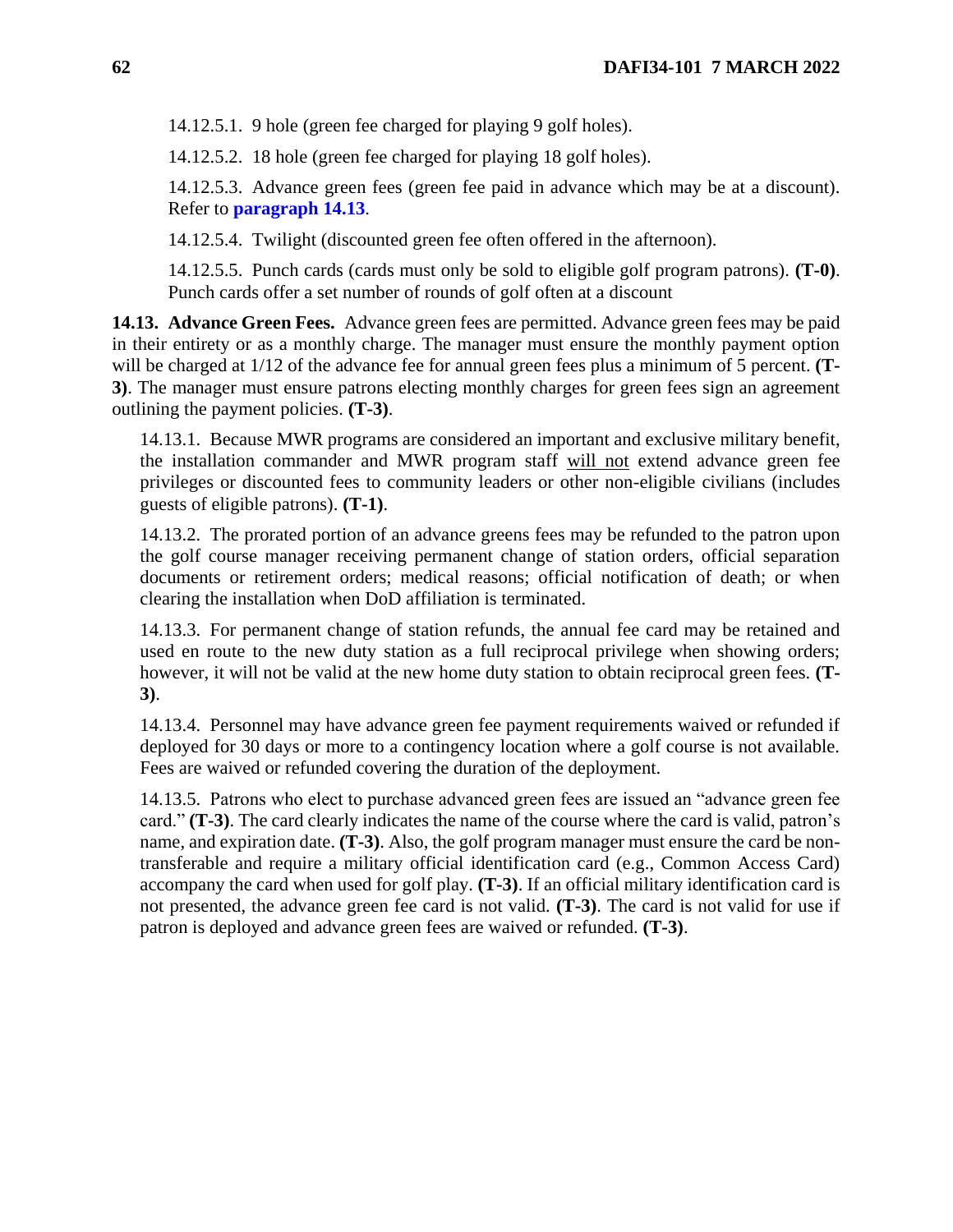**14.14. Reciprocal Play.** Individuals with a valid advanced green fee card on official temporary duty orders will be granted full reciprocal green fee privileges when playing on DAF golf course other than their home golf course. **(T-3)**. When advance green fee card holder is visiting an AF golf course, which is not the course which issues their advance green fee card and not on temporary duty orders, the card holder will be given at least a 25 percent discount off the established per round green fee rate after showing proper identification. **(T-3).** In locations with more than one DAF golf facility (e.g., San Antonio TX; Colorado Springs CO; Ft. Walton Beach FL), local policies for reciprocal play are permitted as long as the policies are consistent with the MWR eligibility priorities in **[Attachment 2](#page-115-0)**. Punch cards will not be eligible for reciprocal play. **(T-1)**.

**14.15. Spouse and Family Members Fees.** Spouses and other relatives designated as eligible family members (refer to **[Attachment 2](#page-115-0)**) shall pay according to the sponsor's rate. **(T-3)**. Eligible family members are charged an annual/daily fee at the sponsor's rate with the exception of eligible youth. **(T-3)**. Refer to **[paragraph 14.12.1.1](#page-60-0)** for eligible youth fees.

**14.16. Tee-Time Policies.** The course tee-time priorities are in **[Attachment 2](#page-115-0)**, **[Table A2.1](#page-115-1)** and **[Table A2.2](#page-119-0)**.

**14.17. Private Golf Carts and Trail Fees.** The use of private golf carts and storage of private golf carts may be allowed if it is in the best interest of the installation golf program. The manager must charge a fee for use and storage of private golf carts. **(T-3)**. The fees are similar to the fees charged by local public golf courses within a 10 mile driving distance from the DAF golf course. **(T-3)**.Moreover, the manager must verify annually private golf carts have liability insurance. **(T-3)**.

**14.18. Severe Weather Conditions.** The manager must establish written procedures for advising players of weather watches and warnings. **(T-3)**. Refer to AFMAN 91-203.

<span id="page-62-0"></span>**14.19. Professional Memberships.** Golf course personnel find it beneficial to have memberships in organizations like the Professional Golfers' Association or Golf Course Superintendents Association of America. However, neither appropriated nor NAFs will be used for personal memberships in these organizations. **(T-0)**. One "desk" membership is authorized as prescribed in AFMAN 34-201*,* for each professional organization.

**14.20. Food and Beverage.** Refer to **[Chapter 11](#page-48-1)**.

**14.21. Equipment Maintenance.** The course maintains an equipment log containing a description of each piece of equipment, date acquired, maintenance, cleaning schedules, and agency responsible for maintenance. **(T-1)**. Cleaning and preventive maintenance schedules are developed in accordance with manufacturer's maintenance schedules. **(T-1)**.

**14.22. Driving Ranges.** The key to a successful driving range is to maintain high standards. At a minimum, managers at AF golf course musts ensure the driving range has:

14.22.1. Range clubs available for use or rent. **(T-3)**.

14.22.2. Yardage signs, flags, or target greens. **(T-3)**.

14.22.3. Provide clean range balls free of cuts or worn dimples. **(T-3)**.

14.22.4. Post range safety. **(T-3)**.

14.22.5. Use protective screening on equipment provided for employees when collecting balls. **(T-3)**.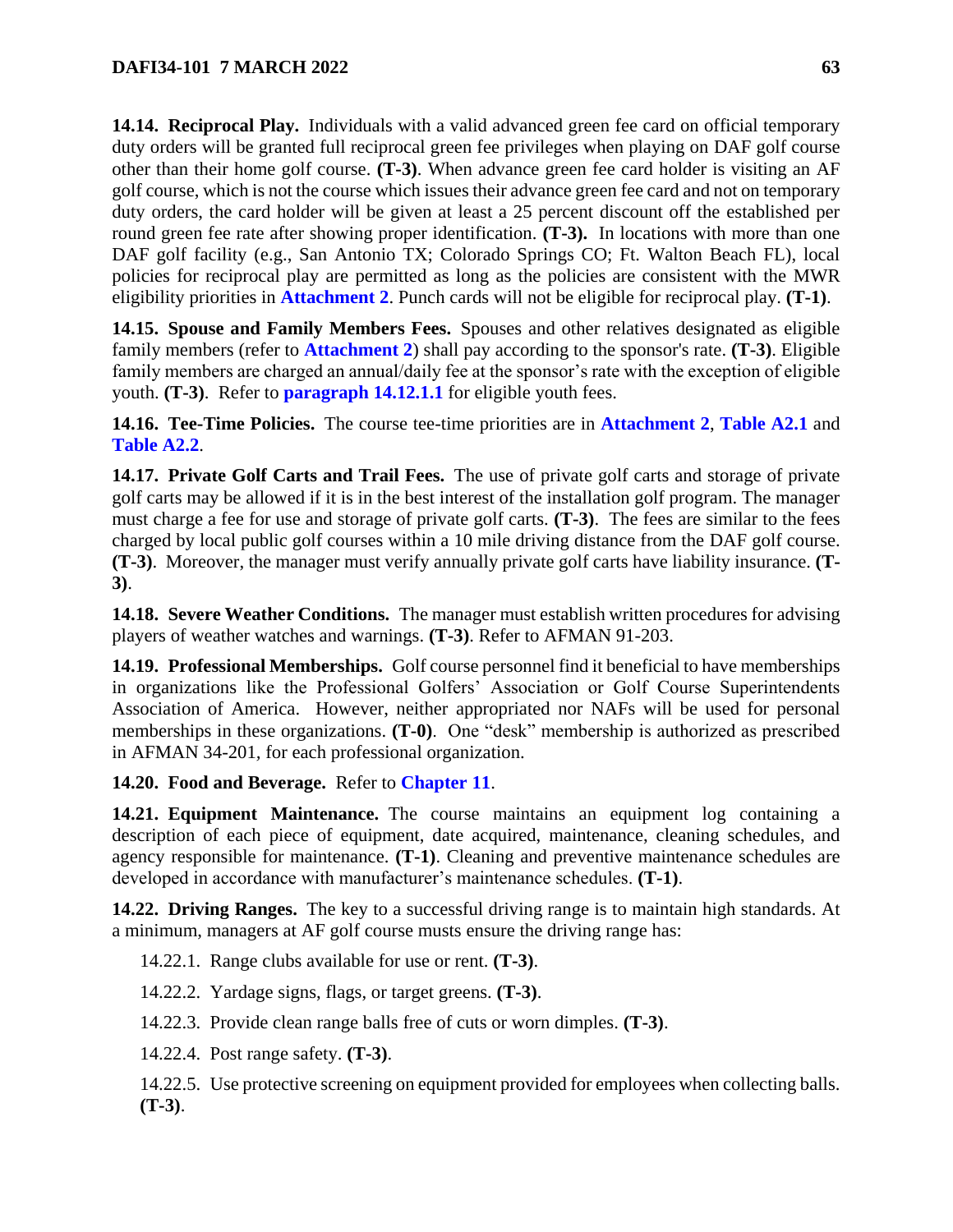14.22.6. Provide a private area for golf instruction. **(T-3)**.

14.22.7. Offer ball dispensers with multi-payment options such as, debit/credit cards, or tokens. **(T-3)**.

**14.23. Course Maintenance.** The superintendent is responsible for every facet of the day-to-day and long-term management of the course's greens and fairways. **(T-1)**. Therefore, it is recommended the course superintendent be a member of the Golf Course Superintendents Association of America. Procedural guidance for course maintenance is found in the following instructions: AFMAN 32-1053, *Integrated Pest Management*; AFI 32-1020; AFMAN 32-7003, *Environmental Conservation*, and DoDI 4150.07, *DoD Pest Management Program.*

**14.24. Turf Grass Maintenance.** AFSVC is one source to assist with turf management issues. However, the services and guidance of organizations such as the Golf Course Superintendents of America Association, the United States Golf Association Green Section, the Professional Golfers' Association, and colleges and universities may be used. A turf assistance visit with AFSVC or the United States Golf Association must be scheduled every 5 years. **(T-1)**.

**14.25. Chemicals and Pesticides.** The course superintendent must keep copies of and follow guidance in DoDI 4150.07 and AFMAN 32-1053 for pest control procedures**. (T-0)**.

**14.26. Pest Management Contracting.** Golf course pest maintenance contracts may be used when cost-effective. Contractors will comply with state regulatory requirements in the state where the work is performed. **(T-0)**.

14.26.1. The superintendent must ensure contract pesticide applicators be certified in the state where work will be performed. **(T-0)**.

14.26.2. Installation Pest Management Coordinator will review and approve golf course maintenance contract documents, including augmentation contracts, to ensure appropriate integrated pest management methods are specified. **(T-1)**.

14.26.3. Contracting offices will award augmentation contracts only when the major command pest management consultant has verified the contract will provide necessary services beyond the capability of any golf program staff. **(T-1)**.

14.26.4. Installations lacking expertise in pest management contracts should request the AFSVC agronomist coordinate with the Air Force Civil Engineer Center pest management consultant to develop the technical portions of golf course maintenance contract in accordance with DoD and AF Pest Management Board guidance for contract pest management.

14.26.5. Installation commanders must ensure quality assurance evaluators, who inspect the performance of contractor provided golf course maintenance services, are trained in pest management as required in DoDI 4150.07. **(T-0)**.

**14.27. Golf Course Operational Ratio Comparison Analysis Data.** Operational data is needed to determine the demographics of the golf course customer base and the financial relationship compared to rounds of golf. This serves as a barometer for DAF golf operations worldwide in order to determine the health and progress of the DAF golf program. The operational ratio comparison analysis reporting process is internet based. **(T-2)**. Data is submitted electronically to AFSVC no later than the 9th day of each month. **(T-2)**.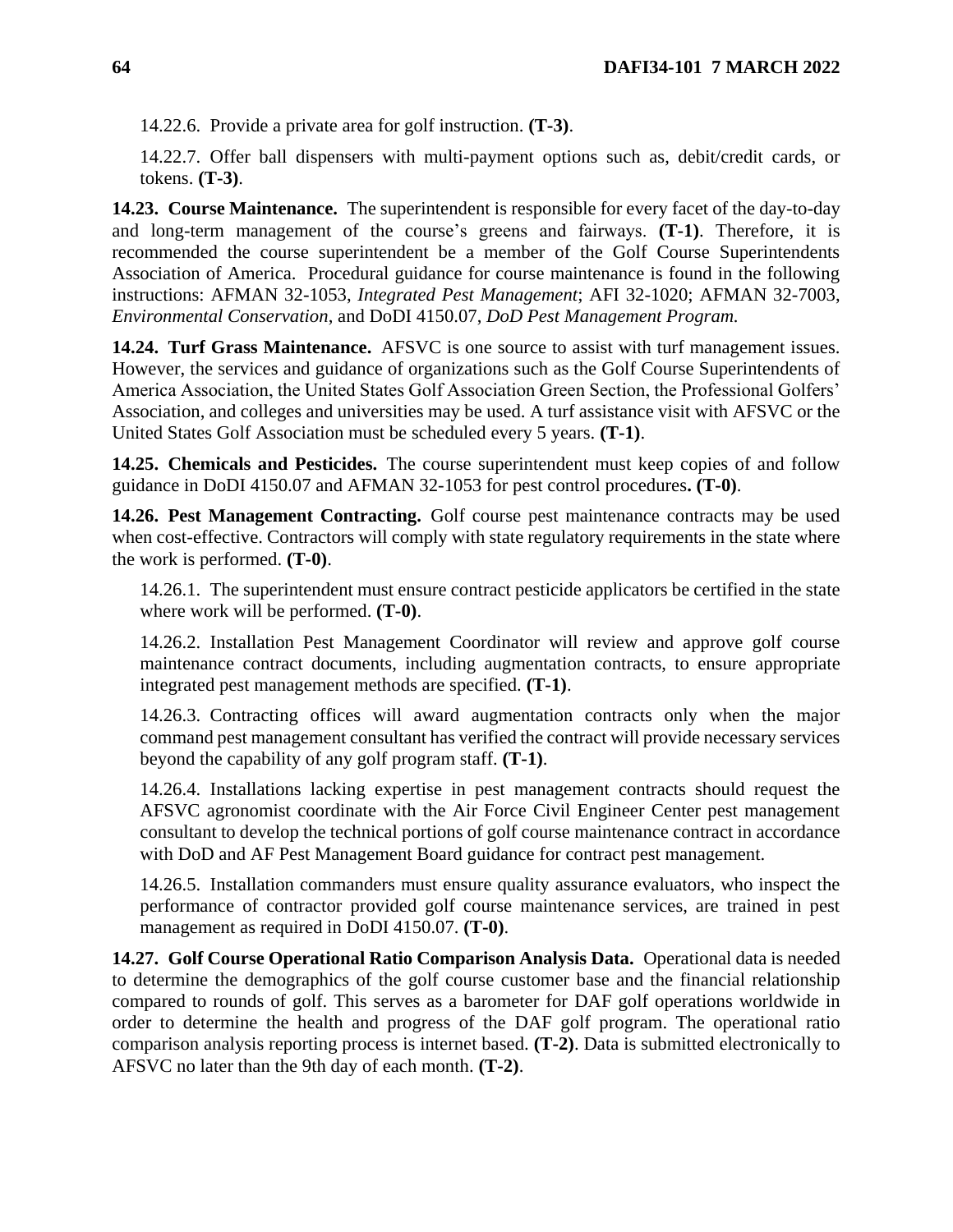# **BOWLING PROGRAM**

**15.1. Program Overview.** DAF bowling centers provide an inviting environment for squadrons, Airmen, Guardians and their families to participate in competitive and recreational bowling in an environment that improves fitness, unit cohesion, Airmen and Guardians trust, and readiness. Bowling centers offer services such as pro shops, bowling instructional programs, food operations, special functions, arcades, and complementary programs.

**15.2. Category B Bowling Centers.** AFI 65-106 allows bowling centers with 16 lanes or less or bowling centers at approved remote and isolated locations to be treated as MWR Category B programs. AFSVC/CC, with AFIMSC/IZA concurrence, must approve all requests to change MWR Category by reducing or adding lanes. **(T-1)**.

**15.3. Armed Forces Bowling Managers Training.** Managers must attend Armed Forces Bowling Manager Training at least every other year. **(T-3)**.

**15.4. Core Programs.** DAF bowling centers are full-service recreational programs which are an important part of unit cohesion, resiliency, and readiness.

15.4.1. Leagues are sanctioned by the United States Bowling Congress. Unsanctioned leagues (fun leagues) are also encouraged to build squadron vitality, resilience, and readiness.

15.4.2. Bowling centers with a pro shop or special order ball sales will offer ball fitting programs to include ball drilling. **(T-3)**.

15.4.3. Bowling centers will provide competitive programs which meets the needs of their patrons and provides opportunities for competition at all levels (beginner, intermediate, and advanced). **(T-3)**.

15.4.4. Bowling centers offer bowling instruction to improve the skills of bowlers at all levels. **(T-3)**. Bowling instructors shall be certified by the United States Bowling Congress or a contractor from a recognized professional bowling association. **(T-1)**.

**15.5. Core Promotions.** Bowling centers must participate in AFSVC central DAF promotions which enhance and establish uniformity of promotions from one DAF bowling center to another. **(T-1)**.

**15.6. Bidding for Events.** Bowling centers are frequently solicited to host events for organizations not associated with the DoD. The following rules should be followed when hosting these kinds of events:

15.6.1. Bowling center management and staff will not provide non-Federal entities or individuals with preferential treatment to host an event. **(T-0)**. Refer to DoD Directive 5500.07-R, *Joint Ethics Regulation*.

15.6.2. If the association rotates its tournaments among local bowling centers and mandates this practice in its by-laws or charter, statements of non-objection are not required.

15.6.3. Non-Federal entities may sponsor installation-hosted or co-hosted national, state, city, or local tournaments, and events in which DAF personnel participate. Refer to AFI 34-108 for the guidance for sponsorship.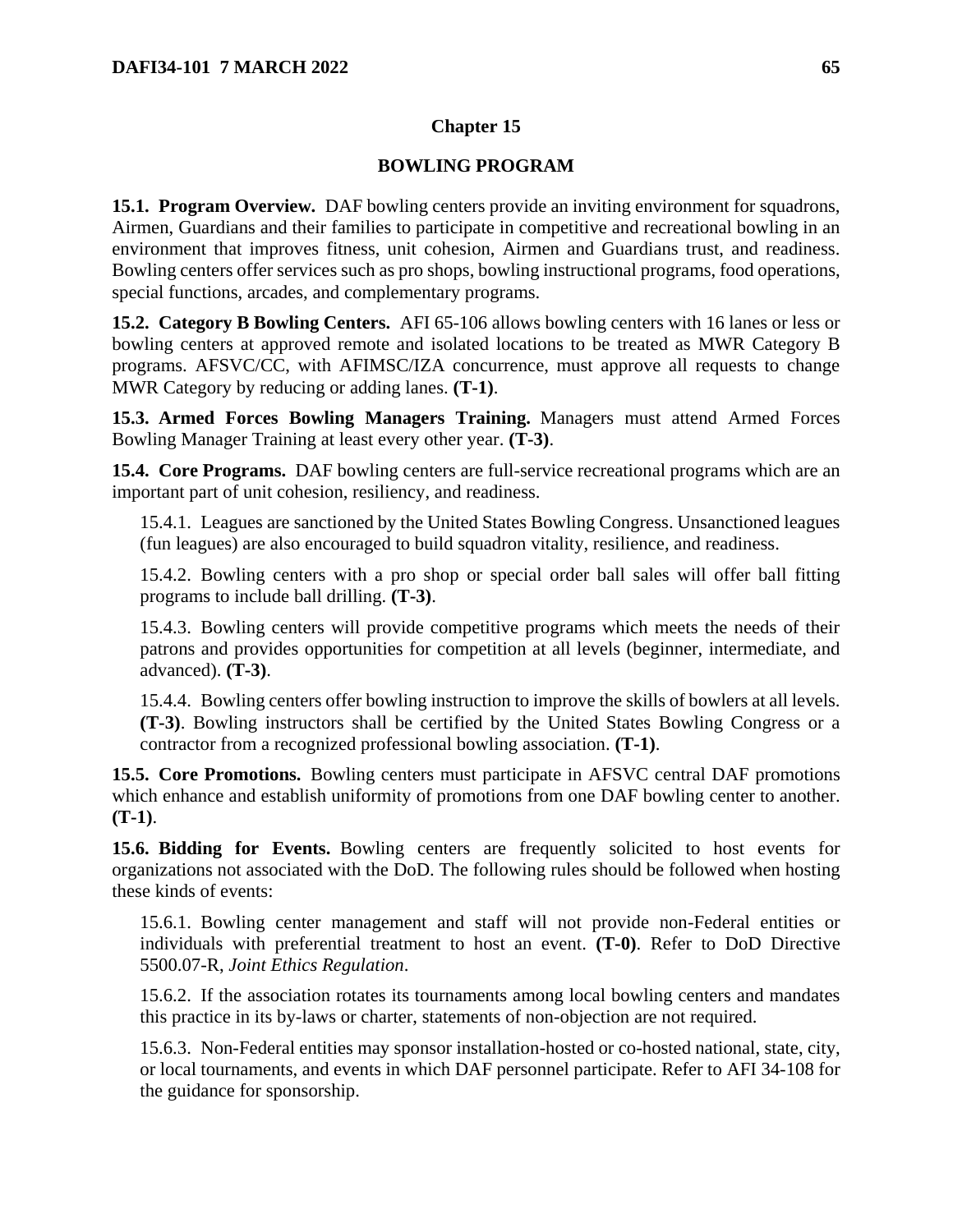15.6.4. United States Bowling Congress hosted events are allowed.

**15.7. Locker Services.** When lockers are provided as a service to bowlers requiring storage for their bowling equipment, the following requirements apply:

15.7.1. Bowling center staff shall maintain locker rental records in the Bowling Management System (point of sale system) which issues messages daily notifying when a patron's locker use has expired. **(T-3)**.

15.7.2. The bowling center manager shall maintain and make available locker disposition records and a current list of available lockers for patrons. **(T-3)**.

**15.8. Sundries.** Sundries are available in the pro shop. **(T-3)**. Recommended sundries are:

- 15.8.1. Shoe Covers.
- 15.8.2. Men's and women's socks.
- 15.8.3. Ball polish.
- 15.8.4. Ball cleaners.
- 15.8.5. Rosins.
- 15.8.6. Wrist aids.
- 15.8.7. Skin patches.
- 15.8.8. Shoe slides.
- 15.8.9. Finger grips.
- 15.8.10. Hand conditioners.
- 15.8.11. Hand towels.
- 15.8.12. Balls & Shoes (only for full-service pro shops).

**15.9. Food and Beverage.** Refer to **[Chapter 11](#page-48-1)**.

**15.10. Preventive Maintenance Plans.** A preventive maintenance plan must be established for equipment based on guidelines provided by bowling equipment manufacturers by the bowling center manager. **(T-1)**.

**15.11. Lane Maintenance.** The manager must ensure lanes, approaches, decks and gutters will meet United States Bowling Congress specifications. **(T-1)**.

**15.12. Parts Inventory and Control.** Guidance on inventory controls can be found in **AFMAN 34-204, paragraph 3.6.2**.

**15.13. Pinsetter Maintenance Area.** In noise hazard areas (as determined by the installation bioenvironmental engineer), maintenance personnel will wear ear defenders or other approved noise-suppression devices provided to them. **(T-1)**.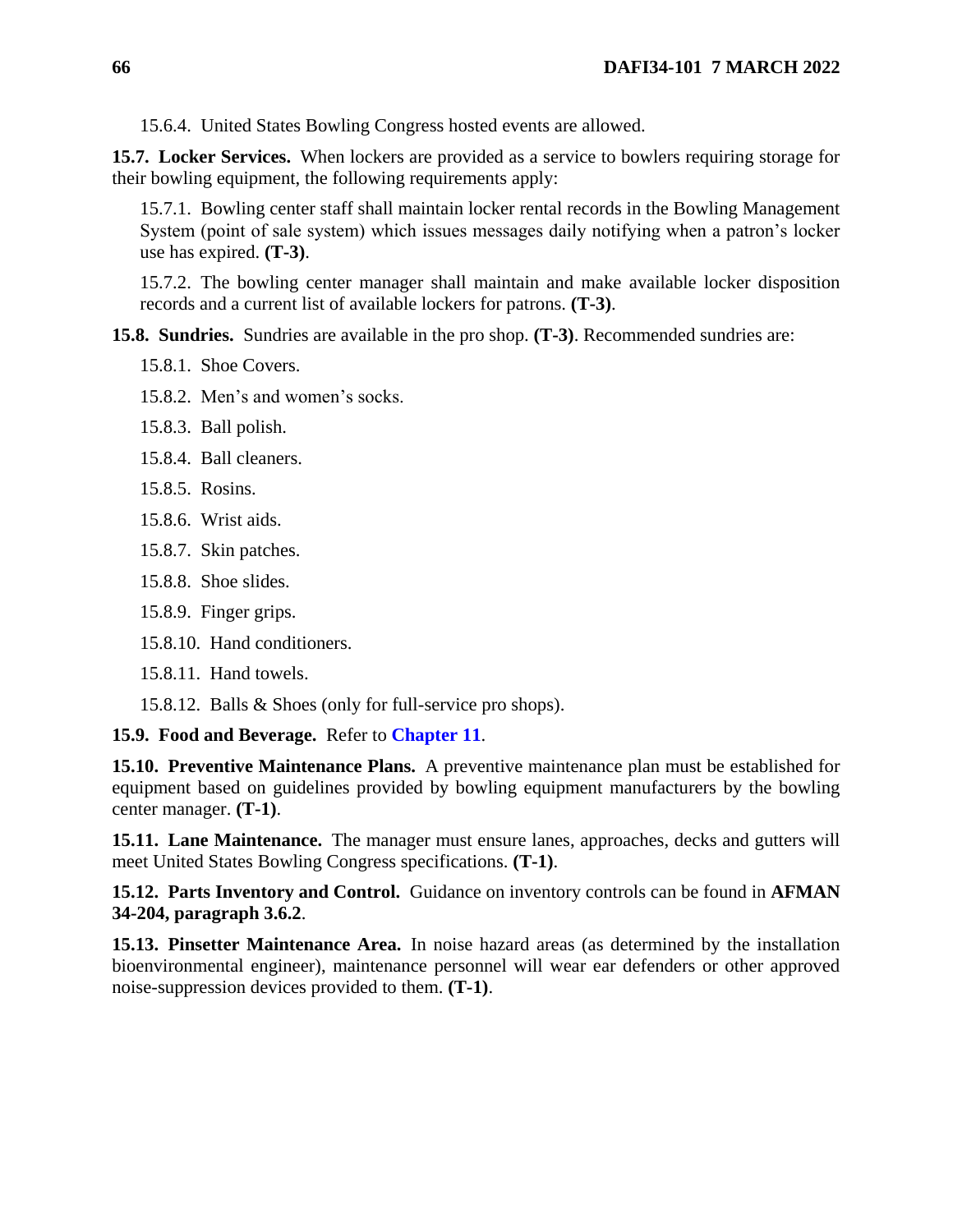#### **GAMING PROGRAM**

**16.1. Program Overview.** The DAF gaming program provides a recreational opportunity to Service members and adult family members (18 years old and older) at overseas locations and is an important source of revenue to maintain and improve DAF MWR resiliency and readiness programs at all DAF installations. The program is authorized by DoDI 1015.10 and is centrally managed by AFSVC. **(T-1)**. Gaming programs are only lawfully authorized at overseas installations (excluding Alaska, Hawaii, US territories, and its possessions and where not prohibited by US law, foreign law, Status of Forces Agreements, or other country-to-country agreements) in MWR recreational programs. **(T-0)**. MWR programs which may include gaming include clubs (officer, enlisted, consolidated, or collocated), recreation lounges or activities, bowling centers, golf clubhouses, event centers, community commons, and recreation lodging (e.g., Tama Lodge). The DAF gaming program is not considered a stand-alone recreation program but, rather, part of other MWR recreation programs. The DAF gaming program is self-funded, supported through the revenues generated.

**16.2. Operating Parameters.** To ensure the program complies with applicable laws and DAF policy, and meets local needs and financial objectives, AFSVC must centrally manage the DAF gaming program. **(T-0)**. To accomplish this, AFSVC maintains field offices in the United States Air Forces in Europe and Pacific Air Forces theaters and works closely with the respective Major Command and installation Force Support units. The installation commander must operate the DAF gaming program under the following guidelines:

16.2.1. All gaming devices must be approved by AFSVC. **(T-1)**.

16.2.2. Installations are not authorized to purchase gaming machines, parts, or related items. **(T-1)**.

16.2.3. All gaming program property remains on the central property records at AFSVC and will not be posted on local property records. **(T-1)**.

16.2.4. Locally developed operating instructions that would preclude machine and gaming control system managed payments are prohibited. **(T-1)**.

16.2.5. Payout percentages will range from 90 percent to 98 percent (actual). **(T-1)**.

16.2.6. Game denominations are in increments of 1 cent (\$.01), 5 cents (\$.05), and 25 cents (\$.25). **(T-1)**.

16.2.7. Maximum wager does not exceed \$2.50. **(T-1)**.

16.2.8. Machines accept US currency notes (\$1 to \$100). **(T-1)**.

16.2.9. Machines are operated in both stand-alone and progressive configurations. **(T-1)**. Progressive machines are a group of many gaming machines linked together by a network. The jackpot continues to grow on the networked gaming machines as more people play the machine until somebody hits the winning symbols for the top award.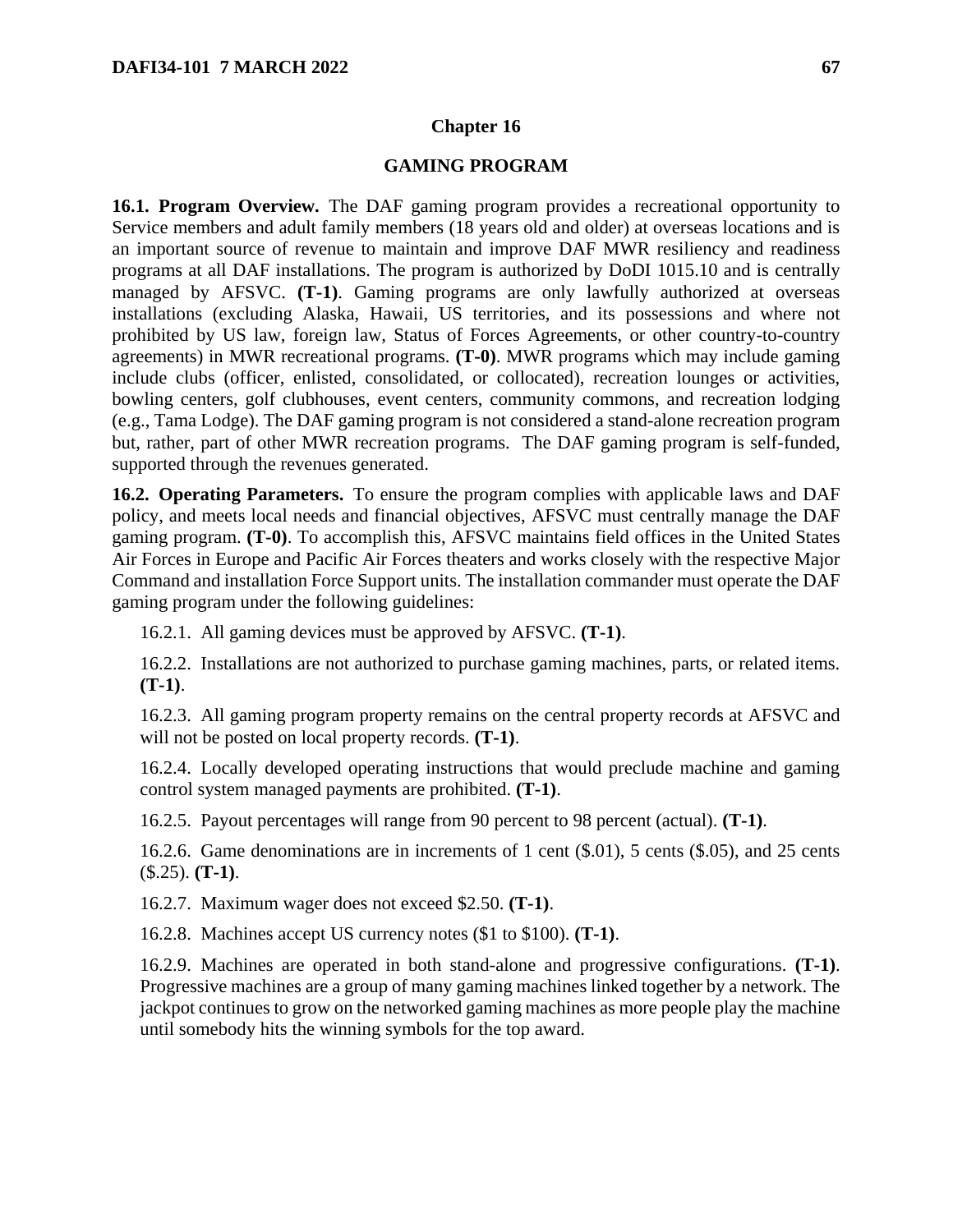16.2.10. Adjusted gross revenue will be split between the installation MWR fund and the DAF MWR fund. **(T-1)**. Adjusted gross revenue split will be 53 percent to DAF MWR Fund and 47 percent to the installation MWR fund. **(T-1)**. Adjusted gross revenue shall be defined as gross revenue, less AFSVC overhead expenses. **(T-1)**.

16.2.11. Force Support programs with gaming machines will not offer bonus jackpots, cash incentives, or prizes in addition to machine paid awards and jackpots. **(T-1)**.

16.2.12. AFSVC is the only agency authorized to operate gaming devices on DAF installations. **(T-1)**.

16.2.13. AFSVC is the only organization authorized to repair and move DAF gaming machines and equipment. **(T-1)**.

16.2.14. Marketing and encouraging gaming machine use is prohibited. **(T-1)**.

**16.3. Operating Procedures.** All DAF installation commanders must comply with AFSVC gaming program operating procedures. **(T-1)**. Refer to AFMAN 34-151.

**16.4. Approval to Operate a Gaming Program.** AFSVC/CC must approve an installation to operate a gaming program. **(T-1)**.

**16.5. Participation and Access.** The installation commander must ensure all categories of personnel authorized patronage privileges in facilities covered by **[Attachment 2](#page-115-0)** only participate in the gaming machine program. **(T-0)**. Sponsors are responsible for presenting proper identification for their guests. **(T-1)**. The Force Support staff must verify gaming participants be at least 18 years of age to play or to be in game area. **(T-0)**. Host country personnel who qualify under **[Attachment 2](#page-115-0)** are authorized to play gaming machines, unless prohibited by Status of Forces Agreement or other country-to-country agreements, applicable local law, major command, numbered DAF, or local installation supplements to this instruction. **(T-0)**. Military identification card or an equivalent form of civilian identification is required to play gaming machines. **(T-0)**. Player eligibility requirements are verified by performing random identification checks. To preclude a real or perceived conflict of interest, the following individuals are precluded from playing gaming machines in DAF programs:

16.5.1. All DAF gaming program employees and their immediate family members living with the employee. **(T-1)**.

16.5.2. All employees directly involved in the operation of the gaming program and their immediate family members in the activity where the employees are employed and work. **(T**-**1)**.

16.5.3. Any other installation or activity personnel directly involved in the operation of the gaming program with access to the gaming control system and program keys. **(T-1)**.

16.5.4. When determined by the installation commander, mission support group commander, or Force Support commander or civilian leader, individuals protected from excessive and unaffordable participation via military protective order or suspension of privileges. **(T-3).**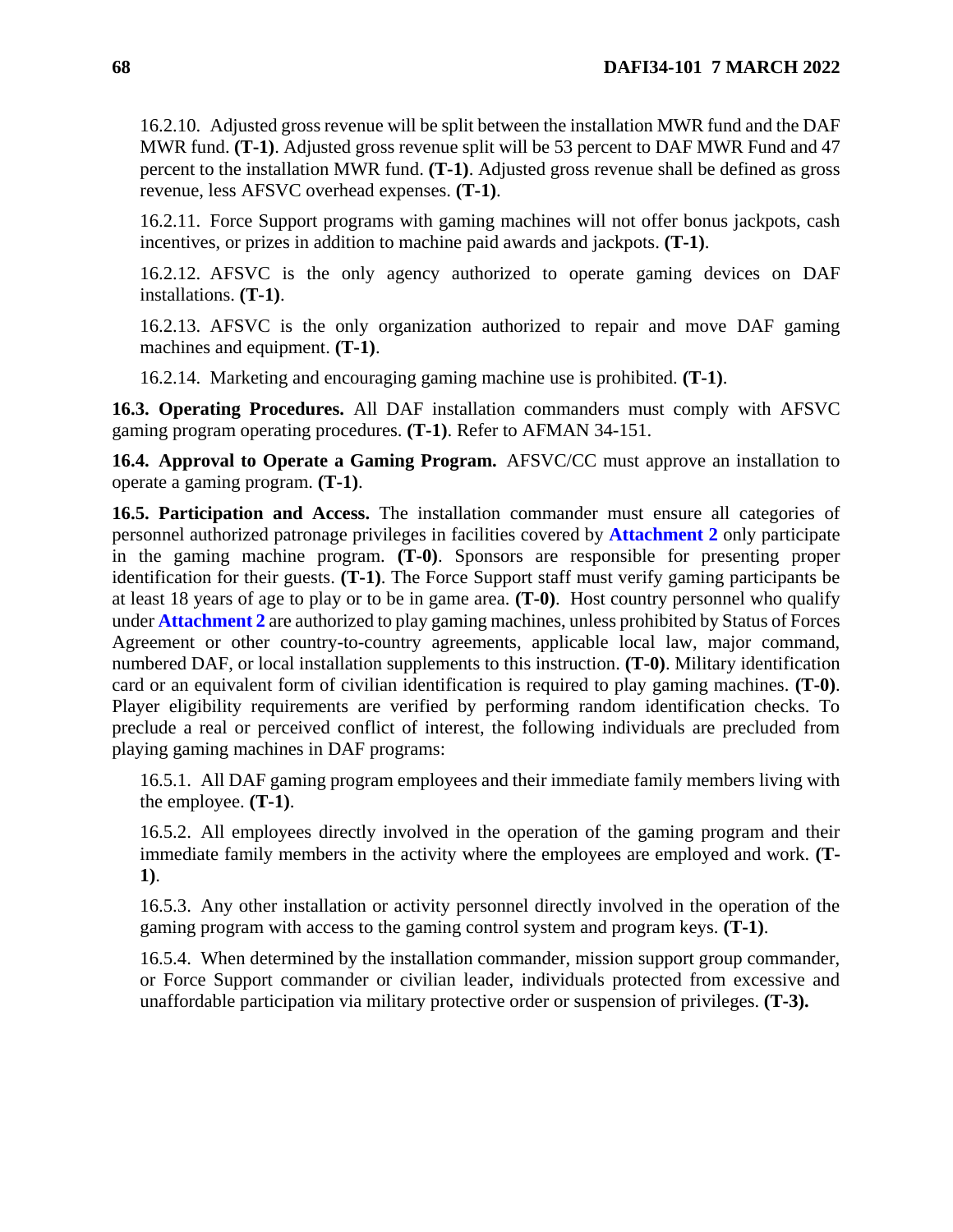**16.6. Gaming Employee Requirements.** Both NAF and APF employees must have a completed national agency check as determined by AFSVC and gaming program operating procedures training prior to being given enrollment in the gaming control system, program keys and performance of gaming duties. **(T-1)**. Refer to DoDI 5200.2, *DoD Personnel Security Program (PSP)*, and DODI 1400.25, v731, *DoD Civilian Personnel Management System: Suitability and Fitness Adjudication for Civilian Employees*. Employees failing to comply with gaming program rules, regulations, and operating standards are removed from access to the gaming control system and key control systems. **(T-1)**. The Force Support Activity Manager must immediately notify the gaming regional manager when an individual is no longer employed, or their gaming program duties and responsibilities have changed. **(T-1)**.

**16.7. Forms.** The Force Support commander or civilian leader must ensure that Force Support staff do not develop any local forms or use AF Forms other than the forms authorized by AFSVC. **(T-1)**. AFSVC Directorate of Programs maintains the current approved forms.

**16.8. Internal Revenue Service (IRS) reporting.** The NAF accounting office must ensure IRS reporting on all single game winnings of \$1,200 and above. **(T-0)**. Instructions for the IRS reporting are included in the AFSVC Financial Management Training Aid NA-14, *Bingo and Slot Machine Reporting*, **[https://cs2.eis.af.mil/sites/10042/FinancialManagementDocs/NA-](https://cs2.eis.af.mil/sites/10042/FinancialManagementDocs/NA-14%20Bingo%20and%20Slot%20Machine%20Reporting.pdf)[14%20Bingo%20and%20Slot%20Machine%20Reporting.pdf](https://cs2.eis.af.mil/sites/10042/FinancialManagementDocs/NA-14%20Bingo%20and%20Slot%20Machine%20Reporting.pdf)**.

**16.9. Transport of Gaming Machine Cash.** It is necessary to move large amounts of cash between the central cashier and gaming locations. The safeguarding of this cash must not be compromised. **(T-3)**. To ensure the security of moving cash, the Force Support resource manager must work with Security Forces personnel to develop instructions for cash transport procedures. **(T-3)**.

**16.10. Physical Safeguards.** In addition to leveraging standard internal controls as outlined in AFMAN 34-202, the gaming program uses additional physical safeguards to protect cash and assets, and deter wrongful behavior. **(T-1)**. These safeguards include a network based bio-feedback key control access system, industry approved security locks, and video surveillance of game rooms, automated cash machines, cash count areas, gaming control system servers, workstations, and cashier cages. **(T-1)**.

**16.11. Bio-feedback Key Control.** All gaming program keys must be maintained in network based bio-feedback key control boxes known as Security Asset Managers™. **(T-1)**.

**16.12. Manual Key Control.** Manual key control procedures must be used in those instances when the Security Asset Manager<sup>™</sup> is temporarily out of service due to a system failure or other emergency situation. **(T-1)**.

16.12.1. Activity keys that are compromised could result in related locks and keys being replaced at the expense of the activity or local Force Support MWR fund. Gaming program keys are considered to be compromised if a key is not returned to the Security Asset Manager<sup>™</sup> within 12 hours of it being removed from the Security Asset Manager™ or if keys are lost or checked out by an authorized employee and surrendered to another employee.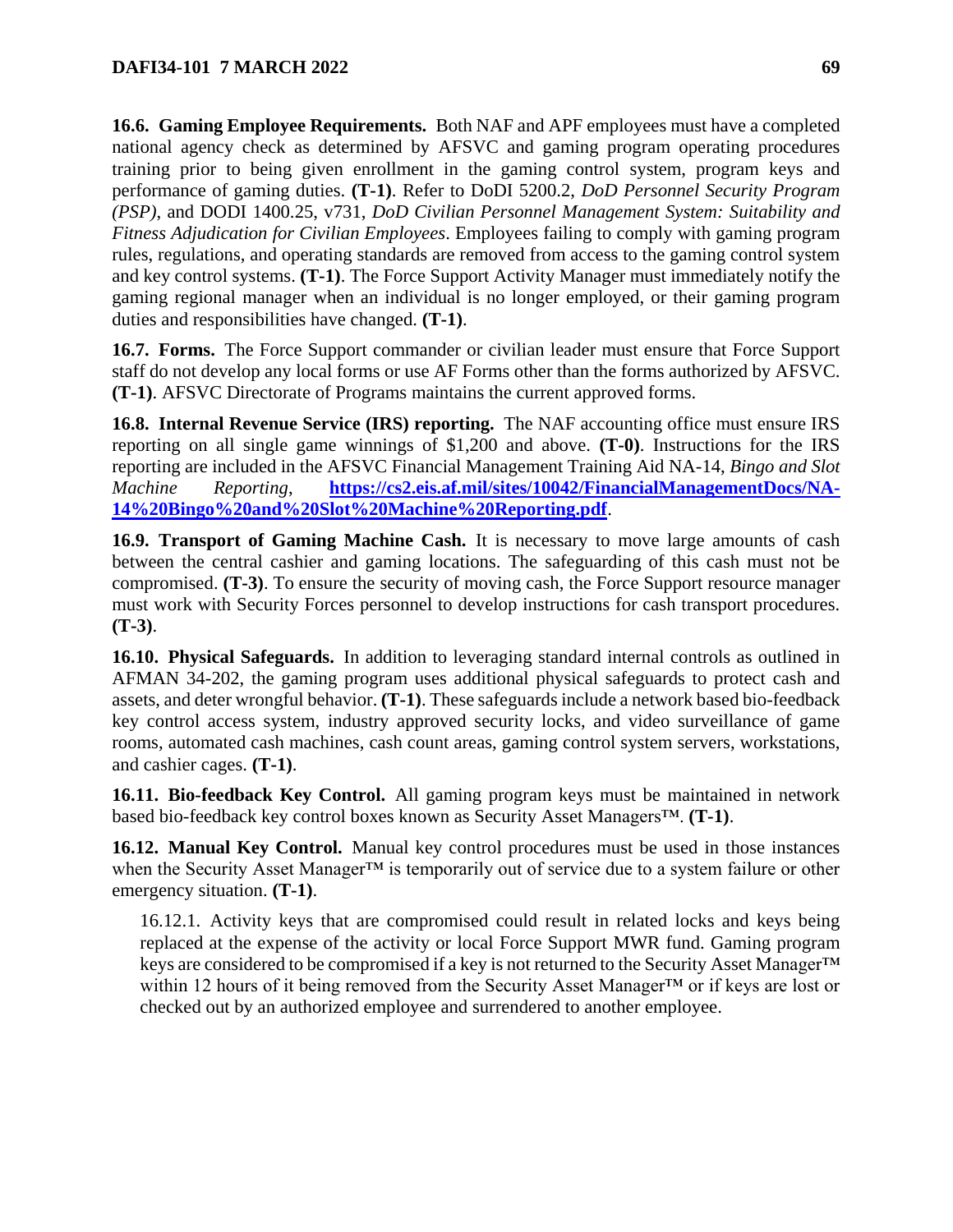16.12.2. In an emergency situation, the field technician must request and sign for the emergency Security Asset Manager™ key from the resource manager. **(T-1)**. When an emergency occurs that requires manual access, the field technician must send an email to the regional manager within 24 hours identifying the reason, keys accessed, and current status. **(T-1)**.

16.12.3. When an emergency occurs where the keys cannot be manually secured with the Security Asset Manager™, the keys must be securely stored in the NAF accounting office. **(T-1)**.

16.12.4. The Force Support's central cashier cage must meet Integrated Defense Council requirements and be capable of meeting overnight funds storage requirements based on local security needs and AFSVC/CC recommended gaming program change fund levels. **(T-3)**. The Integrated Defense Council addresses processes to maintain the best possible installation security through a set of programs that enable operational capability to continue performing the mission with limited or no impact to execution of an installation integrated defense plan.

**16.13. Intrusion Alarms and Video Surveillance.** The responsible flight chief must ensure intrusion alarms and surveillance cameras be installed in programs with gaming devices whenever security risk assessments identify the need or the dollar thresholds dictate. **(T-1)**. Lawful surveillance systems are video only; audio surveillance is prohibited. **(T-1)**. Recorded data is only accessed to investigate machine malfunctions, system anomalies, and in response to written requests by Security Forces or Office of Special Investigations in the performance of their official duties. **(T-1)**. The program manager must place surveillance cameras and signs advising patrons of the surveillance in all areas that contain gaming program machines, materials, or equipment. **(T-1)**.

16.13.1. Cameras are placed to observe the following:

16.13.1.1. Gaming machines. **(T-1)**.

16.13.1.2. Security Asset Manager™. **(T-1)**.

16.13.1.3. Servers. **(T-1)**.

16.13.1.4. Cashier work stations. **(T-1)**.

16.13.1.5. Cash count area. **(T-1)**.

16.13.1.6. Automated cash machines. **(T-1)**.

16.13.1.7. Game room access and egress points. **(T-1)**.

16.13.1.8. Gaming areas and rooms. **(T-1)**.

16.13.2. Only AFSVC personnel will move or reposition security cameras for gaming operations. **(T-1)**.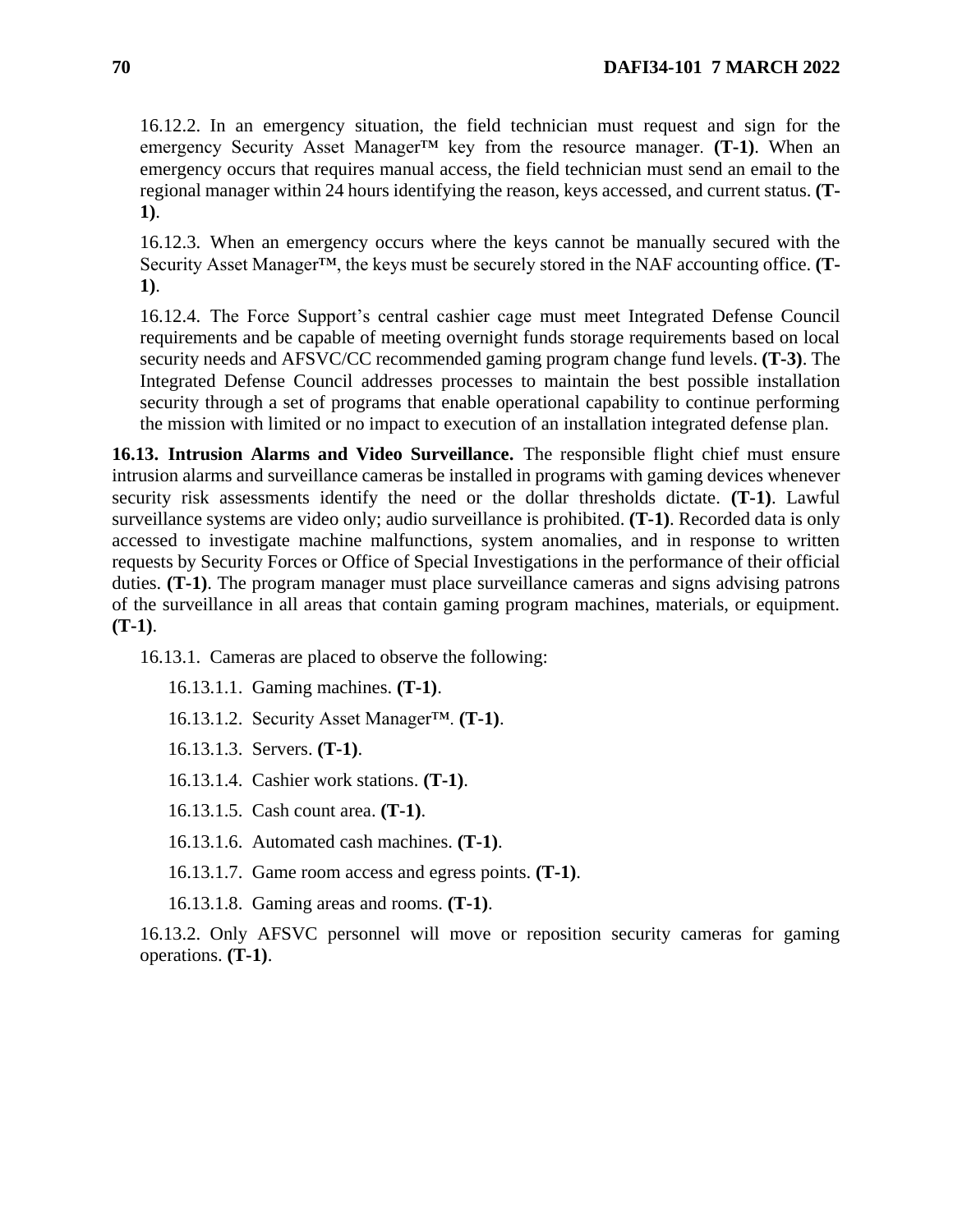16.13.3. The program manager must file by date and keep video surveillance up to 30 days unless there is a request from law enforcement. **(T-1)**. Only AF Security Forces or Office of Special Investigations, prosecutors, defense counsel (with concurrence of legal office), unit commanders and in OCONUS locations, host-nation law enforcement may request to view or have copies of video surveillance. The requests must be written and sent to AFSVC unless a law enforcement emergency exists. **(T-1)**. In special circumstances involving an internal Force Support investigation, a written request may be submitted from the Force Support commander or civilian leader.

**16.14. Transfer and Disposal of Gaming Machines and Gaming Equipment.** AFSVC will purchase, regulate, and control all gaming machines and related program gaming equipment **(T-1)**. Gaming machines and related program gaming equipment are exempt from the NAF property transfer and disposal rules outlined in AFMAN 34-204, Chapter 5.

**16.15. Gambling Abuse.** Controlling access to machines, limiting the amounts of money played, and limiting potential winnings helps reduce the risk of excessive and unaffordable participation.

16.15.1. Force Support program managers will not advertise or offer incentives that promote play. **(T-1)**.

16.15.2. Installation developed tournaments, contests or other competitive events involving slot machines must not be conducted. **(T-1)**.

16.15.3. Should excessive play be observed from a military member who had checks returned for insufficient funds or other known financial difficulties, to include multiple debit/credit card declinations, within other Force Support programs, the individual's unit first sergeant should be informed by the Force Support commander or civilian leader. If the person is a dependent, the sponsor should be informed.

16.15.4. The installation commander should restrict individuals identified as having a gambling abuse problem from playing gaming machines. The restriction may be imposed through a Military Protective Order or revocation of Club privileges after coordination with installation legal office.

16.15.5. Individuals with gambling abuse problems should be referred to the installation medical facility or other resources for counseling and treatment by the individual's commander.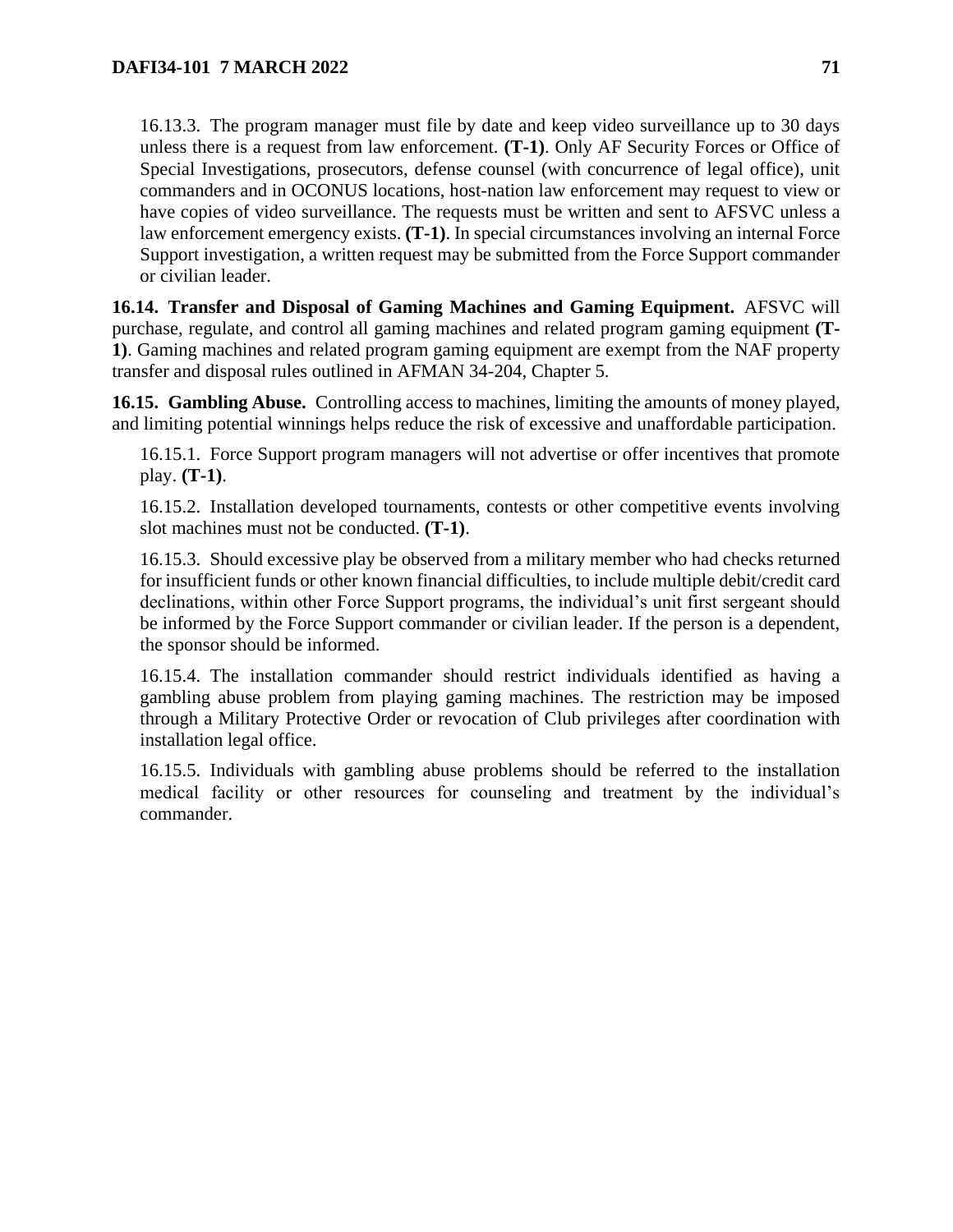### **LIBRARY PROGRAM**

**17.1. Program Overview.** DAF general libraries are a MWR program providing information resources, technical services, and meeting space at military installations. DAF libraries provide the military community with social support that fosters military institutional values, culture, and heritage. DAF libraries also contribute to teambuilding, unit cohesion, trust, resiliency, and readiness of Airmen and Guardians. DAF libraries also support military personnel assigned to contingency operations and remote sites. Finally, DAF libraries provide services and support to Airmen and Guardians pursuing professional military and voluntary education as well as to military families who choose to homeschool their children. All Regular DAF installations must have a library capability supporting one of the approved DAF models. **(T-0)**.

**17.2. Designated Funding Category.** DoDI 1015.10 designates general libraries as MWR Category A, mission-sustaining programs funded primarily with APFs. As a Category A activity, library program managers must ensure all non-revenue generating equipment and supplies are purchased and maintained with APFs. **(T-0)**. Revenue generating equipment for customer use such as copiers, data fax machines, and supplies for such equipment, must be procured or leased with NAFs by library program managers. **(T-1)**. Library program managers must not use NAFs except as specified in AFMAN 34-201. **(T-1)**.

**17.3. Other Income Sources.** Donations and gifts are not solicited from any individual or organization. **(T-0)**. However, library program managers, if asked, may identify special materials or services needed by the library to those who inquire or express an interest in wanting to support the installation library. Donations and gifts to include grants that are offered are accepted and processed as gifts to the DAF in accordance with guidance in AFI 51-506, *Gifts to the Department of the Air Force from Domestic and Foreign Sources,* and gifts to the NAF instrumentality in accordance with guidance in AFMAN 34-201. **(T-0)**. Consult the local legal office for assistance in processing all donations. **(T-1)**. The library manager must report this income in the narrative section and the external funds section of the OSD library annual report. **(T-0)**.

**17.4. Educational Funds.** Colleges and universities that offer courses on installations may provide materials, equipment, supplies, and services of comparable value to home campus service, and reference materials to support their curriculum. A local memorandum of understanding between the education services office and the college or university reflects support levels. Refer to AFI 36-2670, *Total Force Development*.

**17.5. Library Service Delivery Models.** Each Regular DAF installation commander must provide the library capability through one of the three DAF Library service delivery models. **(T-1)**. The Force Support commander or civilian leader must ensure all library models are compliant with DoD MWR library and information service standards. **(T-0)**. When requested by AFSVC, the Force Support commander or civilian leader will send a memo accepting DoD MWR library and information standards. **(T-1)**. Refer to **[Attachment 3](#page-124-0)** for library service delivery model requirements. Before the modified and digital model is adopted by Force Support, the installation commander must determine community-based library services will be readily available and accessible by Airmen and Guardians. **(T-3)**. The DAF Library models are: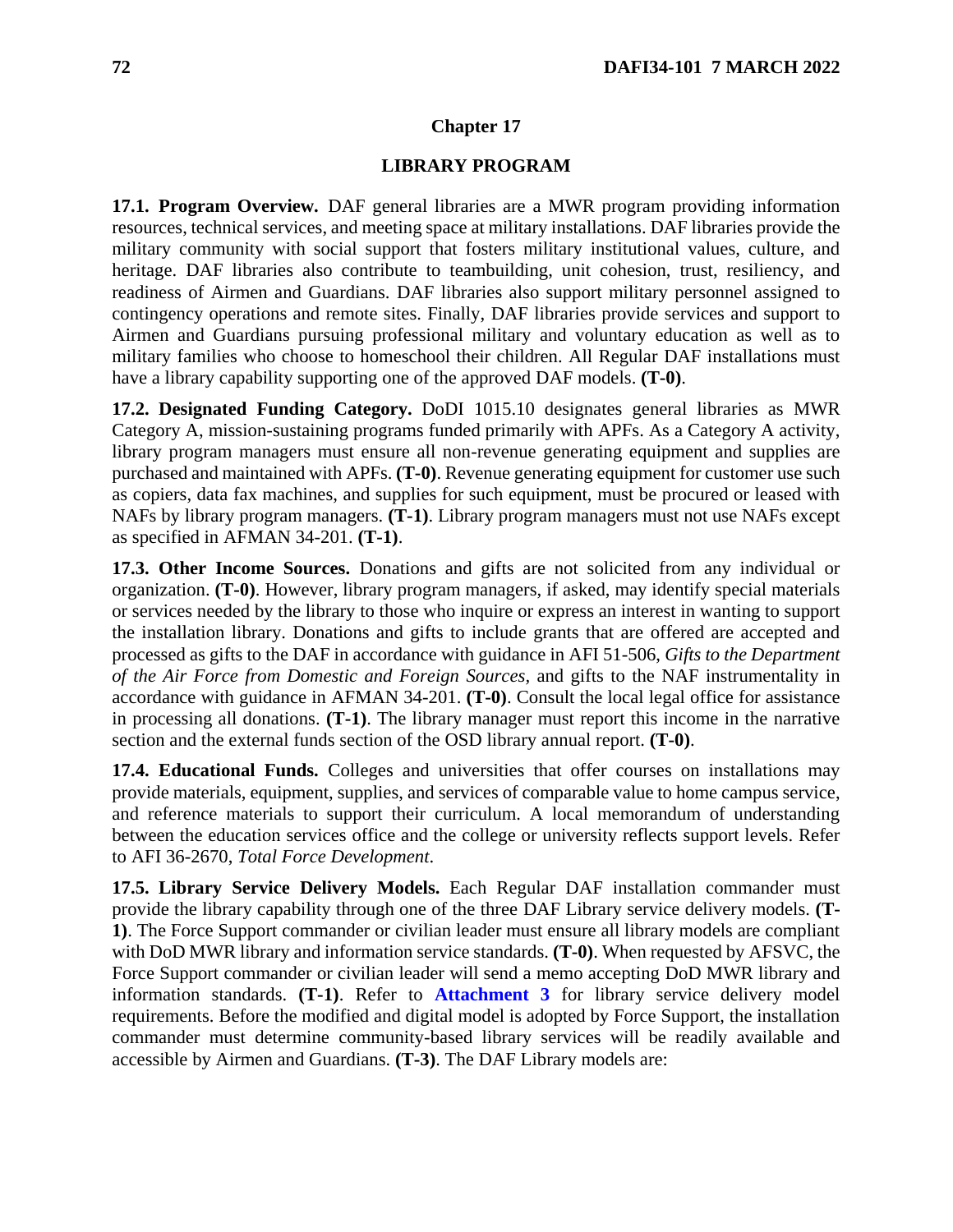17.5.1. Traditional Library. Ideal for a location with minimal library service in the community or a large on-installation population with limited access to off-installation resources (the oninstallation population is made up largely of students or transient populations or the installation is located outside the United States). The traditional library provides mission, education, and quality of life support material in multiple formats. Collections should be current, relevant, and meet customer needs. A traditional library must offer the Library Service Delivery Model Requirements for traditional libraries in **[Table A3.1](#page-124-0) (T-0)**.

17.5.2. Modified Library. The modified library may have a reduced physical footprint and a smaller staff. This model offers a high level of service, often with a reduced physical inventory, with a focus on supporting the mission, transition assistance, exceptional family members, testing, Professional Military Education, and off-duty education. A modified library must meet the Library Service Delivery Model Requirements for modified libraries in **[Table A3.1](#page-124-0) (T-0)**.

17.5.3. Digital Library. The installation provides spaces for private study, meeting rooms, and access to digital services and databases as well as a small print collection for educational, senior leaders reading lists, and mission publications. A digital library must offer the Library Service Delivery Model Requirements for digital libraries in **[Table A3.1](#page-124-0) (T-0)**.

**17.6. Library Establishment.** In addition to the requirements outlined in **[paragraph 3.21](#page-20-0)**, library operations may be consolidated with or into another facility (e.g., educational services or community service/commons) with AFSVC/CC approval. It is recommended that libraries have a separate and secure entrance when located in or with another facility. The establishment of a library requires an Air Force account number from the AFSVC Libraries Division (AFSVC/SVPL). DoD Activity Address Codes are issued in accordance with AFMAN 23-230, *Maintaining Air Force DoD Activity Address Codes (DODAAC).* **(T-1)**.

**17.7. Library Closure.** The permanent closure of a library must be approved by the Principal Deputy Under Secretary of Defense (Personnel and Readiness), (PDUSD (P&R)). **(T-0)**. Refer to DoDI 1015.10. Closure due to mission change (e.g., installation closure) is phased in during the twelve months prior to effective date and must comply with the AFSVC library closure guidance issued to the installation closing the DAF library. Closure requests should include the rationale for closure, the alternative to be used in place of the closed activity, how the alternative complies with DAF and DoD MWR library and information service standards, and documentation of approval to use an alternate source.

**17.8. Customer Eligibility.** Refer to **[Attachment 2](#page-115-0)**. Eligible patrons register at their installation library in order to receive services. Eligible temporary duty personnel and personnel on leave may register and use DAF libraries at their temporary duty or travel locations. Non-DoD personnel enrolled in a DAF or DoD sponsored education program may use library services when agreed to and approved by a memorandum of understanding between the installation and educational institution and when showing proof of current enrollment.

**17.9. Staffing.** Key personnel for installation libraries must include a full-time professional librarian. **(T-1)**. Traditional and modified libraries must also include a full-time library technical information specialist and lead library technician. New and changing technologies may require professional technical support on-site.

17.9.1. Full-time Professional Librarian.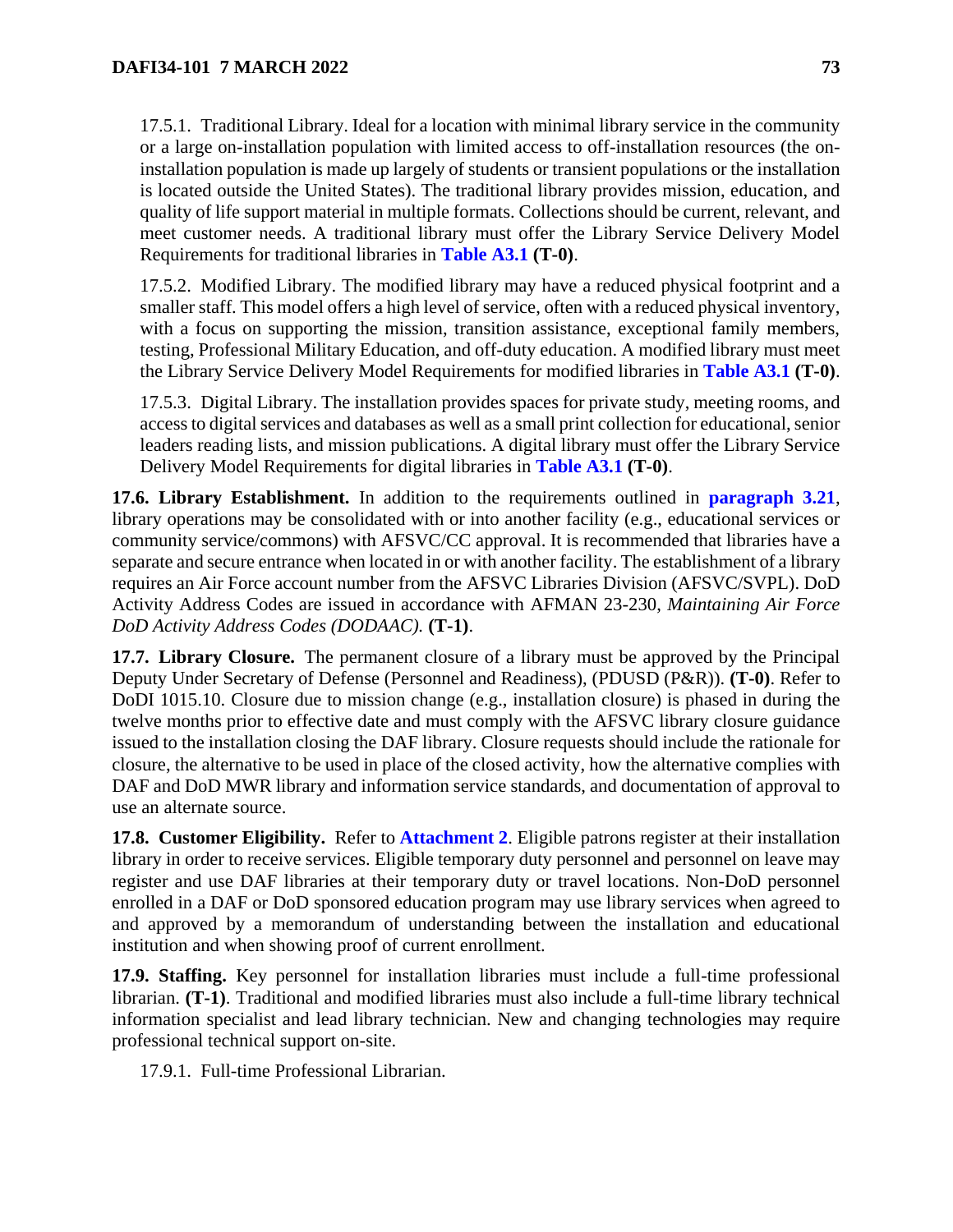17.9.1.1. Libraries with an established DAF library account require a full time professional librarian to serve as accountable property agent for library materials.

17.9.1.2. Professional librarians are required for DAF libraries to receive centrally managed APFs and services. A professional librarian must have a Master's degree in library science or library and information studies or equivalent from an American Library Association Accredited institution. **(T-0)**.

17.9.2. Full-time Technical Information Specialist. Library technical information specialists acquire, organize, access, and disseminate information on library technical matters and support the professional librarian.

17.9.3. Lead Library Technician*.* Leads library technicians and assistants. Ensures materials are organized and shelved. Assists patrons, organizes library materials and information, and accomplishes clerical and administrative tasks.

17.9.4. Volunteers. Refer to **[Chapter 6](#page-35-0)**.

**17.10. Training.** The Force Support commander or civilian leader must ensure new library program managers attend the library activity management course held at AFSVC within one year of assuming the library program manager position. **(T-1)**.

**17.11. Service hours.** Library customer service hours per week are determined by customer need and category of service. Installation mission, remote and isolated status, on-installation population, and other factors such as student load should be considered when setting hours of operation. The library program manager must ensure the installation library is open at least one evening per week after 1800 hours and at least four hours each weekend. **(T-0)**.

**17.12. Library Services.** Libraries provide the following services:

17.12.1. Interlibrary Loan Services. Libraries may participate in local, state, regional, and national interlibrary loan services networks to improve the quality of library and information service to customers and increase cost-effectiveness. Library program managers who participate must adhere to the American Library Association interlibrary loan services' code for the United States and charge costs to the DAF library centrally funded account. **(T-0)**.

17.12.2. Document Delivery Services. Libraries should utilize document delivery services for articles not available in the collection or databases. Libraries may use DAF library centrally funded document delivery accounts when available.

17.12.3. Internet and Digital Services. Libraries may provide customers and staff access to commercial and military networks, professional databases and other web-based resources. Personal use of digital services for eligible patrons includes but is not limited to Common Access Card enabled computers with productivity software, printers, copiers, fax machines, scanners, audio, video equipment, and other media devices. Library program managers must follow guidelines in accordance with 5 CFR Part 2635, and AFI 17-130, Cybersecurity Program Management. **(T-0)**. The library works with the local installation network control center for applicable instructions.

17.12.4. Contingency operations and remote site support. Libraries may provide materials and resources to contingency operations, including pre-departure needs, and support to remote sites. These materials may include, but are not limited to, paperbacks, periodicals, and audiovisual media, depending on customer needs at the site.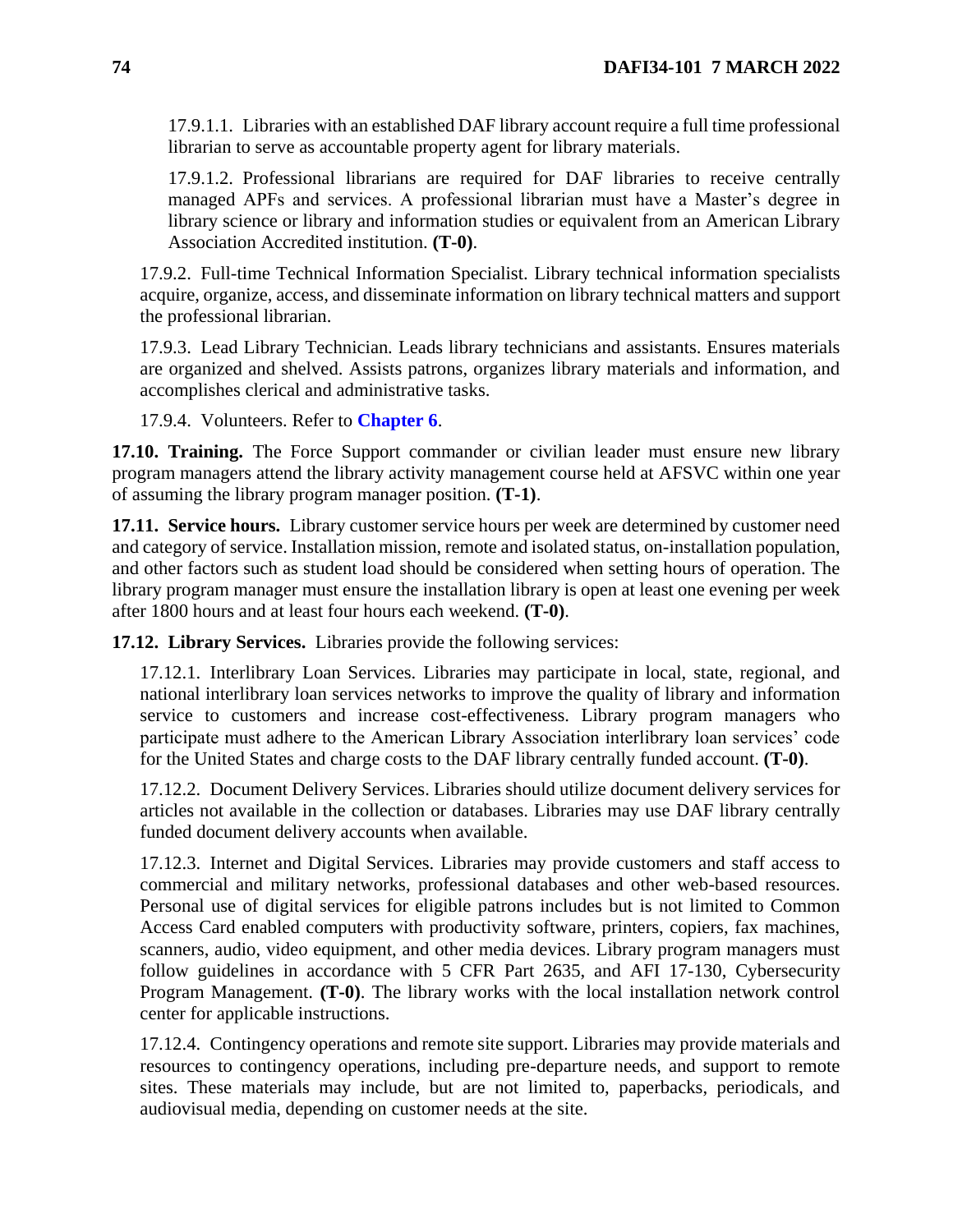17.12.5. Education support services. Libraries provide academic support in accordance with AFI 36-2670, to include research skill and orientation classes, reference assistance, and coordination of off-campus library support. **(T-1)**. Librarians meet with the Education and Training Section Chief to ensure continuing communication with academic institutions, the installation education office, and leadership in support of the voluntary education program. **(T-1)**. Libraries also provide support for professional military education courses, including but not limited to reserve materials, supplemental readings, reference assistance, testing support, and research support. **(T-1)**.

17.12.6. Youth resiliency and readiness support services*.* Libraries provide services to children and youth, including story hours and summer reading programs. **(T-1)**.

**17.13. Prohibited Library Use.** Library facilities may not be used to provide office, work, or storage space for functions not specifically related to library services. This includes information technology assets which cannot be used for uses prohibited by AFI 17-130 including for commercial or home businesses. **(T-1)**.

**17.14. Collection Management.** Library program managers determine the size and scope of their collections by assessing the physical space, quality, relevancy, customer requirements, and usage metrics. **(T-1)**. Library program managers follow these guidelines:

17.14.1. The library program manager must ensure collections include materials to support DAF initiatives, organizational mission and technical requirements, professional military and voluntary education programs, lifelong learning, and quality of life for adults, teens, and children. **(T-1)**. Lease and purchase plans which provide multiple copies of newly published items to meet customer demand may be utilized.

17.14.2. Select materials using subject specialist input, professional journals, bibliographic tools, and collection analysis. Also, use interlibrary loan indicators, customer requests, and market surveys for collection development.

17.14.3. Provide information in print, non-print, and electronic formats; utilize new technologies to maximize information access. Ensure customers have convenient access to information in online databases and other online library products.

17.14.4. Library program managers must follow the current American Library Association *Bill of Rights* (**<http://www.ala.org/advocacy/intfreedom/librarybill>**) to ensure that the selection process is free from censorship. **(T-1)**. Apply the principles of intellectual freedom, not only in selection, but also in all aspects of service, by implementing the Interpretations of the Library Bill of Rights, the Privacy Act, and the procedures for handling complaints set forth in the current edition of the American Library Association's *Intellectual Freedom Manual, Tenth Edition*. Adherence to federal regulations takes precedence.

17.14.5. The library program manager establishes a written collection management plan which is updated annually to ensure collections meet customer needs. The plan includes subject areas needed, collection strengths, weaknesses, and collection goals. The plan ensures collections are evaluated regularly to replace or eliminate old, obsolete, and worn materials. At a minimum, the plan must analyze the number of holdings, turnover rates, and publication dates for each Dewey decimal classification or subject neighborhood classification. **(T-1)**.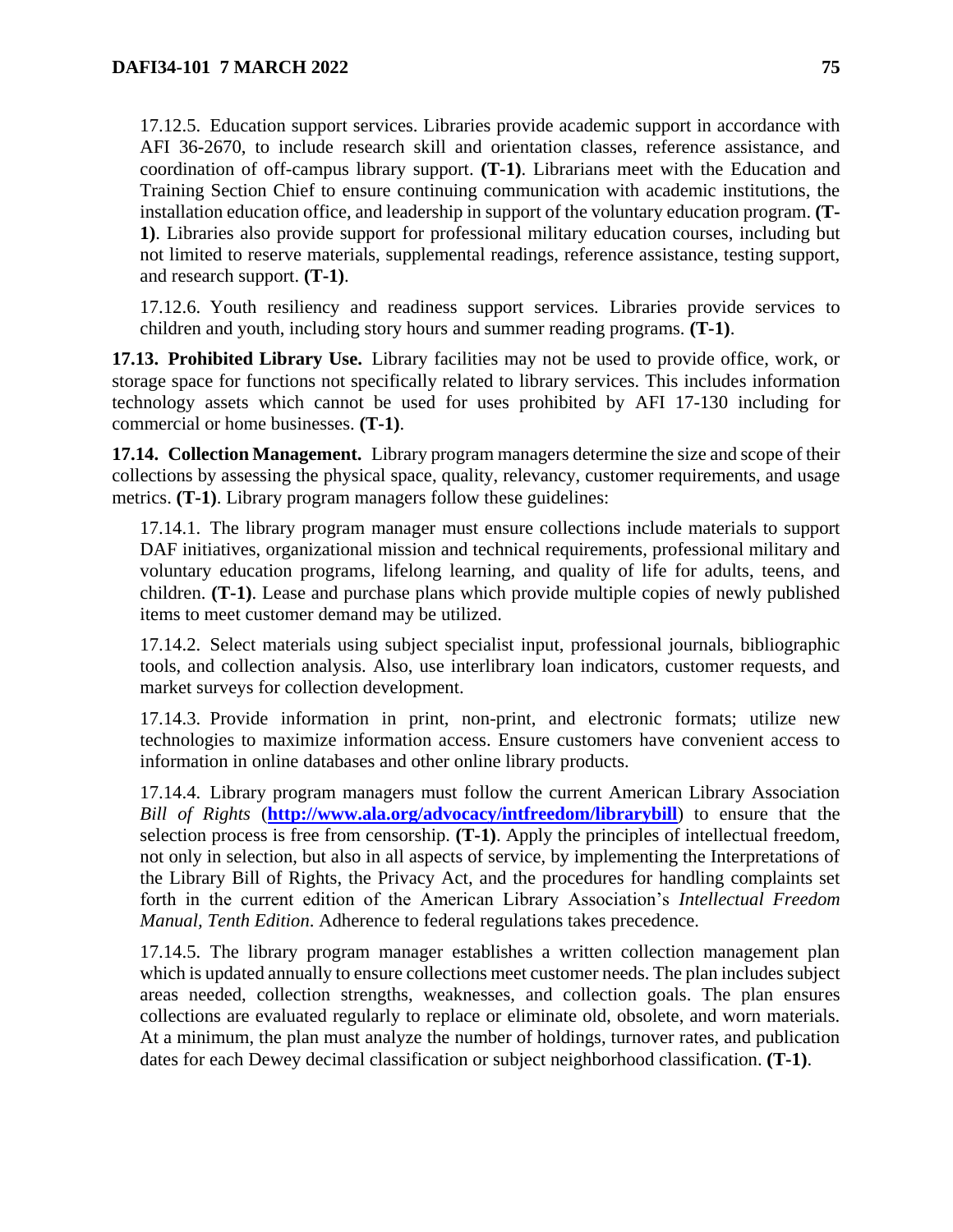**17.15. Loaning Materials.** Libraries may loan all materials for a predetermined length of time (usually two or three weeks) except commercial operating systems and application software which is copyrighted or registered to a specific computer. **(T-1)**. To loan office reference collection materials to units, units provide written justification detailing the need for the requested materials. **(T-3)**. The library program leader will create and maintain account records for all units and offices on the installation that receive library materials. **(T-3)**. To maintain accountability, materials issued to offices are renewed and inventoried each year. **(T-1)**. Office collection custodians sign an inventory report to verify holdings. **(T-1)**.

**17.16. Overdue Loaned Materials.** Libraries do not charge fines for overdue materials. **(T-1)**. However, libraries should establish a notification system for enforcing the timely return of borrowed materials.

**17.17. Replacing or Paying for Lost, Damaged or Destroyed Materials.** The library program manager must ensure borrowers replace or reimburse the library for all lost, damaged, and destroyed materials. **(T-3)**. Lost, damaged, and destroyed materials are replaced with a new copy of the same title or a title selected and approved by the librarian. **(T-3)**. The patron reimburses the library for lost or damaged materials in accordance with the standard payment procedures outlined in Defense Finance and Accounting Service (DFAS) 7010.1-R, *General Accounting and Finance Systems at Base Level*. **(T-1)**.

**17.18. Property Marking of Library Materials.** All library materials are DAF property and the library program manager must ensure these material are marked regardless of the fund or procurement source. **(T-3)**. Property markings are removed when withdrawing materials from the collection. **(T-3)**.

**17.19. Inventory Management.** Each newly assigned general library program manager runs an automated shelf-list report verifying the total holdings as of their appointment. **(T-1)**. In addition, a shelf-list inventory of all materials of total holdings occurs at least once every five years. **(T-1)**. Rolling inventories may be conducted over five years, with a minimum of one-fifth of the collection inventoried annually. If an item has been missing for one complete year, remove it from inventory and adjust balance records. **(T-1)**. Also, remove missing item record from the integrated library system and online computer library center or other similar union catalogs as required. **(T-1)**. Maintain statistics of withdrawn items for the DAF library annual report (LARP). **(T-1)**.

**17.20. Disposal of Materials.** Librarians coordinate with the Defense Logistics Agency (DLA) Disposition Services for turn-in of obsolete or irreparably worn library materials. **(T-0)**. Item records are removed from the integrated library system, card catalog, and online computer library center or other similar union catalogs as required. **(T-1)**.

17.20.1. Libraries list excess materials as well as library-specific supply items that are in usable condition on the DAF Library Information System (AFLIS) message center for redistribution. **(T-3)**. (**<https://aflis.afsv.net/MessageCenter/>**) Surplus materials not claimed from the list may be sent to other DoD or Federal libraries, Library of Congress acquisitions, or fiscal and support office.

17.20.2. Libraries shall not sell any materials, furnishings, or equipment purchased with APFs. **(T-0)**.

17.20.3. Libraries coordinate with the state National Association of State Agencies for Surplus Property to match donations with requests for material. **(T-3)**.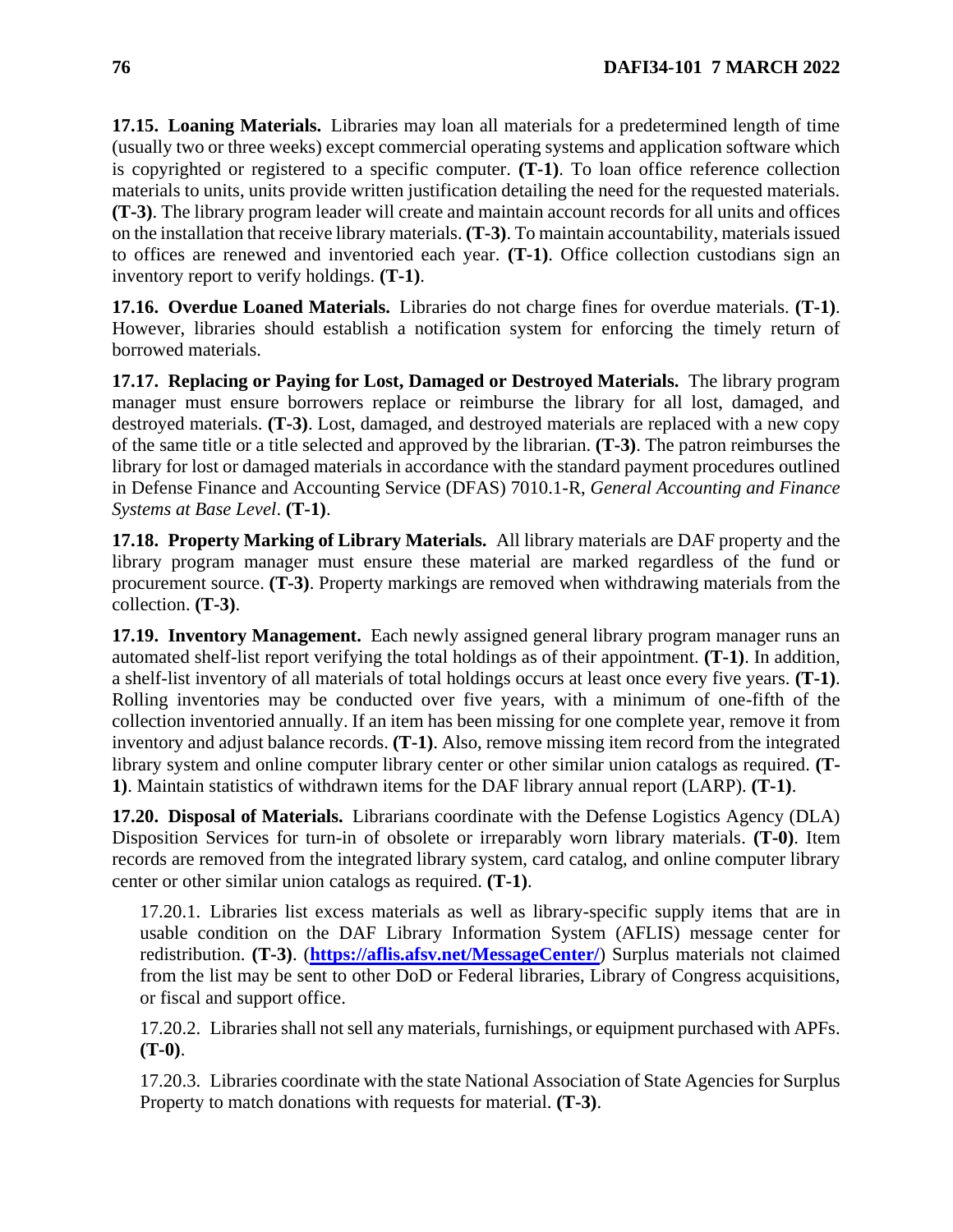17.20.4. Disposing of obsolete, superseded, irreparably worn, torn, damaged, broken, soiled, or moldy library materials through recycle or disposal must be accomplished with a waiver memo prepared by the library program manager and approved by the installation commander. **(T-3)**.

<span id="page-76-0"></span>**17.21. Field Operating Agency Central Purchase Program and Use of Government Purchase Card for Office Collections.** The AFSVC centrally manages APFs and the central purchasing program for field operation agencies to purchase authorized information materials and services in all formats. Refer to AFMAN 34-209. Central purchasing consolidates purchase requests and contracts to reduce procurement costs. AFSVC, in coordination with installation and field operating agency librarians, identifies organizational resource requirements to command and field operating agencies' budget officers. Informational resources are publications and services that directly bear on the functions, initiatives, and operations of DAF agencies that personnel must use to make decisions and effectively carry out the installation or organization mission. Library program managers that are authorized central funds must use the Library Electronic Ordering System. **(T-1)**.

17.21.1. If central APFs are not available for commercial publications, offices may use unit funds to purchase these publications.

17.21.1.1. In accordance with AFI 64-117, *Government Purchase Card Program*, books, periodicals, or manuals must be coordinated with the Library to determine if central library funds are authorized and available for the purchase. **(T-1)**. If central appropriated funds are not available, offices may use organization funds to purchase commercial publications provided the request is coordinated with the local installaiton Library. Use of appropriated funds for non-essential publications is an unauthorized expenditure. **(T-0)**.

17.21.1.2. The library tracks centrally-purchased publications for offices and reports expenditures in the external funds section of the OSD Library Annual Report Program. If no library services or librarian is available on the installation, contact AFSVC/SVPL for guidance.

17.21.2. Subscriptions may be renewed against the appropriation current at the time the subscription is ordered. Refer to DFAS 7000.4-R, *Accounting for Obligations*.

17.21.3. Prior to expending central funds, the library should verify the item being requested is not already available through existing online resources or free of charge.

17.21.4. Air Force Contracting will award contracts for DAF Libraries Division requirements. Contracts awarded are to purchase library materials and services funded by the DAF.

**17.22. Unauthorized Organizational Purchases.** Library program managers must not fund or purchase these categories of materials or services:

17.22.1. Non-mission support recreational publications and materials for dayrooms, lodging, air terminals, distinguished aircraft, and visitor lounges, community activity centers, family support centers, youth and child development facilities, and hospital and clinic waiting rooms. **(T-1)**.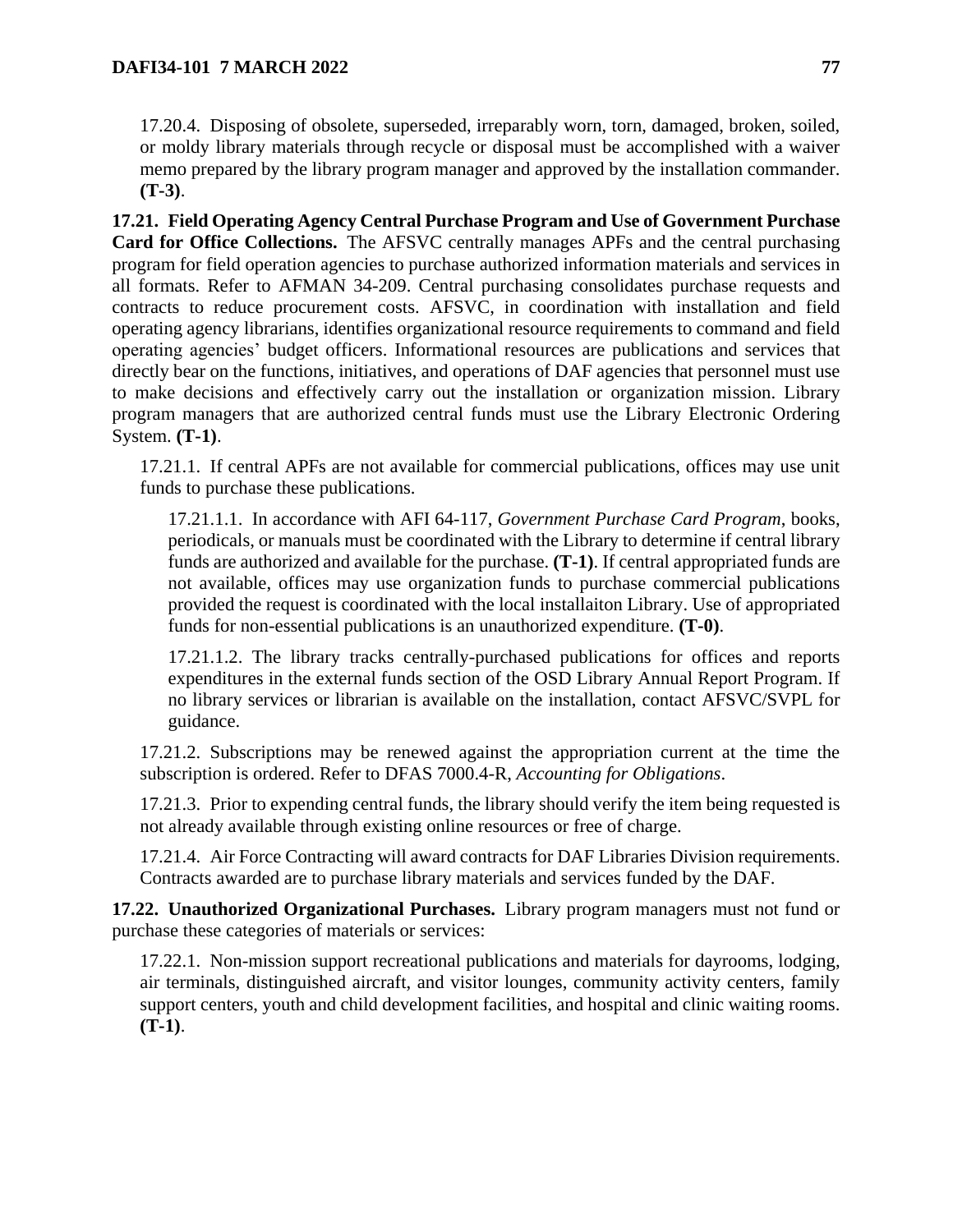17.22.2. Training aids and copies of materials and textbooks for use in military and civilian education programs, family support centers and religious activities. **(T-1)**.Training materials should be purchased with unit training funds. Refer to AFI 36-2670 and AFI 52-101, *Planning and Organizing*.

17.22.3. Copies of publications available from the DAF electronic publishing library and electronic transfer system. **(T-1)**.

17.22.4. Technical orders and publications normally furnished by manufacturers for equipment maintenance and operation. **(T-1)**.

17.22.5. Professional development guides, specialty knowledge tests, and DAF supervisory examination guides as well as commercially produced writing guides for the DAF efficiency reports. **(T-1)**. Refer to AFI 36-2406, *Officer and Enlisted Evaluation Systems*.

17.22.6. Decisions of the Comptroller General where documents may be accessed at the Government Accounting Office webpage (**[http://www.gao.gov](http://www.gao.gov/)**) and the Government Printing Office webpage (**[http://www.gpo.gov](http://www.gpo.gov/)**). **(T-1)**.

17.22.7. Personal purchases for individual retention. **(T-1)**.

17.22.8. Visual information products such as films and photographs. Refer to AFMan 35-101, *Public Affairs Procedures*. **(T-1)**.

17.22.9. Computer application software programs for offices, organizations, and agencies supported by the AFSVC library program that are not information products, including compact discs. **(T-1)**.

17.22.10. Defense mapping agency products such as Federal Supply Class 7640 cataloged maps, atlases, charts, and globes; and all other maps, charts, flight information publications, air target materiel, point positioning data, and geodetic products. Refer to AFMAN 14-405, *Multiple Source Discipline, and Domain Intelligence, Surveillance, and Reconnaissance (ISR)*. **(T-1)**.

17.22.11. Cataloged and non-cataloged sheet and book music in accordance with AFMAN 35- 101. **(T-1)**.

17.22.12. Unofficial publications, such as the *Air Force Times*, *Stars and Stripes*, and local newspapers, are generally not an appropriate expenditure of central funds for offices other than Wing or Mission Support commanders, or equivalent, Public Affairs offices, and First Term Airmen and Guardians and Leadership schools. **(T-1)**.

**17.23. Field Operating Agency Training and Certification.** Installation libraries provide training for new unit or office account custodians, provide annual refresher training, and maintain records of both the unit and office account holdings. **(T-1)**. Functional commanders, division chiefs, or civilian equivalents must certify requirements for their organizations and appoint office custodians to manage the accounts. **(T-1)**.

**17.24. Organizational Publications Purchase Exclusions.** These DAF organizations may not purchase publications with library central funds as the organizations have other funding sources:

17.24.1. Air Force Reserve and Air National Guard. **(T-1)**.

17.24.2. Surgeon General and Defense Medical Programs Activity. **(T-1)**.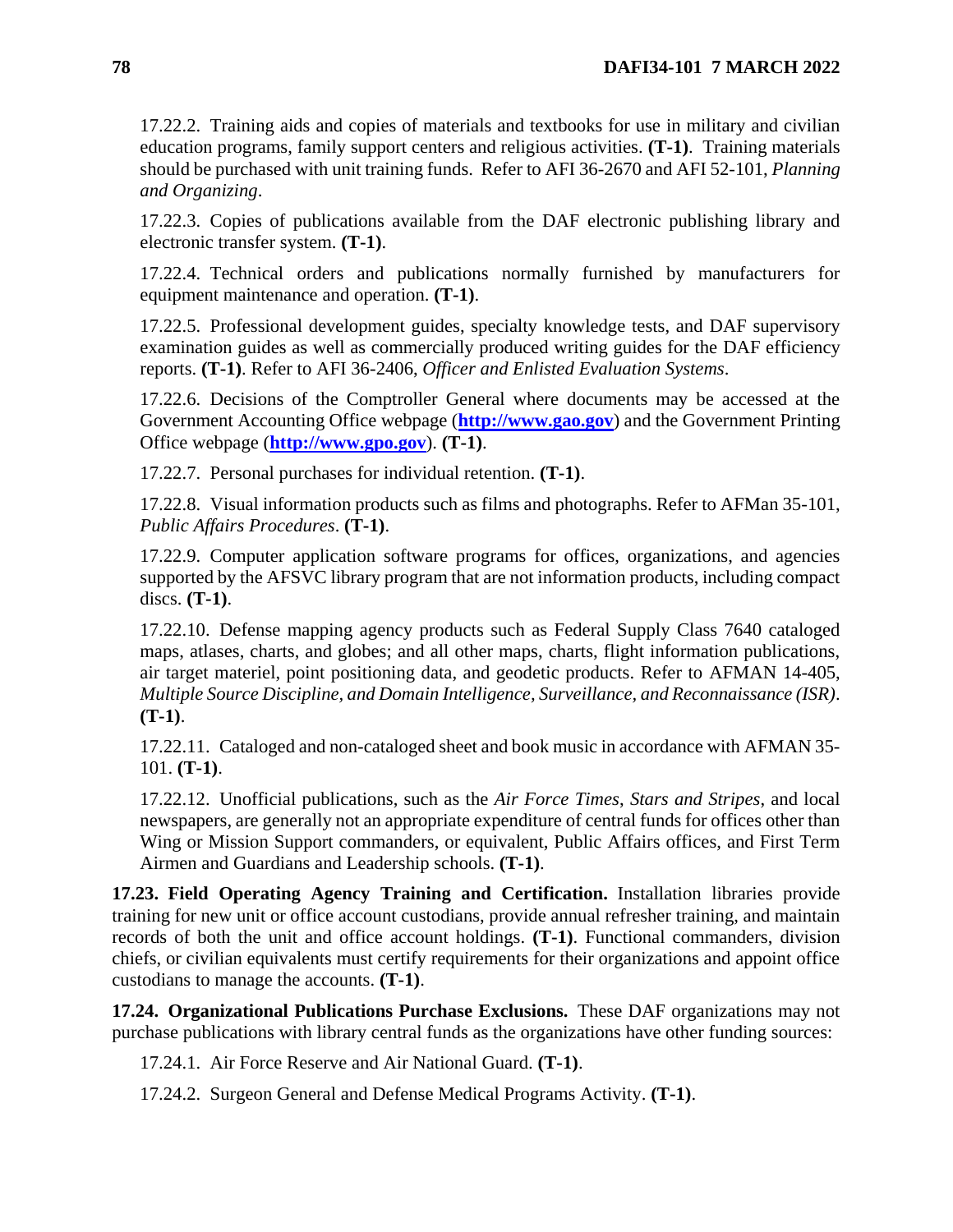17.24.3. Judge Advocate General. Refer to AFI 51-105, *Legal Information Services*. **(T-1)**.

17.24.4. Research, development, test, and evaluation activities funded exclusively with research and development funds (3600). **(T-1).**

17.24.5. Depot maintenance organizations funded with DAF industrial funds. Refer to DoD FMR 7000.14-R, *Department of Defense Financial Management Regulation*; v2B, *Budget Formulation and Presentation*. **(T-1)**.

**17.25. Technology Plans.** Libraries prepare and maintain a technology plan. **(T-1)**.

**17.26. Integrated Library System.** Libraries should use, at a minimum, an integrated library system with the following operations and services that meet current industry standards:

17.26.1. Circulation control.

17.26.2. Cataloging.

17.26.3. Online public access catalog with current bibliographic records.

17.26.4. Web interface with ability to embed eResource links behind one level of user authentication (e.g., login screen).

**17.27. Title 17 USC,** *Copyrights***.** As amended, the copyright law governs the making of photocopies or other reproductions of copyrighted material. Title 17 USC requires the posting of copyright notices on photocopying equipment and newer technologies that permit the duplication of copyrighted works. Library program managers must post copyright visual aids by all duplicating equipment. **(T-0)**.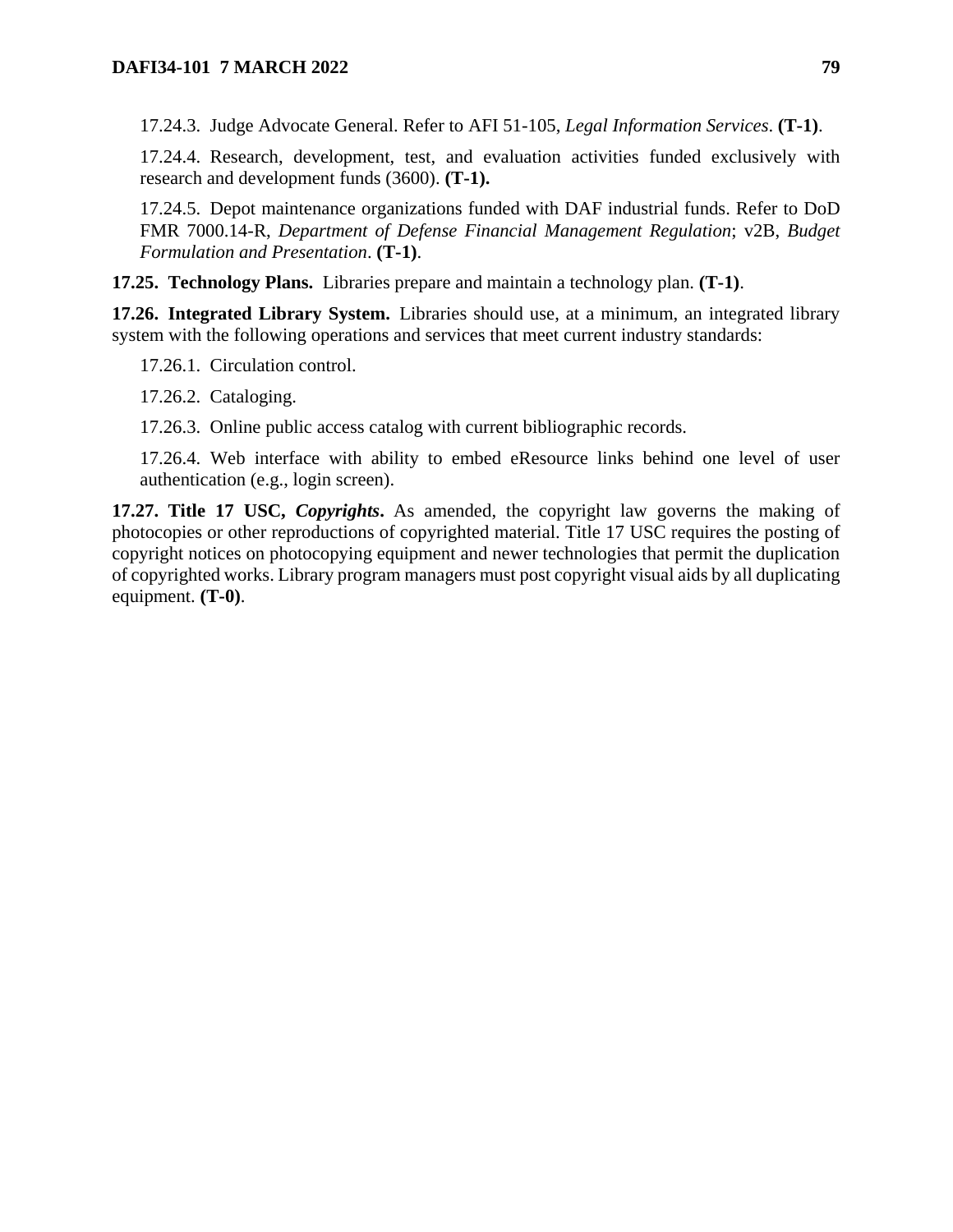#### **Chapter 18**

### **TECHNICAL LIBRARIES**

**18.1. Purpose and Structure.** Technical libraries enable and enhance access to scientific and engineering information. These specialized libraries provide relevant and timely information using new information technologies and the technical librarians' expertise. Research librarians provide scientists and engineers with information required to capitalize on prior research, prevent redundant research, help researchers maintain their expertise and share research results. When appropriate to its mission, the libraries interface, collaborate, support, or use other technical library data, information or knowledge-based initiatives, platforms or tools.

**18.2. Technical Library Collections.** Technical library collections focus on science, engineering, and other specialized areas of research. Technical libraries acquire and manage indepth, specialized information resources and services tailored to the needs of their customers.

**18.3. Technical Libraries Funding.** Technical libraries must be funded by their organization using APFs. **(T-1)**. In most cases, technical libraries are funded with research and development funds that are part of the technical and research budget submission.

**18.4. Patron Eligibility.** Patrons eligible for service at technical libraries are broader than categories of eligible MWR patrons as defined in **[Attachment 2](#page-115-0)** and include the technical organization researchers working on the installation, all Air Force Materiel Command (AFMC) and AF Research Laboratory personnel, and any other installation organizations with which the library has agreements. Special categories of customers include authorized contractors; visiting faculty or scientists; foreign nationals; interagency personnel; students; Voluntary Emeritus Corps, refer to **[paragraph 18.4.5](#page-79-0)**; Voluntary Emeritus Corps employed by a contractor, refer to **[paragraph 18.4.6](#page-80-0)**; and retirees.

18.4.1. Additional registration requirements for contractors include signatures of administrative contracting officer or contracting officer's representative and contractor's representative authorized to expend funds. **(T-1)**. Registration requirements include government awareness of contractor requests and company officers agreeing to compensate for lost or damaged materials. Special precautions are taken to ensure that certain types of limited or proprietary information are not released to contractors. **(T-1)**.

18.4.2. Students or visiting faculty or scientists are considered in a similar category as contractor personnel in terms of services provided and registration requirements. Registration requires the signature of a government sponsor who is responsible and monitors any service needs. **(T-1)**.

18.4.3. Foreign nationals assigned to AFMC or AF Research Laboratory are eligible for library service by virtue of being an AFMC employee, however, foreign nationals do not have access to the AFMC network. **(T-1)**.

<span id="page-79-0"></span>18.4.4. Patrons working under interagency personnel agreements are considered AFMC personnel and as such are eligible for library service.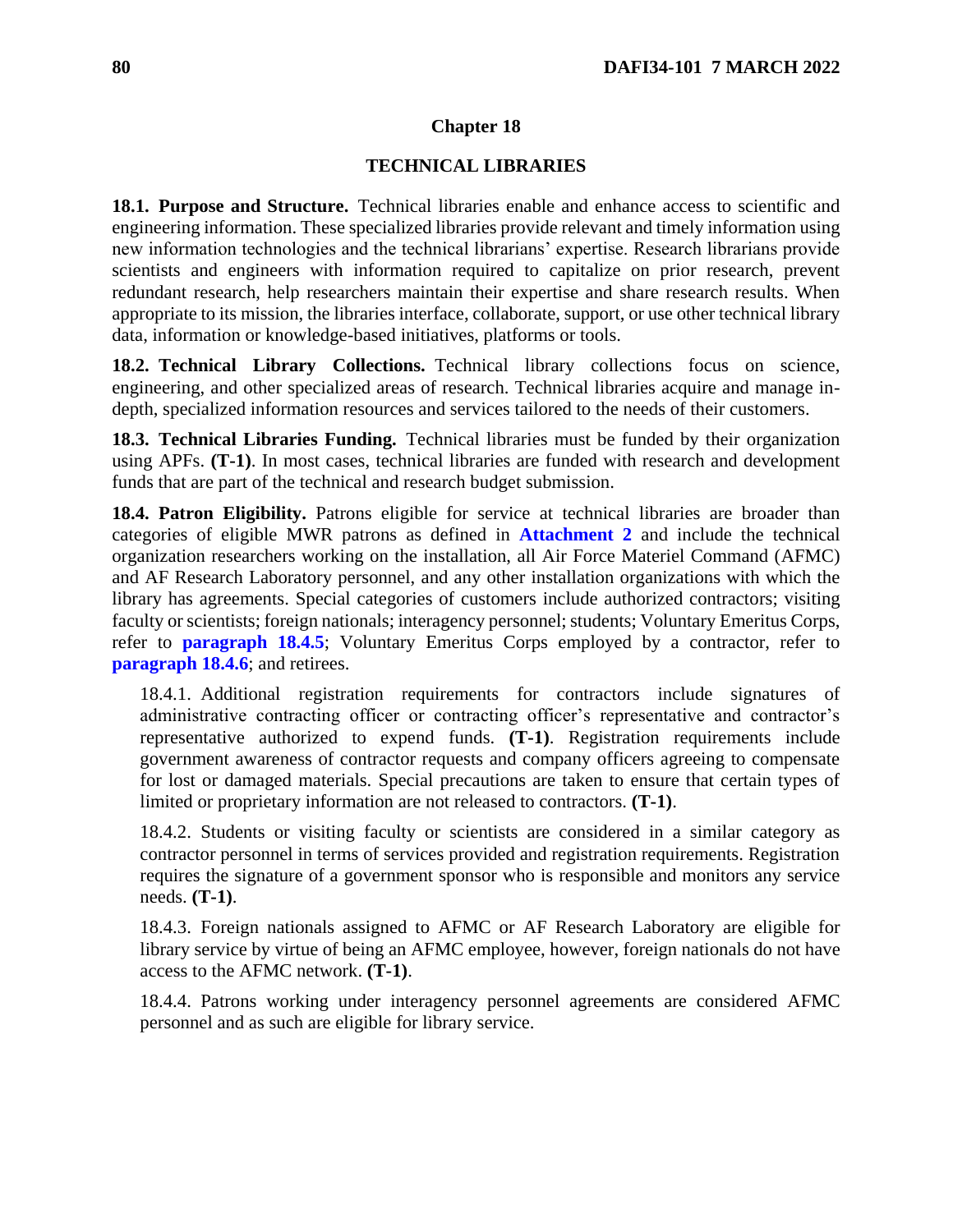18.4.5. Voluntary Emeritus Corps personnel may be considered government employees for purposes of eligibility for library services. Voluntary Emeritus Corps are also qualified to see DoD or government-only data. A government supervisor or branch chief must certify their need to know for using classified information. **(T-0)**.

<span id="page-80-0"></span>18.4.6. Voluntary Emeritus personnel may be employed by a contractor. The technical library's organization determines whether the Voluntary Emeritus Corps sees limited (e.g., proprietary, DoD-only or government-only) documents. Release of documents is situational and depends on whether there would be an organizational conflict of interest between the company and the Voluntary Emeritus Corps' project. In this case, consult with the local legal office and release documents only to a government sponsor.

18.4.7. MWR eligible patrons are generally referred to the installation library as their servicing library. However, MWR patrons may be allowed to use resources within the technical library on a site-specific basis.

**18.5. Technical Library Requirements.** Each research and development site is responsible for establishing and maintaining an on-site technical library devoted primarily to serving site personnel. **(T-1)**.

**18.6. Collection Development and Management.** Libraries provide an appropriate mix of print, electronic, and multimedia resources consistent with local needs and leveraging corporatelypurchased resources. **(T-1)**. Librarians prepare a collection development plan which describes the scope of the library collection, areas of interest, selection, acquisition, preservation, and deselection procedures. **(T-1)**. The plan addresses technical requirements such as those produced locally or acquired through Defense Technical Information Center and National Aeronautics and Space Administration. **(T-1)**. The plan also addresses space management in existing facilities and requirements for remote storage access and delivery. **(T-1)**.

**18.7. Acquisition of Electronic Resources.** Technical libraries may procure commerciallydeveloped electronic journal and database platforms. Wherever possible, and consistent with technical library business practices, libraries may leverage industry-developed resources, recognizing that maintenance and continual upgrading are best performed by the private sector. Open source software alternatives are researched and a list is provided to customers upon request. **(T-3)**.

**18.8. Special Acquisitions.** Under special circumstances and contingent on available funding, technical libraries obtain, upon request, mission-essential publications that might not be available via interlibrary loan, may be needed quickly, or that a customer recommends as a permanent addition to the collection. All efforts should be made to meet the format or language needs of the requestor. Technical libraries generally do not acquire multiple copies to be distributed at the discretion of a requestor.

# **18.9. Use of Government Purchase Card for Office Collections.** Refer to **[paragraph 17.21](#page-76-0)**.

**18.10. Vaults, Secure Rooms, and Safes.** Library program managers work with installation security personnel to provide and maintain vaults, secure rooms, or safes to house classified documents. **(T-1)**. Procedures are developed to allow access to the documents.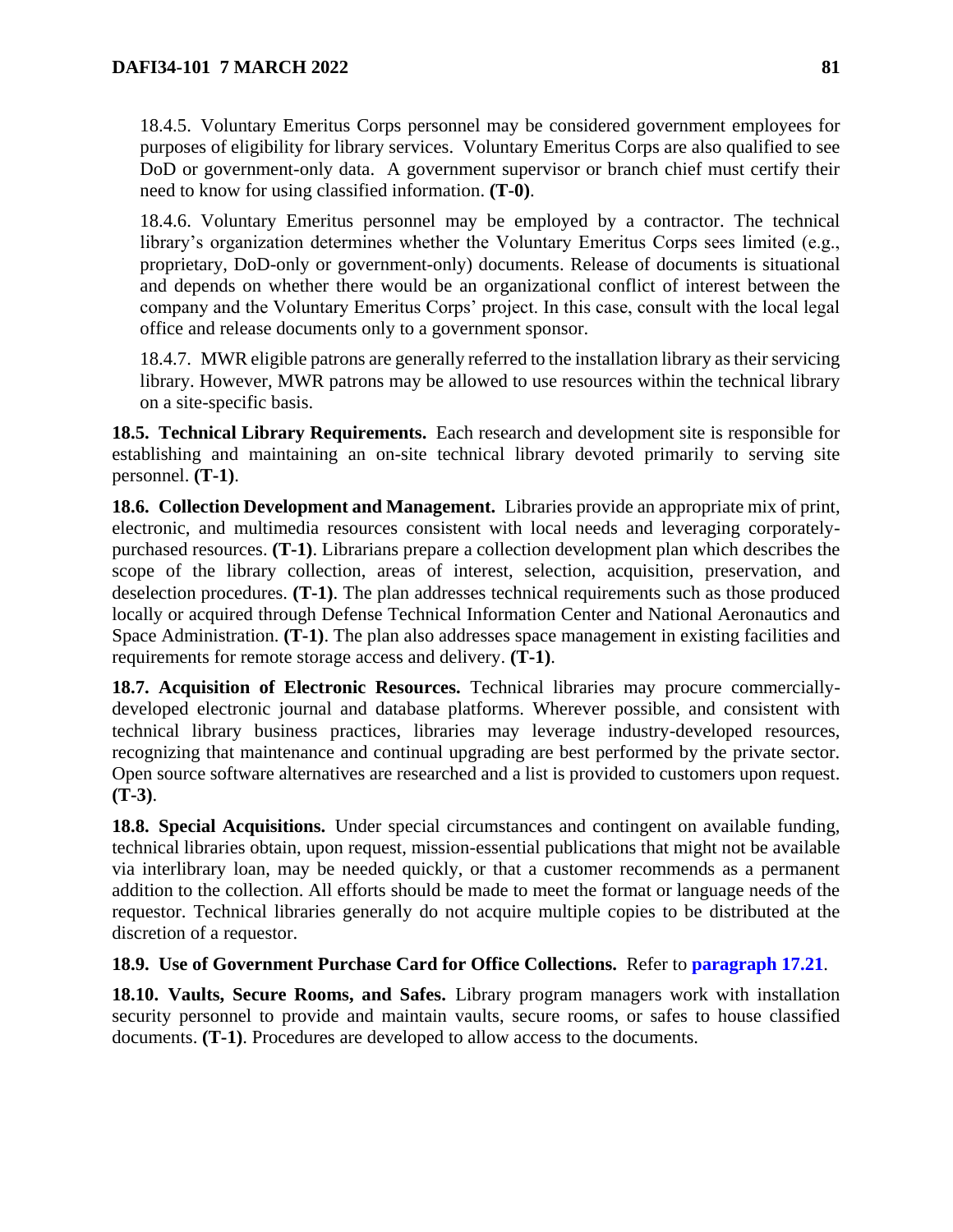**18.11. Technical Literature.** Librarians coordinate with the local Scientific and Technical Information Office officer and with Defense Technical Information Center to preserve, protect, and provide access to the technical literature. **(T-3)**. Installation produced technical work includes, but is not limited to technical reports, technical memos, and technical papers. All technical literature produced by local scientists and engineers is accessible through the Defense Technical Information Center database. **(T-1)**.

**18.12. Corporate Purchasing Program.** Headquarters AF Research Laboratory must corporately fund technical and scientific electronic resources. **(T-1)**. The corporately funded resources are maintained and the user licenses are managed by members of the AFMC library consortium. **(T-1)**. Sub-units may join with AFMC and other technical libraries or may enter into separate multi-site agreements.

**18.13. Integrated Library System.** Technical library program managers must maintain an integrated library system which employs current technology to organize and make accessible their unique collections. **(T-3)**.

**18.14. Information Analysis Centers.** Information analysis centers established by Defense Technical Information Center are located at technical library sites. In general, librarians consult with the information analysis centers to answer specific requests.

**18.15. Collaboration.** Technical libraries design creative outreach methods such as leadership visits, social networking forums and in-library and online exhibit development.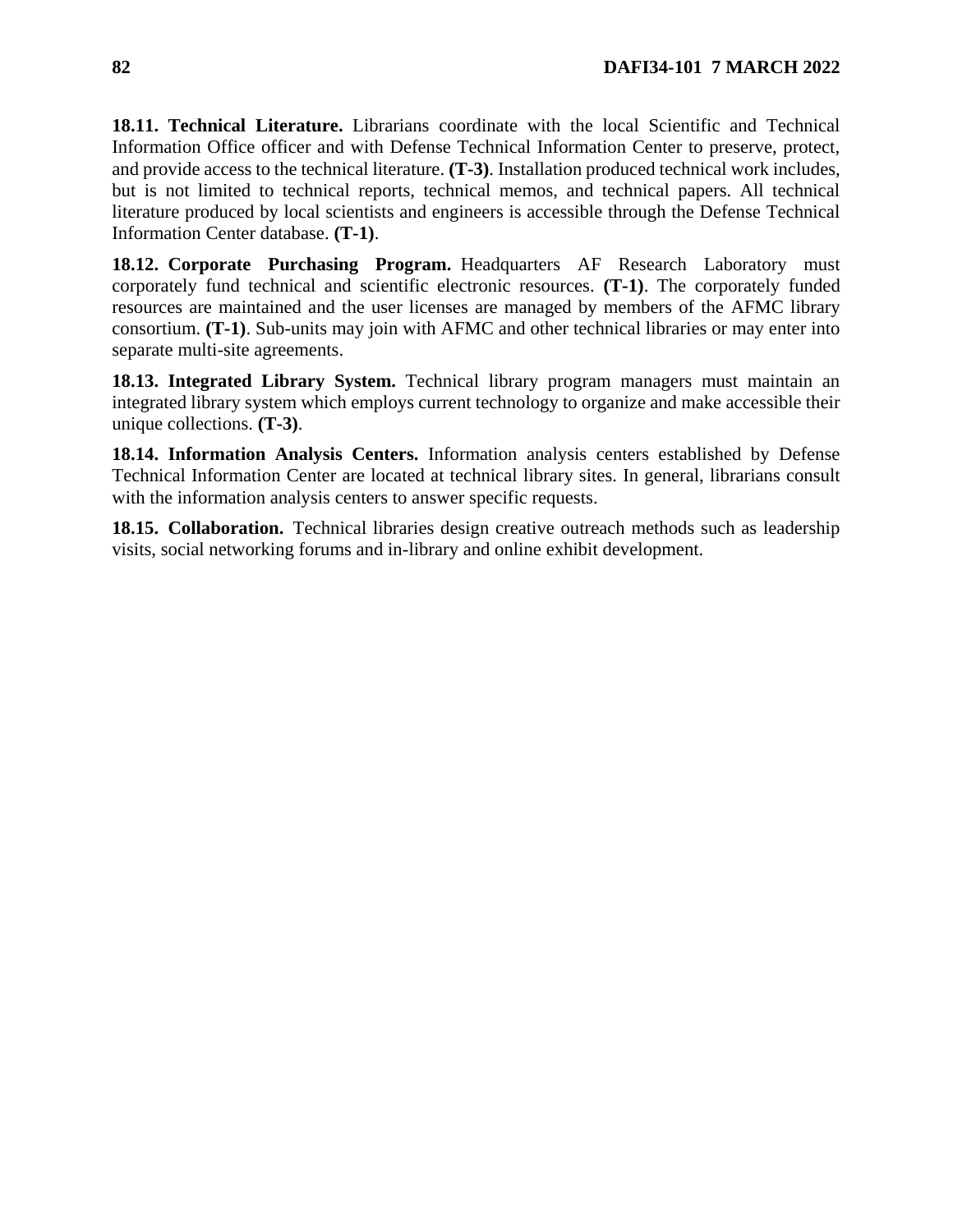## **Chapter 19**

### **OUTDOOR RECREATION**

**19.1. Program Overview.** Outdoor recreation capabilities support mission readiness through programs and facilities delivering Airmen, Guardians and family resilience and readiness. Outdoor recreation also enhances teambuilding and unit cohesion and trust among Airmen and Guardians.

### **19.2. Program Eligibility.** Refer to **[Attachment 2](#page-115-0)**.

**19.3. Program Planning and Development.** A comprehensive outdoor recreation program includes six basic components:

19.3.1. Organized Activities. The ability of the program to achieve its mission is primarily linked to DAF personnel and their families participating in organized events and activities. Outdoor recreation will offer the following four types of organized activities:

19.3.1.1. Awareness, Interest, and Entertainment. These are designed to stimulate market demand and communicate the diversity of available outdoor recreation programs. Examples include films, speakers, travelogues, exhibitions, etc. **(T-3)**.

19.3.1.2. Instructional. **(T-3)**. These are specifically designed to transfer knowledge or develop skills through demonstrations, videos, computer-based individual instruction, or group classes.

19.3.1.3. Mainstream Outdoor Recreation. **(T-3)**. These include popular activities, such as camping, bicycling, skiing, swimming, and fishing. These activities form the foundation of the outdoor recreation program and units use as a part of teambuilding and maintaining resilient, ready Airmen and Guardians.

19.3.1.4. Outdoor Adventure. **(T-3)**. These specialized activities (e.g., white water rafting, self-contained underwater breathing apparatus (SCUBA) diving, rappelling, and rock climbing) carry a higher perceived risk, e.g., how dangerous someone unfamiliar with the appropriate techniques and safety practices would consider an activity. Refer to **[paragraph](#page-85-0)  [19.16](#page-85-0)**.

19.3.2. Referral Systems. It is not possible to directly provide all possible programs and services "in-house." The outdoor recreation program should establish a referral system that addresses the following four categories:

19.3.2.1. Information. An area in the outdoor recreation facility should be established as a browsing area and stocked with how-to books, instructional and safety videos, and a variety of outdoor recreation magazines.

19.3.2.2. Interest Groups. Outdoor recreation staff should refer customers to individuals, local groups (such as minor MWR clubs or installation-recognized private organizations), or national organizations sharing their interests. A bulletin board should be available for posting information on local club activities and individuals planning self-directed outings.

19.3.2.3. Locations and Destinations. The outdoor recreation program should offer customers guidebooks, maps, and brochures to help find items of interest in the local area.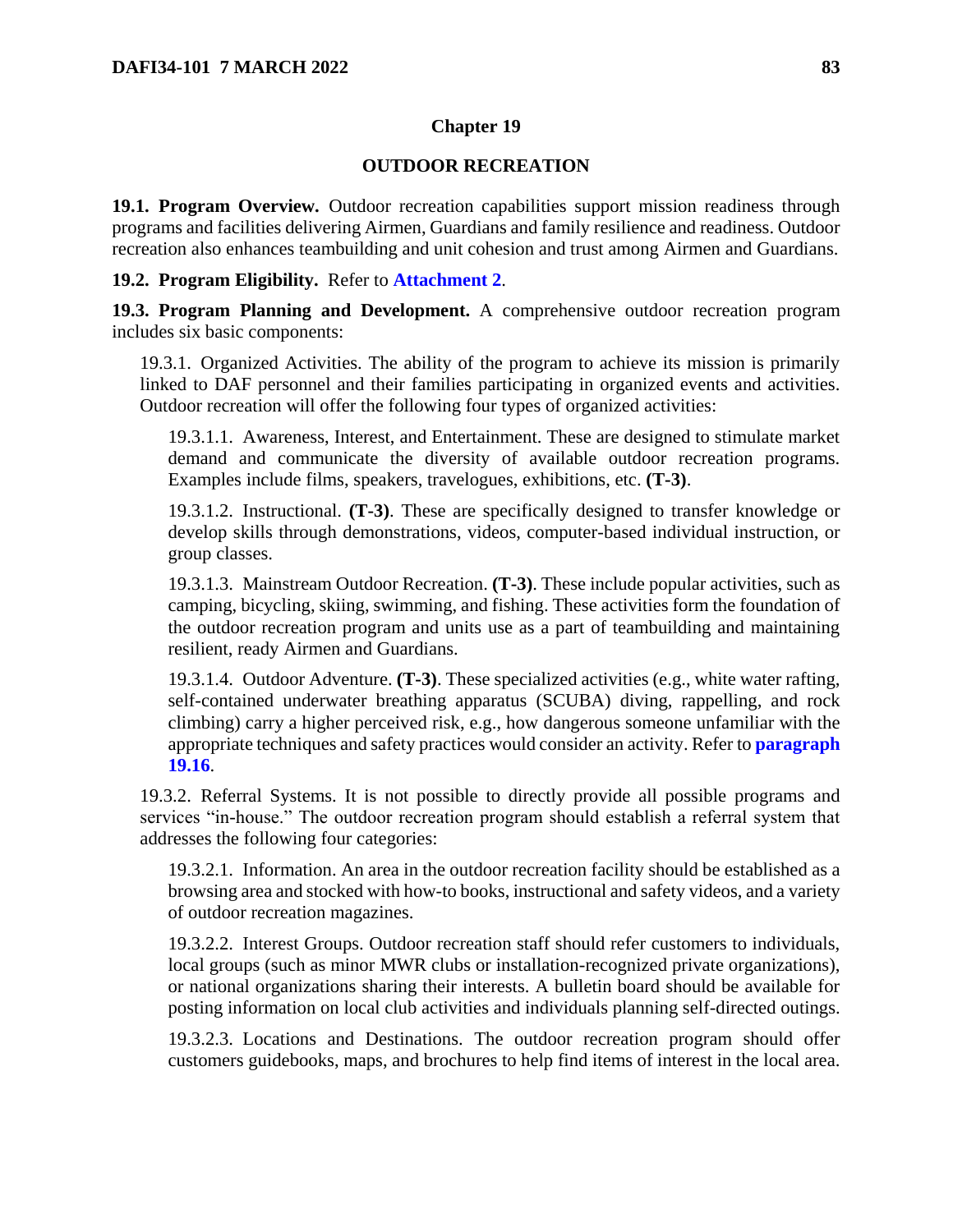19.3.2.4. External Suppliers of Programs, Services, or Equipment. If the outdoor recreation program does not offer a program or service, staff should be prepared to provide the customer with information on who may. This includes mail order and internet-based equipment retailers.

19.3.3. Equipment Support. Specialized items such as climbing ropes, or rescue gear may be reserved for internal program use only. Generalized outdoor recreation items such as sleeping bags, tents, fishing boats, and coolers support both internal programs and self-directed customer use.

19.3.4. Customer Services. Outdoor recreation programs should offer customer services such as ski tuning, bike and lawnmower repairs. These services meet customer needs and create a revenue source.

19.3.5. Resale Operations. Resale operations should be designed to enhance the customer's outdoor recreational experiences, complement the programs and equipment offered, and increase outdoor recreation participation. Also refer to paragraphs **[3.25,](#page-21-0) [3.26,](#page-22-0) and [3.27](#page-24-0)**.

19.3.6. Facilities and Recreation Areas. The exact mix of facilities and recreation areas should be based on market demand and existing local resources. There are three core facilities:

19.3.6.1. Outdoor recreation and equipment center.

19.3.6.2. Aquatics facility and swimming pool. Refer to **[Chapter 20](#page-95-0)**.

19.3.6.3. On-installation park(s) with playgrounds and picnic areas. Refer to **[paragraph](#page-85-1)  [19.15](#page-85-1)**.

**19.4. Core Activities.** Core activities provide mission support by fostering family and individual well-being, unit and community cohesion, and physical fitness. Core activities also ensure some consistency in programing across the DAF. Outdoor recreation core activities include camping, canoeing, kayaking, bicycling, fishing, hunting, walking, hiking, snow skiing, snowboarding, picnicking, unit outings, swimming, and nature and wildlife appreciation. Support for these activities is to be provided at every installation where it is geographically appropriate. **(T-3)**.

**19.5. Annual Program Standards.** The outdoor recreation program manager must provide, at a minimum, the following number of activities shown in **[Table 19.1](#page-83-0)**. **(T-3)**.

<span id="page-83-0"></span>**Table 19.1. Annual Program Standard Requirements.**

| Category                                 | <b>Required per year</b> |
|------------------------------------------|--------------------------|
| <b>Fitness</b>                           |                          |
| Whole Family (accompanied tours)         | 2                        |
| Couples (accompanied tours)              |                          |
| Unit Cohesion, Teambuilding, Trust       | 2                        |
| <b>Community Cohesion</b>                |                          |
| Awareness, Education, Entertainment      | 2                        |
| <b>Instructional Classes</b>             |                          |
| Joint program with another Force Support | 2                        |
| activity                                 |                          |
| Outing or Off-Installation Trip          |                          |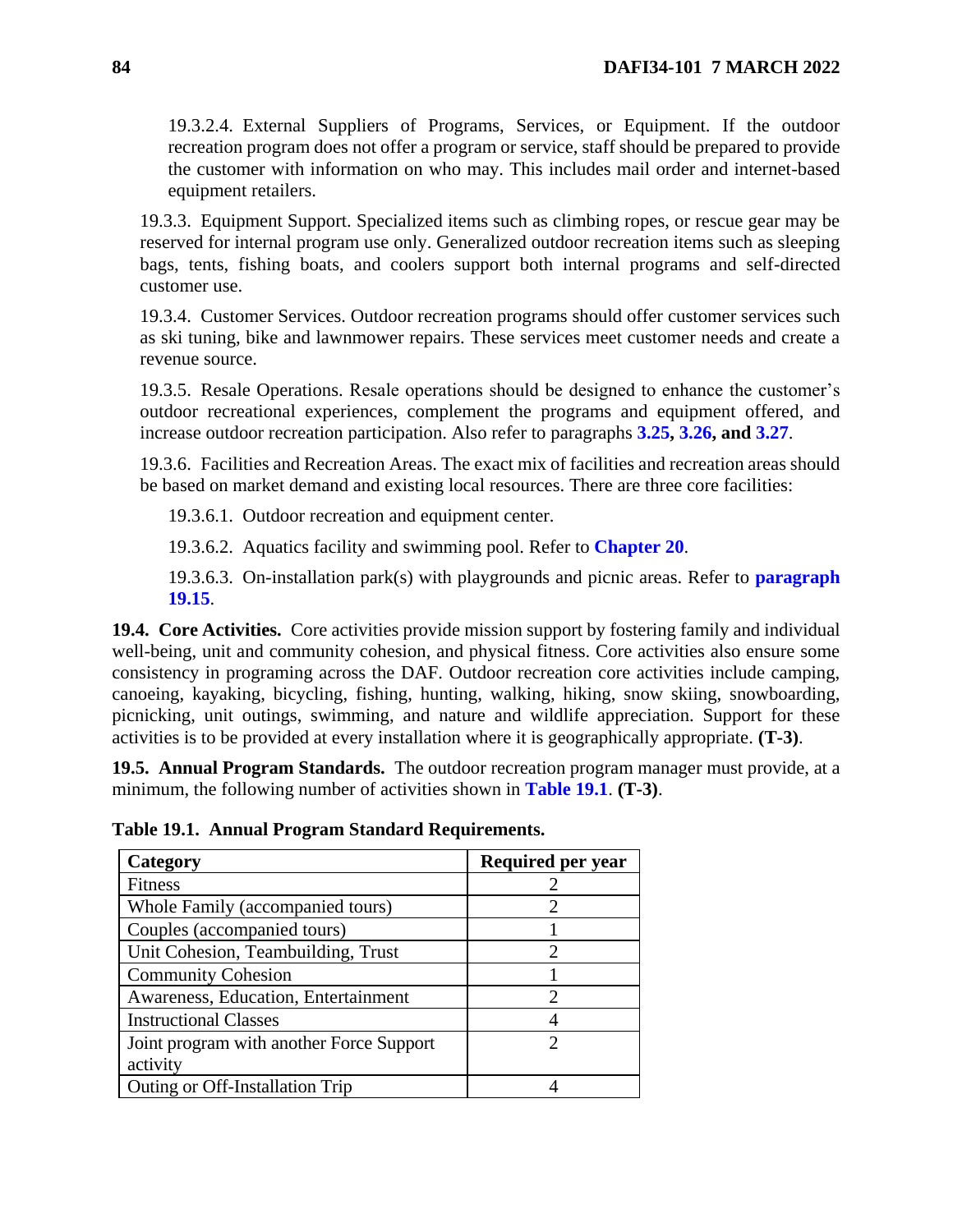## **DAFI34-101 7 MARCH 2022 85**

**19.6. Staff TDY.** When programs require overnight or distant travel, personnel must be placed on temporary duty orders in accordance with Joint Travel Regulations, Chapter 3, section 0301, and AFI 65-103, *Temporary Duty/Special Orders*. **(T-1)**.

**19.7. Staff Certifications.** Outdoor recreation staff and contractors must maintain certification in standard first aid and child and adult cardiopulmonary resuscitation. **(T-3)**. Certification training for outdoor recreation staff and volunteers is coordinated with the Force Support training staff. Consult with the Installation Safety Office for exceptions to the certification requirements for lowrisk administrative personnel. Advanced first aid training for trip leaders and remote offinstallation recreation area personnel is strongly encouraged. Staff overseeing the aquatics program should complete the Aquatics Facility Operator certification program provided by the National Recreation and Park Association. Activity-specific training and certification standards apply to the activity leader(s) or, in the case of programs like whitewater rafting, all key program staff including volunteers. Refer to **[Attachment 4.](#page-126-0)**

**19.8. Inventory of Local Natural Resources and Local Outdoor Recreation Providers.** An installation's outdoor recreation program is shaped by climate, geography, and available natural resources. The outdoor recreation manager should compile an inventory of local natural resources and local outdoor recreation providers to identify the raw materials available for program planning. These include parks, rivers, lakes, mountains, ski areas, natural and wilderness areas, campgrounds, beaches, trails, caves, or other places suitable for outdoor recreation. Also include clubs, public agencies, schools, or businesses providing outdoor recreation programs, services, or equipment.

**19.9. Office Resource Collection of Books, Periodicals, Maps, Catalogs.** To support the program's vision and a strong referral system, develop an office resource collection of books, periodicals, maps, catalogs, videos, etc. These materials can be used for program planning, scouting trips, staff training, instructional classes, and by customers. The resource collections should also focus on local natural resources, e.g., local and regional guidebooks. Be sure current information regarding on and off-installation recreation areas is available. Work with the installation library to help build this office collection. At a minimum, it should contain at least 15 books, 5 magazine subscriptions, and 10 outdoor recreation equipment mail-order catalogs. Instructional videos should also be incorporated into the collection based on the mix of programs and activities. Plan to incorporate at least two new books and one new video to the reference collection annually.

**19.10. Risk Management and Environmental Safeguards.** Safeguarding customers, staff, and natural resources are essential to sustainable outdoor recreation programs.

19.10.1. Manager must establish risk management plans to include employee qualifications, in-service training, vehicle procedures, first aid kits, first aid protocols, minimum age limits, staff to patron ratios, blood borne pathogens, rescue and transport equipment, accident reporting procedures, two-way emergency communication, over-due procedures, activityspecific hazard assessments, orientation and pre-trip communications, and weather practices. **(T-3)**.

19.10.2. Manager will coordinate with the installation legal office to develop liability waiver forms, hold-harmless agreements, and assumption-of-risk forms. **(T-3)**.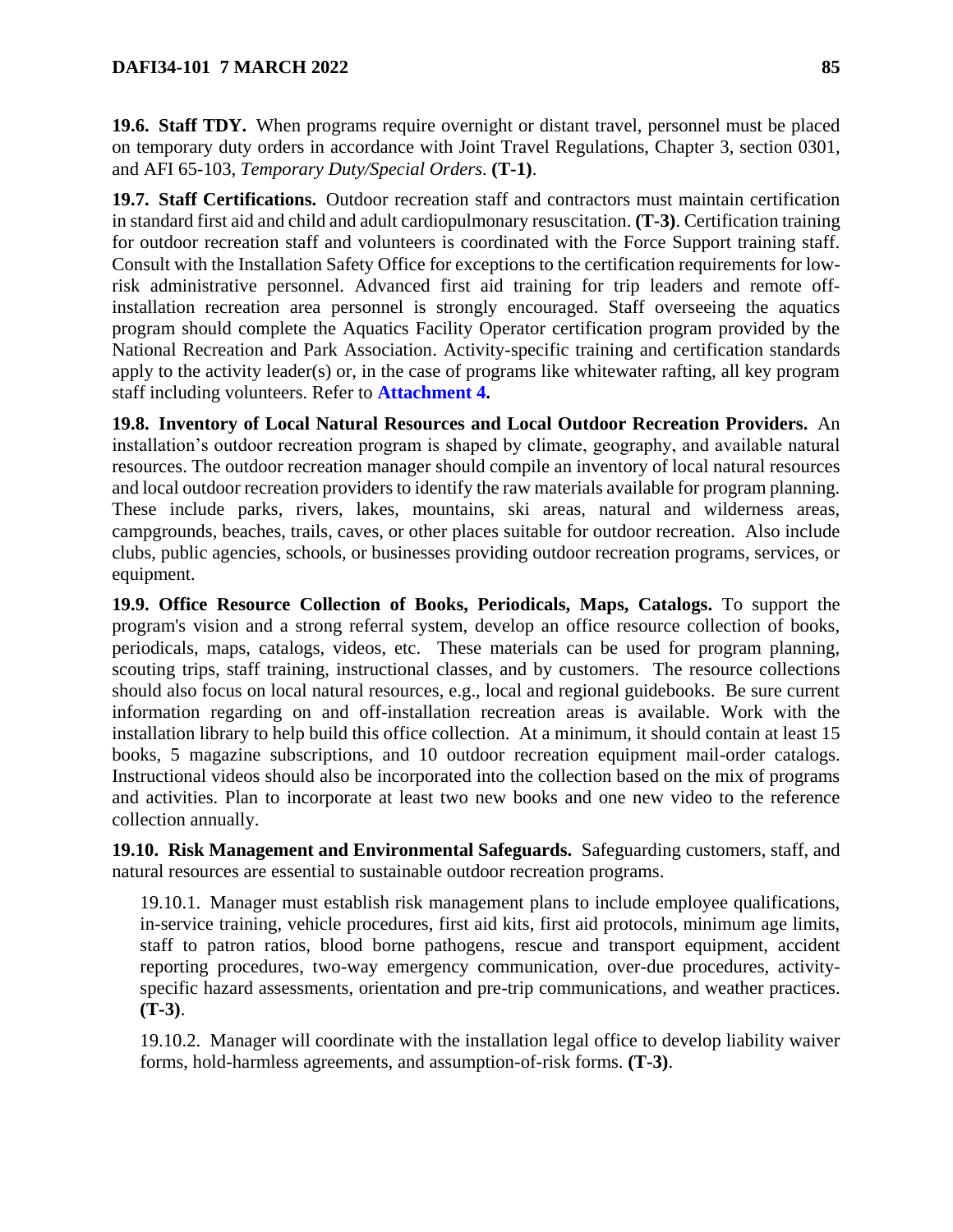19.10.3. Manager will coordinate with the civil engineer and bioenvironmental offices to ensure facilities and maintenance practices comply with applicable environmental requirements. **(T-3).** Must include all off- installation recreation areas, recreational vehicle camps, and Marinas; integrate industry recognized Leave No Trace practices throughout the program. **(T-3)**.

**19.11. Alcoholic Beverages.** Outdoor recreation program managers follow the alcoholic beverage guidance in AFI 34-219. **(T-1)**. Outdoor recreation program manager must develop a locally written operating instruction addressing alcoholic beverage consumption in outdoor recreation programs and facilities. **(T-3)**.

19.11.1. Outdoor recreation staff and contractors will not consume or be under the influence of alcoholic beverages while on duty or off duty for the duration of an outing or activity. **(T-1)**. Participants should not consume alcoholic beverages preceding or during all outdoor recreation activities.

19.11.2. Sponsors of parties or group functions will be accountable for the responsible behavior of their group. **(T-1)**. The sponsors must submit a letter of request, through the Force Support commander, outlining their rules for serving and consuming alcoholic beverages at the party or function. **(T-3)**.

## **19.12. Blood-borne Pathogen Standard Compliance.** Refer to **[paragraph 3.38](#page-28-0)**.

**19.13. Outings and Off-Installation Trips.** For every off-installation trip, the trip leader will file an itinerary, customer and staff roster, and emergency action plan with the outdoor recreation manager or community services flight chief. **(T-3)**. This ensures if bad weather, transportation problems, or mishap delay a trip's return, key personnel have the information needed to initiate appropriate action. Pre-trip and departure briefings address hazard awareness and applicable safety practices and equipment. **(T-3)**. Basic risk management requires that customers clearly understand what to expect, prerequisite skills or equipment, what hazards might be encountered, and what the trip leader and participants should do to prepare or protect themselves. **(T-3)**. Before contracts are signed, the NAF contracting officer will ensure adequate safety plans to handle potential mishaps or emergencies are in the contract. **(T-3)**.

## **19.14. On-Installation MWR Recreational Clubs and Other Recreational Private Organizations.** Refer to **[Chapter 23.](#page-103-0)**

<span id="page-85-1"></span><span id="page-85-0"></span>**19.15. Playgrounds.** This applies only to playgrounds located at on-installation and offinstallation recreation areas managed under the outdoor recreation program. Playgrounds are sustained with funds controlled by the civil engineer when authorized by DAFI 32-9005, *Real Property Accountability*. The outdoor recreation program manager ensures playground structures and equipment is inspected weekly for safety and maintenance purposes. **(T-1)**. The program manager coordinates the daily inspection checklist with occupational safety to ensure repairs are made quickly before use. New or renovated playgrounds must comply with safety and accessibility standards outlined in the US Consumer Product Safety Commission's publication #325 *Public Playground Safety Handbook*. **(T-0)**.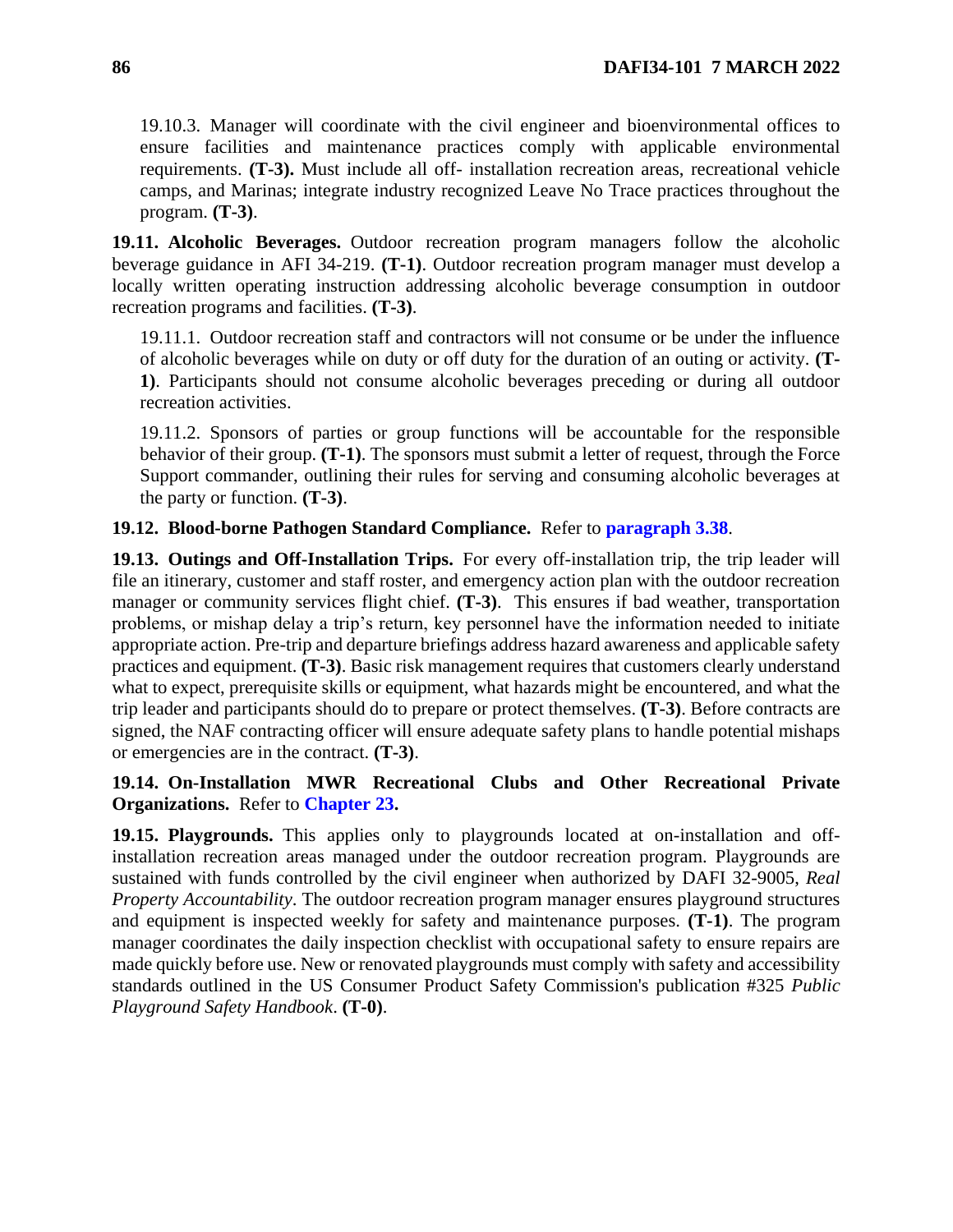**19.16. Outdoor Adventure Activities.** Adventure programs, like whitewater rafting or mountain climbing, carry a higher level of risk. The program manager will offer these programs only under the supervision of fully qualified program leaders. **(T-3)**. While the overall program is called "outdoor recreation," appropriate activities may be offered and marketed under the heading of outdoor adventure. The Force Support commander or civilian leader must approve, in writing, outdoor adventure program components. **(T-3)**. The outdoor recreation program manager retains the letter of approval on file. This ensures the chain of command recognizes and accepts increased responsibilities that go with adventure activities. These typically include additional staff training, higher equipment standards, higher staff to customer ratios, special first aid and safety equipment, etc. For established programs, the outdoor recreation program manager must prepare an annual memo for the Force Support commander or leader's signature authorizing existing adventure activities to continue. **(T-3)**.

**19.17. SCUBA Diving.** The program manager must ensure SCUBA programs are taught and led by trained and certified personnel who are sanctioned by the World Recreational SCUBA Training Council (**<https://wrstc.com/>**). **(T-0)**. Divers certified by World Recreation SCUBA Training Council may participate in SCUBA diving activities and refill air tanks at AF facilities. The following organizations are recognized for training and instructional programs: International Diving Educators Association®, National Association of SCUBA Diving Schools®, National Association of Underwater Instructors®, Professional Association of Diving Instructors®, Professional Diving Instructors Corp®, SCUBA Schools International®, and SCUBA Diving International®. US Navy, Los Angeles Parks Department Underwater Unit, Multinational Diving Educators Association®, Confédération Mondiale des Activités Subaquatiques®, and other organizations sanctioned by the World Recreational SCUBA Training Council.

19.17.1. A SCUBA diving operating instruction is prepared by the outdoor recreation manager covering local check-out procedures, use and rental of equipment, dive boat rules, use of floats and flags, approved air sources, state or host country diving rules, special rules applicable to the local area, policies on repetitive dives, dive profiles, and safety rules. Safety rules must include the buddy system, emergency signals, minimum acceptable equipment, help and rescue rules, nearest medical facilities, nearest recompression chamber, and mishap reporting procedures. **(T-1)**. The program manager must ensure the operating instruction addresses dive depth limits and multilevel dive planning, which must not exceed any depth limitations for the qualification levels established by their certification organization. **(T-0)**.

19.17.2. The manager must ensure SCUBA cylinders are visually inspected annually and bear a label with month and year the inspection was performed. **(T-0)**. Cylinders are hydrostatically tested at a Department of Transportation certified facility in compliance with Department of Transportation rules 49 CFR Part 180, Subpart C, *Qualification, Maintenance and Use of Cylinders*. **(T-0)**. The program manager must ensure a qualified and certified SCUBA technician inspect, service, and repair tanks, valves, and regulators (**T-0)**. The program manager must ensure SCUBA cylinders are filled with compressed air only from a source that meets the Compressed Gas Association's Grade E American National Standard Institute/Compressed Gas Association G7.1 standard that covers recreational SCUBA air. **(T-0)**. The program manager must ensure the air source is certified and tested every 6 months to ensure carbon dioxide is less than 1,000 parts per million; carbon monoxide is less than 10 parts per million; hydrocarbons (as methane) are less than 25 parts per million, and oil vapor is less than 5 mg/m3; and free of gross moisture, dust, or other foreign matter. **(T-0)**.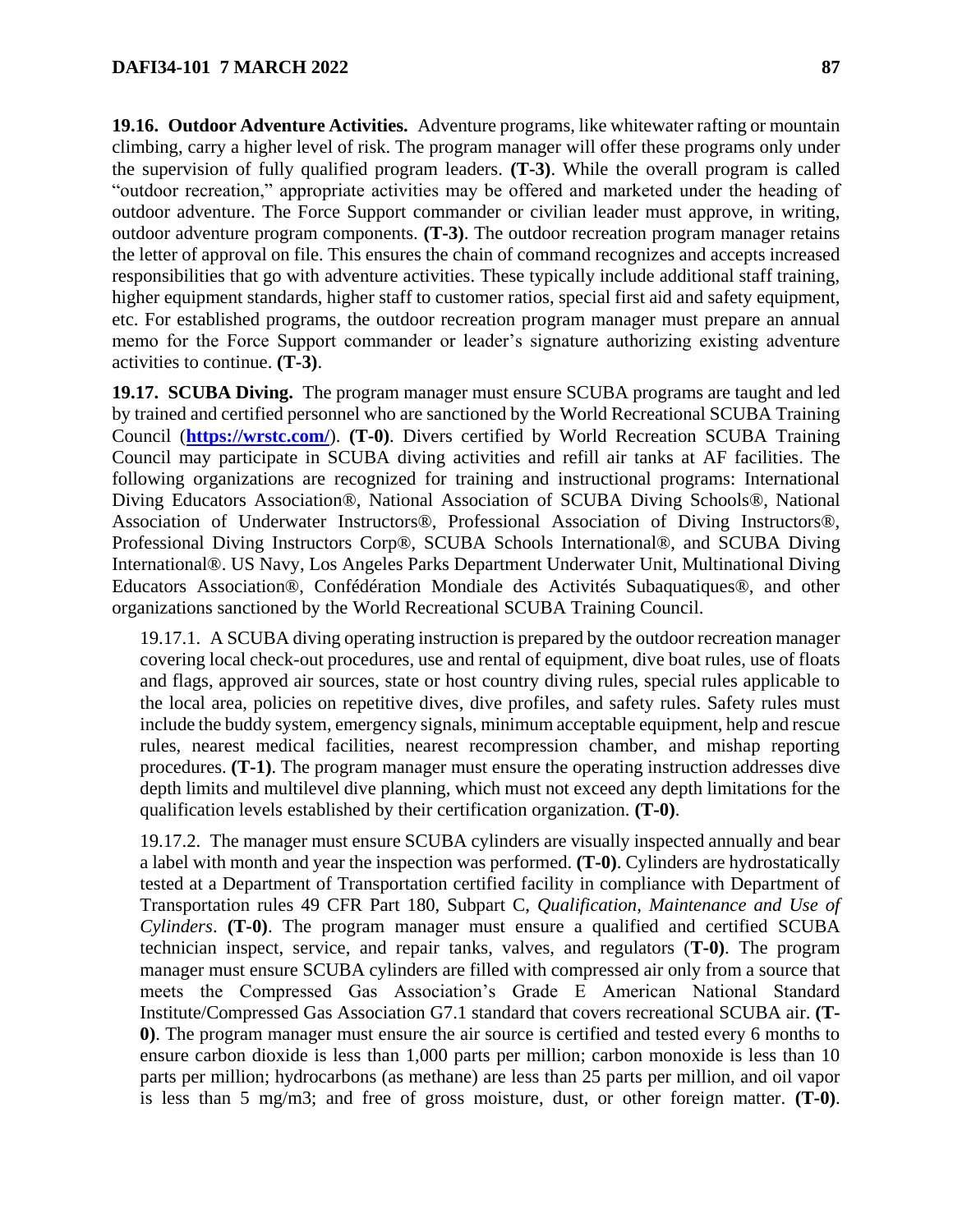Additionally, tanks used for enhanced air nitrox diving (oxygen threshold > 23.5 percent) must be clearly labeled for only enhance air nitrox use and be specifically cleaned and serviced to accommodate enriched oxygen mixes. **(T-0)**. AF facilities with properly trained and certified personnel and fill systems may offer only enhanced air nitrox32 (32 percent oxygen) and enhanced air nitrox36 (36 percent oxygen) mixes.

**19.18. Off-Installation Recreation Areas.** Installation commanders requesting to establish an off-installation recreation area must have the approval of the AFSVC/CC. **(T-1)**. The program manager ensures the following applies to off-installation recreation areas:

19.18.1. Managers of off-installation (and on-installation) recreation areas required to live onsite must pay rent and utilities. **(T-3)**.

19.18.2. Free housing or site rental must not be provided. **(T-3)**. Rental rates are established in accordance with AFI 32-9003, *Granting Temporary Use of Air Force Real Property*.

19.18.3. Equipment loan and rental services are encouraged at recreation areas.

19.18.4. Personal safety and basic first aid items (sunscreen, insect repellent, bandages, etc.) should be available for purchase at off-installation recreation areas.

<span id="page-87-0"></span>**19.19. Skeet, Trap Ranges, Firearm Sales, Use, and Storage.** Installation commanders must ensure compliance with Bureau of Alcohol, Tobacco, and Firearms, occupational safety, and NAF financial and asset control procedures for receiving, storing, issuing, and selling firearms and ammunition. **(T-0)**.

19.19.1. Under Title 18 USC Chapter 44, the *Gun Control Act of 1968*, NAF instrumentalities in all 50 states, the District of Columbia, Puerto Rico, and US possessions, must be licensed dealers to sell firearms**. (T-0)**. No license is necessary to sell ammunition only. Refer to ATF publication 5300.4, *Federal Firearms Regulations Reference Guide*.

19.19.2. Only employees who have completed a DD Form 2760*, Qualification to Possess Firearms or Ammunition*, shall have access to firearms, destructive devices, ammunition, black powder, primers, or cartridge cases. **(T-0)**. Each customer who purchases a firearm must complete a Bureau of Alcohol Tobacco, Firearms and Explosives (ATF) Form 4473, *Firearms Transaction Record*. **(T-0)**. Since this form includes a certification that a person has not been convicted of a qualifying crime of domestic violence, a DD Form 2760 need not be completed.

19.19.3. Each patron who wants temporary access to, or use of, a firearm completes a DD Form 2760. **(T-0)**.

19.19.4. The program manager must ensure employees pass same level of background checks as gun purchasers. **(T-0)**. Self-certification is not sufficient**.**

19.19.5. The program manager must ensure the sales of firearms, ammunition, or reloading supplies complies with the guidance in ATF Publication 5300.4. **(T-0)**. ATF Form 4473 may be obtained from any Alcohol Tobacco and Firearms office.

19.19.5.1. Sales of firearms and ammunition are limited to eligible patrons. **(T-0)**. Eligible patrons will not resell any items. **(T-0)**. For example, an eligible member's guest at a rod and gun club is permitted to purchase ammunition for use during the visit but is prohibited from purchasing ammunition in excess of what will be used during attendance at the range.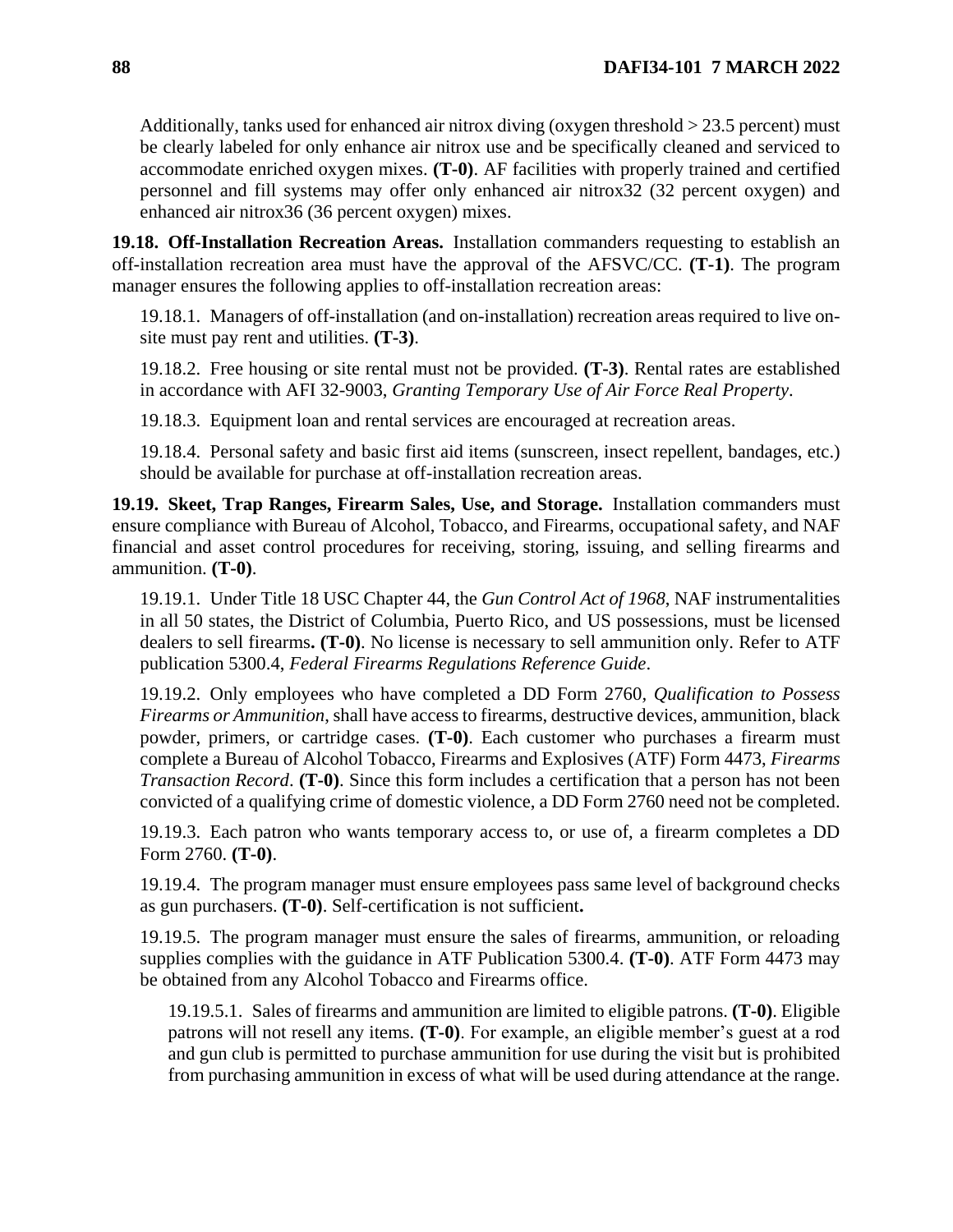19.19.5.2. The installation commander must ensure firearms sales to the public and guests of MWR eligible patrons is prohibited. **(T-0)**.

19.19.6. Safeguard information collected during firearm transactions in accordance with the Privacy Act of 1974. Refer to AFI 33-332 for further guidance.

19.19.7. Within 30 days of closing the outdoor recreation resale operation, the program manager must send all firearm sales records to the regional Alcohol Tobacco and Firearms office. **(T-0)**.

19.19.8. The installation commander should consider a requirement for installation records check for all purchasers of weapons. The installation commander must ensure firearms or ammunition is not sold to anyone if the buyer would be in violation of state law or public ordinance. **(T-0)**. Consult with the installation legal office about applicable state and local laws. The program manager and program staff will not sell firearms, ammunition, black powder, primers, and cartridge cases to anyone with a misdemeanor or felony conviction for crimes of domestic violence. **(T-0)**.

19.19.9. Operations outside the US may require additional controls and forms to comply with customs requirements, status of forces agreements, or country-to-country agreements. Coordinate all operating instructions with the legal and safety offices. Under no circumstances are the controls used by the program manager to be less stringent than those in the *Gun Control Act of 1968*. **(T-0)**.

19.19.10. The safety office must approve facilities where ammunition reloading is planned as an explosives storage location and these facilities must follow the applicable safety requirements in Defense Explosives Safety Regulation (DESR) 6055.09\_AFMAN 91-201, *Explosives Safety Standards*. **(T-1)**. AFI 31-101, *Integrated Defense (ID)*, sets additional facility standards which must be met by the program manager before firearms and munitions are stored. **(T-1)**.

19.19.11. The manager must maintain a listing of all Force Support owned weapons regardless of cost, depreciation, declared value, or life expectancy. **(T-1)**. These weapons must be inventoried at the start and close of the business day by the manager or designated staff. **(T-1)**. The outdoor recreation manager or responsible staff must promptly report any inventory discrepancies to the security police. **(T-3)**. The firearm inventory report must be provided by the program manager to the resource management flight chief in accordance with AFMAN 34- 209. **(T-1)**.

19.19.12. Force Support shooting ranges should take positive steps to reduce the impact of lead shot deposited on the ground in the course of normal operations. Ranges must not be situated where lead shot would be deposited into wetlands, drainage areas, or other sites where lead is likely to reach surface or ground water systems. **(T-0)**. Steps should be taken to prevent wildlife, particularly waterfowl, and other game birds, from using shooting ranges as feeding or grit collection areas. Lead shot harvest plans, including the financial implications, are developed and incorporated into local operating instructions for Force Support shooting ranges. Ranges should obtain a copy of Environmental Protection Agency (EPA)-902-B-01- 001, *Best Management Practices for Lead at Outdoor Shooting Ranges*, to see if other steps could be taken to reduce the impact of lead shot on the environment.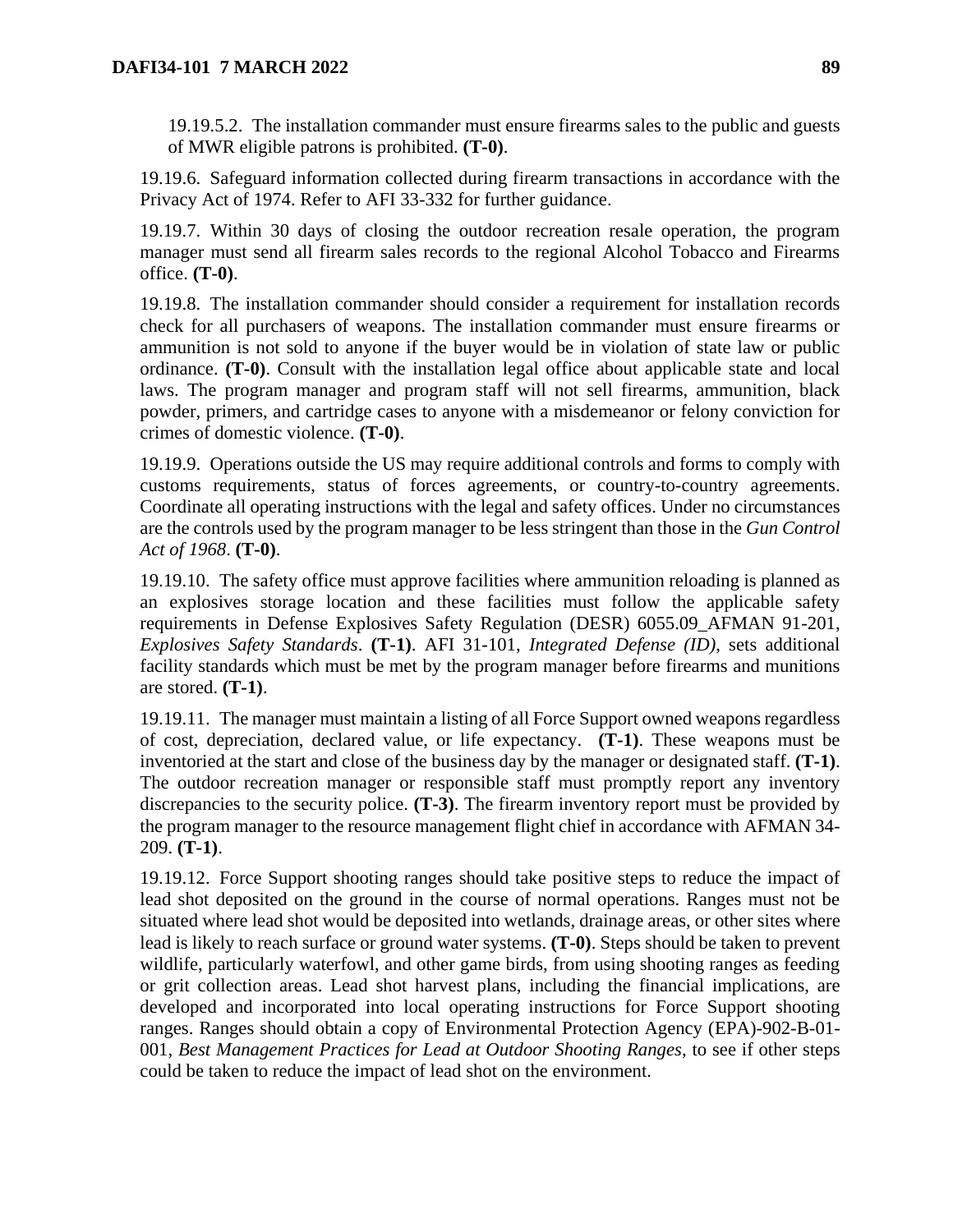**19.20. Riding Stables.** Horse owners must pay for grazing privileges on DAF property in accordance with AFI 32-9003. **(T-1)**. Arrangements can be made with the civil engineer to establish grazing areas and rules.

19.20.1. The outdoor recreation activity prepares operating instructions addressing stall cleaning procedures, safety inspections, watering, and care of livestock, reporting sick animals to the owner, maintenance of pastures, fences, facilities, and trails.

19.20.2. Outdoor recreation manager should validate all horses have the required inoculations for adequate protection against local diseases and ensures a veterinarian declares each horse is free of disease before it can be stabled or pastured with other horses.

19.20.3. Outdoor recreation manager should validate each horse owner has submitted veterinary care service options to support regular and emergency veterinary care of stabled animals. If an installation veterinarian is unavailable, the outdoor recreation activity may establish a NAF individual service contract in accordance with AFMAN 64-302 for veterinarian services. Owners may make their own veterinary care arrangements or permit the contract veterinarian to provide care, drugs, and medicine on a reimbursable basis.

19.20.4. An isolation stall should be identified and used as necessary.

**19.21. Snow Ski Areas.** Mark ski trail heads with the degree of difficulty. Ski patrol must inspect trails daily and ensure the trails are properly maintained throughout the ski season and post trail information signs at the departure point adjacent to ski lift or tow systems. **(T-1)**. Cross-country ski trail signs should also include distance and estimated skiing time. A backboard or immobilization system and a rescue sled or similar system should be available at downhill ski areas to safely transport injured skiers. If the installation's ambulance or medical response services cannot support the ski area, additional training, such as advanced first aid or wilderness first aid, is necessary for ski area personnel responsible for mishap response.

19.21.1. Installations with designated snow ski areas will create a local operating instruction accounting for the installation's mission, morale, and associated risk with this type activity. **(T-1).**

**19.22. Recreational Lodging.** Recreational lodging includes cabins, cottages, mobile homes, lodge rooms, pre-sited travel trailers and campers, and enclosed sleeping shelters designed to offer overnight accommodations. The Force Support commander or leader must ensure lodging is built and operated with NAFs. **(T-0)**. Structural repair may be authorized APFs under AFI 65-106.

19.22.1. Installations can specify and limit the number of recreational lodging units that allow pets and a separate pet fee is permissible.

19.22.2. The manager develops recreational lodging operating instructions which shall include a section addressing reservation, cancellation, refund, and pet policies. **(T-3)**.

19.22.3. Offering fee-based, tiered levels of amenities within recreational lodging units is authorized although purely rank-based facilities (e.g., distinguished visitor) is discouraged.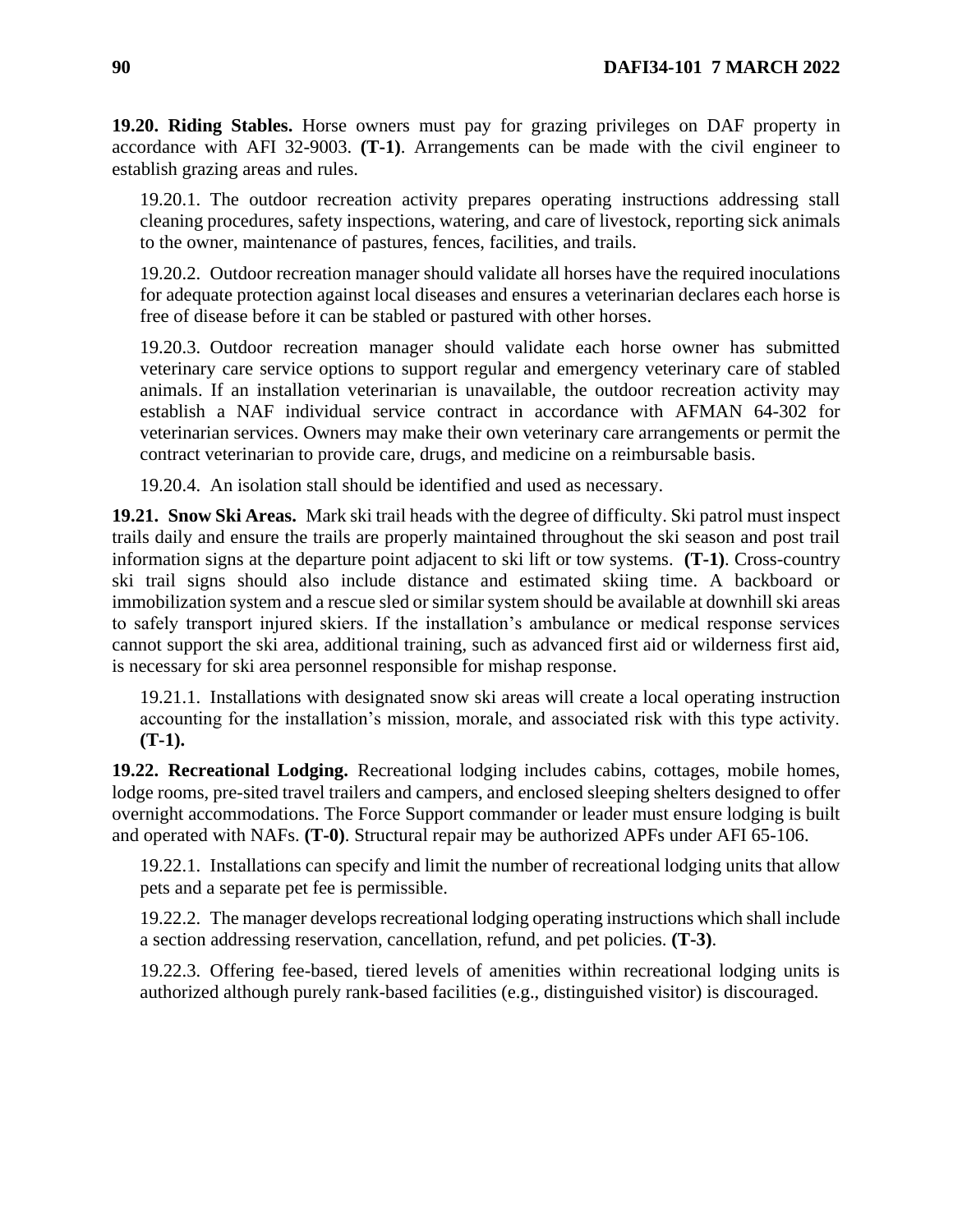**19.23. Campgrounds.** Commanders develop installation policies for campgrounds that best service their eligible patrons. **(T-3)**. Undeveloped camping areas or tents-only campgrounds are Category B programs. **(T-3)**. Natural resource funds, controlled by the civil engineer, may be used in accordance with AFMAN 32-7003. Areas developed primarily for recreational vehicle camping are Category C. **(T-0)**. AF campgrounds were developed for, and should be managed to support, recreational camping purposes and not for a patron to use as a place of business. In addition, the program manager must ensure recreational camping areas are not used as a place to live, with the exception of the recreational vehicle camp host (manager). **(T-1)**. If space is available, these recreational camping areas may be used by personnel on temporary duty to an installation as long as that use complies with maximum length of stay policies. The maximum length of stay must not exceed 180 days per twelve consecutive month period. **(T-1)**. Back to back reservations designed to circumvent the local maximum length of stay limit is not permitted. **(T-0)**.

19.23.1. The manager develops a recreational vehicle camp operating instruction that includes sections addressing reservation, cancellation, length of stay, pet, and refund policies. **(T-3)**.

19.23.2. The program manager must ensure all recreational vehicles in the recreational vehicle camp be roadworthy and carry current registration and license tags or stickers. **(T-3)**. If the vehicle is not roadworthy, the patron is asked to leave or not provided campsite rental. **(T-3)**. Recreational vehicles in the recreational vehicle camp should not be skirted although tire covers are permissible. All tires (wheels) should remain on the recreational vehicles; temporary removal for repair is acceptable. No freestanding storage units are allowed within recreational vehicle camp sites. **(T-3)**. Any recreational vehicle sold should be removed from the recreational vehicle camp prior to ownership being assumed by the buyer. For environmental reasons, no mechanical maintenance (including oil changes) or significant repair work (e.g., engine overhaul, body work, paint job) be performed, and recreational vehicles may not be washed in the recreational vehicle camp. **(T-3)**.

19.23.3. All DAF campgrounds with recreational vehicle parking must participate in the Frequent Camper Program by stamping Frequent Camper logbooks and allowing campers to redeem Camper Cash at their camps in accordance with program guidance. **(T-3)**.

**19.24. Marinas.** Marinas include private boat berthing or mooring and the rental of watercraft not listed in Allowance Standard (AS)-410, *Morale, Welfare, and Recreation and Physical Training*. Marina watercraft includes water ski boats, bass boats, pontoon boats, personal watercraft, and sailboats over 16 feet. Basic fishing boats with motors under 25 horsepower and sailboats less than 16 feet are treated as equipment loan items.

19.24.1. Program managers must ensure Force Support owned watercraft comply with US Coast Guard requirements which are different for recreational or charter boat operations. **(T-0).** Many states have been granted limited authority (33 CFR Part 173, Subpart D, *Issue of Certificate of Number*) to control the numbering and equipping of recreational boats within their jurisdictions. In these situations, Force Support owned watercraft must comply with state guidelines. **(T-0)**. The program manager must ensure marinas comply with federal, state, and local environmental and pollution laws and regulations. **(T-0)**.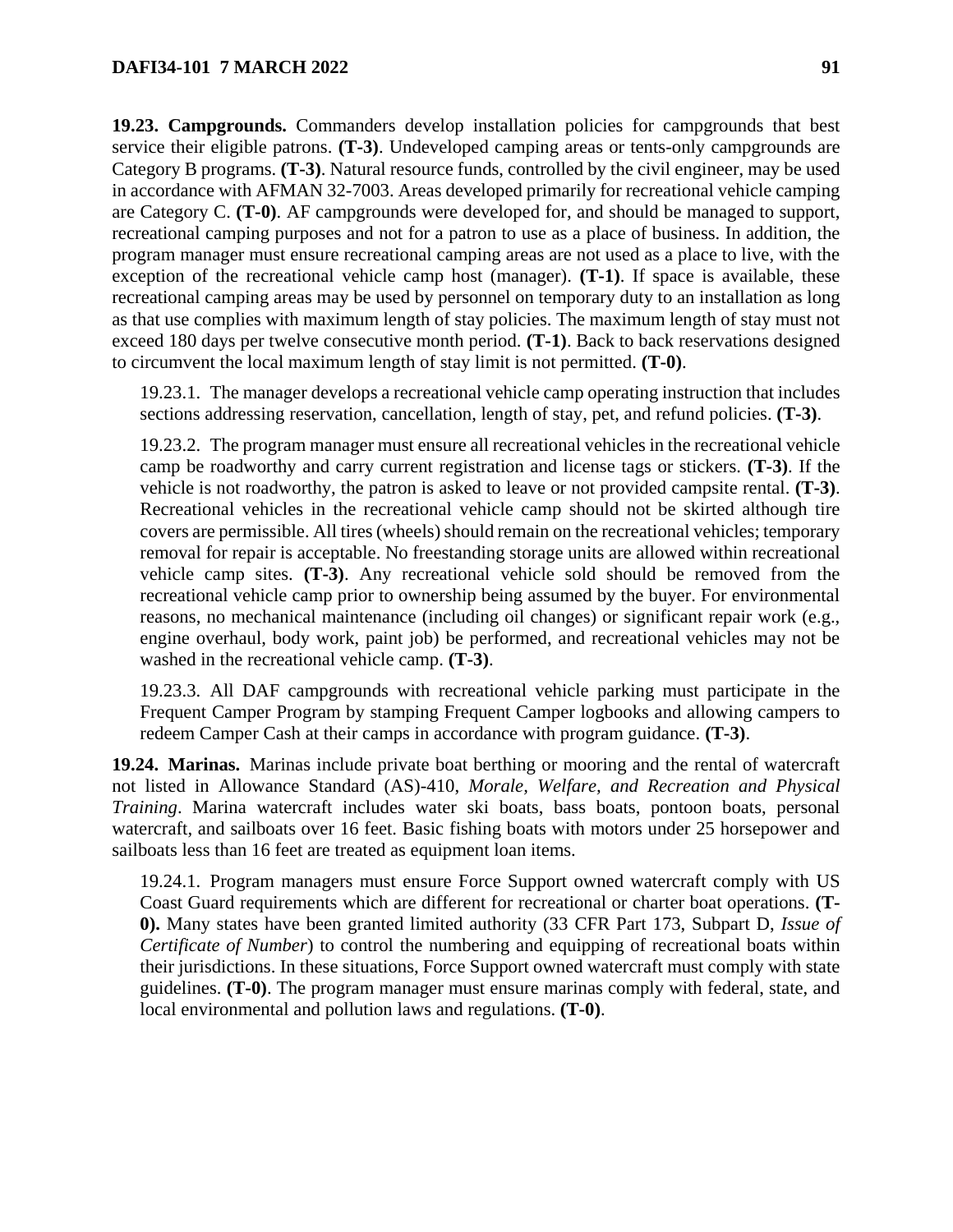19.24.2. The program manager must ensure customers have adequate training as well as the state or local mandated boating safety course before being allowed to operate any Force Support watercraft. **(T-0)**. This training should minimally include proficiency testing with the same class of watercraft the customer rents. An operating instruction covers basic customer qualification procedures for each type of watercraft**.** Basic water safety information (handout, short video, verbal briefing, etc.) should be provided to the customer prior to departure. The program manager must ensure coast guard approved life jackets are provided to all passengers and are worn whenever on the boat. **(T-0)**.

19.24.3. Customers must keep watercraft in wet or dry storage in movable condition so it can be relocated for emergency or facility maintenance purposes. **(T-3)**. Refer to DoDM 4160.21, v4, *Defense Materiel Disposition: Instructions for Hazardous Property and Other Special Processing Materiel,* and AFMAN 34-204 for guidance regarding lost or abandoned boats and other personal property.

**19.25. Parachuting.** Force Support-contracted parachuting activities must follow US Parachute Association: **<https://uspa.org/Safety-Training>**. FAA regulation 14 CFR Part 105, *Parachute Operations* **[https://www.gpo.gov/fdsys/pkg/CFR-2012-title14-vol2/pdf/CFR-2012-title14](https://www.gpo.gov/fdsys/pkg/CFR-2012-title14-vol2/pdf/CFR-2012-title14-vol2-part105.pdf) [vol2-part105.pdf](https://www.gpo.gov/fdsys/pkg/CFR-2012-title14-vol2/pdf/CFR-2012-title14-vol2-part105.pdf)**. state, and local directives. **(T-0)**. The manager must ensure the vendor provides a qualified jumpmaster, who is not the pilot, with a current US Parachute Association jumpmaster rating, for novice sport parachuting operations. **(T-0)**. The outdoor recreation program reports any injury or loss of life resulting from parachuting and other high risk recreational activities, per DAFI 91-204, *Safety Investigations and Reports*. Line-of-duty determinations are made as outlined in AFI 36-2910, *Line of Duty (LOD) Determination, Medical Continuation (MEDCON), and Incapacitation (INCAP) Pay*.

**19.26. Equipment Loan and Rental Operations.** Equipment loan items are issued to units and other installation groups for resiliency and readiness activities. **(T-3)**. Outdoor recreation equipment rental items are purchased with NAFs and available for rental to all authorized patrons. **(T-0)**. Refer to **[Attachment 5.](#page-129-0)** Private organizations must not be authorized use of loaner equipment and the standard fee will be charged for rental equipment. **(T-3)**. To ensure the safety of all persons utilizing water related equipment, Personal Floatation Devices (PFDs) must be included when the equipment is loaned or rented by customers or utilized as part of an FSS program or event. **(T-0).**

19.26.1. Outdoor recreation equipment loan items are purchased, tracked, and disposed of through APF channels. Refer to AFMAN 34-204. Manager must develop a local OI, approved by the FSS commander or leader, which covers free equipment use by units. **(T-3)**. It should include a list of items available and voluntary support required of unit for check out/in, and to clean and restock equipment. Consideration should be given to limiting the number of times a unit can request items to ensure accessibility to all units. Additional support may be required for preparation of specialized gear (e.g., ski/snowboards, bicycles).

19.26.1.1. Equipment loan items may be made available for self-directed use. Loan fees for these items can only cover verifiable NAF expenses associated with issuing, receiving, repairing, cleaning, maintaining, and restocking the items. **(T-1)**. These fees are not meant to recover the NAF purchase price of the item or make a profit per AFI 65-106.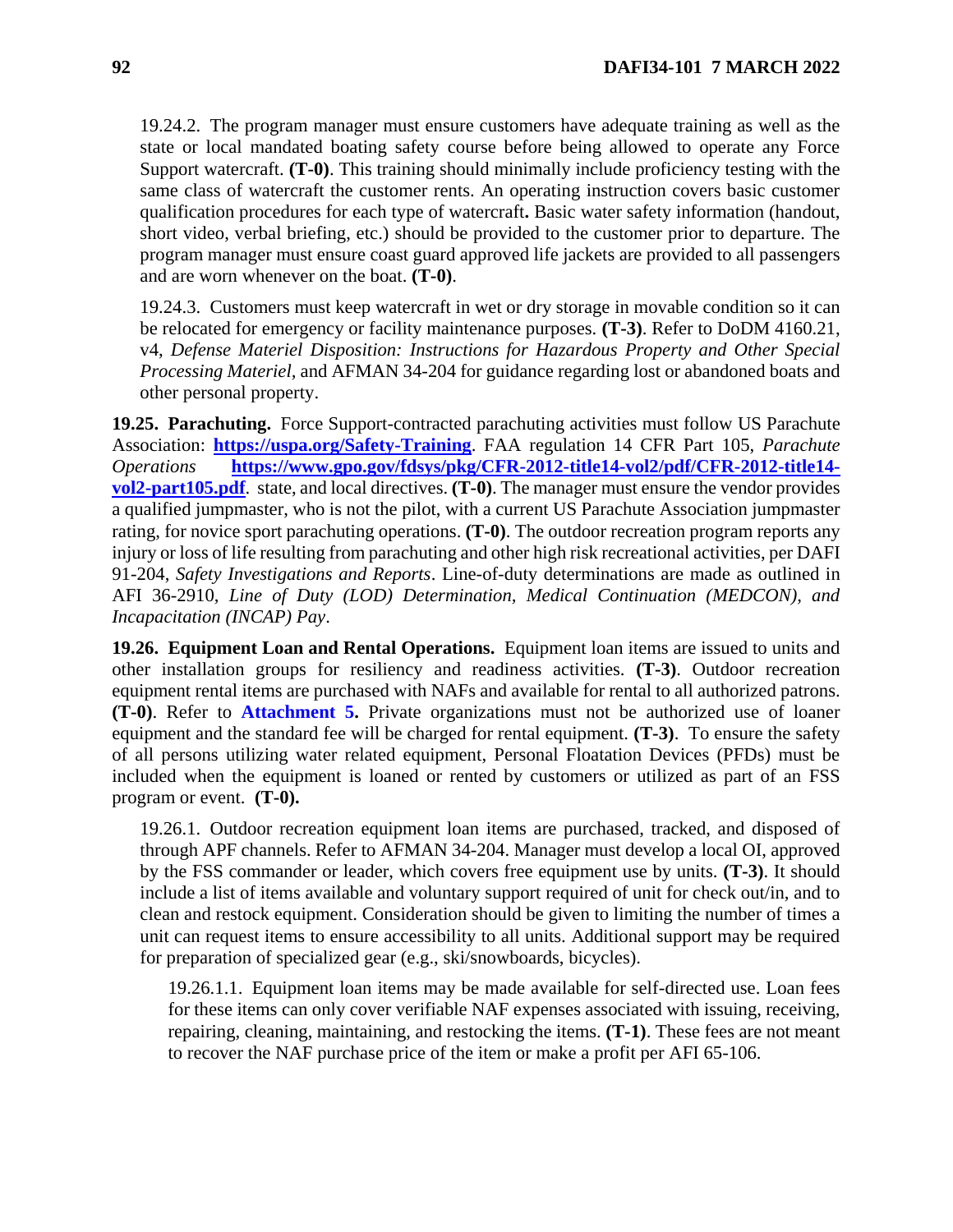19.26.1.2. Equipment items listed in MWR Allowance Standard-410, Part B, (skis, tents, bicycles, coolers, etc.) are considered loan items. **(T-1)**. Items not listed in MWR Allowance Standard-410, Part B, (campers, ski boats, snowmobiles, etc.) are considered rental items. **(T-1)**. Refer to **[Attachment 5](#page-129-0)**. Rental fees should cover all NAF expenses (including cleaning and maintenance) over the life of the item, anticipated replacement costs, and achieve local, AFSVC or DAF fiscal goals.

19.26.2. Outdoor recreation equipment rental items are purchased with NAFs and available for rental to all authorized patrons. **(T-1)**. Refer to **[Attachment 5.](#page-129-0)** The program manager must ensure individuals who are not authorized patrons do not rent outdoor recreation items. **(T-1)**.

19.26.3. A computerized point of sale system should be used to provide improved controls for security and audit purposes which must be approved by the AFSVC/CC. **(T-1)**. If a manual system is used to check out equipment, a locally devised and controlled equipment loan or rental receipt is used. **(T-1)**.

19.26.4. Equipment use is first-come, first-served although outdoor recreation may offer equipment reservations. Active and reserve component personnel (regardless of status) and their families may make reservations in advance of other authorized customers. The program manager must ensure family members under 18 years of age have their sponsor's permission to check out equipment. **(T-3).**

19.26.5. Patrons should be provided instructional handouts for the type of equipment checked out and trained on safety procedures, proper care, assembly, servicing, operation, disassembly, and cleaning. For potentially dangerous or easily damaged items like tillers or lawn mowers, testing or minimum qualification systems must be established by the program manager. **(T-3)**.

19.26.6. Upon equipment return, all loaned or rented equipment is inspected for damage or malfunctions prior to loaning or renting the equipment again. **(T-3)**. Certain equipment may require more comprehensive inspections. Specifically, camping trailers must have their propane and electrical systems inspected and tested between rentals by the program manager or designated staff. **(T-3)**. Wheel bearings on watercraft and camper trailers are inspected weekly. **(T-3)**. SCUBA gear, ski bindings, and ski boots are adjusted, tested, maintained, and tracked by certified technicians in accordance with industry standards. **(T-0)**.

19.26.7. Other Force Support programs may use outdoor recreation equipment for their programs. This use should be included in an operating instruction which includes associated fees for equipment use.

19.26.8. The program manager must ensure outdoor recreation staff members pay to use equipment items except under special circumstances that must approved by the program manager. **(T-3)**. Examples include new items requiring a manufacture's break-in, items used for pre-inspection program locations, and staff training, etc.

**19.27. Recreational Vehicle Storage.** MWR support for recreational vehicle storage includes paving or modifying a paved area for recreational vehicle storage, fencing or providing gated access to an area designated for recreational vehicle storage, registering or tracking the recreational vehicles stored in an area, providing lights or other utilities to an recreational vehicle storage area, and patrolling or monitoring the recreational vehicle storage area. The program manager must assess fees and charges to vehicle owners for storage of privately owned vehicles and at a minimum, conduct an annual review for abandoned vehicles. **(T-3)**. The manager verifies at initial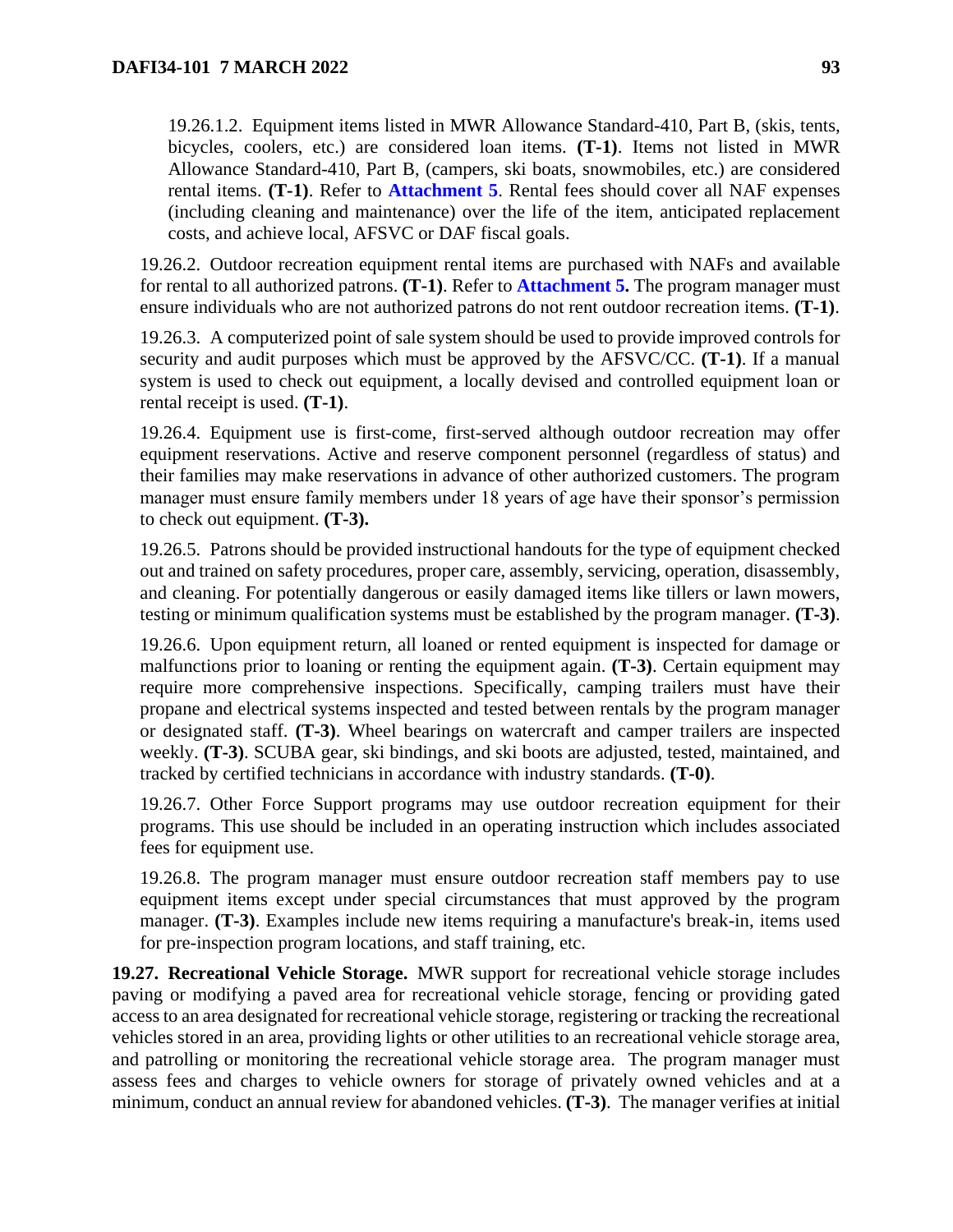and renewal of contract: proof of ownership (e.g., vehicle title), proof of insurance, and local contact address and telephone number. **(T-3)**. On-installation residents may be granted priority and a reduced rate if the installation commander has prohibited parking recreational vehicles in the housing areas. The manager develops an operating instruction which addresses customer eligibility, fee structure, and use policies. **(T-3)**. Refer to DoDM 4160.21-v4, Enclosure 3, para 92. Lost, abandoned, or unclaimed privately owned personal property, and AFMAN 34-204 for guidance regarding lost, abandoned, or unclaimed vehicles and other personal property.

**19.28. Ropes Courses and Climbing Walls.** Ropes courses and climbing walls are excellent tools for team building, unit cohesion, exploring perceived personal limits, and developing leadership potential. Successful courses and walls require a cohesive multiyear program plan, detailed operating instructions, a thorough staff-training plan, and an adequate budget.

19.28.1. Outdoor recreation-run ropes courses and climbing walls operate under the "challenge by choice" philosophy. This allows everyone to be involved and to challenge themselves, but at their own pace and in their own way. Train staff to manage group pressure so individuals are free to push themselves only as far as he or she chooses. **(T-1)**.

19.28.2. Ropes courses require customers to use both a helmet and chest-and-seat harness in accordance with course manufacturer recommendations. **(T-1)**.

19.28.3. A well-planned and properly equipped belay system is the single most important hardware factor on a safe ropes course or climbing wall. Establish policies on who should serve as a belayer, the person who controls the safety rope, and how the person is trained. **(T-1)**. Consider belay anchors or belay partner procedures to prevent lightweight belayers being pulled off their feet by the fall of a heavier customer.

19.28.4. The ropes are routinely loaded by falls and lowering, which subjects them to wear and tear. Every rope should have its own log which tracks how often and how it is used. Falls off some course or wall elements are harder than others so consider tracking use by element. Cut up or destroy retired ropes so the ropes cannot accidentally be used again. **(T-3)**.

19.28.5. The program manager must ensure every course or wall receives an annual inspection by the company that installed it or by trained certified inspectors. **(T-1)**. Manager must ensure manufacturers recommendations covering annual, monthly, weekly, and per-use items, along with hardware replacement, staff training, and maintenance plans are adhered to. **(T-1)**.

**19.29. Skate and Bike Parks.** These facilities are sometimes operated by youth centers, which limits access by other potential customers. If a more accessible facility is desired, outdoor recreation programs should develop and manage skate and bike parks. Prior to involvement and building skate and bike parks a business case should be completed to ensure customer support of the projected skate park and long term durability of the structures. Separating younger customers from the older customers may reduce safety concerns. These parks should include adequate seating areas, trash cans, shade structures, water source, bicycle racks, and nearby restrooms. Helmets are to be worn and signage is posted notifying users of the requirement for helmet use. **(T-3).**  Additional protective gear for wrists, elbows, or knees is encouraged.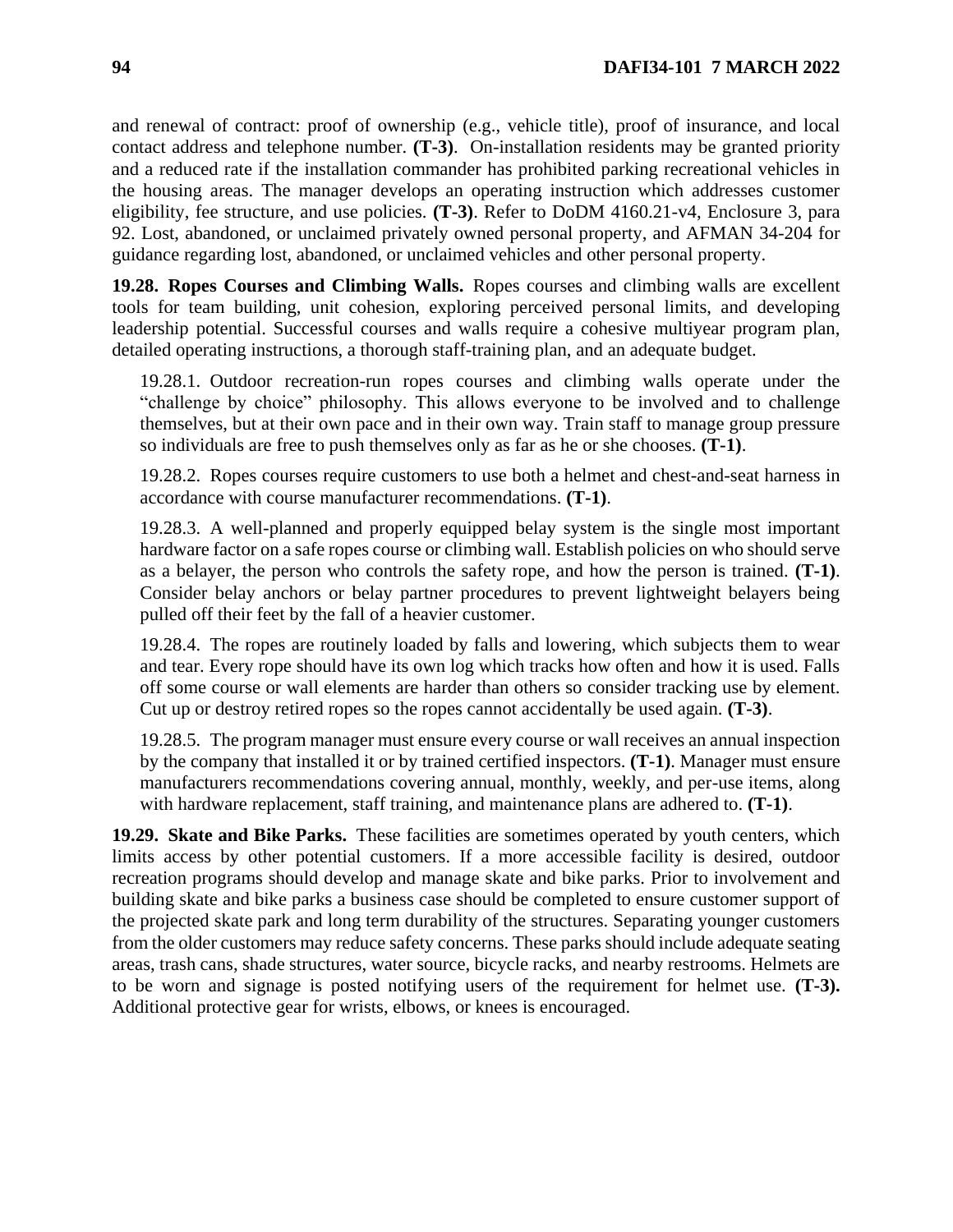**19.30. Self-Storage Activity.** Self-storage activities are Category C revenue generating programs that provide rental space in facilities and rental storage units for the purpose of storing personal possessions. This term does not include recreational vehicle storage facilities (RV storage lots). According to the OUSD (P&R) 11 August 2009 Memorandum *Nonappropriated Fund Instrumentality Self Storage Activities*, prior to Force Support establishing and operating a selfstorage activity to include placing proposals under contract, the installation must route an installation request, through the AFSVC/CC, to the Principal Deputy Under Secretary of Defense for Personnel & Readiness OUSD (P&R). **(T-0)**. Self-Storage activity proposals must accomplish the steps outlined below:

19.30.1. The Force Support commander or civilian leader must obtain written waivers of the right of first refusal from AAFES as AAFES is the primary provider of revenue generating self-storage activities on military installations and government-owned or leased military housing areas. **(T-0)**.

19.30.2. Consistent with DoDI 1015.13, *DoD Procedures for Implementing Public-Private Ventures (PPVs) for Morale, Welfare and Recreation (MWR), and Armed Services Exchange Category C Revenue-Generating Activities*, public-private venture agreements is considered as an alternative to meet capital requirements in excess of \$1 million for self-storage construction.

19.30.3. Per DoDI 7700.18, *Commissary Surcharge, Nonappropriated Fund (NAF), and Privately Financed Construction Reporting Procedures*, the installation commander must notify the local business community of self-storage activities proposed for construction in the 50 United States and the District of Columbia. **(T-0)**. The Force Support commander or civilian leader ensures notification of the local business activity which may be made by public notice or by letter to organizations representing the local businesses. **(T-0)**.

19.30.4. The notification to OUSD (P&R) must document the lack of adequate commercial facilities in the area around the installation or government-owned or leased military housing area and provide both a description of the process used to notify the local business community and the responses received. **(T-0)**.

19.30.5. Submit self-storage proposals to AFSVC for coordination. **(T-1)**.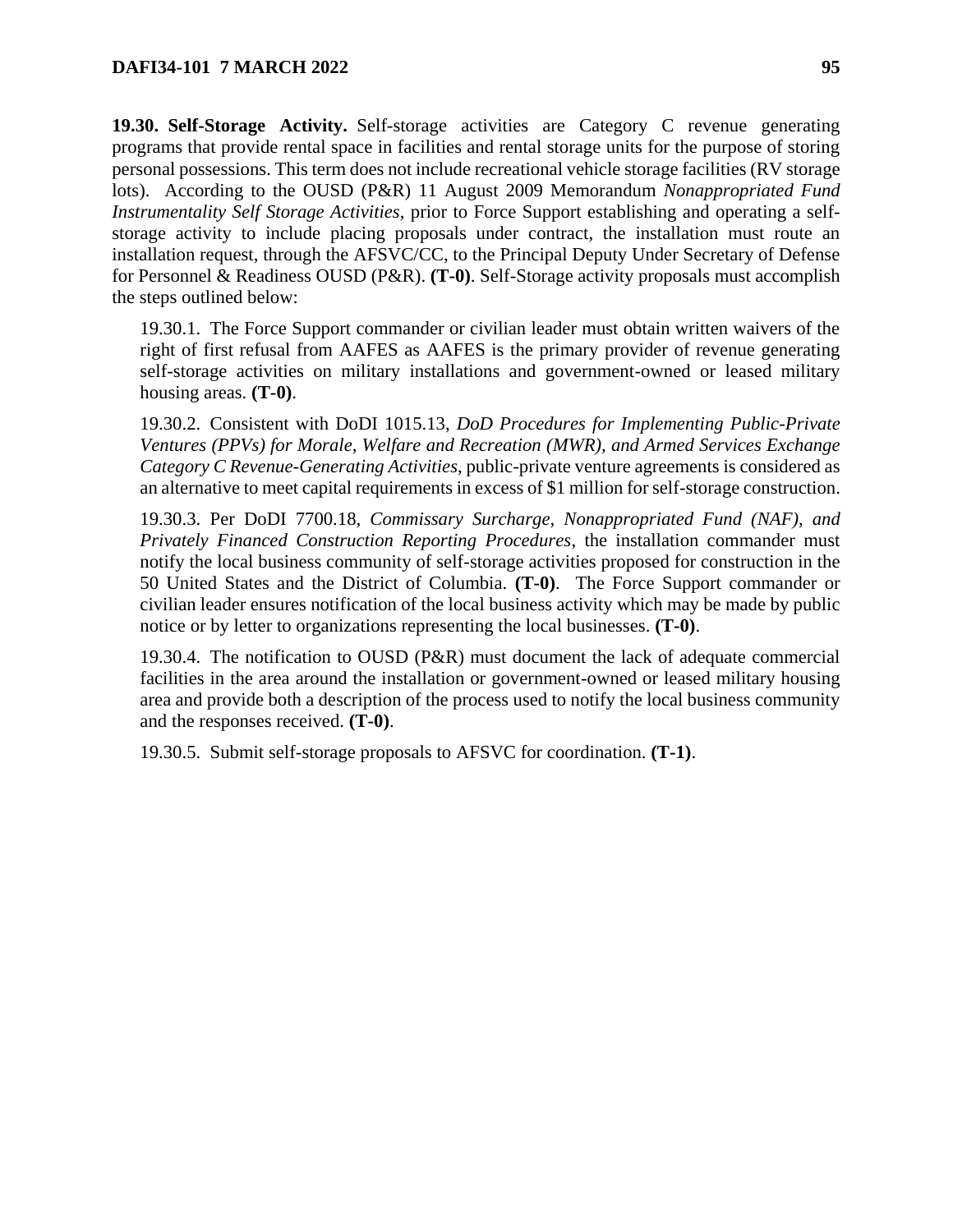### **Chapter 20**

#### **SWIMMING AND AQUATICS**

<span id="page-95-0"></span>**20.1. Swimming and Aquatics.** The installation's swimming and aquatics program is managed by outdoor recreation. This AFI applies to all Force Support managed pools, beaches, natural swimming, and aquatics programs. Refer to AFMAN 48-114, *Recreational Waters and Mission Training Pools*. Moreover, all aquatic facility managers shall create and implement a safety plan in accordance with the current Centers for Disease Control and Prevention *(CDC) Model Aquatic Health Code,* section 6.3.3*.* (**<https://www.cdc.gov/mahc/editions/current.html>**). **(T-0)**.

**20.2. Pool Admission and Use Fees.** When NAF lifeguards are used to staff pools, admission fees are used to cover part or all of the NAF costs associated with lifeguard employment. **(T-1)**.

**20.3. Fences, Depth Markings, and Swimming Area Demarcations.** Pools are fenced to prevent anyone from accessing and accidentally falling into the pool when the facility is closed. **(T-0)**. Infant and toddler pools are separated by a fence with a self-closing gate to prevent small children from wandering from their pool and gaining access to the main pool. **(T-0)**. Pool depth is marked on the pool deck at least every 10 feet. **(T-0)**. Similar depth markings must be visible from inside the pool by marking the pool wall, gutter, deck coping edge, etc. **(T-0)**. Markings on the fence or building walls are not acceptable. A clearly visible contrasting colored line, at least four inches wide, is marked on the pool bottom where the slope of the bottom reaches the 5-foot depth point. **(T-0)**.

**20.4. Lifeguard Funding.** APF funded lifeguard requirement as over hires or temporary hires is authorized and should be utilized to the maximum extent possible. Force Support Squadrons must proactively plan to obtain APF overhires or temporary lifeguard employees. **(T-2)**. Use of a NAF memorandum of agreement, between Force Support and the installation comptroller, funded with APFs is allowed when APFs are authorized, and APF/GS overhires or temporary employees are not approved by the installation commander through the civilian personnel overhire governance process. If APFs are not available, a waiver to fund source must be submitted by the Force Support Commander or leader to use NAFs and approved by AF/A1S and Secretary of Air Force Deputy Assistant for Cost and Economics. **(T-1)**. Refer to AFI 65-106 and AFMAN 34-201 for guidance.

**20.5. Lifeguard and Aquatic Instructor Certifications and Training.** Lifeguards must have and maintain currency in a nationally recognized (e.g., American Red Cross) certification and training in lifesaving and water rescue methods and skills, basic first aid, and child and adult cardiopulmonary resuscitation. **(T-0)**.

20.5.1. Lifeguards on coastal beaches must also be specifically trained in surf rescue techniques. **(T-1)**. The training is also required for swimming and aquatic exercise instructors. **(T-1)**.

20.5.2. Instructors who are qualified based on related training and experience may operate under the supervision of a certified instructor.

**20.6. Minimal Lifeguard Levels for Pools.** State and local laws governing lifeguard staffing must be observed when stricter than the lifeguard ratios mandated in this DAFI. **(T-0)**. Staff levels accommodate lifeguard breaks or rotations. **(T-0)**. Lifeguards are rotated off-station, or given a 10 minute break, every hour. **(T-0)**. Clearing the pool of swimmers to accommodate lifeguard breaks is permitted.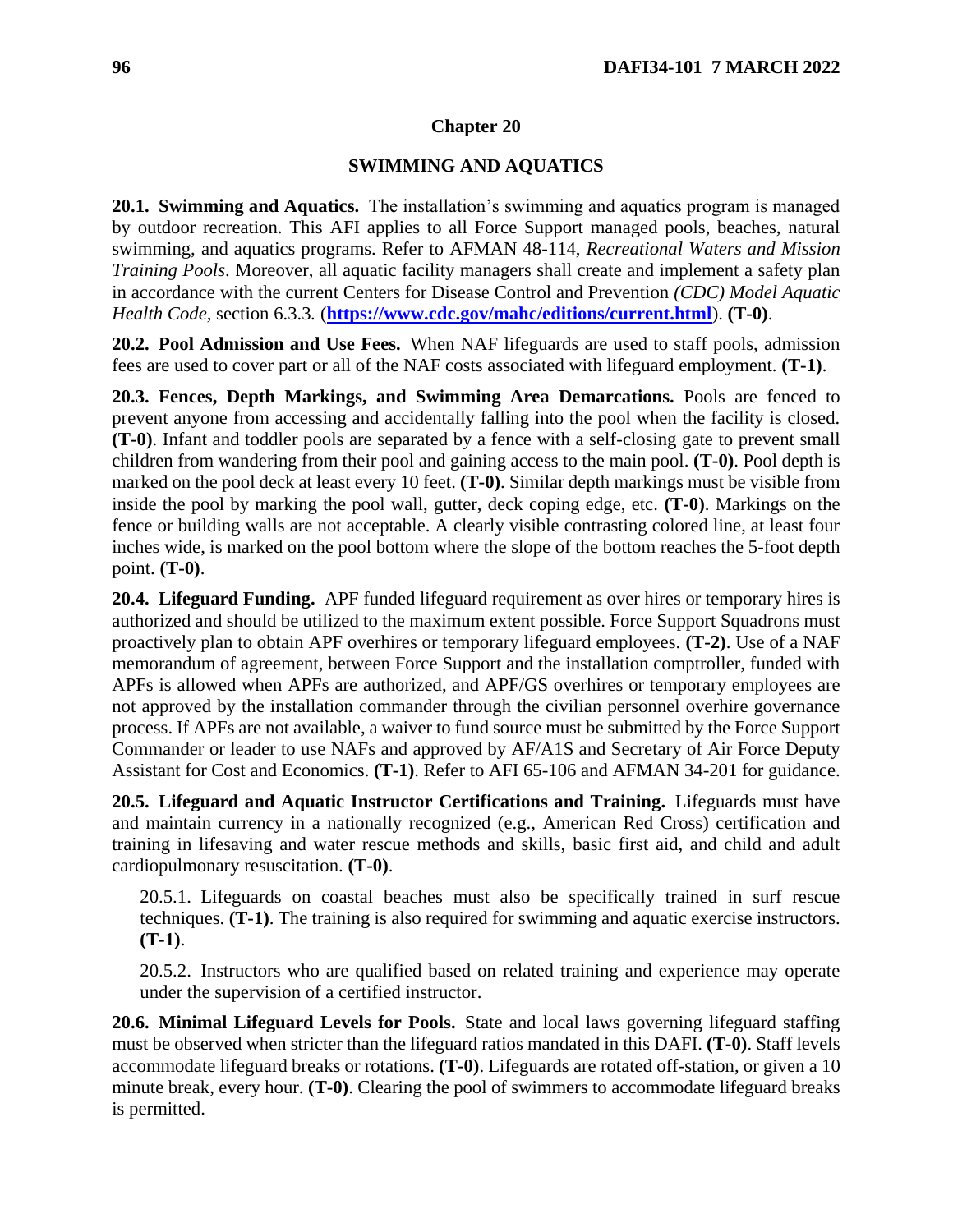20.6.1. At least two lifeguards are required to be on duty and at their stations (chair or deck patrol) during open recreational swimming, and a minimum lifeguard requirement must be maintained at, or below, a proportion of 50 to 1 (patron to lifeguard) standard. **(T-1)**.

20.6.2. During adult lap swimming or adult instructional programs with less than 20 participants, at least one lifeguard is required to be on duty and at the assigned lifeguard station. **(T-0)**. If the instructor is also certified as a lifeguard, this satisfies the lifeguard requirement only by remaining out of the pool and located where supervision of the entire group is possible. **(T-0)**.

20.6.3. If the swim team provides certified lifeguards, the lifeguards will be trained on local emergency response procedures the same as aquatic center and pool lifeguards. **(T-0)**.

20.6.4. Military water survival or similar training.

20.6.4.1. When conducting military water survival or similar training while a lifeguard is on duty, the training unit or activity must provide a dedicated training partner to the trainee. **(T-1)**.

20.6.4.2. May be conducted in pools without outdoor recreation staff lifeguards provided the individuals responsible for supervising the activity are trained on local emergency response procedures and military water survival and rescue.

**20.7. Natural Swimming Areas.** Examples of a natural swimming areas include: lakes, streams, oceans, ponds, bays, etc. These designated swim areas must have approval from installation safety, base legal, and the installation commander. **(T-1)**. State and local laws governing lifeguard staffing must be observed when stricter than the lifeguard ratios mandated in this DAFI. **(T-0)**.

20.7.1. Lifeguards must be present during posted hours. **(T-3)**.

20.7.2. Prominently post installation emergency services telephone numbers and warning signs that no lifeguards are present during off duty hours. **(T-1)**.

20.7.3. The installation newcomer's orientations must include a warning about the inherent hazards of using the natural swimming areas. **(T-3)**.

**20.8. Aquatic Equipment Standards.** These standards are designed to help ensure every aquatic facility in the DAF is fully equipped to handle accidents or emergencies.

20.8.1. Safety and Rescue Equipment.

20.8.1.1. Force Support must supply lifeguards a whistle, hat, shorts, shirt, and suit. **(T-1)**. Outdoor lifeguard stands must be equipped with a shade which can be repositioned as the sun moves and guards must be provided sun protections with a factor of at least 30. **(T-1).** 

20.8.1.2. All swimming pools and actively guarded natural swimming areas must have a first aid kit that includes rescue breathing masks and barriers and latex gloves to prevent transmission of disease. **(T-1)**.

20.8.1.3. To reduce the potential exposure to blood borne pathogens, a mask and barriers should prevent direct contact during rescue breathing. Consider individual lifeguard first aid and rescue-breathing packs if lifeguards are stationed far from where the central first aid and rescue kit is located. Refer to **[paragraph 3.38](#page-28-0)**.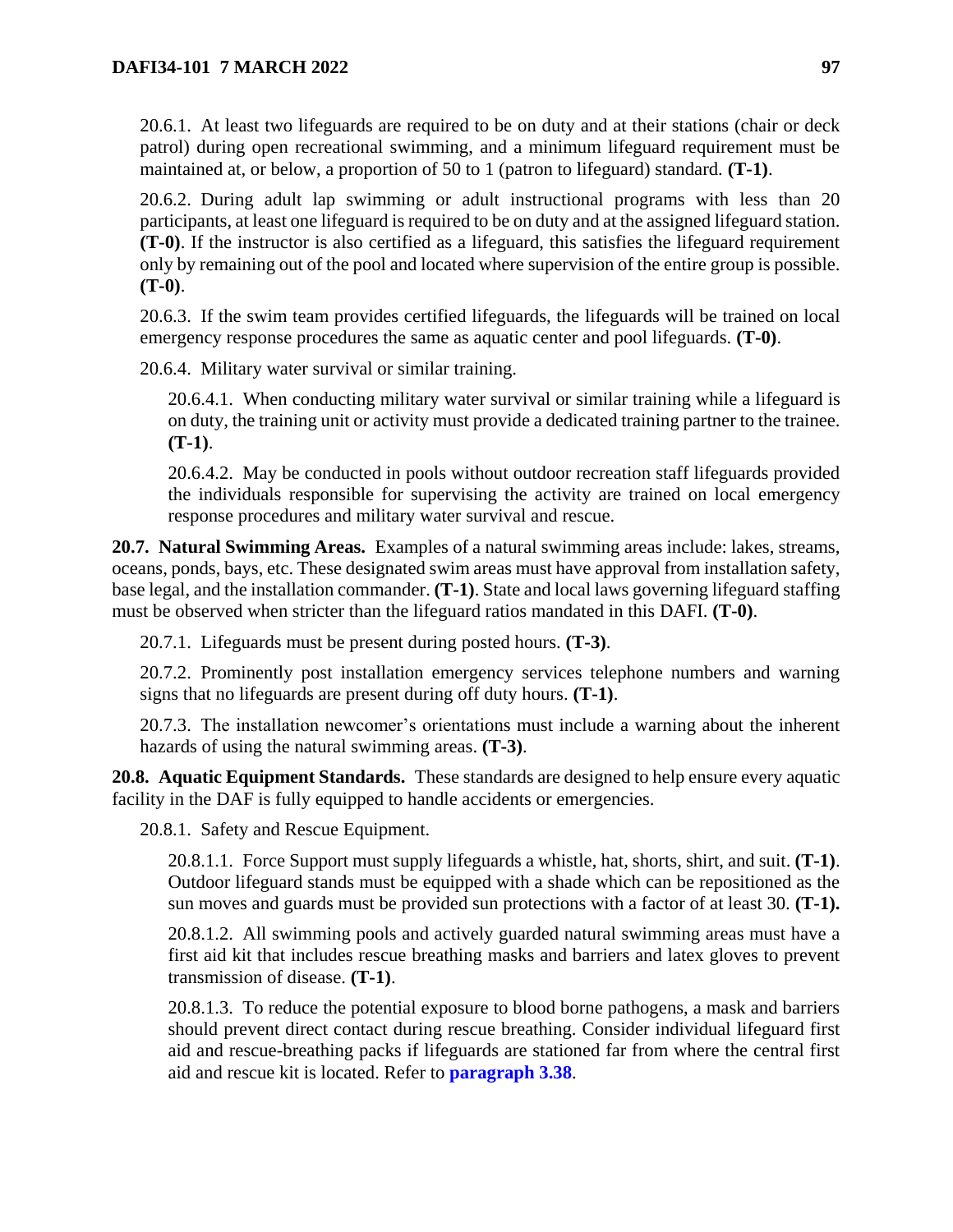20.8.1.4. Biohazard spill kits are required to clean up blood or other potentially infectious material from pool decks or locker rooms. **(T-0)**. One kit is necessary per pool or natural swimming. **(T-1)**.

20.8.1.5. Backboard with arm, torso, and leg straps and head and neck immobilization system is required. **(T-1)**. One board is present at each pool or natural swimming where lifeguard or rescue services are provided. **(T-1)**.

20.8.1.6. A head and neck immobilization system is necessary for each backboard. There are two basic systems available; semi-rigid cervical collars in multiple sizes or adjustable "foam" blocks method. If collars are used, all sizes of the collars are available and the rescue staff properly trained to use them. **(T-1)**.

20.8.1.7. Each lifeguard station, including guarded natural swimming areas, have a rescue tube, and can located close to each lifeguard station so the lifeguard can employ them without losing sight of the individual in distress. **(T-1)**. Lifeguards patrolling the deck or dock carry a rescue tube or can. **(T-1)**. Though not suitable for each lifeguard station, a ring buoy, or rescue pole fitted with a shepherd's crook or life hook rescue aids are permitted at the pool in addition to the tube or can. For beach and natural swimming areas docks, ring buoys should have at least 60 feet of line and a foot loop or lemon to prevent overthrow and loss of buoy. If a dock encloses the swimming area, a rescue pole fitted with a shepherd's crook or life hook may be considered.

20.8.1.8. Rescue boards or open-cockpit kayaks must be available for each station on coastal beaches and for inland beaches if the area may require rescues more than 150 feet from shore. **(T-1)**. Even if a personal water craft is available for rescue purposes, a board or kayak must be available for back up. **(T-1)**.

20.8.2. Facility and aquatic program equipment.

20.8.2.1. Insulated pool covers are strongly recommended as the covers can reduce pool heating energy costs by 40-70 percent.

20.8.2.2. Chaise lounge and chairs for outdoor or indoor pools with a suitable deck area are recommended.

20.8.2.3. Kick boards should be available for free use by fitness or lap swimmers and for swim team practices.

20.8.2.4. Pools designated for fitness, lap, or competitive swimming should have at least one large, easy-to-read pace and lap timer. Moreover, these pools should have floating lane lines separating swim lanes. If the pool is used simultaneously for different activities, the lane lines should be removed from areas used by the other programs held during lap swim periods. Wave reducing lane lines should be used during competitive swim events. In addition, pools should be equipped with permanent or removable backstroke flag and false start or recall lines at the appropriate positions.

20.8.2.5. A large, easy-to-read clock should be available at every aquatic facility and a large, easy-to-read thermometer should be available at every outdoor aquatic facility.

20.8.2.6. A free source of clean drinking water should be available at every aquatic facility. A chilled water fountain is preferred. If a drinking fountain is not available, water jugs and paper cups should be provided free for customer use.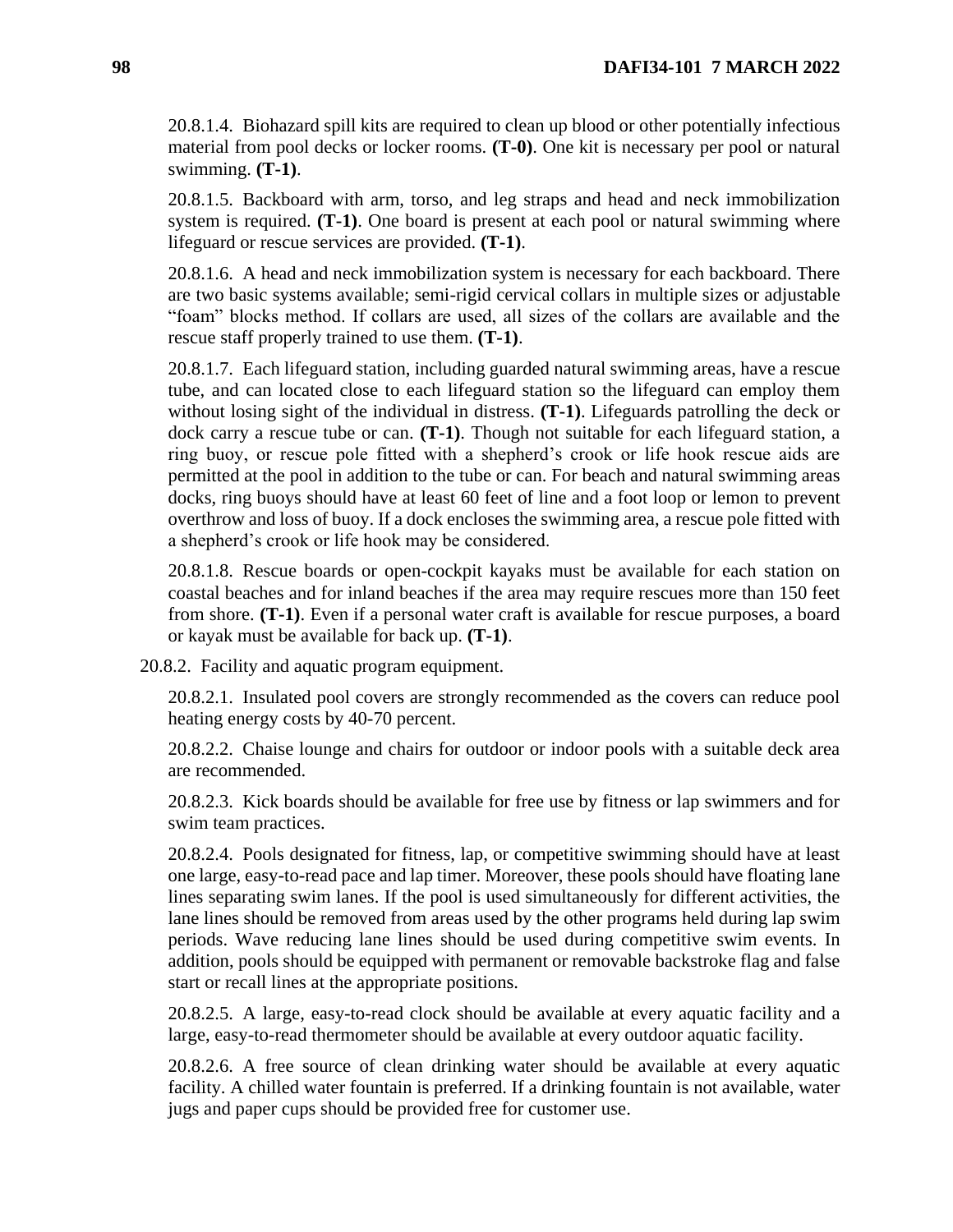20.8.2.7. A set of special event or training equipment items should be available for use at aquatic facilities. One set per installation is necessary. At a minimum, the set should include water basketball goals, 10 pound diving brick, diving sticks, rings, aquatic eggs, aquatic exercise aids, portable sound system with microphone capability, and inflatable inner tubes with short or recessed inflation stems.

20.8.2.8. Pools must be equipped with a handicapped accessible pool lift to meet Federal accessibility standards**. (T-0)**.

20.8.2.9. If the facility and staffing resources permit, resale items should be made available at all outdoor pools. If a resale component is incorporated into the aquatics program, it should include sun block with a 30 or higher SPF rating. Also refer to paragraphs **[3.25,](#page-21-0) [3.26,](#page-22-0) and [3.27](#page-24-0)**.

**20.9. Flotation Aids, Pool Toys, and Aquatic Equipment.** The following applies to swimming pools only. Only properly sized and fitted US Coast Guard approved personal flotation devices, types I, II, or III are authorized during open recreational swimming. **(T-0)**. In accordance with the recommendations of the Council for National Cooperation in Aquatics, "water wings" or inflatable rings are specific examples of flotation aids that must be prohibited during open swimming. **(T-3)**. Flimsy plastic flotation aids create a false sense of security in the minds of children and parents which often leads to a dangerous situation. Large commercial inflatable play structures, either provided by the patron or MWR, may be used if the inflatable play structures can be secured safely away from the pool edges.

**20.10. Pools and Natural Swimming Areas Minimum Age and Supervision Requirements.** AFMAN 48-114 must be observed unless stated otherwise in this DAFI. **(T-1)**. Coordinate with installation's youth program staff to ensure the age limits below do not violate local approved installation youth supervision policies per AFI 34-144. **(T-1)**. Because of the unique hazards of swimming areas, use the more restrictive age limits if there are differences. **(T-1)**. One individual may not supervise more than 10 children. **(T-1)**. Individuals who are at least 16 years of age, but less than 18 years of age, may provide supervision for up to three children with no more than two of these children under the age of six, provided that the individual has completed the American Red Cross *Babysitting Training Course* (**[https://www.redcross.org/take-a](https://www.redcross.org/take-a-class/babysitting-child-care?latitude=38.757&longitude=-77.1487)[class/babysitting-child-care?latitude=38.757&longitude=-77.1487](https://www.redcross.org/take-a-class/babysitting-child-care?latitude=38.757&longitude=-77.1487)**) and a copy of the certificate is kept on file at the swimming areas. In such cases, written authorization from the parent(s) of children is required in the event medical care is necessary. **(T-1)**. Emergency contact phone number(s) for the parent(s) should also be on file at the pool.

20.10.1. Children 10 and under must be attended by an adult. **(T-1**).

20.10.2. Children 11 through 13 must be attended by an adult unless they demonstrate the following abilities during a basic water skill test administered by the installation pool staff: swim at least 12 meters (approx. 40 feet), tread water for 1 minute, and pull themselves from the water without using the pool ladder. **(T-3)**.

20.10.2.1. Children exhibiting these skills are given a basic water skills competency identification (e.g., card or patch) for subsequent pool visits. **(T-3)**.

20.10.2.2. After presenting the competency identification to a staff member, a waterproof wristband is secured to unescorted children 11 through 13 years prior to entering the pool area. **(T-3)**.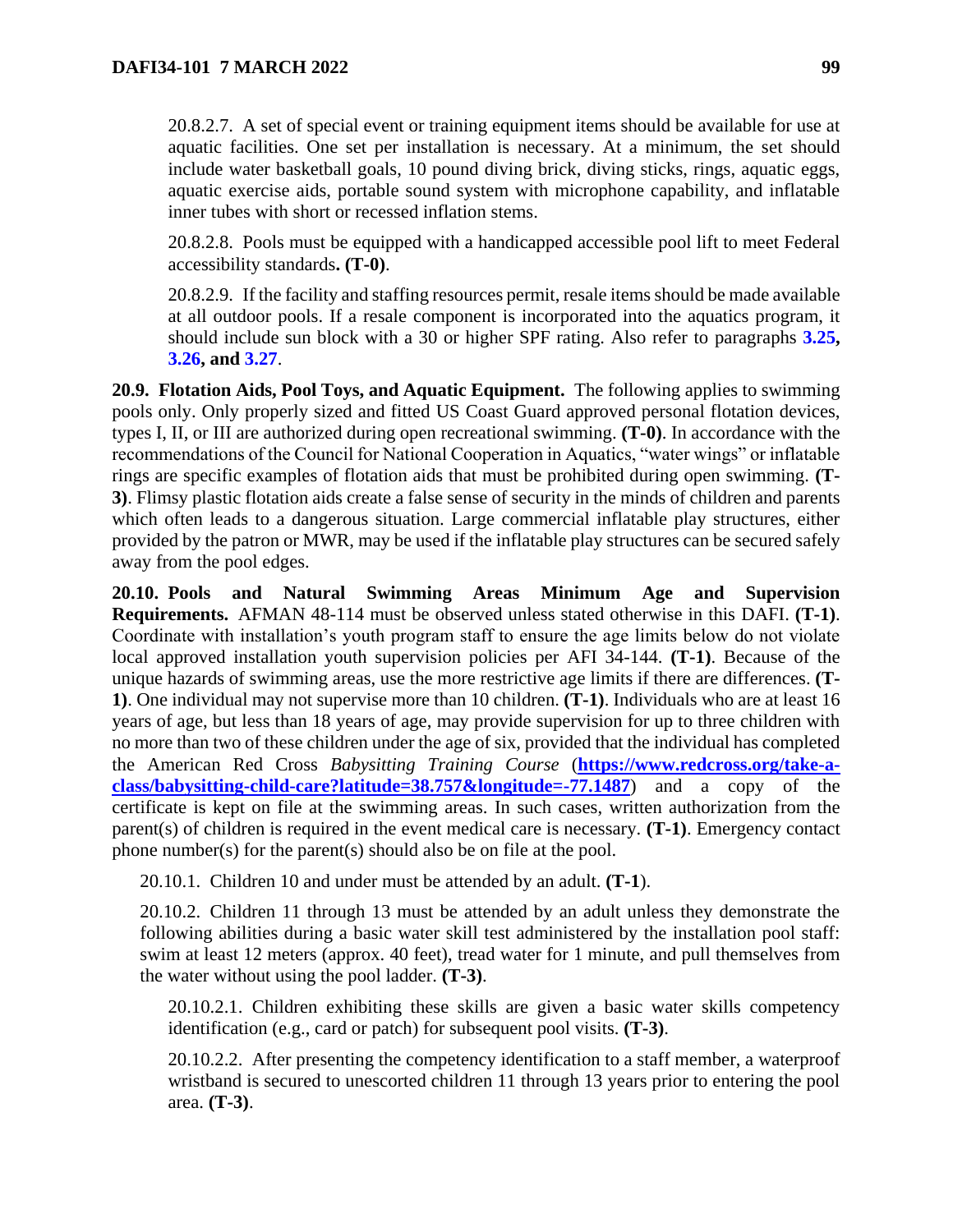20.10.3. At least one adult must be present and providing supervision for every 10 children at private pool parties. **(T-1)**. Aquatics or pool activities organized by the youth programs or child development centers must comply with their respective staff-to-child ratios. **(T-1)**. Refer to AFI 34-144 for staff-to-child ratios. The youth programs and child development centers are responsible for providing the required number of staff if the youth program or child development center sponsors an aquatics program. **(T-1)**.

**20.11. Food and Beverage Limitations.** Eating and drinking is prohibited in the pool and at least 10 feet from the pool's edge. **(T-1)**. Moreover, glass containers are prohibited in aquatic facilities and natural swimming areas. **(T-1)**.

**20.12. Reciprocal Pool Pass Privileges.** Installations should offer free swimming privileges to all temporary duty personnel assigned to the installation for less than a 30-day period and who present a current season pass from their home installation. Otherwise, temporary duty personnel assigned to the installation for more than 30 days should be afforded swimming privileges on the same basis as permanently assigned personnel.

**20.13. Centers for Disease Control and Prevention Healthy Swimming.** All Force Support pools must support the Centers for Disease Control and Prevention (CDC), *Healthy Swimming.*  **(T-3)**. While the likelihood of a recreational water illness outbreak is small, the challenge is to try to keep infectious agents like cryptosporidium out of AF pools to begin with. This requires the informed support of Force Support patrons. The CDC Healthy Swimming program is targeted towards customer education and behaviors as well as information for pool operators. Materials on the Healthy Swimming website (**<http://www.cdc.gov/healthywater/swimming/>**) are free to copy and distribute.

**20.14. Signs to Prevent Pool Mishaps.** Aquatic warning signs must be prominently posted and easy to read to inform and help protect aquatic patrons. **(T-1)**. The signs must cover the following areas: no diving into shallow water; parents are responsible for watching their young children; no breath holding or prolonged underwater swimming contests. **(T-1)**. The exact wording of the signs may vary. Other warning signs may be necessary based on the local hazard associated with the aquatic area.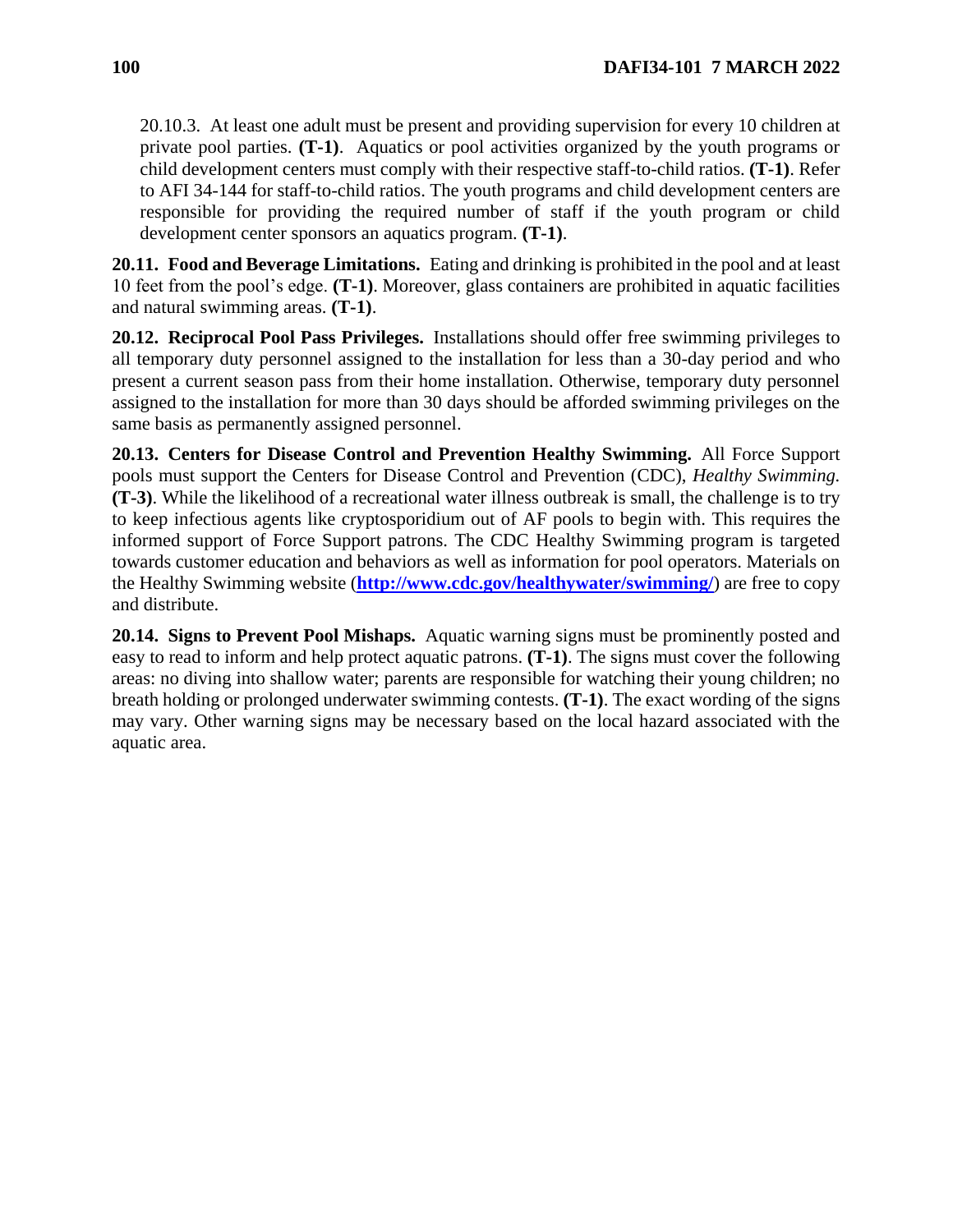## **Chapter 21**

## **ARTS AND CRAFTS PROGRAM**

**21.1. Arts and Crafts Program.** Arts and Crafts is an instructional program directed toward the recreational, vocational and educational needs of Airmen and Guardians to provide sufficient knowledge to pursue constructive and creative hobbies and increase competence in fine arts, crafts and industrial arts which is an important part of the resilience and readiness of Airmen and Guardians and their families.

**21.2. Program Planning.** The arts and crafts program develop an annual program schedule publicizing classes, workshops, contests, and crafts fairs. **(T-1)**.

**21.3. Implementing the Program.** The arts and crafts program is managed as a single unit, which includes wood and industrial arts, multi-crafts, auto hobby shops and customer services. There are five core program groups which each arts and crafts program manager must offer. **(T-1)**. These core programs include: (1) resale, (2) do-it-yourself, (3) special events, (4) instructional, (5) fee-for-service.

**21.4. Auto Hobby Shop.** The Auto Hobby Shop offers a wide variety of services for instructional purposes and to support do-it-yourself customers. This includes instructional and self-help assistance for major overhaul, minor repairs, and maintenance of privately owned automobiles, motorcycles, bicycles, motor scooters, marine engines, hulls, or other components requiring a large enclosed area where workable space for several large pieces of machinery is needed. The auto hobby manager makes available normal equipment and tools to self-help complete automotive repair and services. Do not confuse MWR auto hobby with repair shops operated as revenue producing activities by AAFES.

21.4.1. Automotive Body Shop Services include removing dents, straightening parts, sandblasting, sanding, painting, and other preparation for reconditioning a vehicle body.

21.4.2. Auto Hobby Shop Equipment is used by authorized shop personnel and trained customers only. The program manager will ensure shop equipment is not used without a qualified instructor on hand. **(T-3).**

21.4.3. Minor repair stalls are offered for auto work which can be completed in one day.

21.4.4. The installation fire department designates areas for welding performed in the auto hobby shop. If welding is being performed in the outside area of the shop, program manager must notify the fire department and a permit issued. **(T-3)**. Allow no welding or cutting with the torch on, or near, gas tanks or underneath automobiles.

21.4.5. Use parking storage permits (locally designed and controlled) to register and control storage of vehicles or vehicle parts. A stall fee or an outside parking may be charged during the time an engine is under repair.

21.4.6. All engine parts are the responsibility of the owner.

**21.5. Car wash operations.** Usually the car wash is operated, maintained, serviced, inspected, and repaired by the auto hobby shop.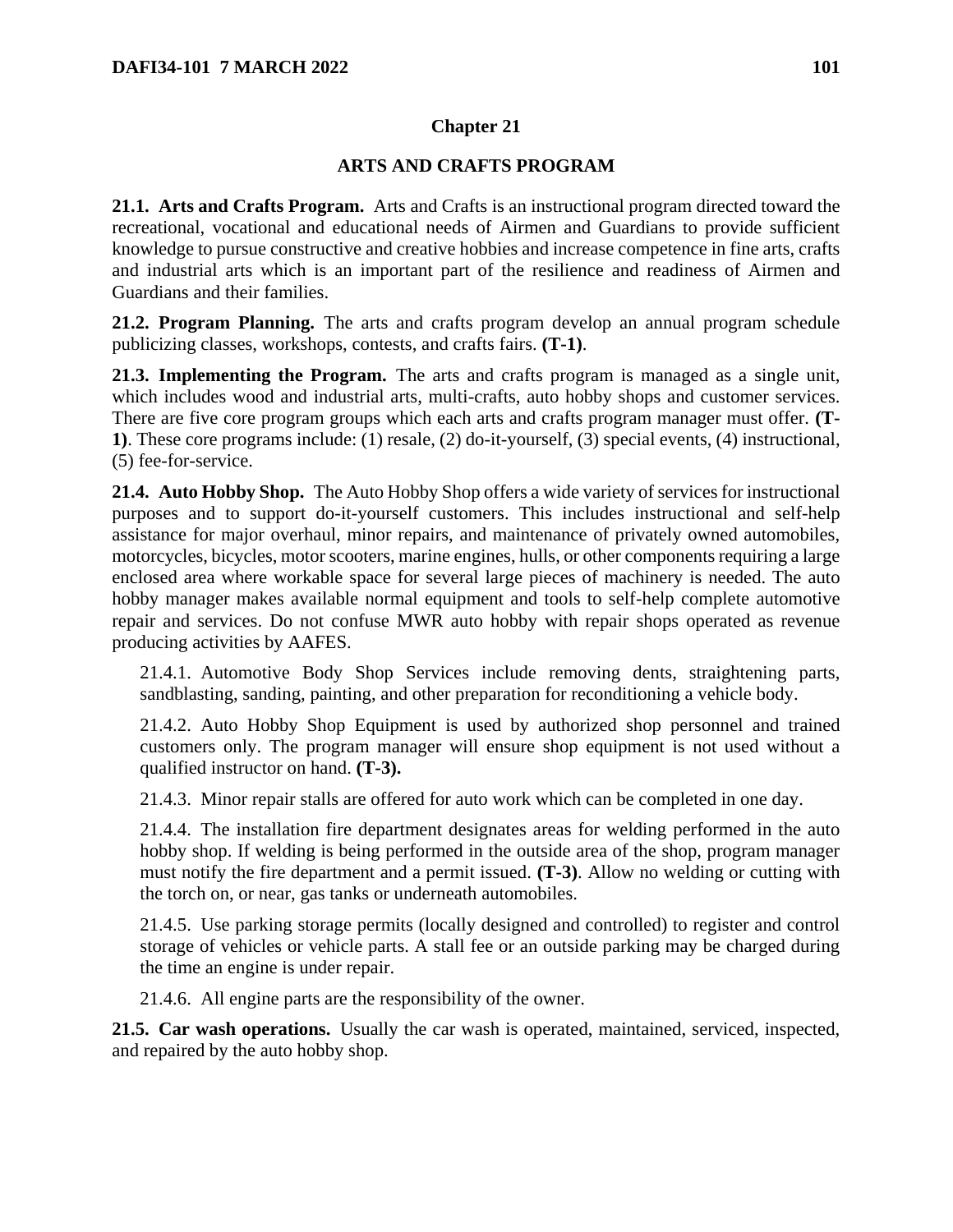### **Chapter 22**

### **RECREATION AND COMMUNITY CENTERS**

**22.1. Program Overview.** The recreation and community center program supports Airmen and Guardians resiliency and readiness by providing a program that promotes the positive use of leisure time, sense of belonging, and social and family interaction. These elements are essential in meeting needs of Airmen, Guardians and their families while promoting squadron cohesion and building resiliency, readiness, and trust among Airmen and Guardians. Recreation Centers are Category A and must provide a comprehensive MWR program with both directed and self-directed individual and group activities specifically targeted to the DoD community as a whole, but with special emphasis on military personnel. **(T-0)**. Community Centers are Category B and must provide comprehensive MWR programs specifically targeted to the DoD community as a whole with special emphasis on Service members and their families. **(T-0)**. Hybrid Event Center and Community Commons are a Category B Community Center**.** Refer to **[Chapter 13](#page-57-0)**.

**22.2. Core Programs.** A comprehensive community center program includes the four core program areas to ensure consistency in program opportunities across the DAF: (1) personal and professional development, (2) family and life skills, (3) performing arts, and (4) recreation and leisure.

22.2.1. Personal and professional development provides and facilitates opportunities for personal and professional development activities to encourage Airmen and Guardians, retirees, and family members to develop individual interests and competencies, to develop a positive self-image, to learn about and participate in the democratic process, to respect their own and others' cultural identities, and to enhance their skills.

22.2.2. Family and life skills activities are offered to develop patrons' capacity to engage in positive behaviors that nurture their well-being, sustain meaningful relationships, set personal goals, and enhance their competencies to live successfully as self-sufficient adults. Program examples include money management, real estate, health and wellness fairs, public speaking, job fairs, resume writing, and computer classes. Community center offers frequent cooperative programs with Health Promotion, Family Advocacy, and the Airman and Family Readiness Center on a regular basis.

22.2.3. Performing arts programs and activities are offered enabling patrons to develop their creative and cultural awareness through knowledge and appreciation of music, theater, film, and video production.

22.2.4. Recreational and leisure programs and activities are offered to help patrons make positive use of leisure time and to develop an appreciation for the environment. The community center manager must ensure the following space and activities are provided by community centers:

22.2.4.1. Areas for self-directed activities, e.g., board games, fantasy card games, state-ofthe-art computer gaming, television, billiards, ping pong, etc. **(T-3)**.

22.2.4.2. Space for computers as well as free wireless internet service for patrons. **(T-3)**.

22.2.4.3. Meeting space for eligible groups as defined in this instruction. Eligible groups are sponsored by an eligible patron. **(T-3)**.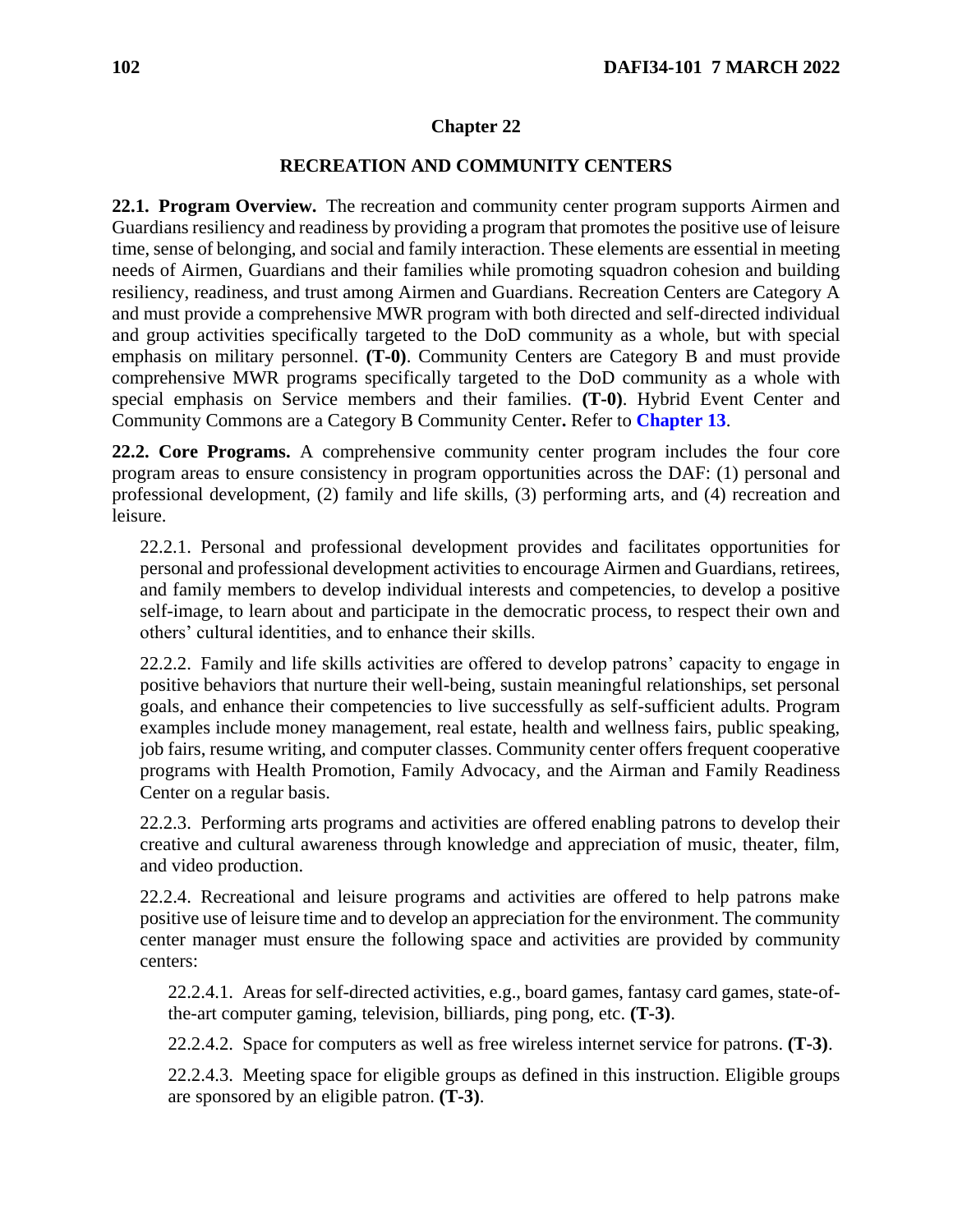22.2.4.4. At least one semiannual market-driven event to promote community cohesion and resiliency. **(T-3)**. Event examples include Fourth of July celebrations, holiday tree lighting ceremony, concerts in the park, Make a Difference Day, talent contests, community yard sales, and festivals.

22.2.4.5. Center provides, at a minimum, AFSVC core events annually to promote community cohesion and resiliency. **(T-3)**.

**22.3. Food and Beverage.** The food and beverage component is considered Category C. Refer to **[Chapter 11](#page-48-0)**.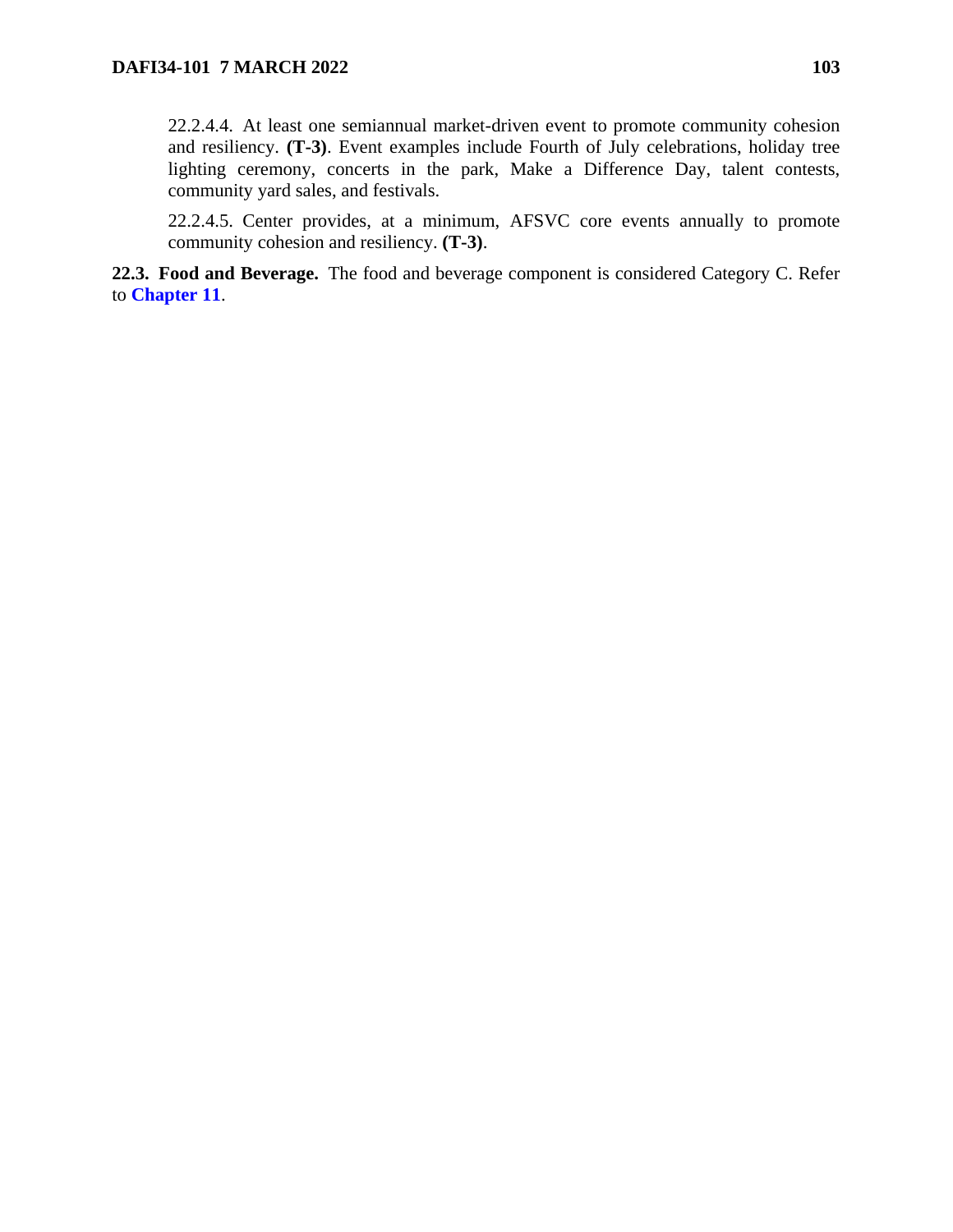## **Chapter 23**

### **RECREATIONAL CLUBS**

<span id="page-103-0"></span>**23.1. Program Purpose.** The purpose of recreational clubs is to meet the needs of special-interest groups to enhance teambuilding, unit cohesion, trust, and promote the resiliency and readiness of Airmen and Guardians. Recreational clubs are not private organizations as defined in AFI 34-223. Recreational clubs are DAF sponsored activities and are part of the installation's MWR program and governed as such. Recreational club sponsoring MWR program manager must ensure club compliance with AFMAN 34-201. **(T-1)**. Some examples of recreational clubs include horseback riding, sailing, skiing, and SCUBA diving.

### **23.2. Recreational Club Establishment and Participant Eligibility.**

23.2.1. Recreational clubs may be established by an MWR activity if it is determined there is market demand. Prior to establishing a club, the MWR activity accomplishes a business case analysis to determine the financial impact of the operation on the installation MWR fund. The business case analysis should clearly show whether club establishment is in the best interest of the DAF and does not negatively impact the MWR fund. Recreational club operations should be evaluated every other year at a minimum to validate continued operations remain in the best interest of the DAF. This ensures clubs remain active, attract and retain an engaged membership, fully utilize facilities and equipment, and meet operational goals. The evaluation also assesses if a self-funded private organization can meet the local recreational interest instead of a recreational club.

23.2.2. The Force Support commander or civilian leader must ensure club attendance and participation is limited to MWR eligible patrons as defined in **[Attachment 2](#page-115-0)**. **(T-0)**.

23.2.3. Guest participation is allowed if the guest is accompanied by the sponsoring member and installation commander's guest policy is observed.

23.2.4. The MWR program manager must develop an OI for daily operations, FSS responsibilities for oversight of the club, operational safety, incident reporting, member responsibilities, marketing procedures, and all other relevant information. **(T-1)**.

**23.3. Dues.** Dues may be established to support membership club operations. Proposed dues should be approved by the Force Support commander or civilian leader.

**23.4. Retail Sales.** Recreational clubs may sell goods and services related to the purpose and function of the club. Refer to **[paragraph 3.27](#page-24-0)**.

**23.5. Snack Bars.** Snack bars supporting recreational clubs may be established and must operate according to **[Chapter 11](#page-48-0)**. **(T-1)**. Snack bar staffs are employees of the MWR activity.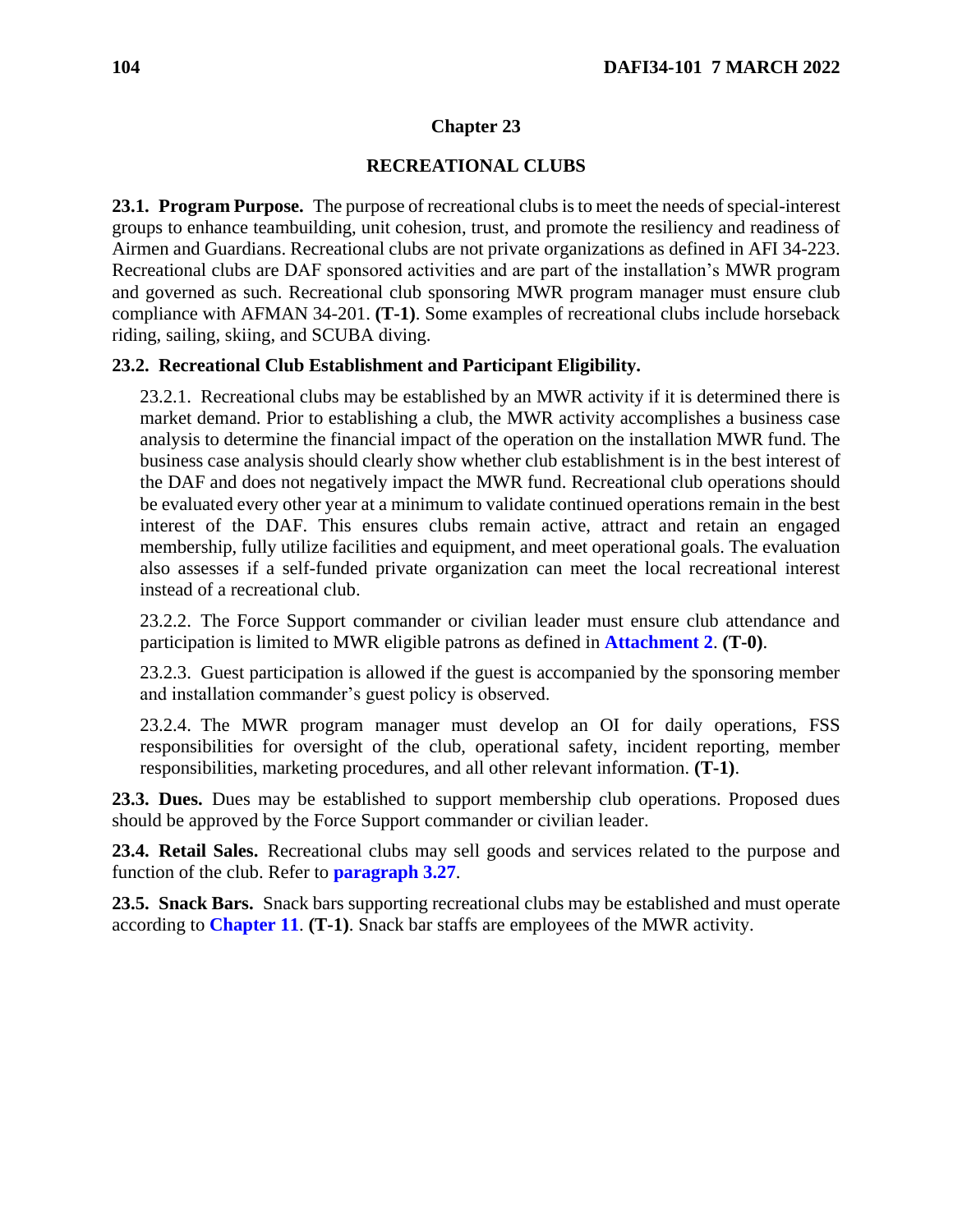**23.7. Skeet and Trap Clubs.** The sponsoring Force Support program manager must ensure skeet and trap clubs follow skeet and trap range guidance in **[paragraph 19.19](#page-87-0)**. **(T-1)**.

> JOHN A. FEDRIGO Acting Assistant Secretary (Manpower and Reserve Affairs)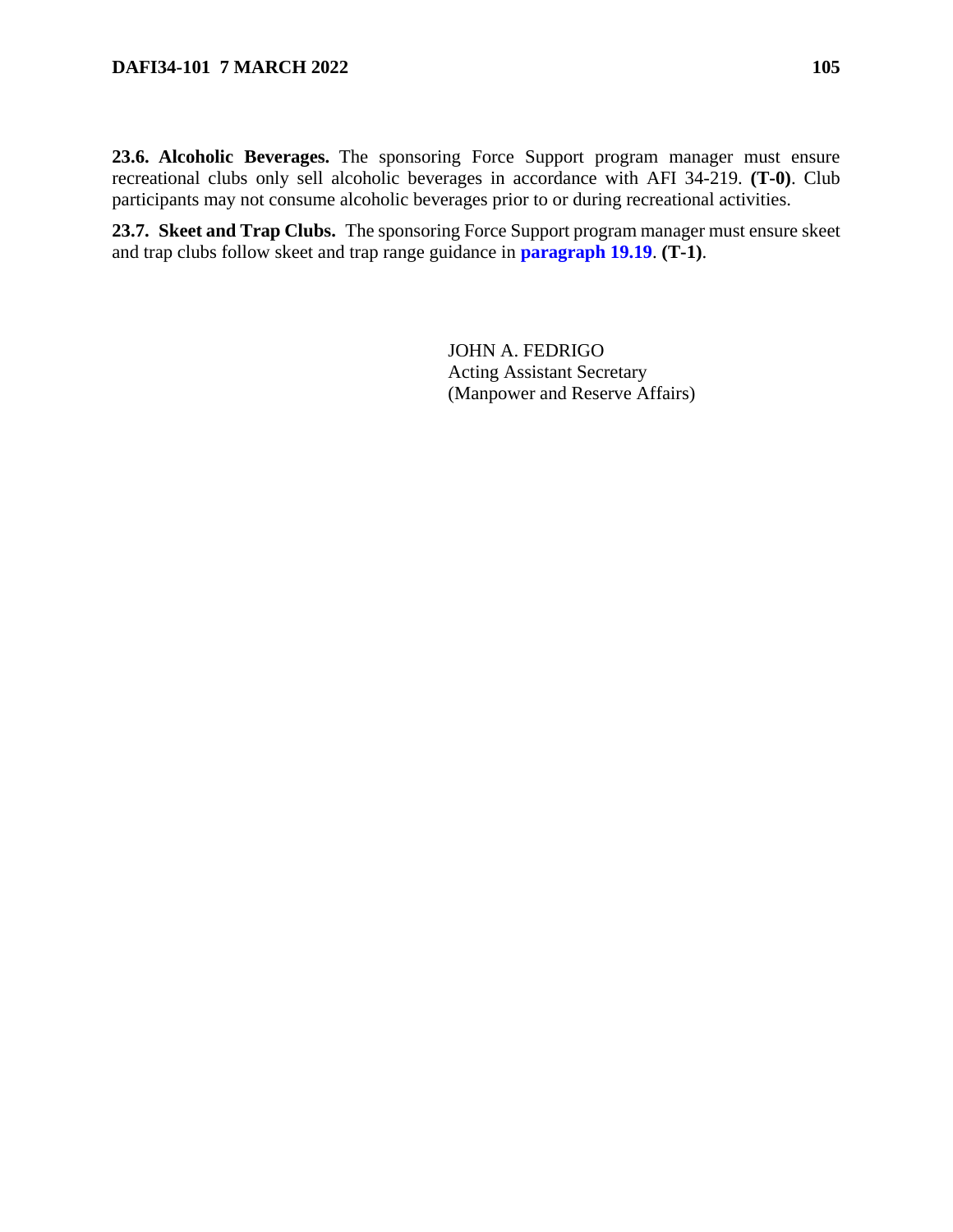### **Attachment 1**

### **GLOSSARY OF REFERENCES AND SUPPORTING INFORMATION**

### *References*

5 USC § 552a, *Records Maintained on Individuals*

10USC § 9013, *Secretary of the Air Force*

10USC § 1588, *Authority to Accept Certain Voluntary Services*

14CFR Part 105, *Parachute Operations*

14CFR Part 141, *Pilot Schools*

18USC § 203, *Compensation to Members of Congress, officers, and other in matters affecting the Government*

18USC § 205, *Activities of Officers and Employees in Claims Against and Other Matters Affecting the Government*

29CFR Part 1910, *Occupational Safety and Health Standards*

29USC § 701 et seq, *United States Rehabilitation Act*

29USC Part 798, Section 508, *Electronic and Information Technology*

33CFR Part 173, Subpart D, *Issue of Certificate of Number*

49CFR Part 180, Subpart C, *Qualification, Maintenance and Use of Cylinders*

5CFR Part 2635, *Standards of Ethical Conduct for Executive Branch Employees* 

5USC § 7101 et seq, *Labor-Management Relations*

AFI 16-402, *Aerospace Vehicle Programming, Assignment, Distribution, Accounting, and Termination*, 27 September 2019

AFI 17-130, *Cybersecurity Program Management*, 13 February 2020

AFI 23-111, *Management of Government Property in Possession of the Air Force*, 19 November 2018

AFI 24-602V1, *Passenger Movement*, 15 December 2020

AFI 31-101, *Integrated Defense (ID)*, 25 March 2020

AFI 31-213, *Armed Forces Disciplinary Control Boards and Off-Installation Liaison and Operations*, 27 July 2006

AFI 32-1020, *Planning and Programming Built Infrastructure Projects*, 18 December 2019

AFI 32-9003, *Granting Temporary Use of Air Force Real Property*, 24 October 2018

AFI 33-322, *Records Management and Information Governance Program*, 23 March 2020

AFI 33-332, *Air Force Privacy and Civil Liberties Program*, 10 March 2020

AFI 34-108, *Commercial Sponsorship and Sale of Advertising*, 21 August 2018

AFI 34-144, *Child and Youth Programs*, 2 July 2019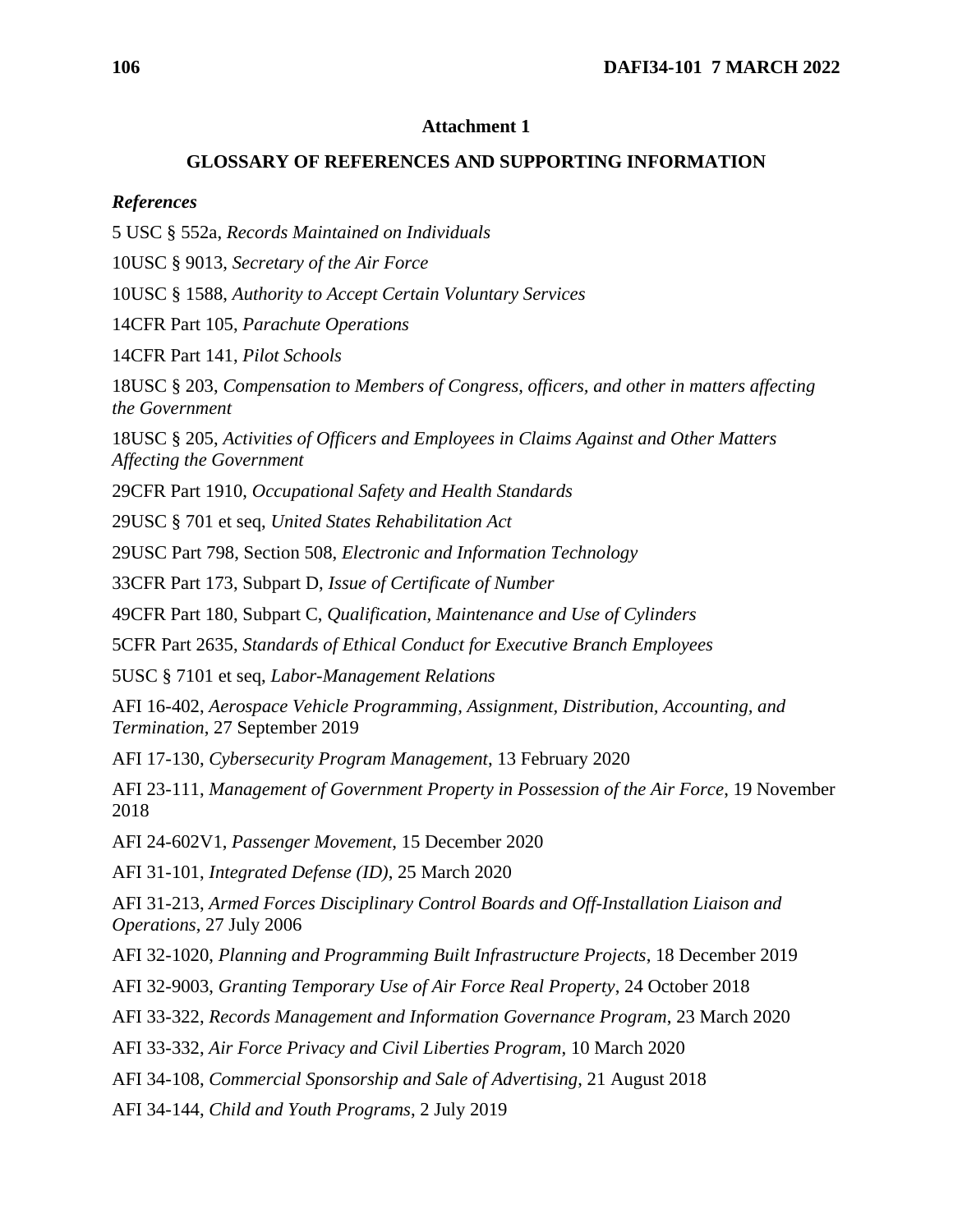## **DAFI34-101 7 MARCH 2022 107**

AFI 34-205, *Services Nonappropriated Fund Facility Projects*, 18 October 2018

AFI 34-211(I), *Army and Air Force Exchange Service General Policies*, 11 July 2017

AFI 34-219, *Alcoholic Beverage Program*, 30 April 2019

AFI 34-223, *Private Organizations (PO) Program*, 13 December 2018

AFI 35-101, *Public Affairs Operations*, 20 November 2020

AFI 36-2406, *Officer and Enlisted Evaluation Systems*, 14 November 2019

AFI 36-2670, *Total Force Development*, 25 June 2020

DAFI 36-2910, *Line of Duty (LOD) Determination, Medical Continuation (MEDCON), and Incapacitation (INCAP) Pay*, 03 September 2021

DAFI 36-3009, *Airman and Family Readiness Centers*, 28 March 2021

AFI 36-3101, *Fundraising*, 9 October 2018

AFI 44-108, *Infection Prevention and Control Program*, 5 June 2019

AFI 48-104, *Tobacco Free Living*, 11 July 2019

AFI 48-116, *Food Safety Program*, 11 September 2018

AFI 48-117, *Public Facility Sanitation*, 11 September 2018

AFI 48-137, *Respiratory Protection Program*, 12 September 2018

AFI 51-105, *Legal Information Services*, 18 September 2018

AFI 51-306, *Administrative Claims For and Against the Air Force*, 14 January 2019

AFI 51-506, *Gifts to the Department of the Air Force from Domestic and Foreign Sources,* 16 April 2019

AFI 52-101, *Planning and Organizing*, 15 July 2019

AFI 64-117, *Government Purchase Card Program*, 22 June 2018

AFI 65-103, *Temporary Duty/Special Orders*, 15 August 2019

AFI 65-106, *Appropriated Fund Support of Morale*, *Welfare, and Recreation (MWR) and Other Nonappropriated Fund Instrumentalities (NAFIS)*, 15 January 2019

AFI 65-107, *Nonappropriated Funds Financial Management Oversight Responsibilities*, 13 June 2018

DAFI 91-204, *Safety Investigations and Reports*, 10 March 2021

AFMAN 10-1004, *Conducting Air Force Open Houses*, 23 August 2018

AFMAN 14-405, *Multiple Source Discipline, and Domain Intelligence, Surveillance, and Reconnaissance (ISR)*, 11 May 2020

AFMAN 23-230, *Maintaining Air Force DoD Activity Address Codes (DODAAC)*, 31 January 2019

AFMAN 32-1053, *Integrated Pest Management*, 6 August 2019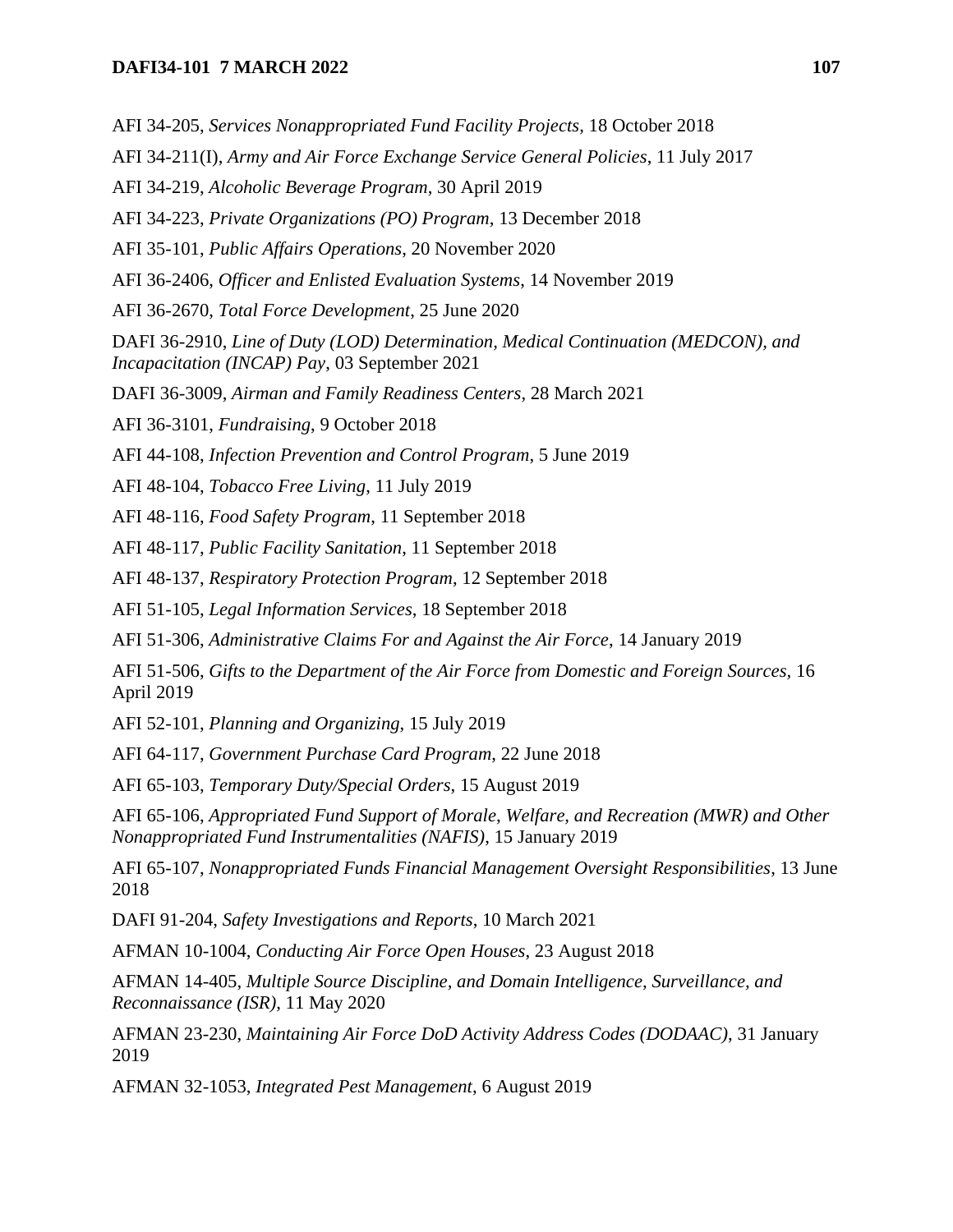- AFMAN 32-7003, *Environmental Conservation*, 20 April 2020
- AFMAN 34-151, *Gaming Operations*, 7 March 2019
- AFMAN 34-152, *Air Force Aero Club Operations*, 5 June 2019
- AFMAN 34-201, *Use of Nonappropriated Funds*, 28 September 2018
- AFMAN 34-202, *Procedures for Protecting Nonappropriated Funds Assets*, 25 June 2019
- AFMAN 34-204, *Property Management*, 9 October 2018
- AFMAN 34-208, *Nonappropriated Fund Property and Liability Program*, 18 September 2018

AFMAN 34-209, *Nonappropriated Fund Financial Management and Accounting*, 2 October 2019

AFMAN 35-101, *Public Affairs Procedures*, 7 December 2020

AFMAN 36-2806, *Awards and Memorialization Program*, 10 Jun 2019

AFMAN 48-114, *Recreational Waters and Mission Training Pools*, 23 July 2019

- AFMAN 64-302, *Nonappropriated Fund (NAF) Contracting Procedures*, 26 September 2019
- AFMAN 91-203, *Air Force Occupational Safety, Fire and Health Standards*, 11 December 2018
- AFPD 34-1, *Air Force Services*, 11 October 2018
- AFSVC Financial Management Training Aid NA-14, *Bingo and Slot Machine Reporting*
- AFSVC Financial Program Training Aid NA-16, *Recording Cost of Employee Meals*
- Allowance Standard 410*, Morale, Welfare, and Recreation and Physical Training*
- American Library Association*, Intellectual Freedom Manual, Tenth Edition*, 17 October 2020
- American Library Association, *Library Bill of Rights*, 29 January 2019
- ATF Publication 5300.4, *Federal Firearms Regulations Reference Guide*, September 2014

CDC, *Model Aquatic Health Code*, 18 July 2018

Centers for Disease Control and Prevention, *Healthy Swimming*  (**<https://www.cdc.gov/healthywater/swimming/index.html>**)

Compressed Gas Association's *Grade E American National Standard Institute/Compressed Gas Association* G7.1, 1 January 2018

Copyright *Act of 1976* (Title 17 USC)

DAFI 32-9005, *Real Property Accountability*, 4 February 2020 DAFI 33-360, *Publications and Forms Management*, 1 December 2015

DAFI 36-3002, *Casualty Services*, 4 February 2021

DESR 6055.09\_ AFMAN 91-201, *Explosives Safety Standards*, 28 May 2020

DFAS 7000.4-R, *Accounting for Obligations*, September 2006

DoD Financial Management Regulation 7000.14-R, *Department of Defense Financial Management Regulation;* v2B, *Budget Formulation and Presentation*, November 2017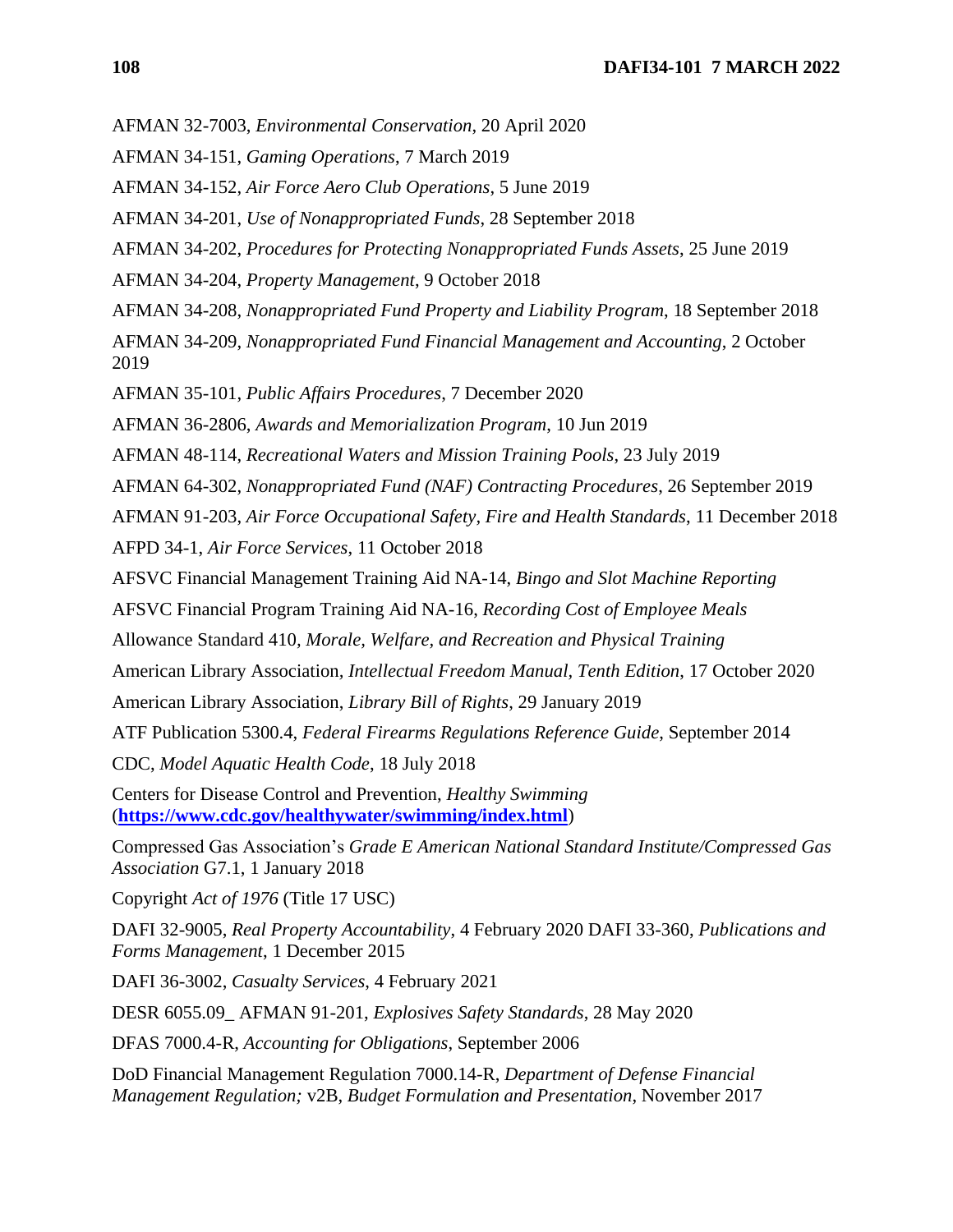DoDD 1020.1, *Nondiscrimination on the Basis of Handicap in Programs and Activities Assisted or Conducted by the Department of Defense*, 31 March 1982

DoDD 5500.07-R, *Joint Ethics Regulation*, 30 August 1993

DoDI 1000.15, *Procedures and Support for Non-Federal Entities Authorized to Operate on Department of Defense Installations*, 24 October 2008

DoDI 1015.10, *Military Morale, Welfare, and Recreation (MWR) Programs*, 6 July 2009

DoDI 1015.13, *DoD Procedures For Implementing Public-Private Ventures (PPVs) for Morale, Welfare and Recreation (MWR) ), and Armed Services Exchange Category C Revenue-Generating Activities*, 11 March 2004

DoDI 1100.21, *Volunteer Services in the Department of Defense*, 27 March 2019

DoDI 1330.13, *Armed Forces Entertainment Program*, 23 March 2004

DoDI 1400.25, v731, *DoD Civilian Personnel Management System: Suitability and Fitness Adjudication for Civilian Employees*, 24 August 2012

DoDI 1400.25V451\_AFI36-1004, *Civilian Recognition Program*, 26 April 2019

DoDI 4150.07, *DoD Pest Management Program*, 26 December 2019

DoDI 4515.13, *Air Transportation Eligibility*, 22 January 2016

DoDI 5200.2, *DoD Personnel Security Program (PSP)*, March 21, 2014

DoDI 6060.02, *Child Development Programs*, 5 August 2014

DoDI 7700.18, *Commissary Surcharge, Nonappropriated Fund (NAF), and Privately Financed Construction Reporting Procedures*, 15 December 2004

DoDM 4160.21-v4, *Defense Materiel Disposition: Instructions for Hazardous Property and Other Special Processing Materiel*, 22 October 2015

EPA-902-B-01-001, *Best Management Practices for Lead at Outdoor Shooting Ranges*, June 2005

Federal *Register, Vol 63*, No 42, 4 March 1998

Gun *Control Act of 1968* (Title 18 USC Chapter 44)

Joint *Travel Regulations*, 1 September 2021

OMB Memorandum M-10-23, *Guidance for Agency Use of Third-Party Websites and Applications*, 25 June 2010

OSHA Directive 02-02-069, *Enforcement Procedures for Occupational Exposure to Bloodborne Pathogens*, 27 November 2001

OUSD (P&R) Memorandum *Nonappropriated Fund Instrumentality Self Storage Activities*, 11 August 2009

Privacy Act of 1974 (5 USC § 552a)

Rehabilitation *Act of 1973* (29 U.S.C. § 701 et seq)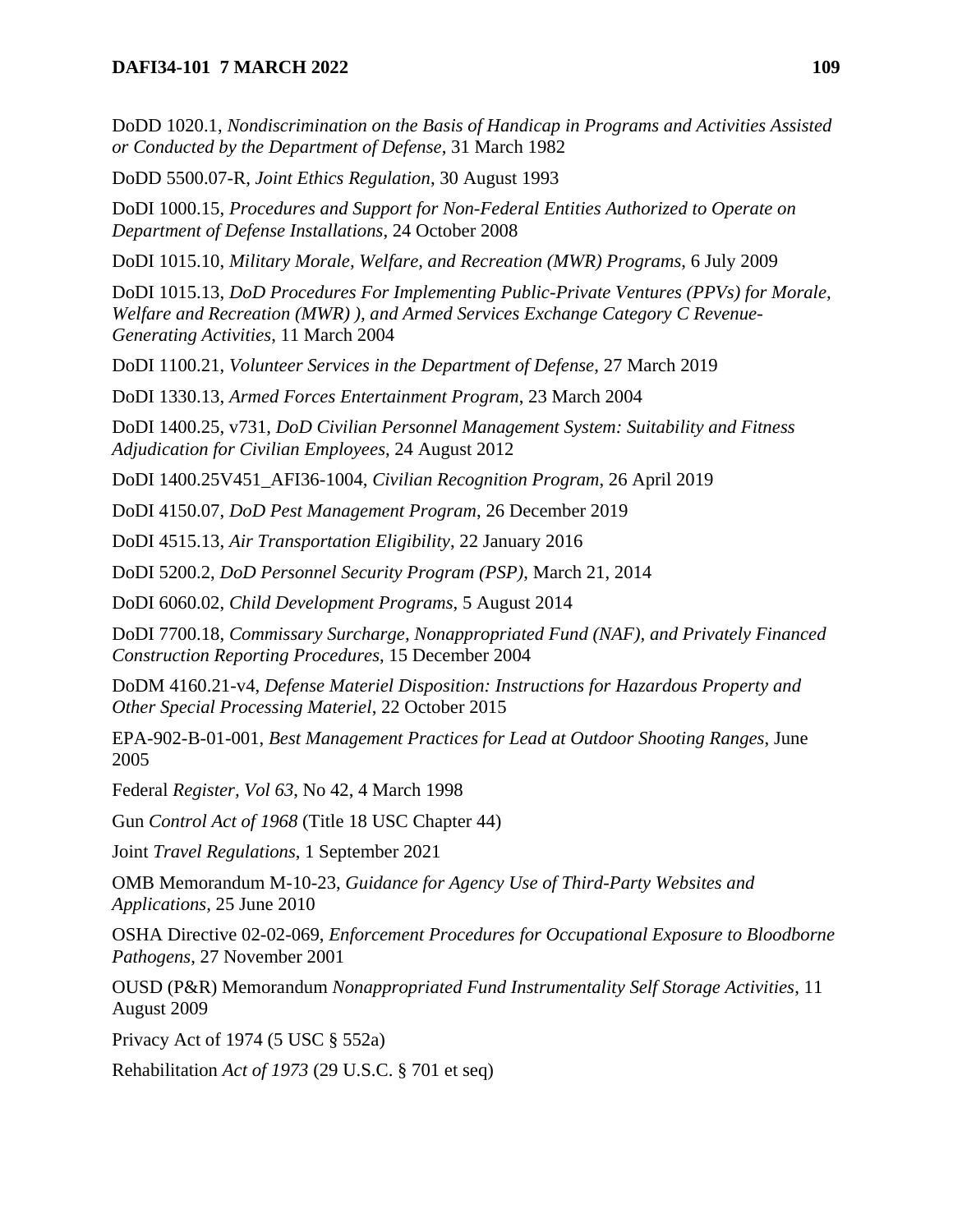US Consumer Product Safety Commission's publication #325 *Public Playground Safety Handbook,* 29 December 2015

### *Prescribed Forms*

AF Form 270, *Aero Club Operations* AF Form 654, *PIF/Safety/Annual Currency Record (Aero Club)(LRA)* AF Form 1047, *Automotive Craft Center, Work, Parking and Storage Permit* AF Form 1584, *USAF Aero Club Standardization Record* AF Form 1585, *Covenant Not to Sue and Indemnity Agreement*

#### *Adopted Forms*

AF Form 847, *Recommendation for Change of Publication*

AF Form 1875A, *NAF Individual Cashier's Report*

ATF Form 4473, *Firearms Transaction Record*

DD Form 2793, *Volunteer Agreement for Appropriated Fund Activities & Non Appropriated Fund Instrumentalities*

DD Form 4, *Enlistment/Reenlistment Document Armed Forces of the United States*

DD Form 2760, *Qualification to Possess Firearms or Ammunition*

Optional Form 1164, *Claim for Reimbursement for Expenditures on Official Business*

#### *Abbreviations and Acronyms*

**AAFES**—Army and Air Force Exchange Services

**AF**—Air Force

**AFI**—Air Force Instruction

**AFIMSC**——Air Force Installation and Mission Support Center

**AFMAN**—Air Force Manual

**AFMC**—Air Force Materiel Command

**AFPD**—Air Force Policy Directive

**AFSVC**—Air Force Services Center

**AOC**—Attestation(s) of Compliance

**APF**—Appropriated Fund

**ATF**—Bureau of Alcohol Tobacco, Firearms, and Explosives

**CDC**—Centers for Disease Control and Prevention

**CFR**—Code of Federal Regulations

**DAF**—Department of the Air Force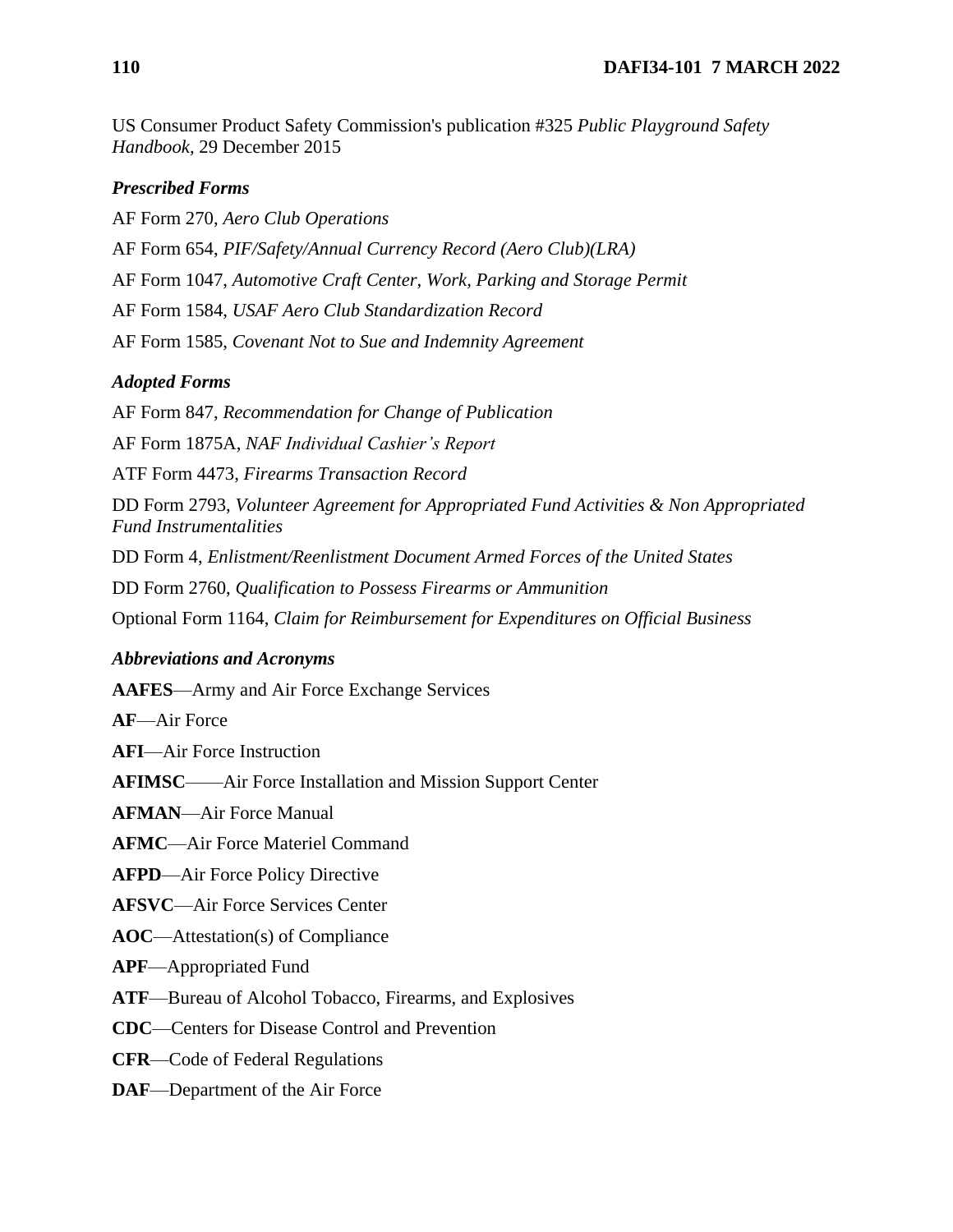- **DAFI**—Department of the Air Force Instruction
- **DAFCTP**—Department of the Air Force Central Ticket Program
- **DFAS**—Defense Finance and Accounting Service
- **DoD**—Department of Defense
- **DoDD**—Department of Defense Directive
- **DoDI**—Department of Defense Instruction
- **EPA**—Environmental Protection Agency
- **FAA**—Federal Aviation Administration
- **FLDCOM**—Field Command
- **FSS**—Force Support Squadron
- **ILS**—Integrated Library System
- **ISA**—Internal Security Assessor
- **MAJCOM**—Major Command
- **MICT**—Management Internal Control Toolset
- **MilMark**—Military Marketing
- **MOA**—Memorandum of Agreement
- **MWR**—Morale, Welfare, and Recreation
- **NAF**—Nonappropriated Fund
- **NAFI**—Nonappropriated Fund Instrumentalities
- **NTSB**—National Transportation Safety Board
- **OPSEC**—Operations Security Measures
- **OSD**—Office of the Secretary of Defense
- **OSHA**—Occupational Safety and Health Administration
- **OUSD (P&R)**—Office of the Under Secretary of Defense for Personnel & Readiness
- **PCI DSS**—Payment Card Industry Data Security Standards
- **PIC**—pilot-in-command
- **PII**—Personally Identifiable Information
- **POM**—Program Objective Memorandum
- **QSA**—Qualified Security Assessor
- **RegAF**—Regular Air Force
- **RBAC**—Role-based access control
- **SAQ**—Self-Assessment Questionnaire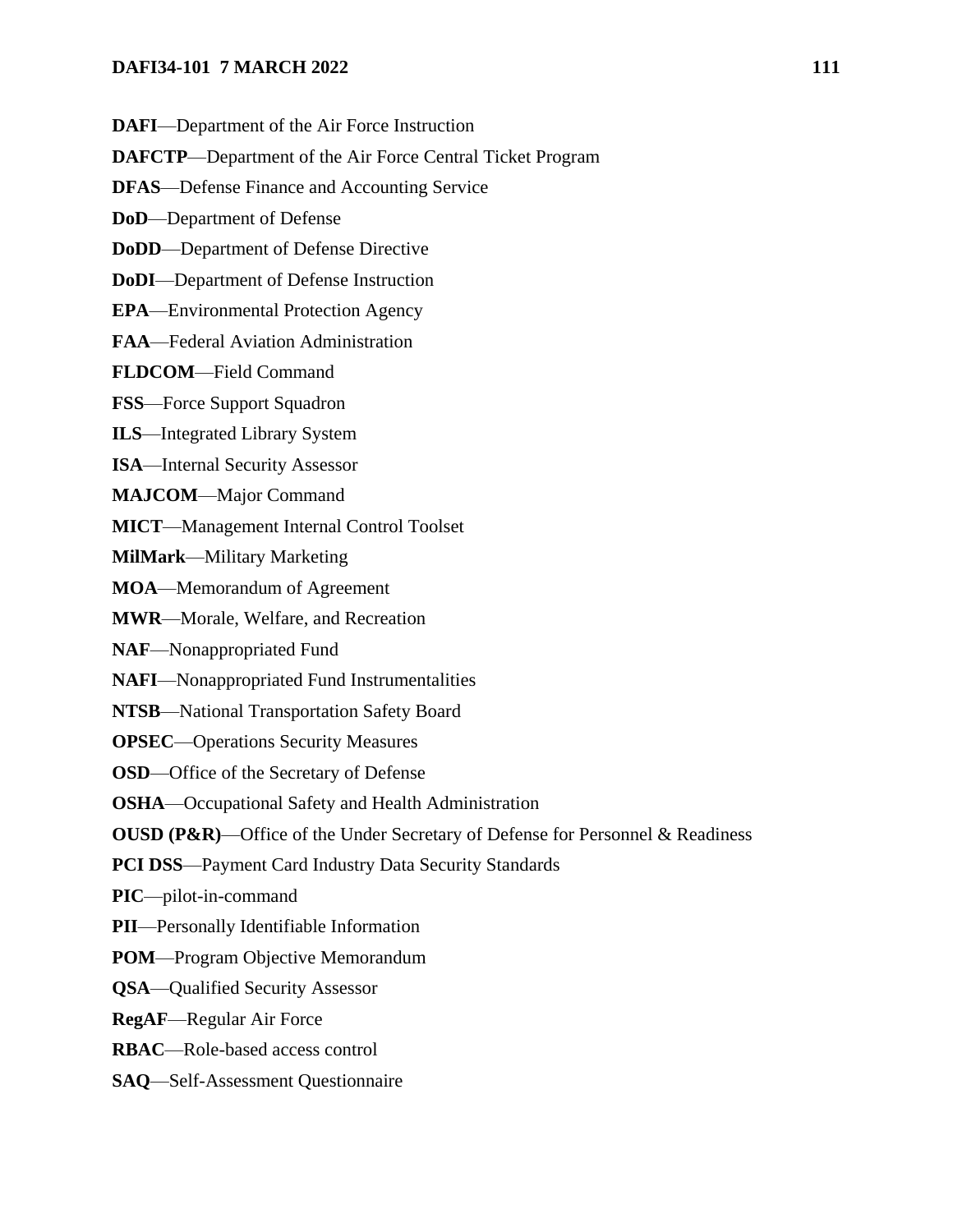**SCUBA**—Self-contained Underwater Breathing Apparatus

**SMS**—Short message services

**SORN**—Statement of Record Notice

**US**—United States

**USC**—United States Code

**USSF**—United States Space Force

## *Terms*

**Advertising**—The medium providing conspicuous notice or information to the public through private and public media such as newspapers, magazines, electronic trade and professional journals, Web sites, mass e-mail distribution, special printed matter, circulars, flyers, posters, signs, radio, television, and other promotional devices such as decals, table tents, or activity calendars. Includes merchandise containing advertising that is free of charge as a bonus or an inducement to buy. Examples of premiums are water bottles or key chains having an intrinsic item value of not more than U.S. \$20 retail.

**AF Common Output Level Standards**—AF tool that is used to determine the level of APFs required to meet designated standards.

**AF Name Brands**—Nationally branded food and beverage concepts, such as PF Chang's, are contracted and centrally managed by AFSVC.

**AF Signature Brands**—Standardized proprietary food operations centrally managed by AFSVC. JR Rockers and Rickenbacker's are examples of AF signature brands.

**Americanforcestravel.com**—American Forces Travel<sup>SM</sup> is a MWR program arising out of a joint service initiative combining the efforts of each of the five branches of service (Army, Marine Corps, Navy, Air Force, and Coast Guard) and the Office of the Deputy Assistant Secretary of Defense for Military Community & Family Policy. The Services have contracted with Priceline® to deliver high value travel benefits to the U.S. military community. In addition to enhancing quality of life for the military community, American Forces Travel $^{SM}$  injects critical revenue into MWR programs by providing commissions to the Services from every booking made.

**Calcutta**—There are many variations of Calcutta tournaments. In its basic form, Calcutta is an open auction held in conjunction with a golf tournament. Participants bid on a contestant who pays out the owner a predetermined proportion of the pool depending on how the contestant performs in the tournaments.

**Category A, Mission Sustaining Activities**—These activities are essential to the military mission and must be provided in all but the most extenuating conditions, e.g., contingency operations. Consequently, these programs are authorized to receive maximum APF support. Category A activities have the least capacity to generate revenue. The AF goal is 100 percent APF support where authorized for Category A activities**.**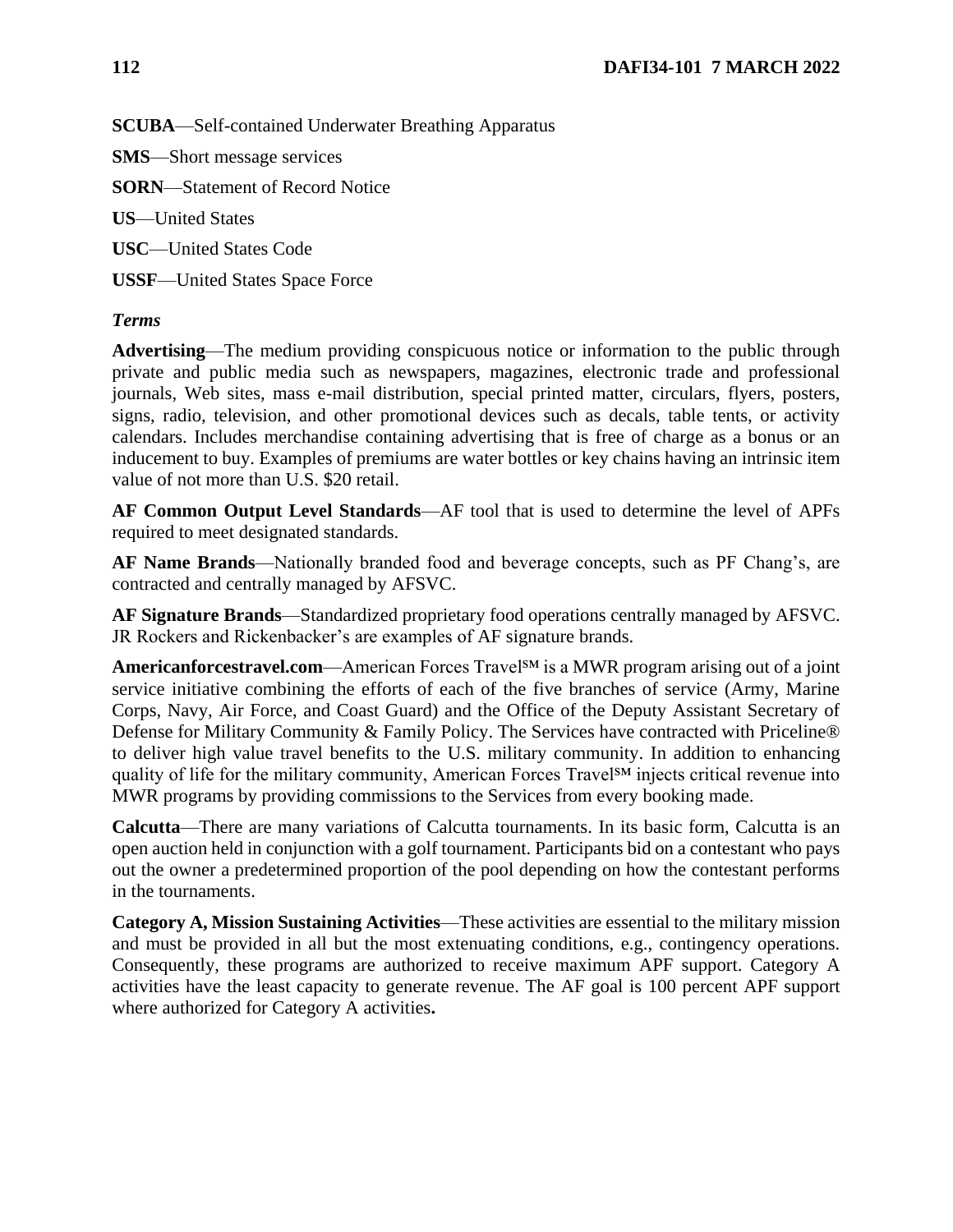**Category B, Basic Community Support Activities**—These activities have the capacity to generate some NAF revenue. Category B activities may have substantial support from APFs. This category includes essential Force Support activities that provide a fundamental core of the Force Support programs at AF installations. The AF goal for APF support of Category B activities is a minimum of 65 percent of direct costs.

**Category C, Revenue-Generating Activities**—These activities have the highest capacity to generate revenue and are considered self-sustaining, capable of funding most expenses. Category C activities are considered desirable to the military community and make major contributions to mission accomplishment and personnel recruitment and retention. Category C activities are authorized indirect APF support and limited direct APF support. For example, direct APF support is authorized to correct health and safety deficiencies. Category C programs at designated remote and isolated locations are authorized the same type of funding as Category B programs.

**Change Fund**—Cash on hand for making change, cashing checks, foreign currency conversion funds, petty cash, and foreign currency accommodation sales.

**Concessionaire**—A contracted business arrangement or lease for the use of Government land or property to sell products and services.

**Content Manager**—Responsible for creating, improving and maintaining content with the goal of achieving business goals through raising brand awareness, sharing content, monitoring web traffic and metrics.

**Dram Shop Liability**—Refers to State statutory provisions and common law liability of a bar, tavern or similar establishment where alcoholic beverages are sold for the tortious acts and omissions of drunken or impaired customers.

**DoD and Coast Guard Civilian Employee**—Any appropriated fund or nonappropriated fund civilian employee or civilian officer of the DoD or Coast Guard, including any DoD Presidential appointee.

**Enterprise Digital Engagement Solution**—A digital engagement software or platform implemented by AFSVC as a centrally managed program to meet enterprise needs by maintaining brand consistency and providing optimal service capability for patrons.

**Equipment Loan Items**—Refers to equipment purchased with APFs which supports self-guided outdoor recreation activities, organized programs, and unit cohesion.

**Equipment Rental Items**—Refers to equipment purchased with NAFs which outdoor recreation programs makes available for rental to eligible MWR patrons.

**Essential Products Program**—AFSVC leverages purchasing power by delivering decentralized ordering capability to support day-to-day tactical operations by acquiring quality products at favorable prices.

**Flight Instructor**—Refers to an FAA certificated flight instructor who has completed all checkout requirements prescribed by this instruction and has been approved by the manager to conduct flight instruction. Additionally, an instrument flight instructor is one who holds a valid FAA instrument flight instructor rating and has been approved to conduct instrument flight training by the manager.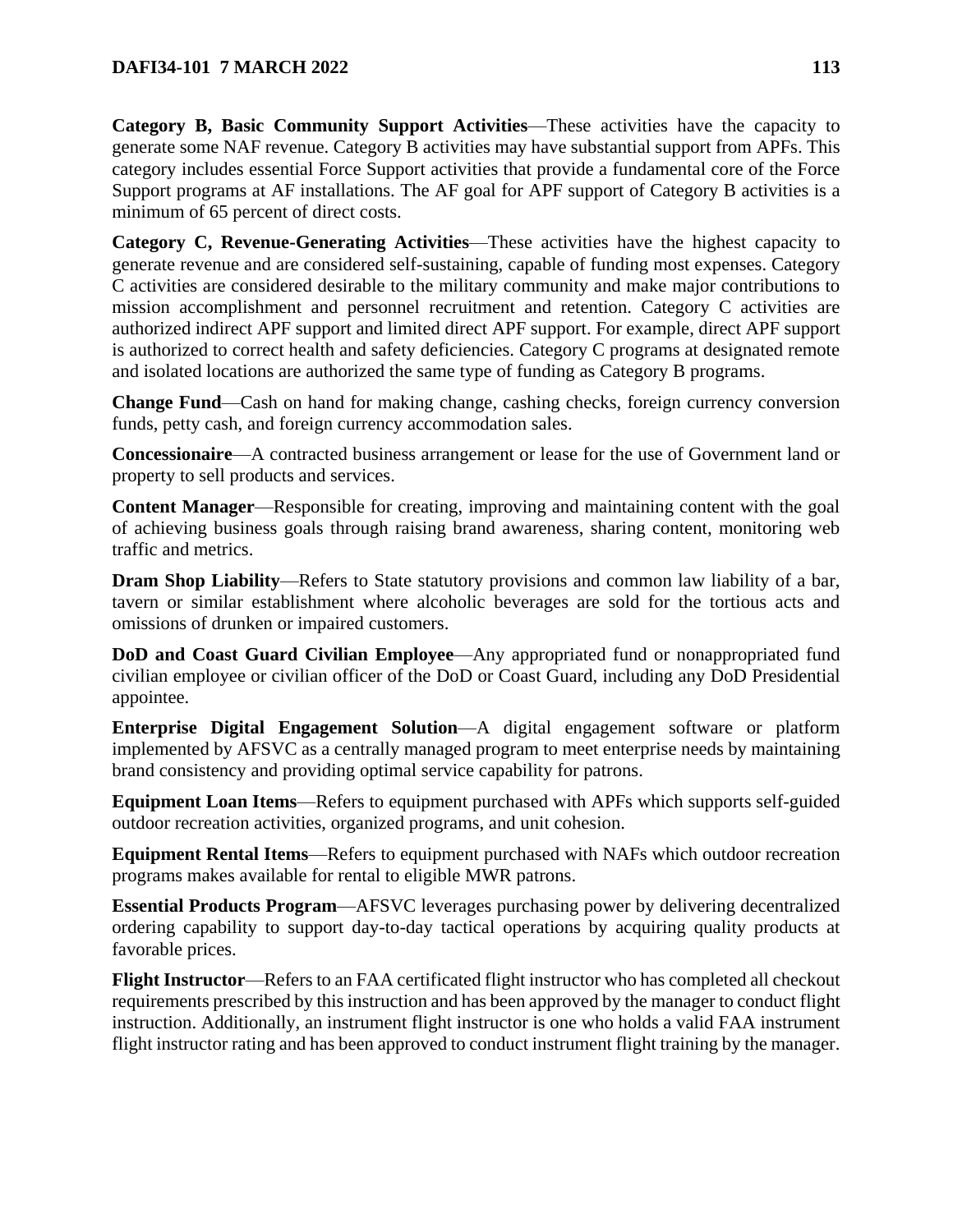**Frequent Camper Program—A** mandatory program for all Air Force campgrounds accepting payment for overnight parking of recreational vehicles. It is a frequent flyer type program for recreational vehicle camp guests.

**Gambling**—Playing games of chance for money.

**Gift Card**—This is a prepaid card that is sold at Force Support activates. It is accepted at all Force Support programs for good and services.

**Greens Fee**—The charge for playing one round or session on a golf course.

**Ground Instructor**—Refers to an FAA certificated ground instructor who has been approved by the manager to conduct ground instruction.

**Honorably Discharged Veteran**—Any former member of the uniformed services who separated from the uniformed service with a characterization of service of honorable or general (under honorable conditions).

**Integrated Defense Council**—A group that evaluates an installation's security vulnerabilities. Furthermore, Integrated Defense Council approves the designation of, or any changes to, controlled and restricted areas, waivers, or deviations to current security standards, approval of any revisions to the installation's defense plan.

**Integrated Defense Plan**—The installation's plan to mitigate security vulnerabilities.

**Integrated Library System**—This is an enterprise resource planning system for a library, used to track items owned, orders made, bills paid, and patrons who have borrowed**.**

**Lottery-Like Tournaments**—Tournaments that sell tickets or award tickets as prizes giving prizes to the holders of numbers drawn at random.

**Management Internal Control Toolset (MICT)**—This is a two-way communication tool designed to improve compliance with published guidance and communication risk and program health up and down the chain of command in near real-time.

**Media Mix**—refers to the combination of advertising channels that is used in the promotion of a particular good or service. The idea is to choose the right combination to communicate with the audience and make an impact as estimated in the media planning strategy.

**Military Services**—The U.S. Army, the U.S. Navy, the U.S. Air Force, the U.S. Marine Corps, the U.S. Coast Guard, and the U.S. Space Force.

**Members First**—As a club membership benefit, Members First provides exclusive discounts and other benefits available only through AF club membership.

**MWR Category C Online Activity**—Any revenue-generating MWR activity, including Military Service exchanges, that is accessible through the internet and does not require a physical visit to an installation to complete the transaction or to access the product.

**National Agency Check**—This is a background investigation primarily for federal employees who will not have access to classified information.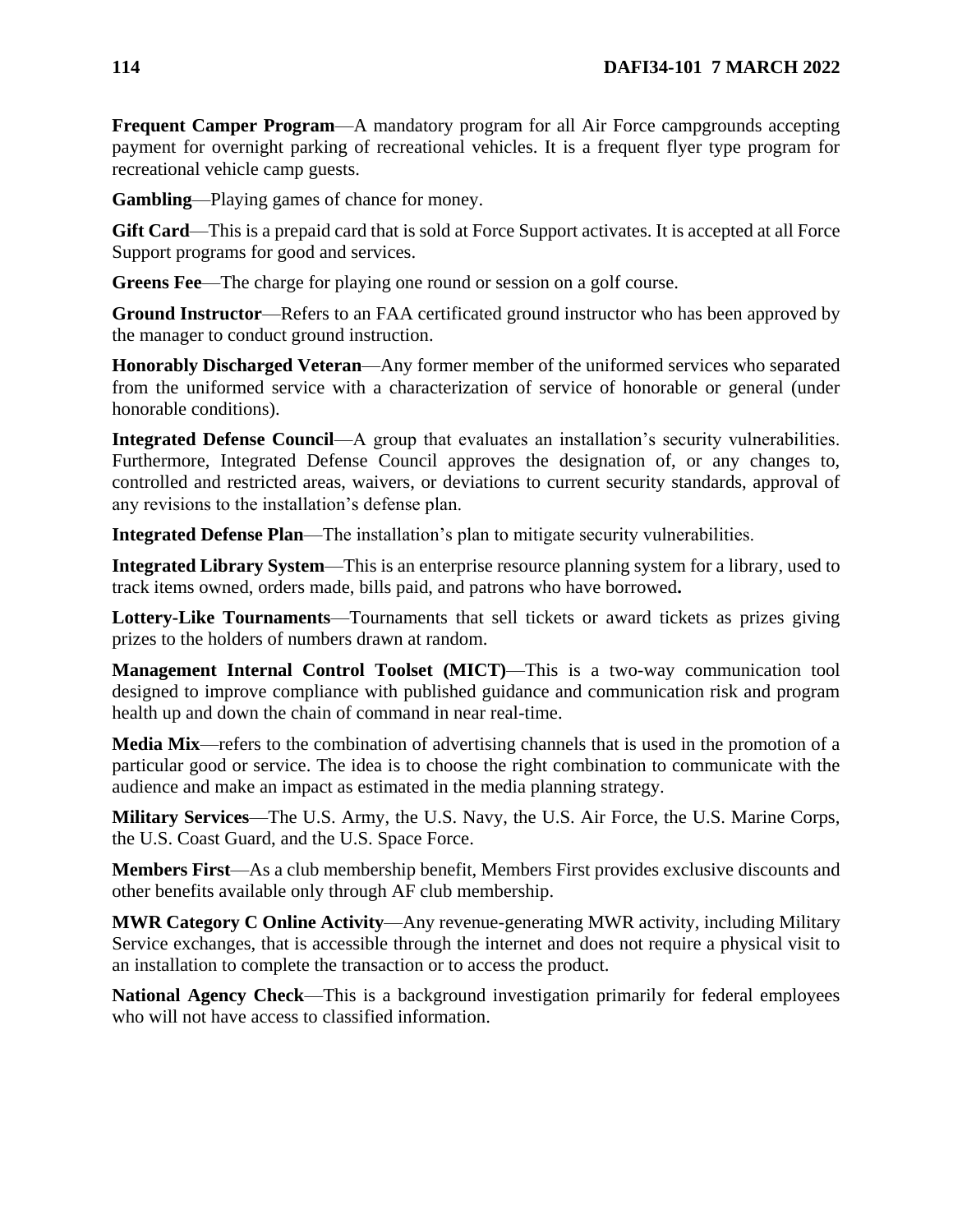**Nonappropriated Funds**—These are Federal funds that are not appropriated by the Congress and that are separate and apart from funds recorded in the books of the Treasury. Within the DoD, NAFs come primarily from the sale of goods and services to military and civilian personnel and their family members, and are used to support Air Force Services, billeting, and certain religious and educational programs.

**Nonappropriated Fund Instrumentality (NAFI)**—An integral DoD organization and fiscal entity that performs a governmental function and enjoys the legal status of an instrumentality of the US. NAFIs act in their own name to provide or assist other DoD organizations in providing Air Force Services programs for military personnel and authorized civilians.

**Non-commercial**—events that are not sales pitches or information briefs that could lead to sales from the presenter.

**Non-DoD Federal Employee**—An individual employee or civilian officer of a U.S. Federal Government organization other than the DoD.

**Non**—**political-**not a partisan, political rally or meeting as defined in AFI 51-508.

**Non-religious**—events focused on religion or spiritual matters; discussions can occur but should not be in the nature of religious services.

**Pilot-in-Command (PIC)**—Person who has the final authority and responsibility for the operation and safety of the flight.

**Program Objective Memorandum (POM)—This is the primary document used by the DAF to** submit programming proposals. The POM includes an analysis of missions, objectives, alternative methods to accomplish objectives, and allocation of resources.

**Recreational Vehicle Camp**—A campground designed for recreational vehicles. The campground typically has paved parking sites with water, electric, and sewer utility hookups.

**Retired DoD and Coast Guard Civilian Employee**—Any former DoD or Coast Guard civilian employee or civilian officer who retires from DoD or the Coast Guard through time in service or due to an employment-related medical condition.

**Security Asset Manager™**—Electronically controlled cabinets to store, audit, and manage keys and assets.

**Tip Jar**—Jar or similar container that is placed near the point of service allowing customers to leave a gratuity if so desired.

**United States Bowling Congress**—This organization is the National Governing Body for bowling and a membership organization that provides standardized rules, regulations and benefits.

**Uniformed Services**—The Military Services, the U.S. Public Health Service Commissioned Corps, and the National Oceanic and Atmospheric Administration Commissioned Officer Corps

**Voluntary Emeritus Corps**—The Voluntary Emeritus Corps ensures continued quality research, mentoring, on-the-job training, support, and program management by allowing experienced employees an opportunity to retain a presence in the Federal Government, after their retirement or separation, as volunteers. Voluntary Emeritus Corps assignments are not considered employment by the Federal government except for purposes of injury compensation as described in Federal Register, Vol 63, No. 42.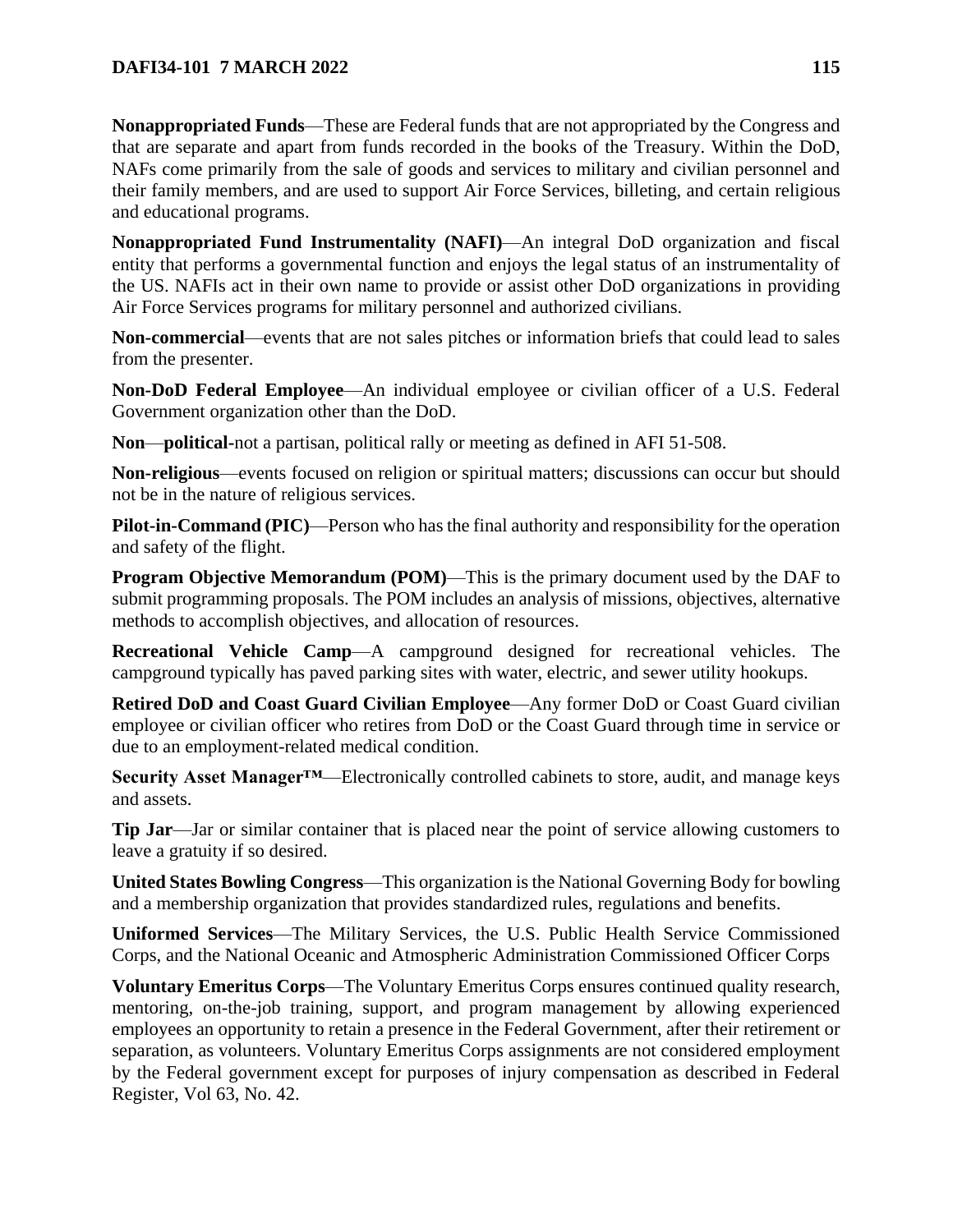### **GENERAL MWR PROGRAM ELIGIBILITY AND USE**

**A2.1.** If Force Support facilities cannot accommodate all authorized patrons, the installation commander determines specific use priorities based on **[Table A2.1](#page-115-0)** and **[Table A2.2](#page-119-0)** Installation commanders may limit access among active duty status members only when space is limited. Additionally, in situations where installations are collocated with or in close proximity to neighboring installations, installation commanders may establish arrangements that further subdivide the Uniformed Service members and their family members into categories (1) members assigned to or supported by the installation, and (2) members not assigned to or supported by the installation, etc.

**A2.2.** Family members include the spouse and the following people who receive more than 50 percent of their support from the sponsor:

A2.2.1. Parents (including adopted, stepparents, and parents-in-law).

A2.2.2. Unmarried children (including adopted, stepchildren, and wards) under 21 years old, unmarried children under 23 years old who are attending school full time, and unmarried children over 21 years old who are incapable of supporting themselves.

| <b>CATEGORY</b>          | <b>PRIORITY</b> | <b>AUTHORIZED GROUP</b>         | <b>COMMENTS</b>                 |
|--------------------------|-----------------|---------------------------------|---------------------------------|
| <b>Uniformed Service</b> | 1               | Member of an active             | <b>Reserve Officer Training</b> |
| members and their family |                 | component (Army, Navy, Air      | Cadets refer to                 |
| members                  |                 | Force, Marine Corps, and        | Note 1.                         |
|                          |                 | Coast Guard).                   |                                 |
|                          |                 |                                 | Delayed entry personnel         |
|                          |                 | Members of the Reserve          | refer to                        |
|                          |                 | <b>Components</b> (Ready        | Note 2 and 3.                   |
|                          |                 | Reserve, National Guard;        |                                 |
|                          |                 | Reservists in training).        | For child care priorities,      |
|                          |                 |                                 | refer to Note 4.                |
|                          |                 | Cadets of Service Academies and |                                 |
|                          |                 | U.S. Merchant Marine Cadets.    |                                 |
|                          |                 |                                 |                                 |
|                          |                 | Members of the Commissioned     |                                 |
|                          |                 | Corps of the Public Health      |                                 |
|                          |                 | Service and the Commissioned    |                                 |
|                          |                 | Corps of the National Oceanic   |                                 |
|                          |                 | and Atmospheric Administration  |                                 |

<span id="page-115-0"></span>**Table A2.1. Unlimited Program Eligibility and Use Priority.**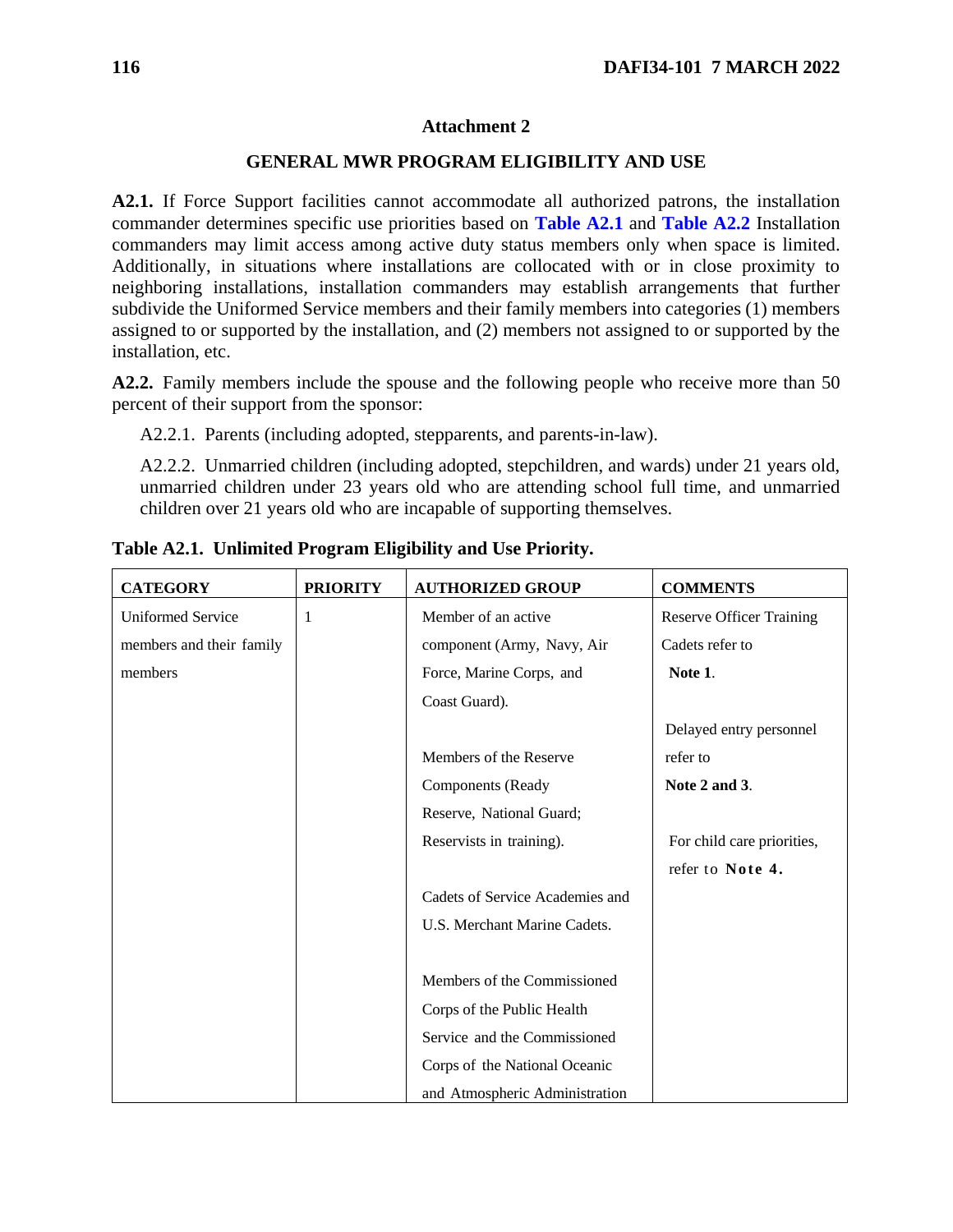|                            |                | in an active duty status.          |                            |
|----------------------------|----------------|------------------------------------|----------------------------|
|                            |                |                                    |                            |
|                            |                | Scholarship/Contract               |                            |
|                            |                | <b>Reserve Officer Training</b>    |                            |
|                            |                | Corp cadets.                       |                            |
|                            |                |                                    |                            |
|                            |                | Delayed Entry Personnel and their  |                            |
|                            |                | family members: officers and       |                            |
|                            |                | enlisted personnel who join the    |                            |
|                            |                | Armed Services that elect to delay |                            |
|                            |                | entry into active duty status.     |                            |
| Service retirees and their | $\mathfrak{2}$ | Retired from active duty status.   | For child care priorities, |
| family members             |                |                                    | refer to Note 4.           |
|                            | 3              | Members of the Retired Reserve,    | For child care priorities, |
|                            |                | and retired without pay (including | refer to Note 4.           |
|                            |                | those who have qualified for       | Priority 3 for all         |
|                            |                | retired pay at age 60 but have not | category A & B             |
|                            |                | yet reached age 60), and their     | activities.                |
|                            |                | family members.                    | For Category C             |
|                            |                |                                    | activities, see Note 5.    |
| Others separated from the  | $\overline{4}$ | Honorably discharged veterans of   | For child care priorities, |
| Armed Forces and their     |                | the uniformed services.            | refer to Note 4.           |
| family members             |                |                                    |                            |
|                            |                | Members under the Transition       |                            |
|                            |                | Assistance Management Program.     |                            |
|                            |                | Personnel separated under the      |                            |
|                            |                | Voluntary Separation Incentive     |                            |
|                            |                | and Special Separation Benefit     |                            |
|                            |                | programs for two years after       |                            |
|                            |                | separation.                        |                            |
|                            | 5              | Medal of Honor recipients.         | For child care priorities, |
|                            |                |                                    | refer to Note 4.           |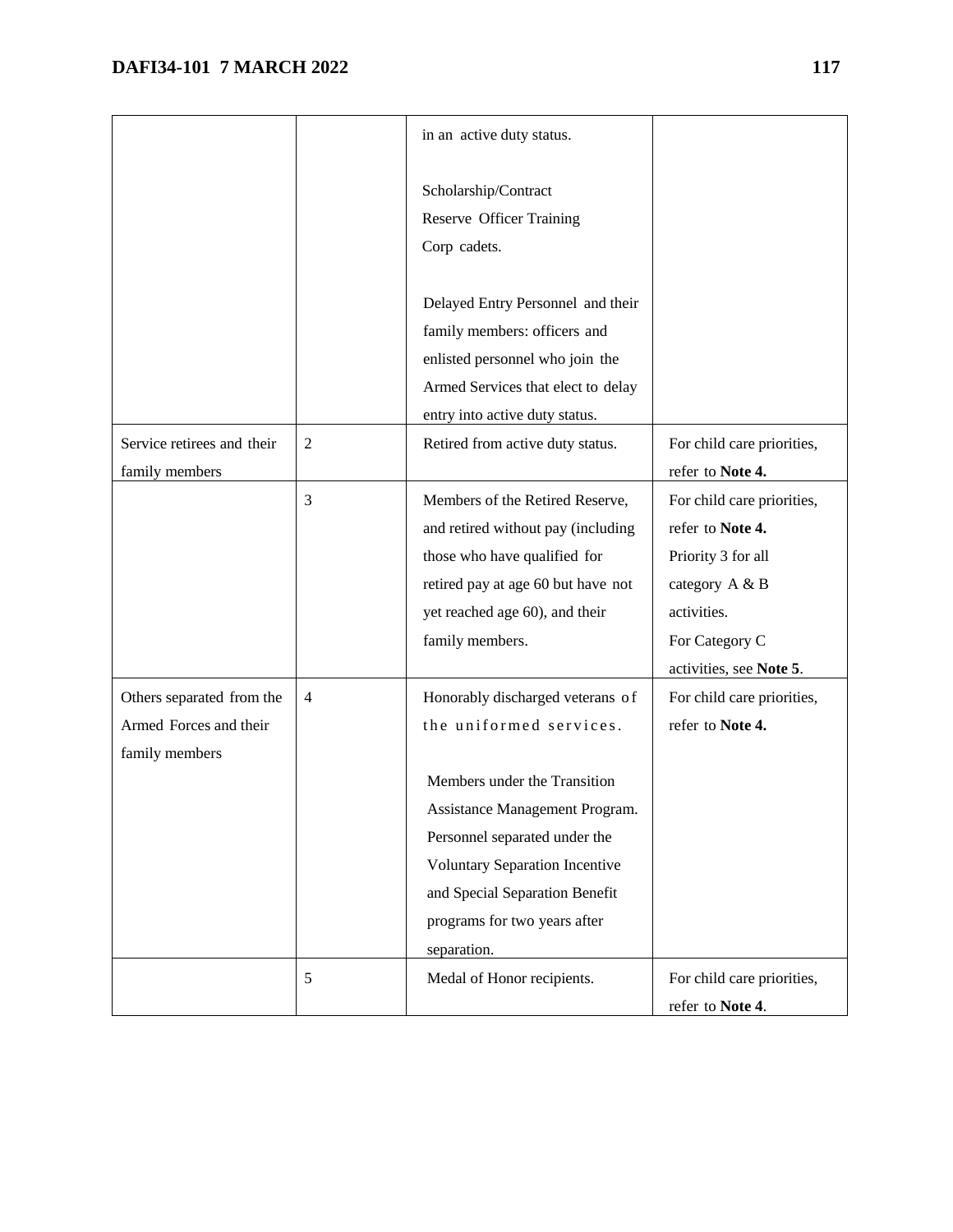# **118 DAFI34-101 7 MARCH 2022**

| Former and/or surviving<br>spouses and family<br>members                                     | 6  | Un-remarried surviving spouses of<br>personnel who died while in an<br>active duty status or while in<br>retired status.                                                                                                                       | For child care priorities,<br>refer to Note 4. |
|----------------------------------------------------------------------------------------------|----|------------------------------------------------------------------------------------------------------------------------------------------------------------------------------------------------------------------------------------------------|------------------------------------------------|
|                                                                                              | 7  | Un-remarried former spouses who<br>were married to military members<br>for at least 20 years while the<br>military member was in an active<br>duty status in the Armed Forces.                                                                 | For child care priorities,<br>refer to Note 4. |
|                                                                                              | 8  | Orphans of military members,<br>when not adopted by new parents,<br>and under 21 years old (can be<br>over 21 if the orphans are<br>incapable of supporting<br>themselves, or up to 23 years old<br>if the orphans are in full-time<br>study). | For child care priorities,<br>refer to Note 4. |
| US DoD and Coast Guard<br>civilians (including NAF<br>employees) and their<br>family members | 9  | When stationed outside the US.                                                                                                                                                                                                                 | For child care priorities,<br>refer to Note 4. |
| Other supporters of the<br>DoD                                                               | 10 | US Federal employees when<br>assigned in areas outside the US.                                                                                                                                                                                 | For child care priorities,<br>refer to Note 4. |
|                                                                                              | 11 | Medical personnel under contract<br>to the military DoD Component<br>during periods when the personnel<br>are residing on the installation.                                                                                                    | For child care priorities,<br>refer to Note 4. |
|                                                                                              | 12 | Military personnel of foreign<br>nations and their family members<br>when on orders from the US Armed<br>Forces, or in overseas areas when<br>the Major Command commander<br>grants privileges in the best interest<br>of the U.S.             | For child care priorities,<br>refer to Note 4. |
|                                                                                              | 13 | Paid members of the American Red                                                                                                                                                                                                               | For child care priorities,                     |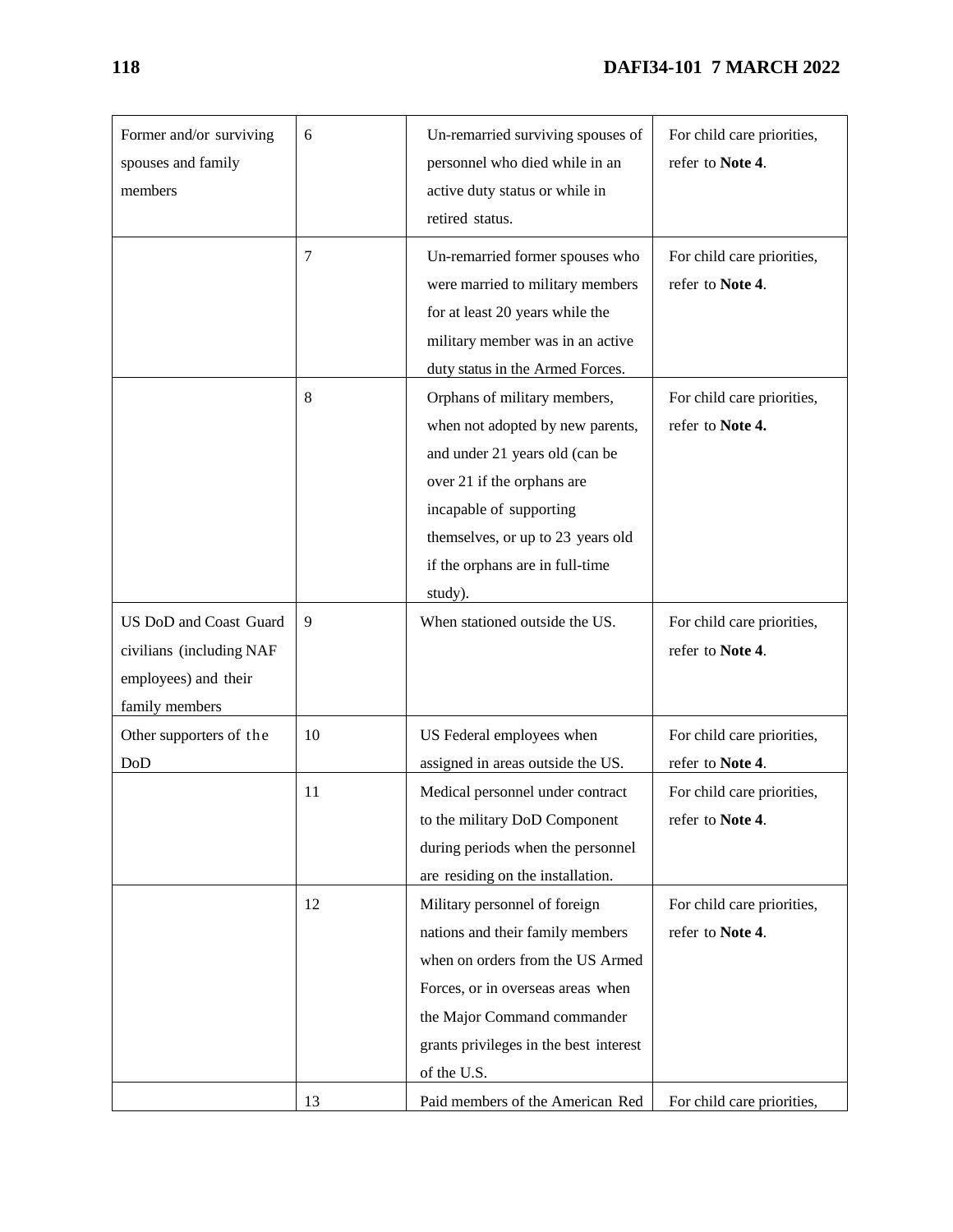|    | Cross, Young Men's Christian            | refer to Note 4.           |
|----|-----------------------------------------|----------------------------|
|    | Association, United Services            |                            |
|    | Organization and other non-Federal      |                            |
|    | Entity identified in DoDI 1000.15,      |                            |
|    | Procedures and Support for Non-         |                            |
|    | <b>Federal Entities Authorized to</b>   |                            |
|    | Operate on Department of Defense        |                            |
|    | <i>Installations</i> when assigned with |                            |
|    | US Armed Forces outside the US.         |                            |
| 14 | US employees of firms under             | For child care priorities, |
|    | contract to the DoD working on an       | refer to <b>Note 4</b> .   |
|    | installation when assigned in areas     |                            |
|    | outside the United States.              |                            |

#### **Notes:**

- 1. Reserve Officer Training Cadets on scholarship or contract are members of the Ready Reserve.
- 2. Delayed entry personnel are considered members of the Individual Ready Reserve and may elect to delay entry into the military for as long as a year.
- 3. Delayed entry personnel members and their families are authorized to utilize Force Support activities. However, only delayed entry personnel members are authorized to make purchases. DD Form 4,

*Enlistment/Reenlistment Document Armed Forces of the United States,* along with a photo identification is be used to gain access to Force Support activities. Eligibility expires one year from the date of entry which is reflected in block 8A of the DD Form 4. Purchase of alcohol is prohibited; however, delayed entry personnel and their families are authorized to utilize the respective officer, enlisted and collocated clubs except when the clubs are offering member-only functions. Delayed entry personnel are not eligible for club membership or check cashing. When members elect to terminate their enlistment and are discharged, recruiters stamp "Services and Force Support privileges revoked," on DD Form 4.

- 4. Child care priorities are established in accordance with DoDI 6060.02, *Child Development Programs*.
- 5. In Category C activities, retired individuals have the same priority as those from active component and their families.

**A2.3.** Patrons described in **[Table A2.2](#page-119-0)** are authorized limited use of Force Support resiliency and readiness activities and programs at the discretion of the installation commander. Commanders open programs to these patrons based on local demand and capacity. Resale of food and state taxfree beverages are restricted to amounts consumed on the premises, and to convenience merchandise incidental to daily participation (such as golf tees). Unless prohibited by status-offorces or other country-to-country agreements, APF and NAF civilian personnel employed by Force Support units, and their family members, may purchase goods and services from their respective activities, without restrictions.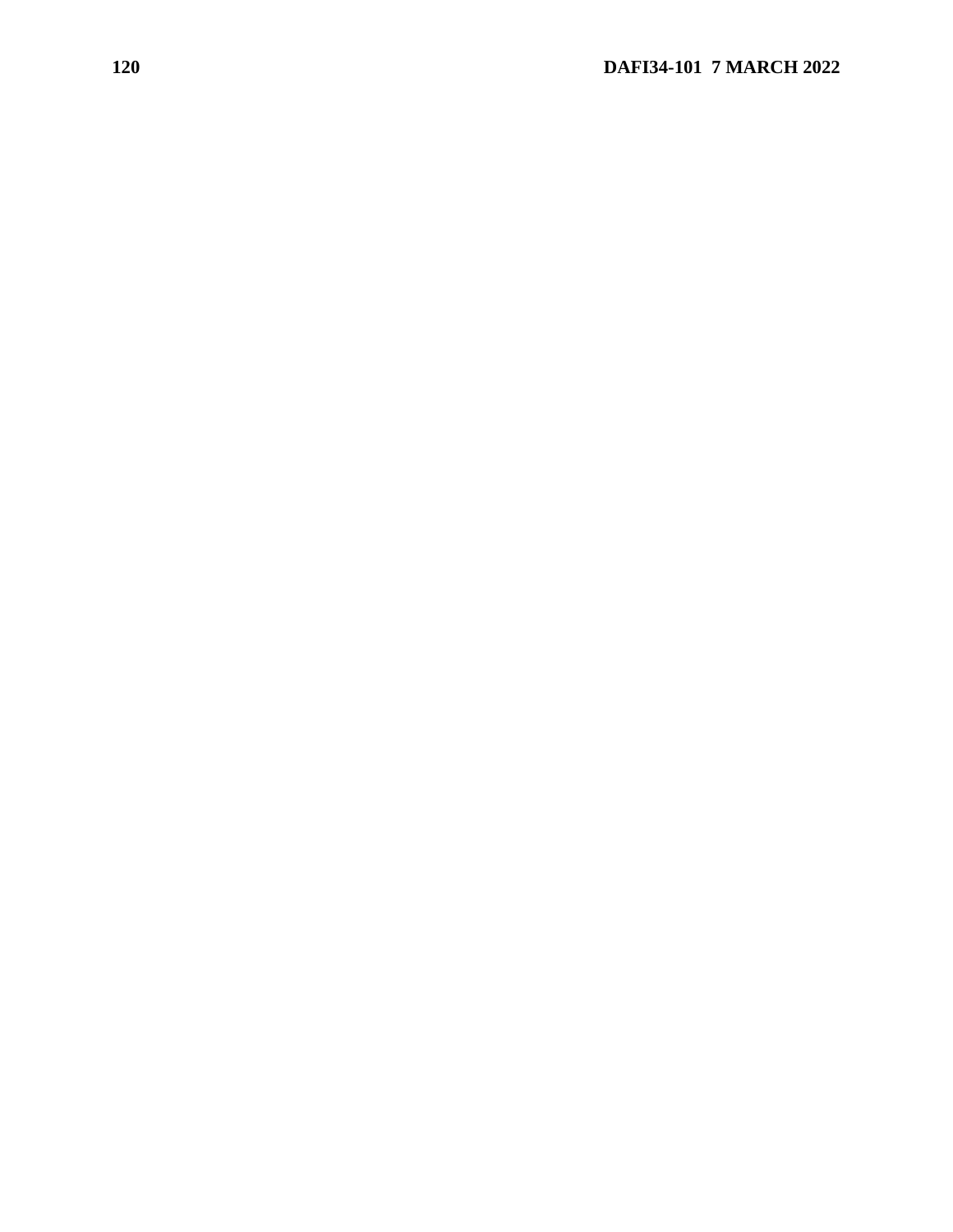| <b>CATEGORY</b>            | <b>PRIORITY</b> | <b>AUTHORIZED GROUP</b>                | <b>COMMENTS</b>    |
|----------------------------|-----------------|----------------------------------------|--------------------|
| US DoD and Coast Guard     | 15              | Both APF and NAF, retired DoD,         | See Note 1.        |
| civilians and their family |                 | and Coast Guard civilians              |                    |
| members                    |                 |                                        |                    |
| DoD contractor             | 16              | Working on the installation.           | See Note 1.        |
| personnel and technical    |                 |                                        |                    |
| representatives            |                 |                                        |                    |
| Others associated with     | 17              | <b>Reserve Officer Training Cadets</b> | See Note 1.        |
| DoD                        |                 | (other than those addressed in         |                    |
|                            |                 | Priority 1 above) when participating   |                    |
|                            |                 | in field training.                     |                    |
|                            | 18              | Former Prisoners of War and            | See Note 1.        |
|                            |                 | spouses of Prisoners of War or         |                    |
|                            |                 | service members missing in action.     |                    |
| Other US Federal           | 19              | All appropriated and                   | See Note 1, Note 2 |
| employees                  |                 | nonappropriated employees of US        | and Note 3.        |
|                            |                 | Federal employers.                     |                    |
| <b>Military Housing</b>    | 20              | Military Housing Privatization         | See Note 1.        |
| Privatization Initiative   |                 | Initiative employees or residents      |                    |
| employees and residents    |                 | and privatized Army lodging            |                    |
| and privatized Army        |                 | employees.                             |                    |
| lodging employees          |                 |                                        |                    |
| Guests                     | 21              | Those otherwise not eligible to use    | See Note 1.        |
|                            |                 | Force Support resiliency and           |                    |
|                            |                 | readiness programs, when               |                    |
|                            |                 | specifically invited and               |                    |
|                            |                 | accompanied by an authorized           |                    |
|                            |                 | person.                                |                    |
|                            | 22              | A young adult, 18-26 years of age,     | See Note 1.        |
| Au pair                    |                 | from another country, accepted by      |                    |
|                            |                 | the United States Information          |                    |
|                            |                 | Agency-approved au pair                |                    |
|                            |                 | organization, and afforded the         |                    |
|                            |                 | opportunity to learn and live with a   |                    |

**Table A2.2. Limited Program Eligibility and Use Priority.**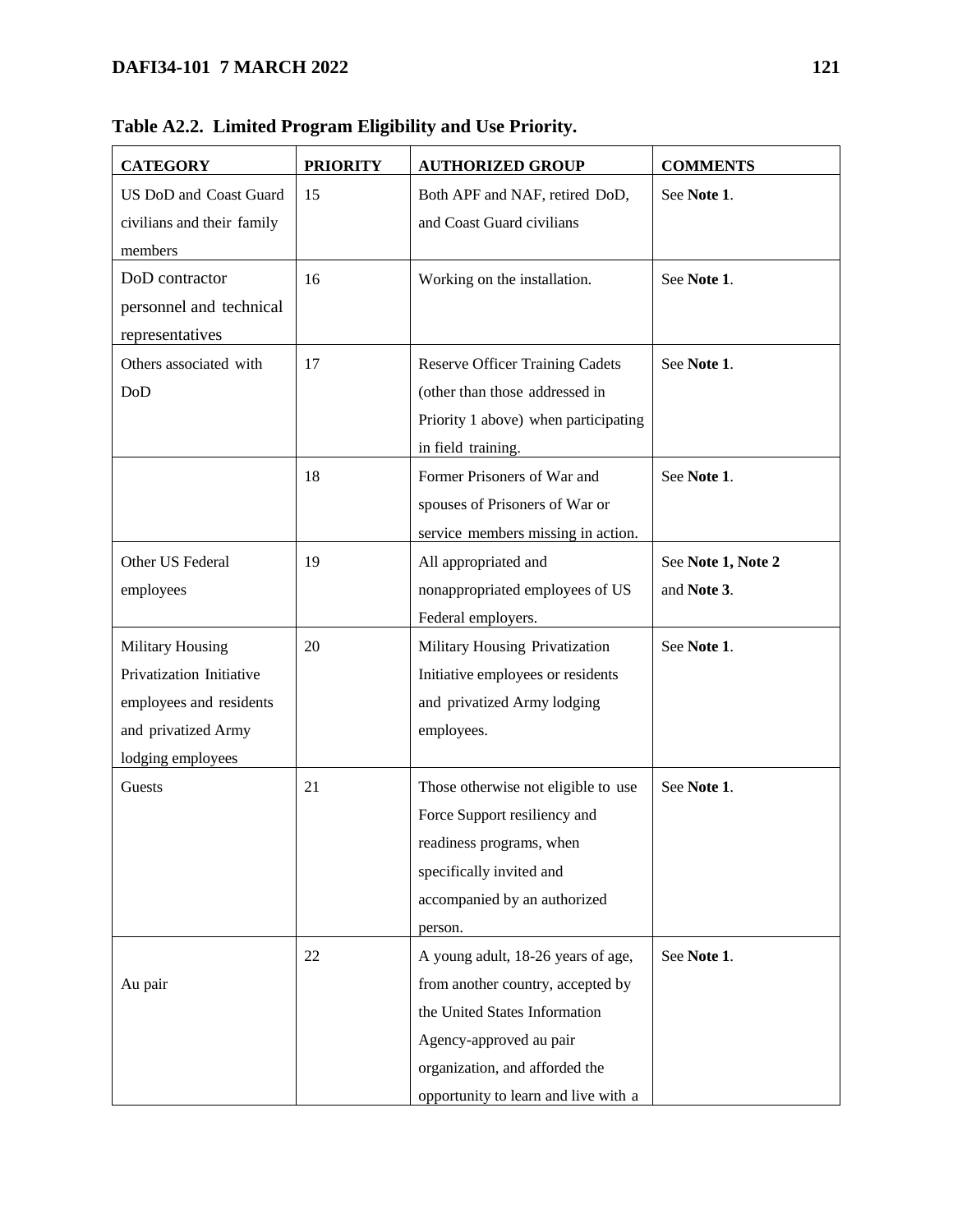|                       |    | military family within the US while   |             |
|-----------------------|----|---------------------------------------|-------------|
|                       |    | attending an accredited post-         |             |
|                       |    | secondary institution of higher       |             |
|                       |    | education for not less than six hours |             |
|                       |    | of academic credit or its equivalent. |             |
| Members of the public | 23 | Local leaders (Honorary Squadron      | See Note 2. |
|                       |    | Commanders, etc.) as designated by    |             |
|                       |    | the installation commander.           |             |
|                       | 24 | Gold Star and Surviving Family        |             |
|                       |    | Members as defined by next of kin     |             |
|                       |    | who receive the Gold Star or Next of  |             |
|                       |    | Kin lapel button in accordance with   |             |
|                       |    | AFI 36-3002. Refer to paragraph       |             |
|                       |    | 12.3.2.20.                            |             |
| Members of the public | 25 | Members of the general public can     |             |
| within the US         |    | attend infrequent Force Support-      |             |
|                       |    | sponsored resiliency and readiness    |             |
|                       |    | events, such as tournaments and       |             |
|                       |    | competitions, as authorized by the    |             |
|                       |    | installation commander.               |             |
|                       | 26 | Members of the general public         |             |
|                       |    | within the US and its territories and |             |
|                       |    | possessions, with AF/A1S approval,    |             |
|                       |    | may use category C programs on a      |             |
|                       |    | recurring, self-directed basis.       |             |
|                       | 27 | Students without MWR eligibility      | See Note 4. |
|                       |    | and enrolled in a K-12 school         |             |
|                       |    | located on a DAF led installation     |             |
|                       |    | may be granted access to MWR          |             |
|                       |    | facilities for school-sponsored or    |             |
|                       |    | private organization-sponsored        |             |
|                       |    | educational activities.               |             |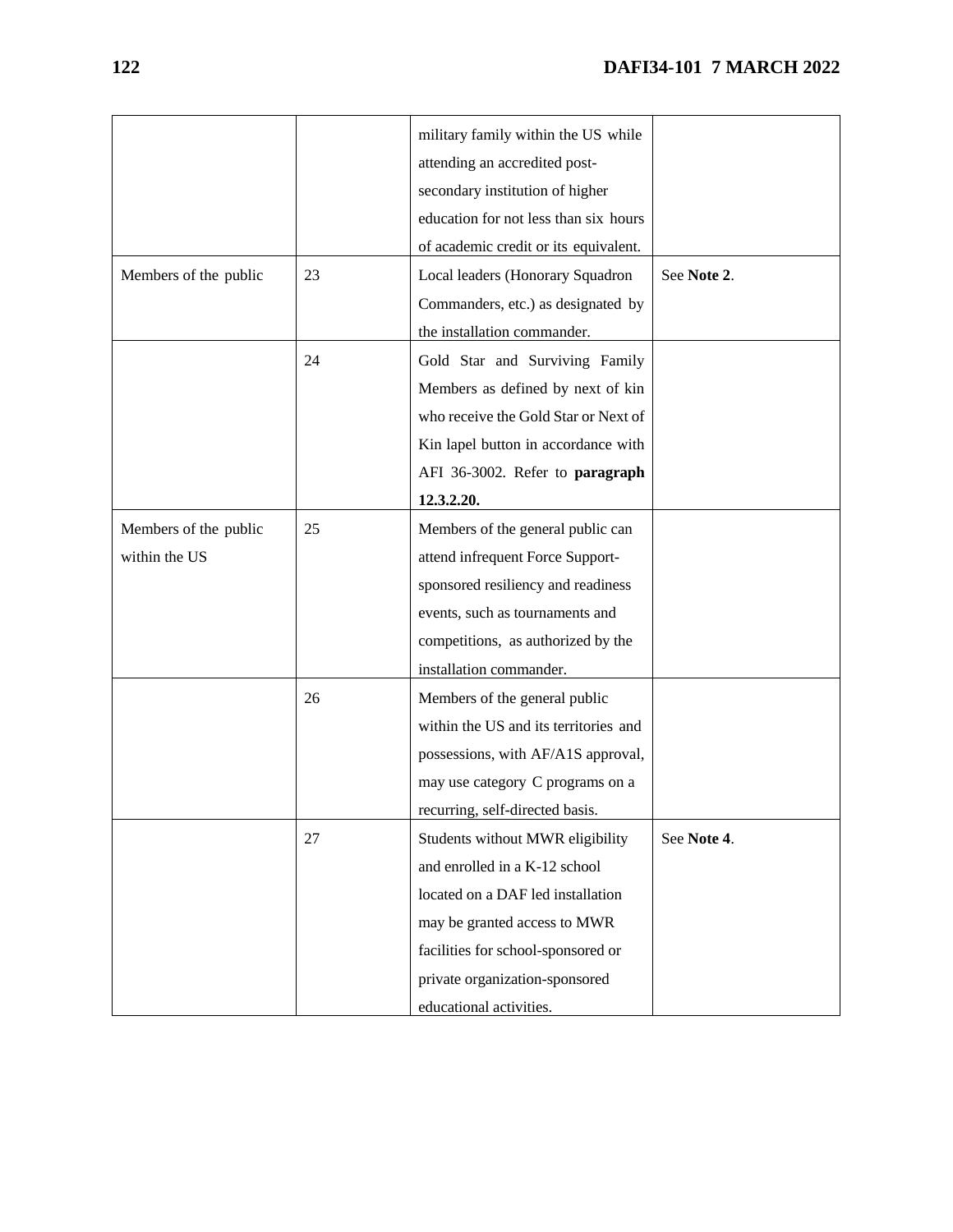| 28 | Students without MWR eligibility       | See Note 5. |
|----|----------------------------------------|-------------|
|    | and enrolled in an off-installation K- |             |
|    | 12 school servicing DAF students       |             |
|    | may be granted access to MWR           |             |
|    | facilities for school sponsored        |             |
|    | educational activities. Memorandum     |             |
|    | of Agreement is recommended to         |             |
|    | outline specific roles and             |             |
|    | responsibilities.                      |             |
| 29 | Patrons authorized by current DoD      | See Note 6. |
|    | issuance (e.g. DoD directive type)     |             |
|    | memorandums, manuals,                  |             |
|    | regulations).                          |             |

#### **Notes:**

1. Rules governing local procedures on the number of guests and the frequency of use at specific facilities will be put into an installation policy letter or installation regulation. **(T-1).** 

2. Before authorizing use by DoD members, other federal employees and students in the local community priorities listed in **Table A2.2**, the installation commander determines that adequate facilities are available and the facilities are currently underutilized by higher priority users. **(T-1).** The installation commander must:

- a. Assess if allowing use of facilities to these individuals is beneficial to both the military members and civilians in the community. **(T-1).**
- b. Ensure no conflict exists with Federal, State, or local laws (including Status-of-Forces Agreements). **(T-0).**

c. Ensure authorized members are designated by letter maintained on file by the Force Support commander or civilian leader.

d. Ensure fees for non-DoD personnel are set higher than rates charged to active component military, dependents, retirees, and DoD civilians. **(T-1).**

3. Limit memberships of non-federal civilians to a specific period, not to exceed one year. **(T-3).** Installation commander re-certifies m e m b e r s h i p s annually. Re-certification documentation is maintained by Force Support units.

4. For use of Cat C MWR activities by members of the public, installations submit a non-DoD use waiver package which must be endorsed by the respective MAJCOM/A1 or FIELDCOM/S1/or equivalent and AFSVC/CC before submitting to AF/A1S for approval or disapproval. AF/A1S may grant the non-DoD use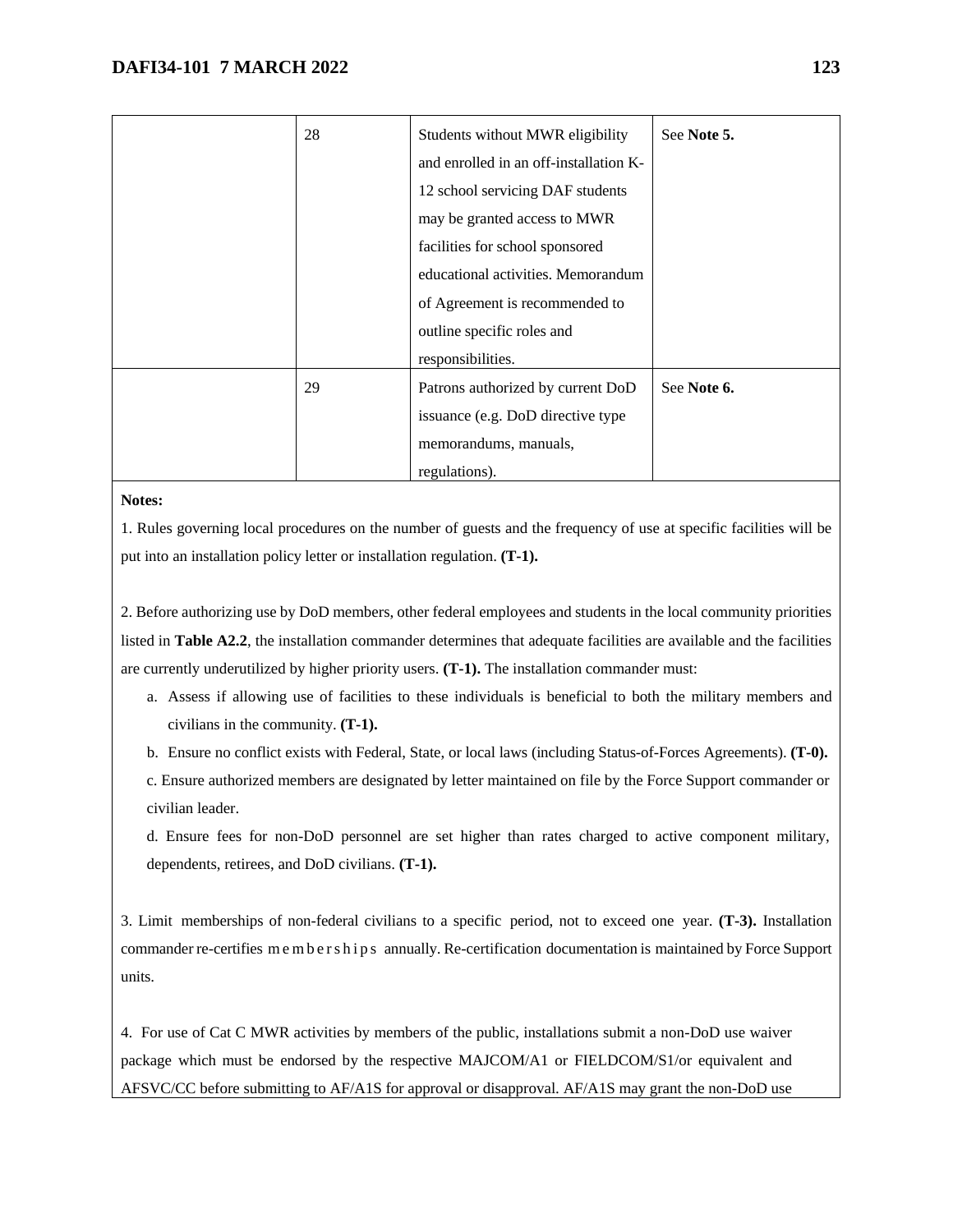waiver for up to 5 years; expiration date of waiver will be specified in the waiver approval memorandum. **(T-1).**

a. In accordance with DoDI 1015.10, when allowing members of the public to use a Category C Force Support facility the local Chamber of Commerce affected by the proposed expanded use concurs. **(T-0).**  Authorization must be limited to attendance and purchase of food and beverages, and convenience merchandise incidental to participation. **(T-0).** Refer to Status-of-Forces Agreements for overseas areas.

b. The installation must identify the current utilization level of the facilities and the financial and nonfinancial benefits to the installation for approving such access. **(T-1).** The installation must assess if allowing use of facilities to these non-DoD personnel is beneficial to both the military members and civilians in the community. **(T-1).** 

c. For any approved waivers authorizing non-DoD use approaching the expiration date, a renewal package must be recertified through MAJCOM or FLDCOM/S1and AFSVC/CC, to AF/A1S for approval prior to the expiration specified in the AF/A1S waiver approval memorandum.

5. The installation designates MWR facilities available for student use. These students must be accompanied by a sponsor or designee while in attendance at the MWR activity. **(T-3).** When sponsoring a group of guests on a recurring basis (e.g., a youth sports team, class of students), the Force Support facility manager may act as the sponsor of the guests and delegate the accompaniment duty to the team coach, program manager, faculty teacher or school staff member. Such a practice must not undermine the safety requirements (e.g., pool lifeguard ratios) associated with such guests or materially interfere with the use of the Force Support facilities or equipment by authorized patrons. **(T-1).** 

6. Access must be limited to what is specified in the DoD issuance.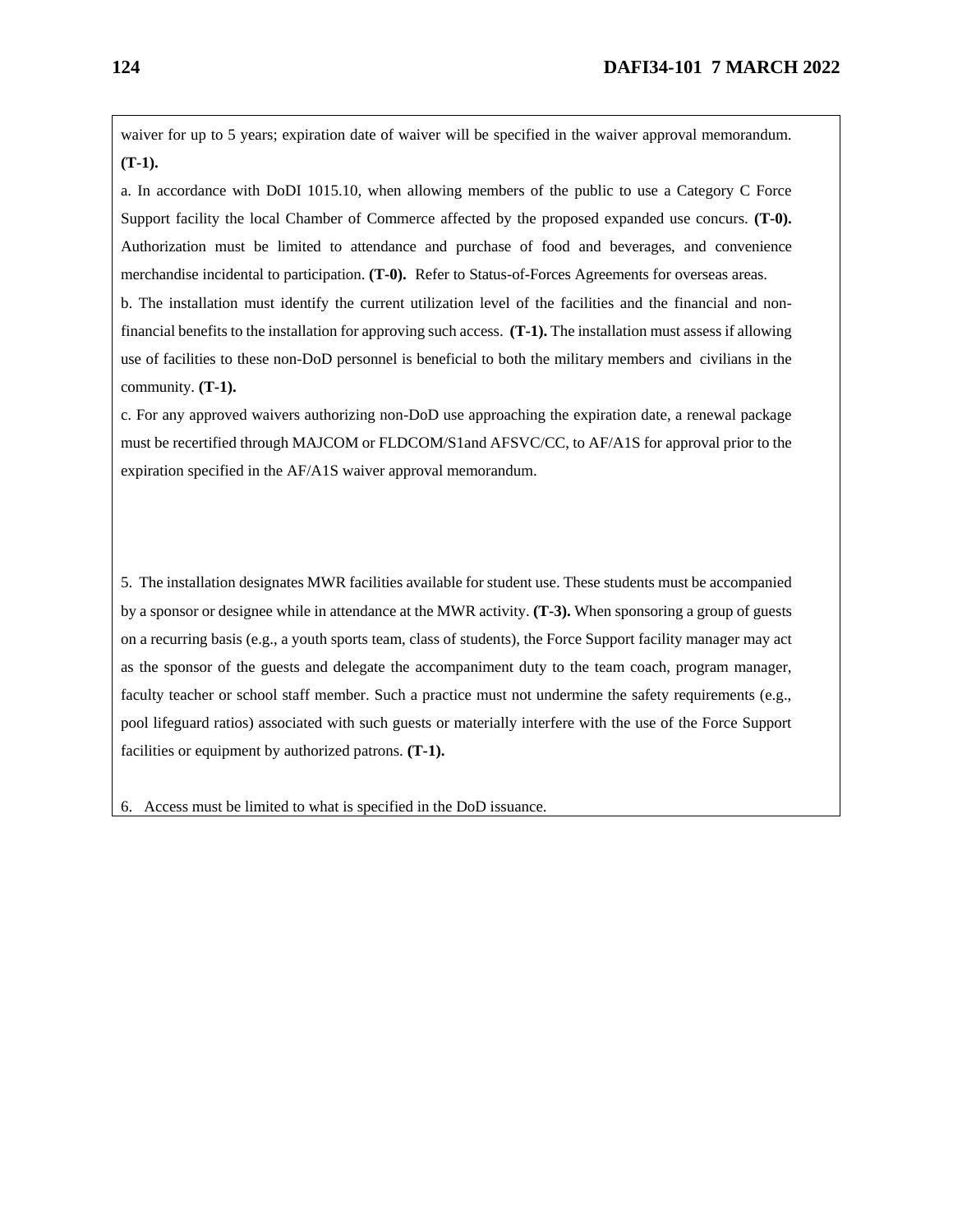# **LIBRARY SERVICE DELIVERY MODEL REQUIREMENTS**

# **Table A3.1. Library Service Delivery Model Requirements.**

|                  | <b>Requirements</b>                                                                                                                                                                                                                                                                                                                                                                                                              | <b>Digital</b> | <b>Modified</b> | <b>Traditional</b> |
|------------------|----------------------------------------------------------------------------------------------------------------------------------------------------------------------------------------------------------------------------------------------------------------------------------------------------------------------------------------------------------------------------------------------------------------------------------|----------------|-----------------|--------------------|
| $\mathbf{1}$     | Full-time, on-site, professional librarian with a<br>Master's degree in Library Science or Library &<br><b>Information Studies</b>                                                                                                                                                                                                                                                                                               | X              | X               | X                  |
| $\overline{2}$   | On-site library desk staff available to patrons<br>during library operational hours to include at least<br>one weekday after 1800 hours and at least four<br>hours each weekend                                                                                                                                                                                                                                                  | X              | X               | X                  |
| 3                | Ability to provide Digital Literacy Assistance<br>(instruction in the areas of accessing, registering,<br>and browsing online library resources, as well as in<br>the use of any pre-loaded programs on customer-<br>accessible computer workstations)                                                                                                                                                                           | X              | X               | X                  |
| $\overline{4}$   | Dedicated space/building; May be collocated (e.g.,<br>education center, community center/commons,<br>etc.); Must have the ability to secure library<br>holdings/AF property (to include, but not limited<br>to, key-locked doors and cabinets) during hours the<br>library is closed to the public.                                                                                                                              | X              | X               | X                  |
| 5                | Computer workstations in sufficient quantities to<br>ensure wait time does not routinely exceed 15<br>minutes; Workstations must be CAC-enabled with<br>Internet access and networked for printing/scanning<br>as applicable; Workstations must also provide<br>access to email, online research, digital library<br>collections, and office-type word processing,<br>spreadsheets, slide/presentation, and .pdf<br>capabilities | X              | X               | X                  |
| 6                | Customer-accessible wireless Internet access                                                                                                                                                                                                                                                                                                                                                                                     | X              | X               | X                  |
| $\boldsymbol{7}$ | An Integrated Library System (ILS) used for<br>inventory control, customer registration,<br>circulation, etc., and a Library website for remote<br>customer access                                                                                                                                                                                                                                                               | X              | X               | X                  |
| 8                | Interlibrary Loan (ILLs) services to include<br>electronic document delivery service for customers                                                                                                                                                                                                                                                                                                                               | Optional       | Optional        | X                  |
| 9                | Customer-accessible print, scan/fax, and photocopy<br>services located inside the library (NAF Income)                                                                                                                                                                                                                                                                                                                           | Optional       | Optional        | X                  |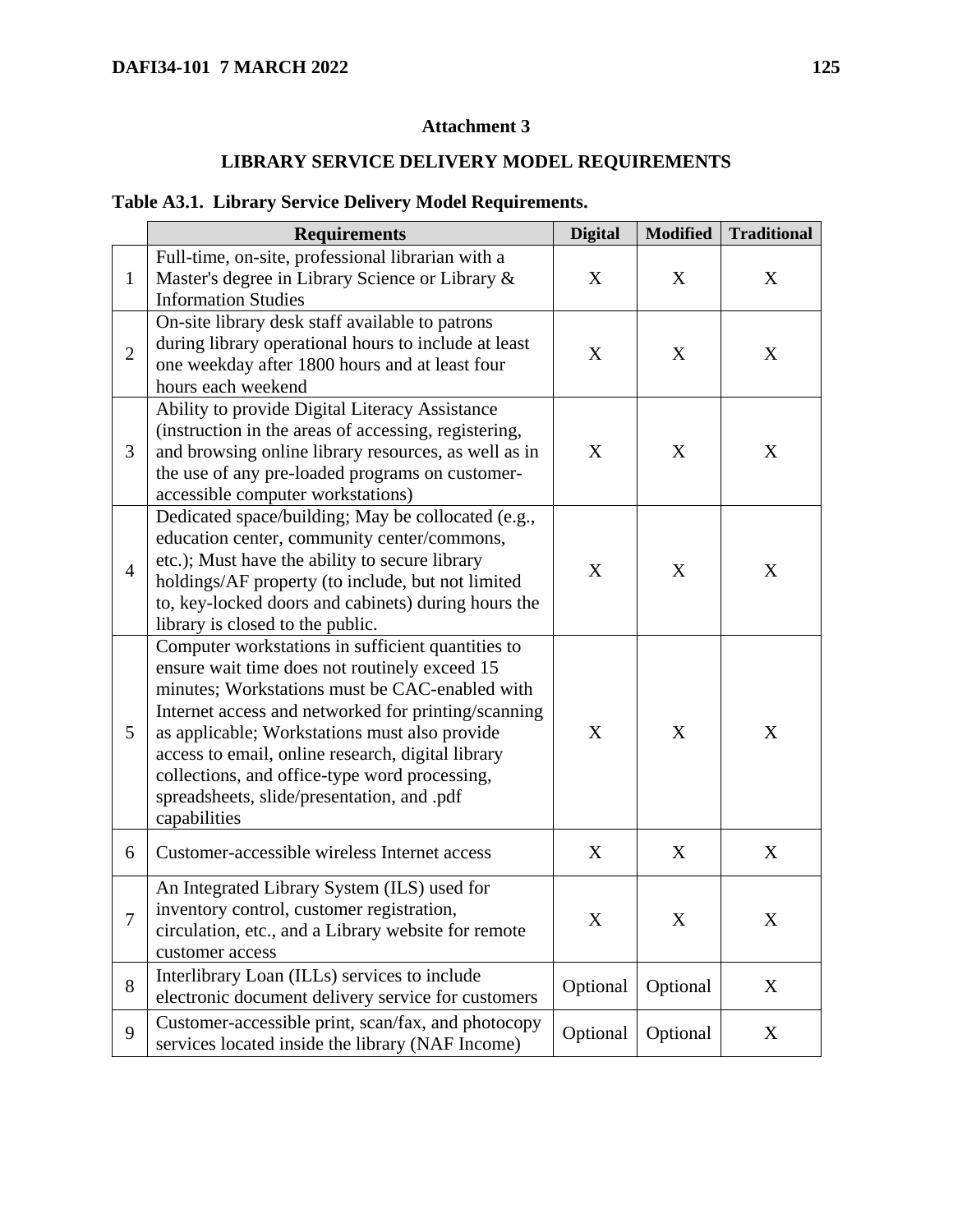| 10 | On-site programs for children, teens, and adults<br>depending on installation classification (e.g.,<br>unaccompanied)                                                 | Optional | Optional | X |
|----|-----------------------------------------------------------------------------------------------------------------------------------------------------------------------|----------|----------|---|
| 11 | Dedicated individual and small group study areas<br>located inside the library                                                                                        | X        | X        | X |
| 12 | Physical collections (books, DVDs, etc.) available<br>for lending                                                                                                     | Optional | X        | X |
| 13 | <b>Mission support collections (Transition Assistance)</b><br>Program, Exceptional Family Member Programs,<br>Resiliency) available for customer use.                 | X        | X        | X |
| 14 | CSAF Reading List materials available for<br>customer use.                                                                                                            | X        | X        | X |
| 15 | Education/testing support materials available for<br>customer use                                                                                                     | X        | X        | X |
| 16 | Reference and research services available that<br>include patron support for accessing physical and<br>digital library resources                                      | X        | X        | X |
| 17 | Physical Best Seller collection available for<br>customer use                                                                                                         | Optional | X        | X |
| 18 | Facility and resources accessible to all authorized<br>patrons (e.g., regular and reserve component<br>members, family members, DoD civilians, DoD<br>retirees, etc.) | X        | X        | X |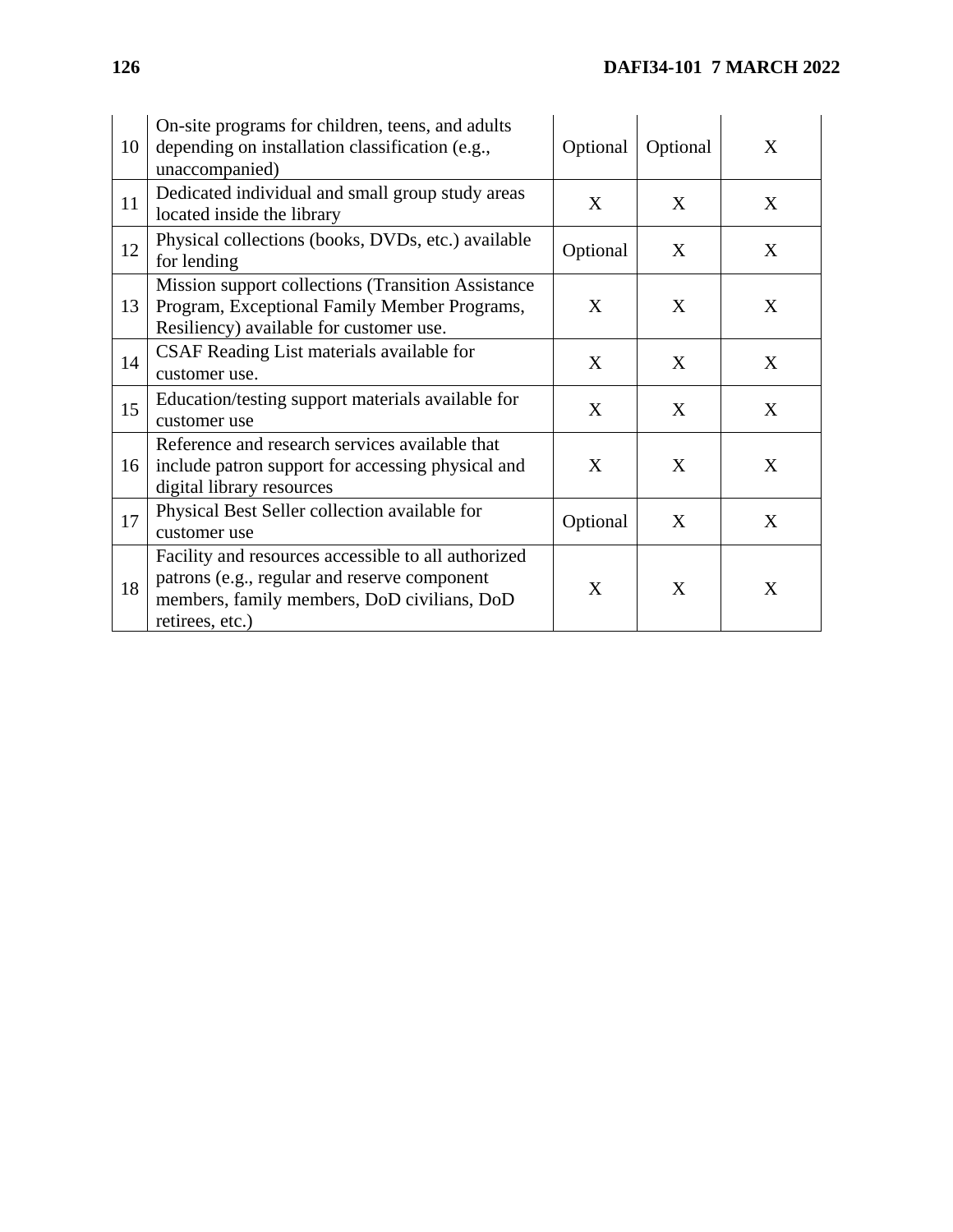# **OUTDOOR RECREATION TRAINING AND CERTIFICATION STANDARDS**

|  | Table A4.1. Outdoor Recreation Training and Certification Standards. |  |  |  |
|--|----------------------------------------------------------------------|--|--|--|
|--|----------------------------------------------------------------------|--|--|--|

|                         | <b>Instructional Programs</b> |                 | <b>Trips &amp; Outings</b> |                     |  |
|-------------------------|-------------------------------|-----------------|----------------------------|---------------------|--|
| <b>Activity</b>         | <b>Required</b>               | Recommended     | <b>Required</b>            | <b>Recommended</b>  |  |
| <b>All Activities</b>   | First aid and                 |                 | First aid and              |                     |  |
|                         | cardiopulmonar                |                 | cardiopulmon               |                     |  |
|                         | y resuscitation               |                 | ary                        |                     |  |
|                         | certification                 |                 | resuscitation              |                     |  |
|                         |                               |                 | certification              |                     |  |
| <b>Aquatic Exercise</b> | Aquatic exercise              |                 |                            |                     |  |
|                         | instructor training           |                 |                            |                     |  |
| Backcountry/Wil         | <b>Wilderness First</b>       | Minimal impact  | Wilderness                 | Minimal impact -    |  |
| derness Travel,         | Aid training                  | - Backcountry   | <b>First Aid</b>           | Backcountry travel  |  |
| Summer                  |                               | travel training | training                   | training            |  |
| Backcountry/Wil         | <b>Wilderness First</b>       | Minimal impact  | Wilderness                 | Minimal impact -    |  |
| derness Travel,         | Aid training                  | - Backcountry   | <b>First Aid</b>           | Backcountry travel  |  |
| Winter                  |                               | travel and      | training                   | and winter survival |  |
|                         | Avalanche                     | winter survival |                            | training            |  |
|                         | safety training               | training        | Avalanche                  |                     |  |
|                         | (mountainous                  |                 | safety                     |                     |  |
|                         | areas)                        |                 | training                   |                     |  |
|                         |                               |                 | (mountainous               |                     |  |
|                         |                               |                 | areas)                     |                     |  |
| Canoeing,               | Flatwater                     |                 |                            | Flatwater canoeing  |  |
| Flatwater               | canoeing                      |                 |                            | skills or training  |  |
|                         | instructor                    |                 |                            | course              |  |
|                         | training                      |                 |                            |                     |  |
| Canoeing,               | Whitewater                    |                 | Swiftwater                 | Whitewater canoeing |  |
| Whitewater              | canoeing                      |                 | rescue                     | instructor training |  |
| (Class III              | instructor                    |                 | training                   |                     |  |
| minimum)                | training                      |                 |                            |                     |  |
|                         |                               |                 |                            |                     |  |
|                         | Swiftwater                    |                 |                            |                     |  |
|                         | rescue training               |                 |                            |                     |  |
| <b>Climbing Wall</b>    | Climbing wall                 |                 | Climbing                   |                     |  |
|                         | & equipment                   |                 | wall &                     |                     |  |
|                         | management                    |                 | equipment                  |                     |  |
|                         | training                      |                 | management                 |                     |  |
|                         |                               |                 | training                   |                     |  |
| Cycling                 |                               | Cycling         |                            | Cycling training    |  |
|                         |                               | instructor      |                            | course              |  |
|                         |                               | course          |                            |                     |  |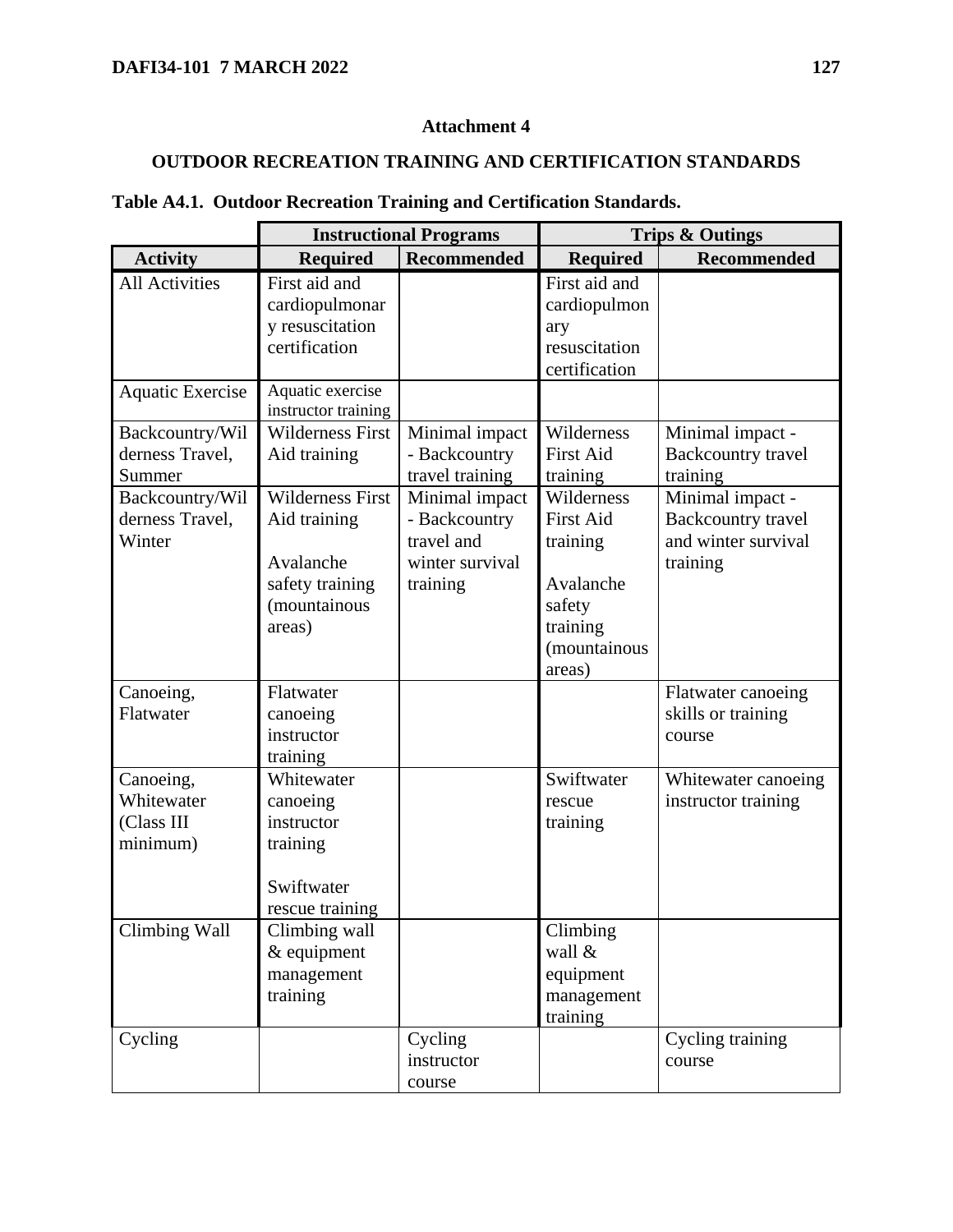| Hunting              | Hunter safety<br>instructor | Hunter safety<br>course |                         |
|----------------------|-----------------------------|-------------------------|-------------------------|
|                      | course                      |                         |                         |
| Kayaking,            | Sea kayak                   | Sea kayak               | Sea kayak instructor    |
| Sea/Touring          | instructor                  | training                | training                |
| (Ocean or            | training                    | course                  |                         |
| Coastal)             |                             |                         |                         |
| Kayaking,            | Sea kayak                   |                         | Sea kayak training      |
| Sea/Touring          | instructor                  |                         | course                  |
| (Inland Lake or      | training                    |                         |                         |
| River)               |                             |                         |                         |
| Kayaking,            | Whitewater                  | Swiftwater              | Whitewater kayak        |
| Whitewater           | kayak instructor            | rescue                  | instructor              |
|                      |                             | training                |                         |
|                      | Swiftwater                  |                         |                         |
|                      | rescue training             | Whitewater              |                         |
|                      |                             | kayak                   |                         |
|                      |                             | training                |                         |
| <b>Power Boating</b> | <b>US Coast Guard</b>       | <b>US Coast</b>         |                         |
|                      | Auxiliary                   | Guard                   |                         |
|                      | boating course              | Auxiliary               |                         |
|                      |                             | boating                 |                         |
|                      |                             | course                  |                         |
| <b>Ropes Course</b>  | Ropes course                | Ropes course            |                         |
|                      | facilitation and            | facilitation            |                         |
|                      | safety course               | and safety              |                         |
|                      |                             | course                  |                         |
| Sailing              | Sailing                     | Sailing                 |                         |
|                      | instructor                  | course                  |                         |
|                      | training                    |                         |                         |
| <b>SCUBA</b>         | <b>SCUBA</b>                | Dive master             | <b>SCUBA</b> instructor |
|                      | instructor                  | training                | training                |
|                      | certification               |                         |                         |
| Skiing, Cross        | Cross country               |                         | Cross country skiing    |
| Country              | ski instructor              |                         | course                  |
|                      | course                      |                         |                         |
| Skiing, Downhill     | Alpine/downhill             |                         | Alpine/downhill ski     |
|                      | ski instructor              |                         | course                  |
|                      | training                    |                         |                         |
| Skiing, Telemark     | Telemark ski                |                         | Telemark ski course     |
|                      | instructor                  |                         |                         |
|                      | course                      |                         |                         |
|                      |                             |                         |                         |
|                      |                             |                         |                         |
|                      |                             |                         |                         |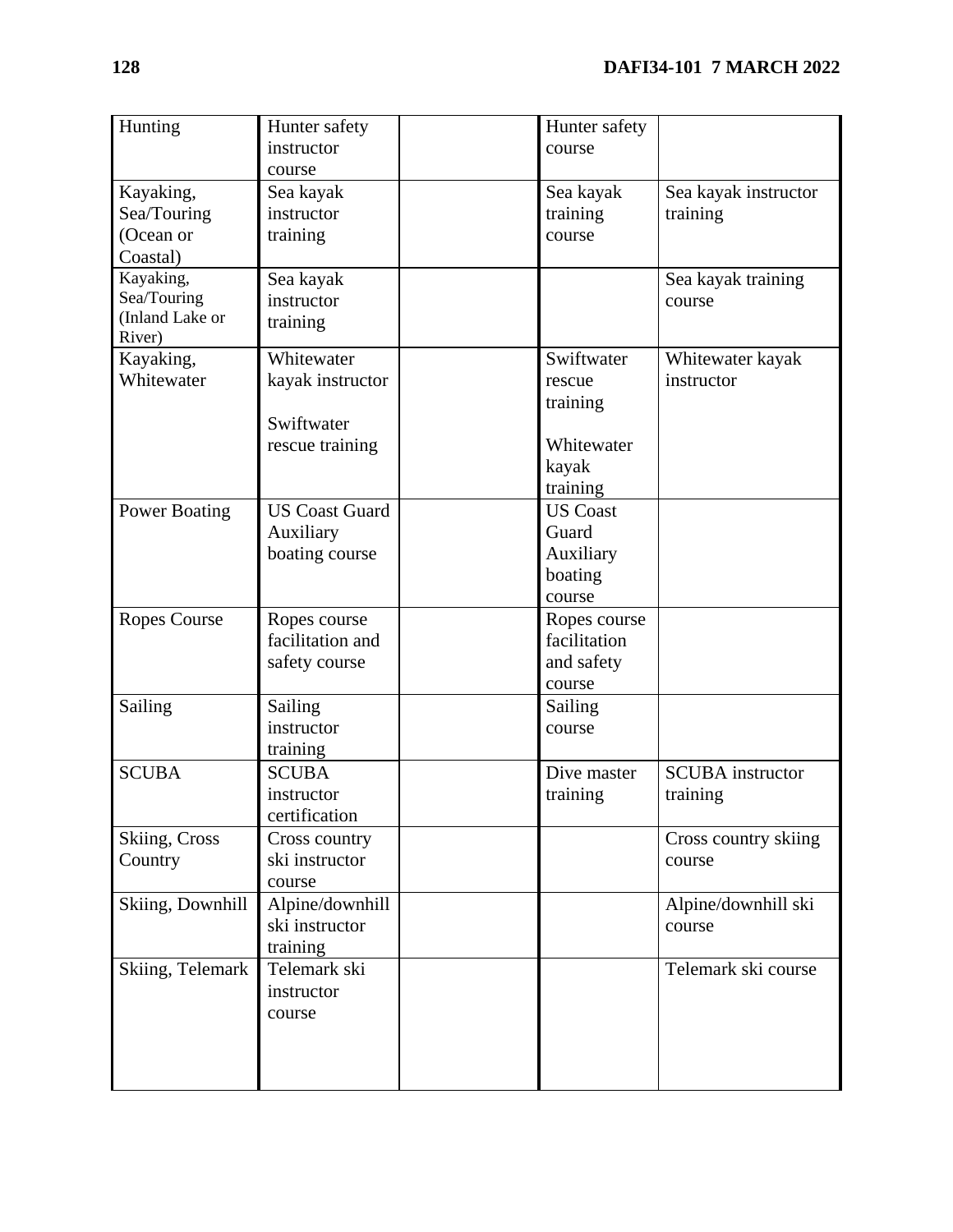| Skydiving                          | Skydiving<br>instructor<br>certification              |                            | Jumpmaster<br>rating                                 | Skydiving instructor<br>certification |
|------------------------------------|-------------------------------------------------------|----------------------------|------------------------------------------------------|---------------------------------------|
| Snowboarding                       | Snowboarding<br>instructor<br>course                  |                            |                                                      | Snowboarding course                   |
| <b>Stand-Up Paddle</b><br>boarding | Stand-Up<br>Paddle boarding<br>instructor<br>training |                            | Stand-Up<br>Paddle<br>boarding<br>training<br>course |                                       |
| Swimming                           | Swimming<br>instructor<br>training                    | Lifeguard<br>certification | Lifeguard<br>certification                           |                                       |
| Windsurfing                        | Boardsailing<br>instructor<br>course                  |                            |                                                      | Boardsailing course                   |
| <b>Youth Programs</b>              | Background<br>checks                                  |                            | Background<br>checks                                 |                                       |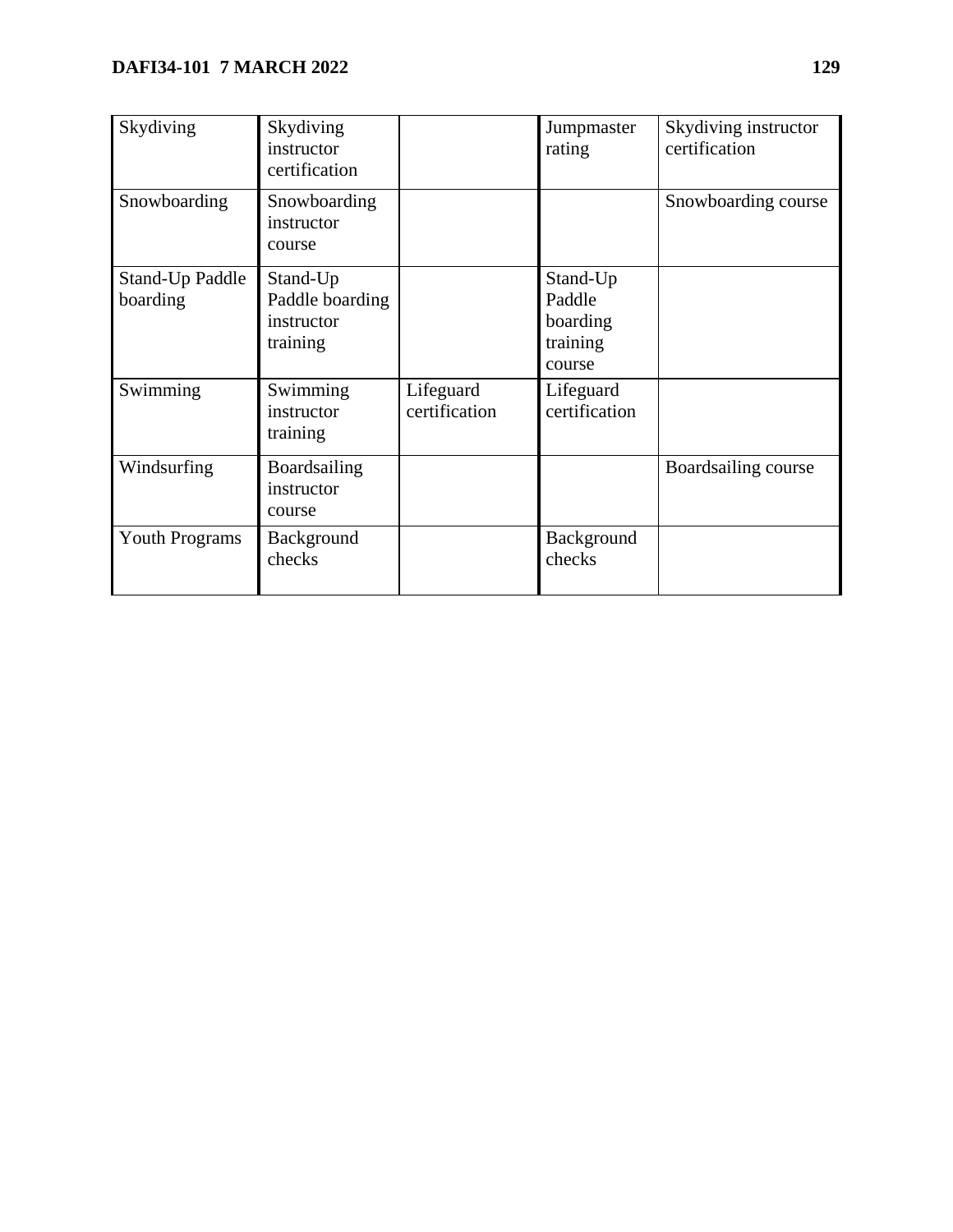#### **CORE CUSTOMER USE EQUIPMENT STANDARDS**

**A5.1.** The installation size is based on DAF active duty status strength plus 25 percent of the dependent population. At overseas locations, assigned DoD civilians are also included. In **[Figure](#page-129-0)  [A5.1](#page-129-0)** and **[Figure A5.2](#page-130-0)**, a small installation is 3,000 or less, a medium installation is between 3,000- 7,000, a large installation is between 7,000-11,000, and a very large installation is over 11,000.

| <b>ITEM</b>                                                                 | <b>SMALL</b><br><b>INSTALL</b><br><b>ATION</b> | <b>MEDIUM</b><br><b>INSTALL</b><br><b>ATION</b> | <b>LARGE</b><br>or VERY<br><b>LARGE</b><br><b>INSTAL</b><br><b>LATION</b> |
|-----------------------------------------------------------------------------|------------------------------------------------|-------------------------------------------------|---------------------------------------------------------------------------|
| BBQ Grill, Portable, Family Size                                            | 3                                              | 6                                               | 9                                                                         |
| BBQ Grill, Portable/Towable, Large Group Size,<br>Propane/Charcoal Fired    | $\mathbf{1}$                                   | $\overline{2}$                                  | 3                                                                         |
| Bicycle, 21 Speed, All Terrain                                              | 6                                              | 12                                              | 24                                                                        |
| Bicycle, Single or Multispeed, (For Installation or Site<br>Transportation) | 3                                              | 6                                               | 12                                                                        |
| <b>Binoculars, Rubber Armored</b>                                           | $\overline{2}$                                 | $\overline{4}$                                  | 6                                                                         |
| Boat, 15 Foot Max., Basic Fishing, V-hull or Jon-Boat<br>with Trailer       | 3                                              | 6                                               | 12                                                                        |
| Boat, 16 Foot Max., Day Sailor, Mono-Hull or<br>Catamaran with Trailer      | 3                                              | 6                                               | 12                                                                        |
| Boots, Downhill, Cross-country and/or Snowboard                             | As                                             | As                                              | As                                                                        |
|                                                                             | Needed                                         | Needed                                          | Needed                                                                    |
| Canoe, Flatwater, with Paddles                                              | 3                                              | 6                                               | 12                                                                        |
| Compass, Magnetic                                                           | $\overline{2}$                                 | $\overline{4}$                                  | 6                                                                         |
| Cooler, Insulated                                                           | 6                                              | 9                                               | 12                                                                        |
| Cot, Camping                                                                | $\overline{4}$                                 | 8                                               | 12                                                                        |
| Day Packs, Hiking, Adult and Child Sizes                                    | $\overline{4}$                                 | 8                                               | 12                                                                        |
| Dining Canopy/Screen House                                                  | $\mathbf{1}$                                   | $\overline{2}$                                  | $\overline{4}$                                                            |
| Fishing Tackle, Freshwater, Saltwater, and/or Ice                           | $\overline{4}$                                 | 6                                               | 8                                                                         |
| Helmets, Bicycle, Adult and Child Sizes                                     | As                                             | As                                              | As                                                                        |
|                                                                             | Needed                                         | Needed                                          | Needed                                                                    |
| Horseshoe Set                                                               | $\overline{2}$                                 | 4                                               | 6                                                                         |
| Ice Auger, Hand Crank                                                       | 1                                              | 1                                               | $\overline{2}$                                                            |
| Lantern, Camping, Battery Powered or Liquid<br>Fuel/Propane                 | 6                                              | 12                                              | 18                                                                        |
| Motor, Outboard Boat, 25 Horsepower Max.                                    | $\overline{4}$                                 | 8                                               | 14                                                                        |
| Personal Flotation Device, USCG Approved, Adult                             | As                                             | As                                              | As                                                                        |
| and Child Sizes                                                             | Needed                                         | Needed                                          | Needed                                                                    |

# <span id="page-129-0"></span>**Figure A5.1. APF Core Equipment.**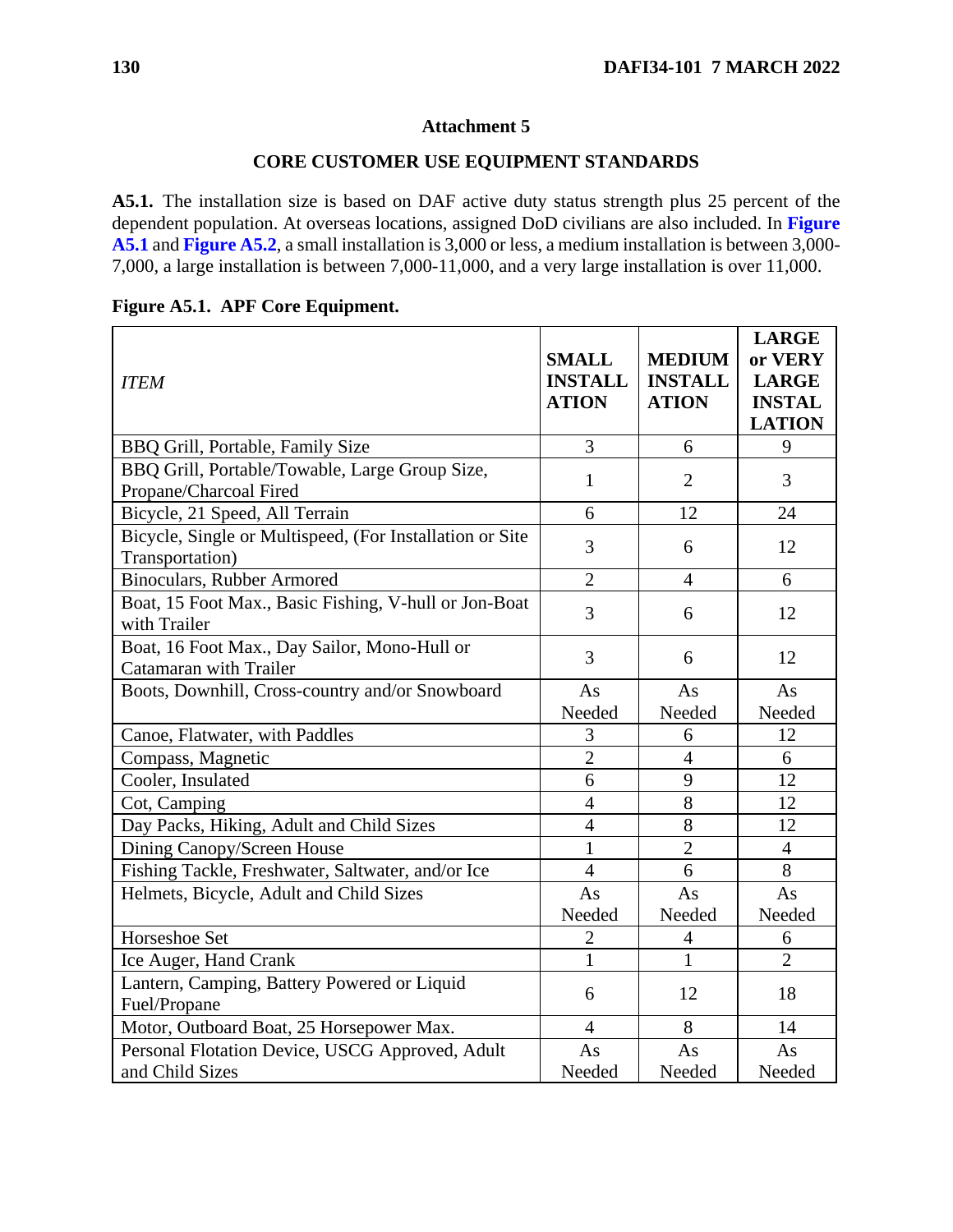<span id="page-130-0"></span>

| Ski Poles, Downhill and Cross Country, Adult and    | As             | As     | As             |
|-----------------------------------------------------|----------------|--------|----------------|
| <b>Child Sizes</b>                                  | Needed         | Needed | Needed         |
| Skis, Downhill and Cross Country with Bindings,     | As             | As     | As             |
| <b>Adult and Child Sizes</b>                        | Needed         | Needed | Needed         |
| Sleeping Bag Pad, Closed Cell Foam                  | 6              | 12     | 18             |
| Sleeping Bag, Three Season Model                    | 6              | 12     | 18             |
| <b>Snowboards with Bindings</b>                     | As             | As     | As             |
|                                                     | Needed         | Needed | Needed         |
| Softball Set, Balls-Bats-Gloves                     | 2              | 4      | 6              |
| Stove, Camping, Multiburner, Propane Or Liquid Fuel | 4              | 8      | 12             |
| Stove, Camping, Single Burner, Backpacking, Liquid  | 3              | 6      | 9              |
| Fuel                                                |                |        |                |
| Tent, Four Person                                   | 6              | 12     | 18             |
| Tent, Six Person                                    | 4              | 8      | 12             |
| Toboggan and/or Snow Sleds                          |                | 2      | 3              |
| Trailer, Canoe                                      |                |        | $\overline{2}$ |
| Volleyball Set, Net-Ball-Poles                      | $\mathfrak{D}$ | 4      | 6              |
| Water Container/Jug, Insulated                      | 8              | 16     | 24             |
| <b>Water Skis</b>                                   | 4              | 6      | 8              |